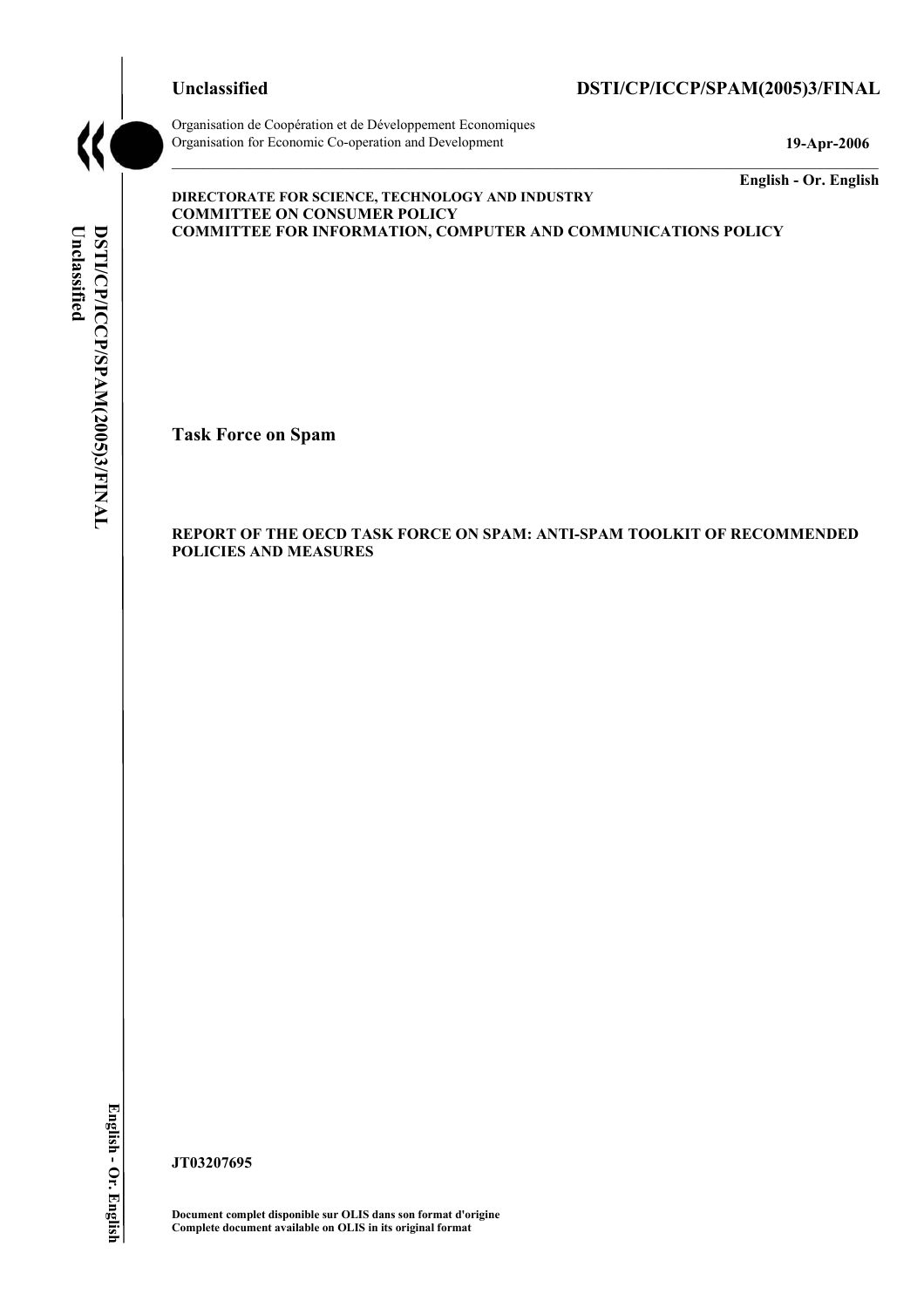#### **FOREWORD**

In view of the potential for economic and social harm of spam, and the potential for further problems as a result of the convergence of communication technologies, the ICCP Committee, in consultation with the Committee on Consumer Policy, endorsed in April 2004 the proposal for the creation of a horizontal *ad hoc* "Joint ICCP-CCP Task Force on Spam" to assist in the further conduct and co-ordination of the work on spam and obtain a more rapid consensus on a policy framework to tackle spam issues. The creation of the Task Force on Spam, as a joint subsidiary body of these Committees, was approved by the OECD Council.

The OECD Anti-Spam Toolkit was developed in the framework of the OECD Task Force on spam and includes a package of recommended policies and measures addressing regulatory approaches, enforcement co-operation, industry driven activities, technical solutions, education and awareness initiatives, spam measures, and international co-operation and exchange.

This document comprises an executive summary, which synthesizes the Toolkit recommended policies and measures and the Task Force Report, divided into eight main sections representing the elements listed above. It is completed by the OECD Council Recommendation of the Council on crossborder co-operation in the enforcement of laws against spam; the BIAC and MAAWG Best Practices on ISPs and Network operators; and the BIAC Best Practices for Email Marketing. In the annexes are also available the Spam Referral proforma, contributed by the CNSA/LAP, and the Mobile Spam Code of Practice, elaborated in the framework of the GSM Association.

The Anti-Spam Toolkit is also available online, together with background resources and materials, updated information on countries' spam laws and a list of national focal points for enforcement authorities. The website is online at www.oecd-antispam.org.

The Toolkit was declassified on 29 March 2006 by the ICCP committee and the CCP, and the Enforcement Recommendation was adopted by the Council at its meeting on 13 April 2006. The Task Force's mandate ends in June 2006.

The work of the Task Force was supported by financial voluntary contributions from Australia, the Czech Republic, Italy, and Norway.

The work of the Task Force was supported by Dimitri Ypsilanti and Claudia Sarrocco of the OECD Secretariat.

#### **© OECD / OCDE 2006.**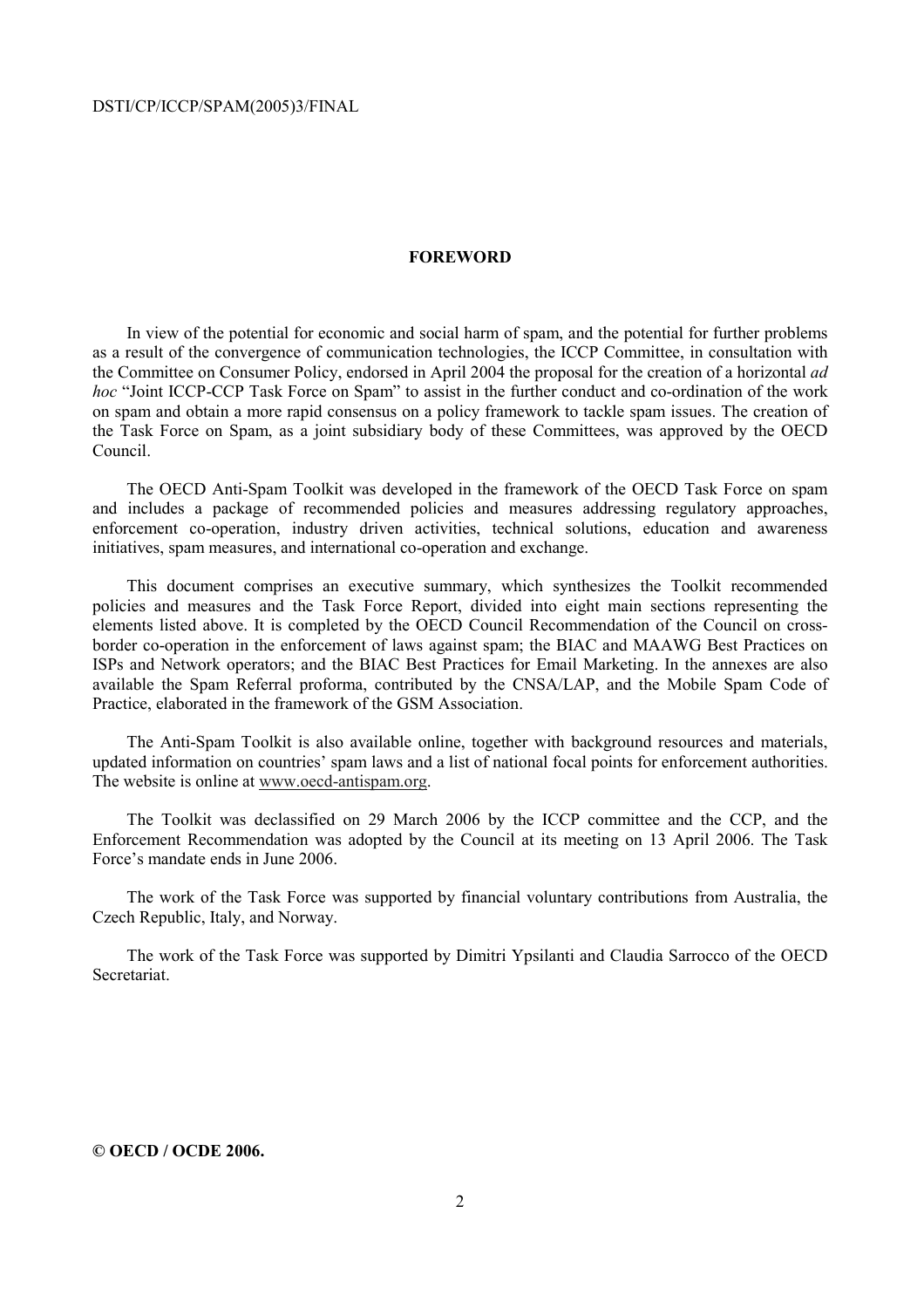# **TABLE OF CONTENTS**

| FOREWORD                                                                                                                                                                                                                                                                                                                                                                                                                                                         |  |  | $\overline{2}$                                                          |
|------------------------------------------------------------------------------------------------------------------------------------------------------------------------------------------------------------------------------------------------------------------------------------------------------------------------------------------------------------------------------------------------------------------------------------------------------------------|--|--|-------------------------------------------------------------------------|
| TOOLKIT OF RECOMMENDED POLICIES AND MEASURES: EXECUTIVE<br>ANTI-SPAM<br><b>SUMMARY</b>                                                                                                                                                                                                                                                                                                                                                                           |  |  | 6                                                                       |
| Status and evolution of spam<br>A consistent and co-ordinated approach to spam<br>Element I. Regulatory approaches<br>Element II. Enforcement<br>Element III. Industry-driven initiatives<br><b>Element IV. Technical Measures</b><br>Element V. Education and Awareness initiatives<br>Individual users<br>Users' groups<br>Large Companies and SMEs<br>Element VI. Co-operative partnerships<br>Element VII. Spam metrics<br>Element VIII. Global co-operation |  |  | 6<br>6<br>8<br>11<br>11<br>13<br>13<br>13<br>14<br>14<br>14<br>14<br>15 |
| <b>INTRODUCTION</b>                                                                                                                                                                                                                                                                                                                                                                                                                                              |  |  | 16                                                                      |
| Status and evolution of spam<br>Why spam? How does it work?<br>E-mail spam<br>Mobile spam<br>Voice over IP spam (SPIT) and spam over multimedia IP applications<br>Search Engine spam<br>Blog spam and Splogs<br>Spam and phishing<br>How much does spam cost?                                                                                                                                                                                                   |  |  | 17<br>19<br>19<br>20<br>20<br>21<br>21<br>21<br>22                      |
| ELEMENT I - ANTI-SPAM REGULATION                                                                                                                                                                                                                                                                                                                                                                                                                                 |  |  | 24                                                                      |
| Broad considerations for spam regulation<br>Anti-spam checklist<br>Anti-spam regulatory approach: elements<br>Services concerned<br>Nature of the message<br>Consent<br>Removing consent or "Unsubscribing"<br>Information about message origins<br>Ancillary elements<br>Cybercrime and content-related questions<br><b>Bulk</b><br>Labelling                                                                                                                   |  |  | 24<br>25<br>26<br>26<br>26<br>27<br>29<br>29<br>30<br>31<br>32<br>33    |
| Cross-border issues                                                                                                                                                                                                                                                                                                                                                                                                                                              |  |  | 34                                                                      |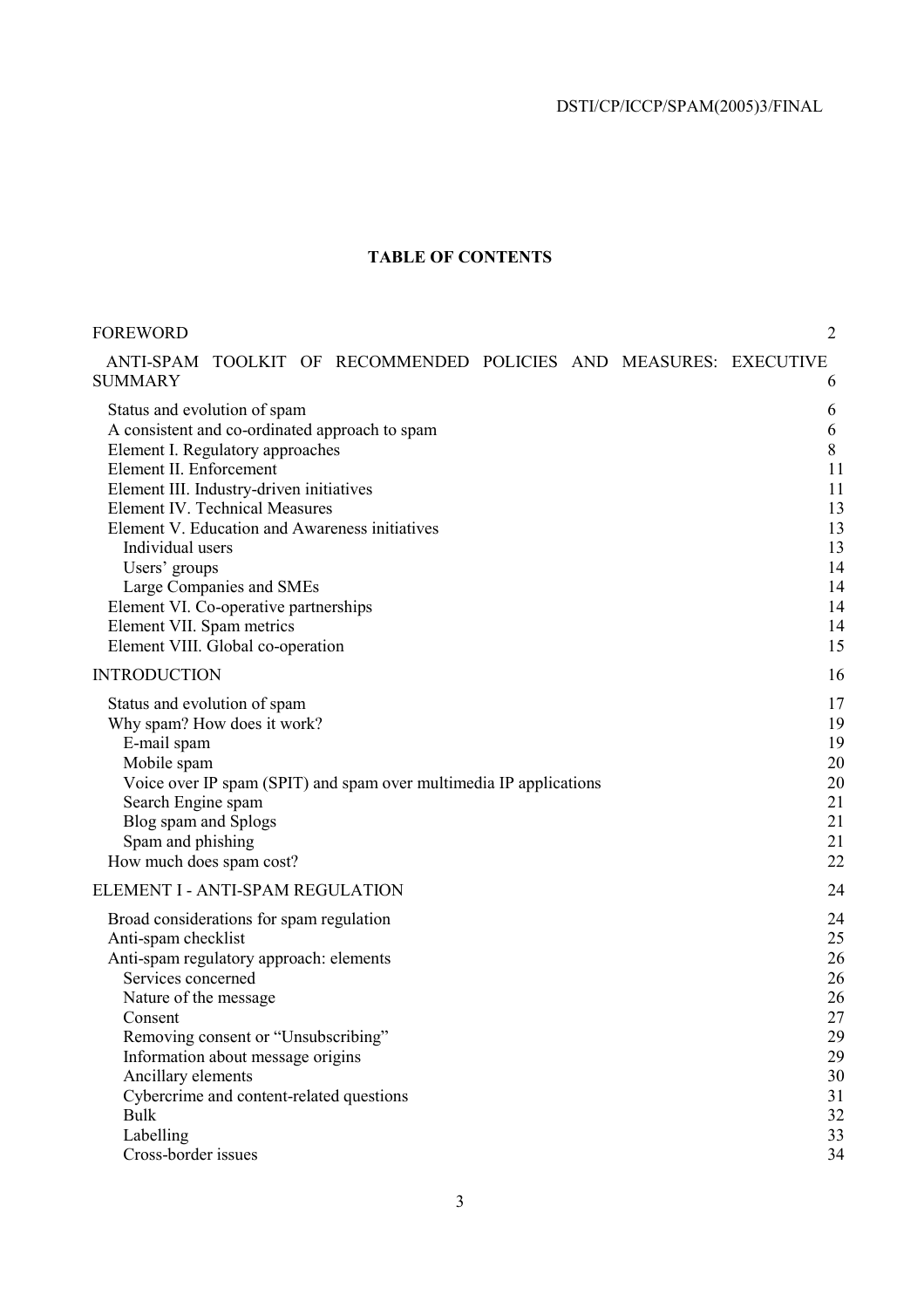| Identifying involved parties                                               | 34 |
|----------------------------------------------------------------------------|----|
| ELEMENT II - ANTI-SPAM ENFORCEMENT                                         | 37 |
| Introduction                                                               | 37 |
| National co-ordination                                                     | 37 |
| Enforcement authorities - investigative powers                             | 38 |
| Co-operation and information sharing                                       | 40 |
| Cross-border enforcement co-operation                                      | 41 |
| ELEMENT III - INDUSTRY DRIVEN INITIATIVE                                   | 42 |
| <b>Internet Service Providers</b>                                          | 42 |
| Technical measures and self-regulation                                     | 43 |
| Banks and other online operators                                           | 45 |
| Industry associations                                                      | 46 |
| The role of private stakeholders                                           | 48 |
| ELEMENT IV - ANTI-SPAM TECHNOLOGIES                                        | 49 |
| Introduction                                                               | 49 |
| The importance of tool/technology context                                  | 49 |
| Combining tests                                                            | 50 |
| Types of Anti-Spam Technologies                                            | 50 |
| Authentication of electronic mail                                          | 50 |
| SPF and/or Sender-ID                                                       | 51 |
| DKIM /or META                                                              | 51 |
| Existence of the sender's domain and eliciting a response                  | 52 |
| Existence of a Pointer Record (PTR)                                        | 52 |
| <b>Blacklists/Whitelists</b>                                               | 52 |
| Address of the sending server treated as either "dynamic" or "residential" | 53 |
| Filtering                                                                  | 54 |
| Heuristic filters                                                          | 54 |
| Keyword filters                                                            | 55 |
| Summary or fingerprint filters                                             | 55 |
| Bayesian filters                                                           | 55 |
| Behavioural filters                                                        | 56 |
| <b>HELO/CSV</b>                                                            | 56 |
| Greylisting                                                                | 56 |
| Tokens/passwords                                                           | 57 |
| Various techniques                                                         | 57 |
| Envelope tests (BATV, SES)                                                 | 57 |
| Certification of Bulk Mails                                                | 57 |
| Micro payment systems                                                      | 58 |
| Does the sender's server reply if you try to respond?                      | 59 |
| PGP signatures                                                             | 59 |
| <b>System Configuration</b>                                                | 59 |
| Anti-Virus tools                                                           | 59 |
| Anti-spyware tools                                                         | 59 |
| How to Use This Review of Technologies and Factors to Consider             | 59 |
| Rejection in the SMTP session                                              | 60 |
| Silent rejection                                                           | 60 |
| Rejection by sending a DSN (Delivery Status Notification or "bouncing")    | 61 |
| Delivery to a spam box                                                     | 61 |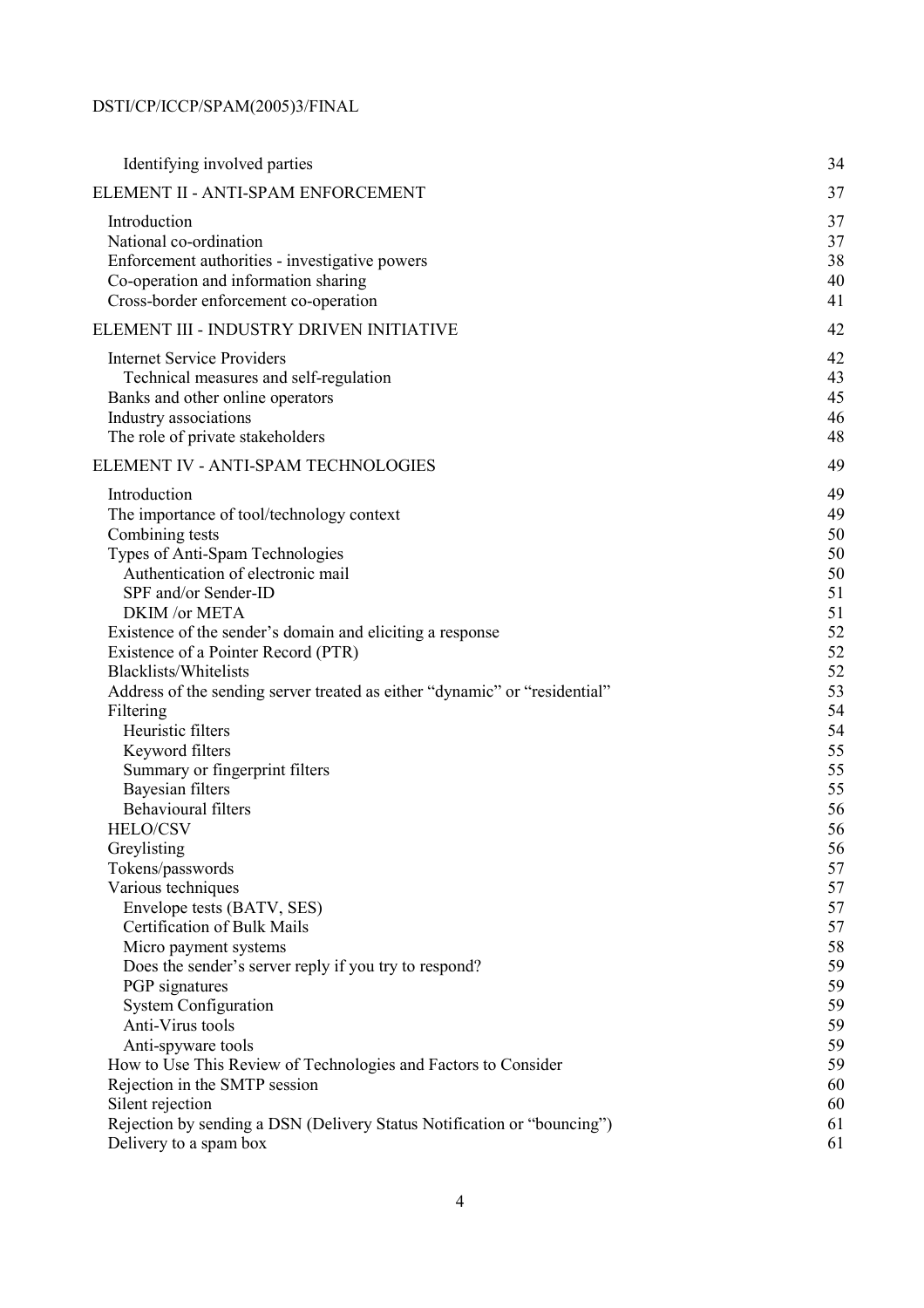| Marking<br>61                                                                                                                                                                                                                                                      |
|--------------------------------------------------------------------------------------------------------------------------------------------------------------------------------------------------------------------------------------------------------------------|
| ELEMENT V - EDUCATION AND AWARENESS<br>62                                                                                                                                                                                                                          |
| 62<br>Introduction<br>62<br>Education and awareness strategies: targeting the audience<br>Individual users<br>63<br>63<br>User groups<br>64<br><b>Users and Phishing</b><br>Companies and small medium-sized enterprises<br>64<br>Direct marketing companies<br>66 |
| ELEMENT VI - CO-OPERATIVE PARTNERSHIPS AGAINST SPAM<br>67                                                                                                                                                                                                          |
| ELEMENT VII - SPAM MEASUREMENT<br>70                                                                                                                                                                                                                               |
| 70<br>Spam metrics                                                                                                                                                                                                                                                 |
| ELEMENT VIII - GLOBAL CO-OPERATION (OUTREACH)<br>73                                                                                                                                                                                                                |
| Introduction<br>73<br>73<br>The role of global co-operation (Outreach)<br><b>OECD</b> Outreach activities<br>74                                                                                                                                                    |
| 75<br><b>CONCLUDING REMARKS</b>                                                                                                                                                                                                                                    |
| <b>ANNEXES</b><br>76                                                                                                                                                                                                                                               |
| DRAFT RECOMMENDATION OF THE COUNCIL ON CROSS-BORDER CO-<br>ANNEX I:<br>OPERATION IN THE ENFORCEMENT OF LAWS AGAINST SPAM<br>76                                                                                                                                     |
| ANNEX II: BIAC AND MAAWG BEST PRACTICES FOR INTERNET SERVICE PROVIDERS AND<br>NETWORK OPERATORS<br>80                                                                                                                                                              |
| ANNEX III: BIAC BEST PRACTICES FOR E-MAIL MARKETING<br>83                                                                                                                                                                                                          |
| 88<br>ANNEX IV: GSM ASSOCIATION MOBILE SPAM CODE OF PRACTICE                                                                                                                                                                                                       |
| ANNEX V: LONDON ACTION PLAN/CONTACT NETWORK OF SPAM AUTHORITIES PRO<br>FORMA FOR THE REFERRAL OF SPAM INVESTIGATIONS AND ACCOMPANYING GUIDANCE<br>(WORKING DOCUMENT)<br>92                                                                                         |

# **Figures**

| Figure 1. Spam evolution                                    |  |
|-------------------------------------------------------------|--|
| Figure 2. Percentage of spam e-mails at ISPs level (4Q2005) |  |

#### **Boxes**

| Box 1. Spear-Phishing                                                                | 22 |
|--------------------------------------------------------------------------------------|----|
| Box 2. Acceptable Use Policy (AUP)                                                   | 43 |
| Box 3. Mobile operators                                                              | 47 |
| Box 4. Children's education                                                          | 64 |
| Box 5. Security tips and tricks: An example of a company's internal anti-spam policy | 65 |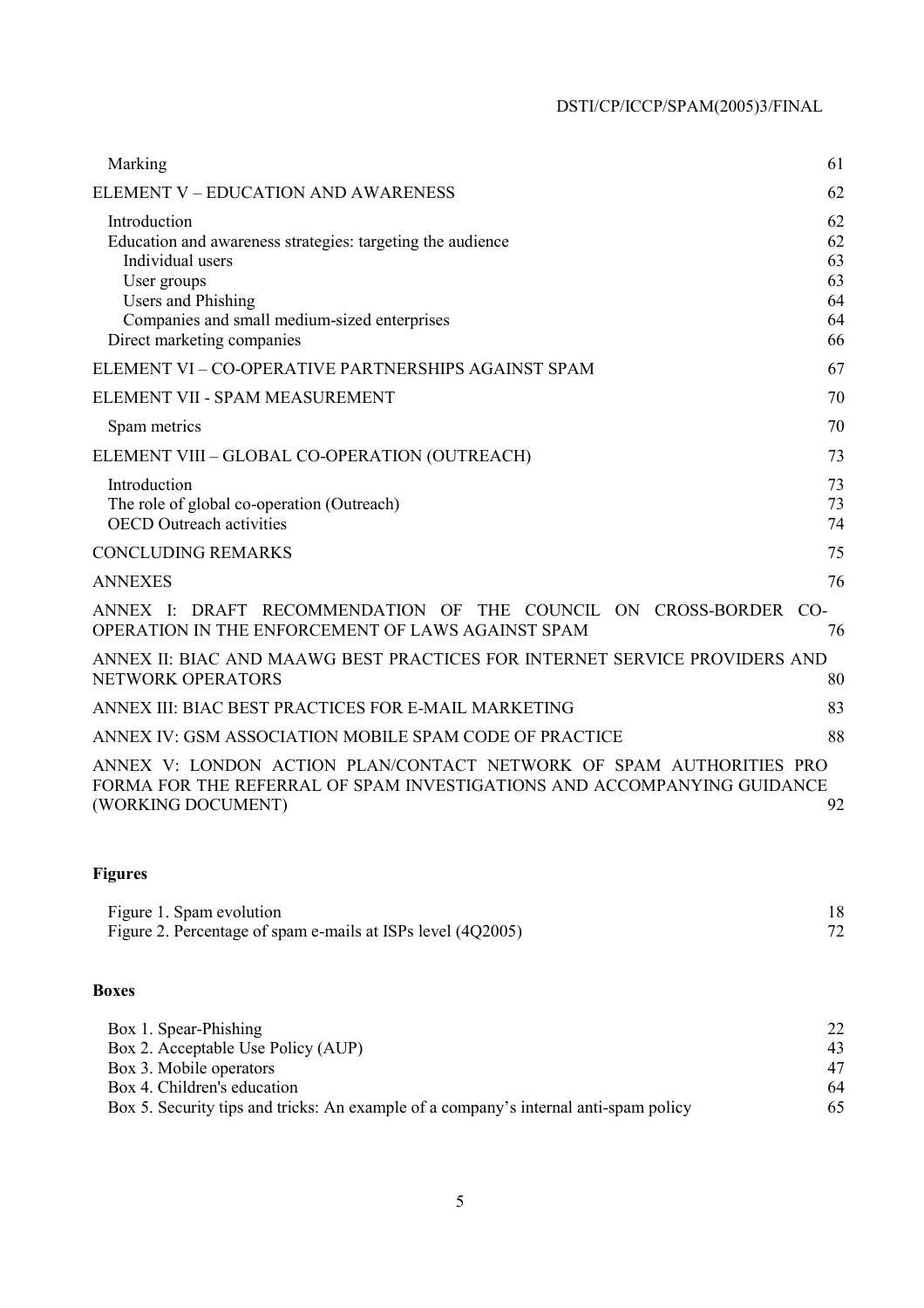#### **ANTI-SPAM TOOLKIT OF RECOMMENDED POLICIES AND MEASURES: EXECUTIVE SUMMARY**

In view of the wide impact of spam, and the potential for further problems as a result of the convergence of communication technologies and the emergence of ubiquitous communications and mobile Internet, the OECD brought together policy makers and industry experts to form the **OECD Task Force**  on Spam (hereinafter, the "Task Force"). They were charged with developing a framework aimed at tackling spam using a broad multi-disciplinary range of solutions.

The Task Force developed the **Anti-Spam Toolkit** (the "Toolkit"), which recommends a range of policies and measures which should be key elements of a comprehensive public policy framework for addressing the problem of spam. These policies and measures are summarised below.

#### **Status and evolution of spam**

In order for electronic communication platforms, applications and services to contribute to economic and social development, they must be reliable, efficient and trustworthy. Today, however, e-mail and other electronic communication tools may be threatened by unsolicited, unwanted, and harmful electronic messages, commonly known as spam. Unless these threats are curtailed, they could erode users' trust and confidence.

Spam, which began as electronic messages usually advertising commercial products or services, has evolved over the past few years, and to simple advertising messages have been added messages that are potentially dangerous, which can be deceptive, may cause network disruptions, may result in some form of fraud and which are used as a vehicle for spreading viruses and other malware.

#### **A consistent and co-ordinated approach to spam**

There is not a simple solution to stop spam. The openness and decentralised nature of the Internet, which are the main reasons for its success, have also created the conditions leading to a number of vulnerabilities that are increasingly exploited by spammers and other online offenders. The lack of centralised control enables users to hide their identity. In addition, the low cost of accessing Internet and email services allows spammers to send out millions of spam messages every day at an extremely low marginal cost so that only a small response rate is required to attain high profits. However, in combating spam and other online threats it is viewed as important to maintain the openness, flexibility and innovation underlying the Internet.

In this context, the Task Force, at the beginning of its mandate, had to decide on the appropriate action to take and the roles of the different stake-holders in fighting spam. There was consensus that Governments should work to establish clear national anti-spam policies in concert with other players, collaborate with the private sector, and promote co-operation across borders. It was also agreed that to fight spam it was important to set up domestic co-ordination groups, and create appropriate regulatory frameworks, based on well-defined policy objectives and backed by effective enforcement mechanisms. It was recognised that the private sector has the lead role for the development of relevant business practices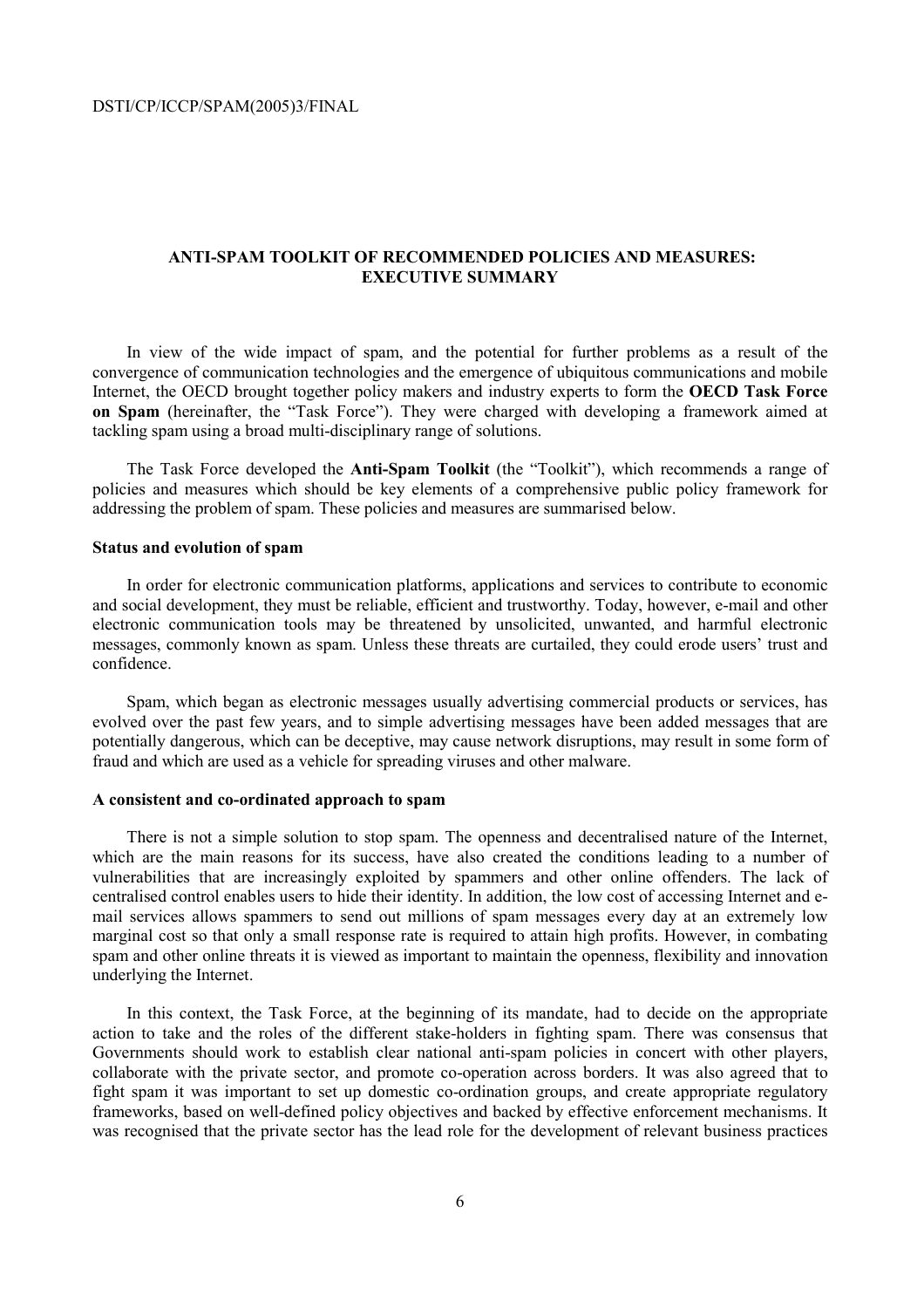and innovative technical solutions, and can greatly contribute to the education of users. Co-ordination and co-operation among public and private players is critical to eradicating spam.

In this context, the OECD Task Force on Spam developed the concept of an Anti-Spam Toolkit, with the objective to provide OECD members with a comprehensive policy orientation and consistent framework in their fight against spam. There was a conviction that this framework would also be applicable and useful for non-OECD countries. The Toolkit is composed of eight inter-related elements, addressing:

**Regulatory approaches**: The development of anti-spam legislation that tackles spam and related problems is fundamental. Legislation should set clear directions on what is allowed and what is not allowed.

**Enforcement concerns**: While having the appropriate legislation is indeed necessary, implementation and application of the law is fundamental. The timeliness and speed in taking enforcement action and applying sanctions is crucial, if spam is to be effectively curbed, and traditional enforcement procedures which can take several weeks or months are not fully effective in the online world. Particular attention in the context of spam should be given to national co-ordination, sanctions, empowerment of enforcement authorities, and cross-border enforcement co-operation.

**Industry driven initiatives**: In order to appropriately deal with spam, domestic anti-spam laws should be coupled with private sector initiatives.

**Technical solutions**: Anti-spam tools operate at many levels – at the point of origination of e-mail, in the backbone network, at the gateway and on the recipient computer  $\overline{-}$  and may be used alone or in combination. Any attempt to combat spam effectively must involve the sensible application and administration of a number of these technological tools and methods. No method will be entirely successful in isolation. When a number of anti-spam technologies are effectively used in collaboration with one another, they can drastically reduce the level of spam affecting a system.

**Education and awareness**: A comprehensive anti-spam strategy must ensure that the end-user, who is the final recipient of spam, the possible victim of viruses and scams, and, at the same time, the person who has control over their computer and personal information, is sufficiently educated and aware of how to deal with spam and other online threats. Education and awareness-raising activities are needed in large enterprises, small and medium-sized enterprises, for residential users and in education establishments. They must aim to create a culture of security, and encourage a responsible use of cyberspace.

**Co-operative partnerships against spam**: There is a common interest by public and private players in preserving the availability and reliability of communication tools to promote the development of the digital economy. Public-private sector co-operation is taking place in a number of innovative ways. The objectives of strategic partnerships are usually awareness raising activities and information sharing. More operational partnerships also contribute to education, development (and application) of best practices and exchange of information and data on cross-border spam cases. In addition, as seen from the efforts occurring at national and international levels, partnerships are a fundamental tool for improving communication and better understanding reciprocal needs, expectations and problems, and therefore enhance co-operation and mutual involvement.

**Spam metrics:** Measurement is key to evaluating the evolution of spam and the effectiveness of antispam solutions and educational efforts. The metrics allow the evaluation of national strategies and their implementation and provide insights into what changes are needed in policy, regulatory and technical frameworks.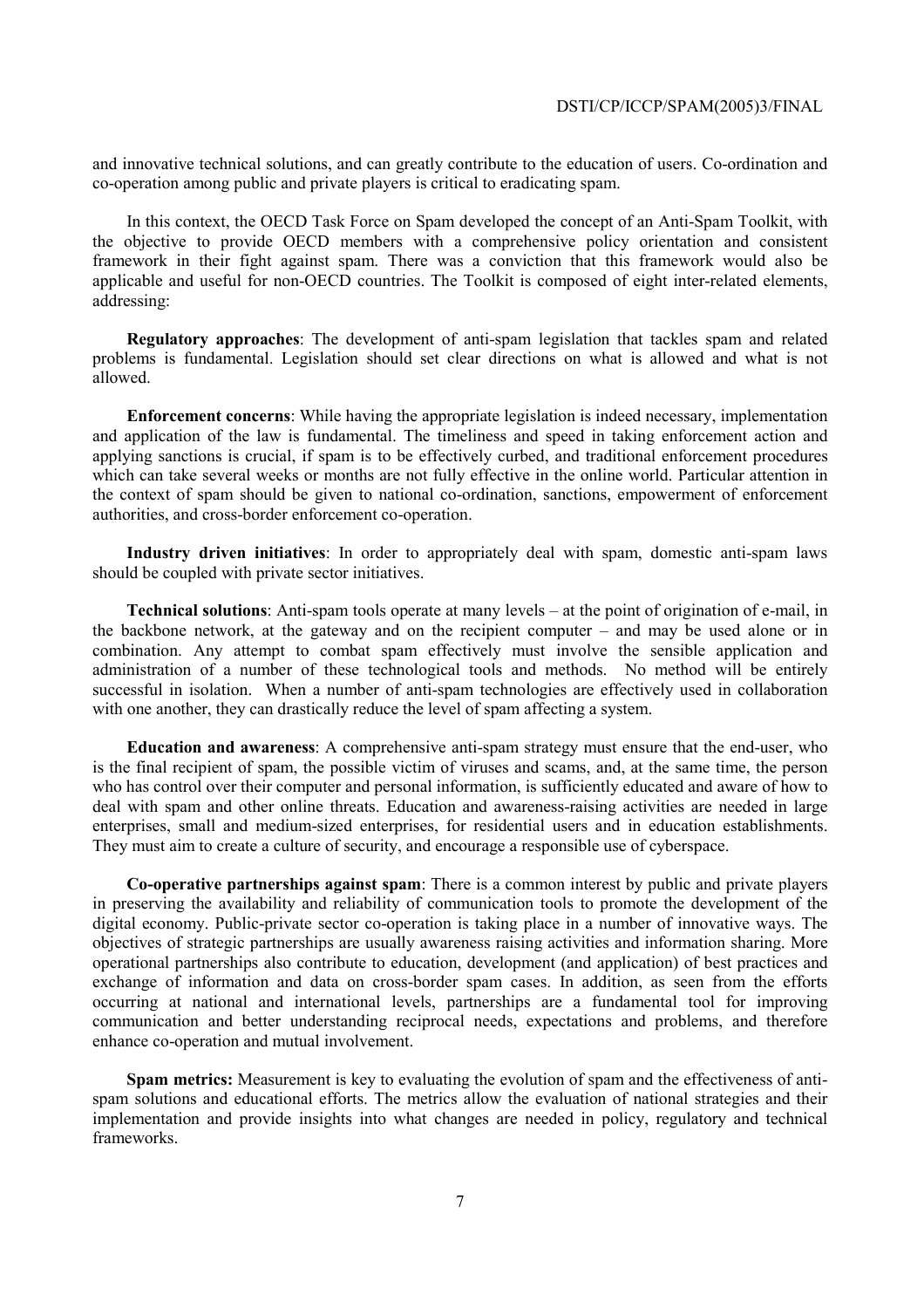**Global co-operation (Outreach):** Spam, like the Internet, knows no borders, and travels from and to developed and developing economies. In this context, global co-operation is fundamental to promote appropriate domestic frameworks to counter spam in all countries, and to encourage co-operation among governments, private sector, civil society and other stakeholders. Co-operation is needed to ensure the harmonized and widespread application of technical measures and the effective enforcement of applicable rules.

For each of the above elements, the Task Force recommended a number of policies and practices:

#### **Element I. Regulatory approaches**

The development of anti-spam legislation which tackles spam and related problems is fundamental.

National anti-spam regulation should attempt to:

- 1. **Preserve the benefits of electronic communications** by increasing user trust in the Internet and electronic messaging media and improve the availability, reliability and efficiency of services, as well as the performance of global communication networks.
- 2. **Prohibit and take action against the act of spamming, as defined by national law**. Legislation alone may not stop potential spammers from taking advantage of this marketing technique, however laws and regulations can have an impact by sanctioning against those individuals and organizations that choose to make use of spam and profit from it. The value of legislation will depend on sanctions, in particular in the certainty of their application.
- 3. **Reduce the amount of spam**. To prevent spam from being sent, activities need to be targeted at different stages, in order to reduce the volume of spam traversing networks, and reduce the number of spam received by end-users.

To achieve these goals, legislation should conform to four general principles:

- **Policy direction**: The legislation should provide a clear policy direction. The main lines and objectives of national and international anti-spam policy should be outlined at an earlier stage and need to underlie the entire governmental strategy.
- **Regulatory simplicity**: The legislation should be short and simple.
- **Enforcement effectiveness**: Enforcement is a fundamental issue, which, if not dealt with appropriately, can make a good piece of legislation useless. For this reason it is important to put in place an effective sanction regime and appropriate standards of proof. In addition, appropriate powers and resources need to be allocated for enforcement authorities.
- **International linkages**: As spam is a cross-border issue, legislation should foresee appropriate international linkages, and provide national authorities with the possibility to co-operate in investigations and exchange information with foreign authorities (see below).

In reviewing best practices for legislation, the following elements should be included as far as possible, taking into account a country's institutional and legal framework: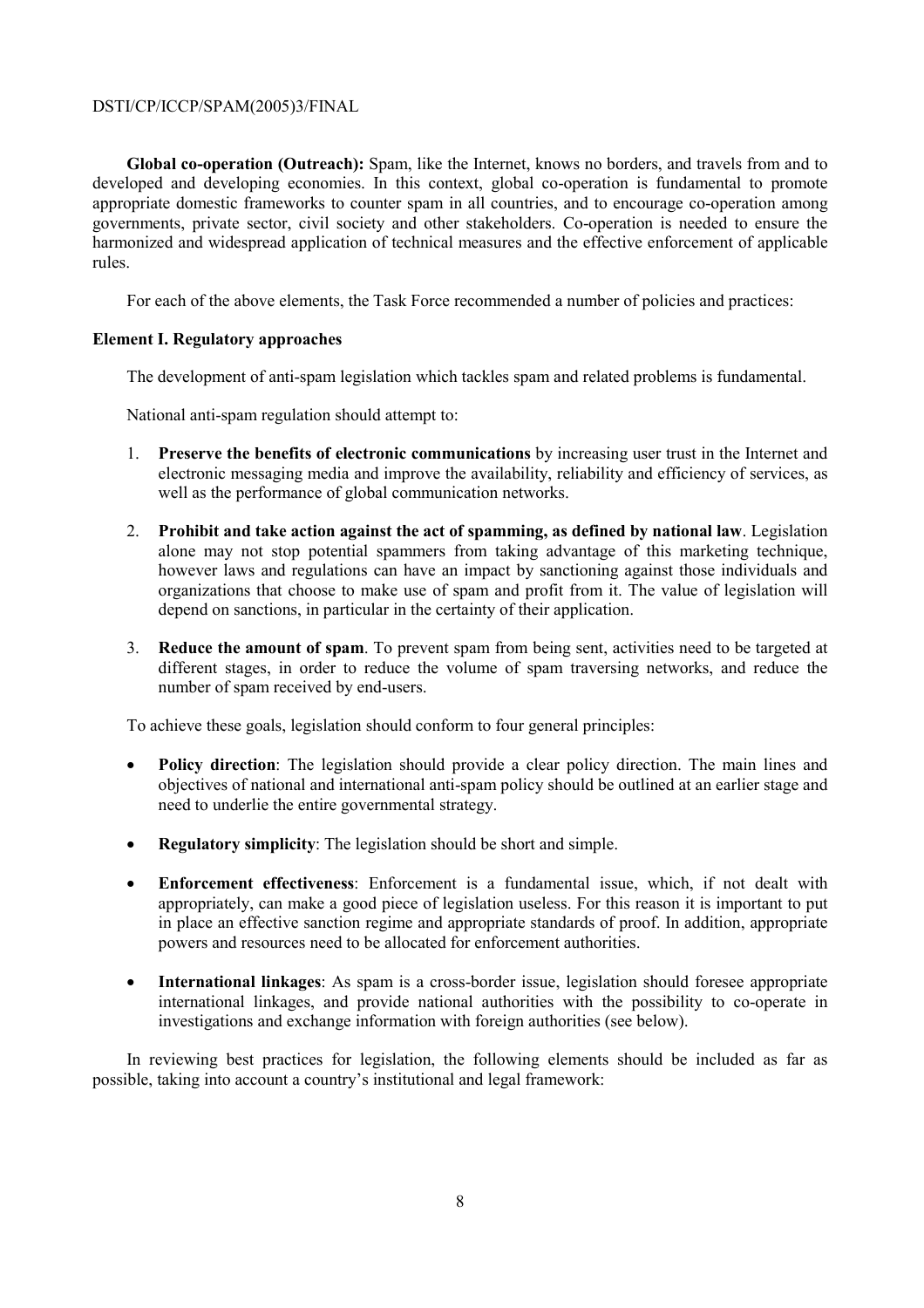|                                    | <b>Issues</b>                               | Approach                                                                                                                                                                                                                                  |
|------------------------------------|---------------------------------------------|-------------------------------------------------------------------------------------------------------------------------------------------------------------------------------------------------------------------------------------------|
|                                    | <b>Services concerned</b>                   | Messaging format will merge or evolve, and unforeseen messaging media may<br>arise.                                                                                                                                                       |
|                                    |                                             | Two possible legislative approaches can be adopted:                                                                                                                                                                                       |
|                                    |                                             | "Technology specific": Target specific messaging technologies, usually those<br>that pose a current spam problem.                                                                                                                         |
| Scope                              |                                             | "Technology neutral": The regulatory instrument covers communication<br>technologies in general, and is sufficiently flexible to encompass future changes<br>in messaging technology without needing amendment.                           |
|                                    |                                             | Real-time voice to voice services could be separately regulated.                                                                                                                                                                          |
|                                    | <b>Commercial purpose</b>                   | Consider whether legislation should only address commercial and transactional<br>messages, or whether it should also address specific non-commercial content,<br>such as political or religious messages.                                 |
|                                    |                                             | Specific categories of messages can be expressly excluded from the scope of<br>the law (e.g. messages from academic institutions to their alumni).                                                                                        |
|                                    | <b>Consent</b>                              | The degree of consent or permission which legislators or regulators wish to<br>require may vary depending on the approach to spam regulation. There are<br>three major approaches to consent, which are often blended in the legislation: |
| Consent                            |                                             | Expressed: form of consent where an individual or organisation has actively<br>given their permission to a particular action or activity (opt-in).                                                                                        |
|                                    |                                             | Inferred/implicit: consent which generally can be inferred from the conduct<br>and/or other business relationships of the recipient.                                                                                                      |
|                                    |                                             | Assumed consent: there is a presumption of consent until it is removed by the<br>recipient, for example by "unsubscribing" (opt-out).                                                                                                     |
|                                    | <b>Unsubscribe address</b>                  | Messages should always include a functional opt-out facility, which allows the<br>recipient to unsubscribe by indicating their wish not to receive in future further<br>communications from the sending party.                            |
|                                    |                                             | This implies that a valid return address has to be included in e-mail, so that the<br>recipient may easily unsubscribe. A postal address could also be required.                                                                          |
| ting message                       |                                             | The lack of an opt-out facility, the absence of a valid return address and valid<br>postal address, or the failure to cease the transmission of the messages within<br>the period of time established by the law should be sanctioned.    |
|                                    | <b>Information about</b><br>message origins | A key challenge in the regulation of spamming and the enforcement of spam<br>laws is to respond to the ability of spammers to obfuscate the origin of spam<br>being sent:                                                                 |
|                                    |                                             | - Legislation needs to prohibit the sending of e-mails which falsify the origin or<br>conceal header/ID information.                                                                                                                      |
|                                    |                                             | - Legislation should also require that the marketer supporting the sender of e-<br>mail should be clearly identified.                                                                                                                     |
| Requirements for legitimate market | Not bulk                                    | Legislation may foresee that e-mail is classified as spam only if a certain<br>number of messages have been sent in a given period of time (usually over 50-<br>100 over 24 hours).                                                       |
|                                    |                                             | This element of course needs to take into account the fact that there is<br>legitimate bulk e-mail (e.g. newsletters, etc.).                                                                                                              |
|                                    | Labelling                                   | Legislation may include a provision requiring the use of a specific label for e-                                                                                                                                                          |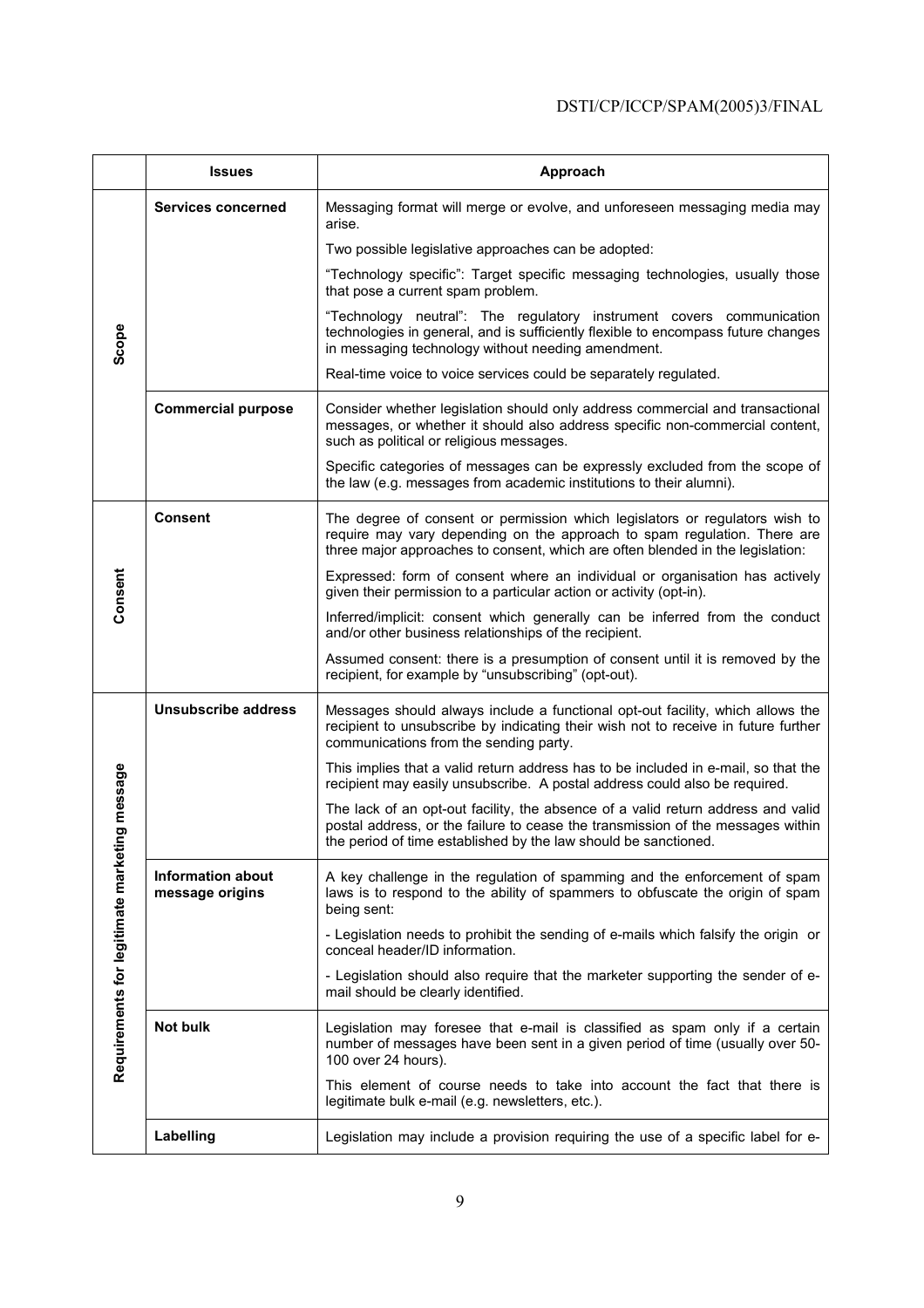|                                           | <b>Issues</b>                                                                                                                                                                                                                                                                                                                                                                                                                                                                                                                                                                    | Approach                                                                                                                                                                                                                                                                                                                                                                                                                                                                                       |  |
|-------------------------------------------|----------------------------------------------------------------------------------------------------------------------------------------------------------------------------------------------------------------------------------------------------------------------------------------------------------------------------------------------------------------------------------------------------------------------------------------------------------------------------------------------------------------------------------------------------------------------------------|------------------------------------------------------------------------------------------------------------------------------------------------------------------------------------------------------------------------------------------------------------------------------------------------------------------------------------------------------------------------------------------------------------------------------------------------------------------------------------------------|--|
|                                           |                                                                                                                                                                                                                                                                                                                                                                                                                                                                                                                                                                                  | mail containing advertising, pornographic material, etc.                                                                                                                                                                                                                                                                                                                                                                                                                                       |  |
| Ancillary elements                        | Person authorising the<br>sending of the spam or<br>aiding/assisting the<br>spammer                                                                                                                                                                                                                                                                                                                                                                                                                                                                                              | The law should not sanction only the person physically sending the message,<br>but also the person who commissioned or authorised the messages to be sent<br>or who has gained financially through spamming activities.<br>This approach could facilitate enforcement, as it is often difficult to determine<br>who actually sent the spam while it may be easier to determine the marketer<br>benefiting from spamming activity.                                                              |  |
|                                           | <b>Harvesting software</b><br>and harvested address<br>lists<br><b>Dictionary attacks</b>                                                                                                                                                                                                                                                                                                                                                                                                                                                                                        | Legislation may include specific provisions to levy additional sanctions if such<br>tools are used to aid the sending of spam in contravention of the jurisdiction's<br>spam legislation: the act of selling, acquiring or using harvesting software or<br>harvested address lists, or the automatic generation of recipients' addresses<br>may be sanctioned.                                                                                                                                 |  |
|                                           | <b>Illegal access</b>                                                                                                                                                                                                                                                                                                                                                                                                                                                                                                                                                            | Legislation should forbid the unauthorised use of protected computer resources.<br>Anybody compromising computers in order to use them to send messages<br>should be sanctioned.                                                                                                                                                                                                                                                                                                               |  |
| Cybercrimes and content-related questions | <b>Misleading or</b><br>fraudulent content                                                                                                                                                                                                                                                                                                                                                                                                                                                                                                                                       | Focus on the content of the message. This leaves aside many of the systemic<br>concerns regarding spam messages.<br>Spam scams and phishing could constitute computer-related offences, i.e.<br>ordinary crimes that are frequently committed through the use of a computer<br>system.<br>Anti-spam legislation could include provisions<br>prohibiting<br>on<br>misleading or deceptive subject heading, in addition.<br>Spam legislation may cover the content of messages, in particular if |  |
|                                           | <b>Security threats</b>                                                                                                                                                                                                                                                                                                                                                                                                                                                                                                                                                          | anti-fraud laws, consumer protection legislation, etc. are not clearly<br>drawn out.<br>Malware aspects of spam are often criminalised by statute or can be                                                                                                                                                                                                                                                                                                                                    |  |
|                                           |                                                                                                                                                                                                                                                                                                                                                                                                                                                                                                                                                                                  | criminalised using the Council of Europe Convention on Cybercrime framework.                                                                                                                                                                                                                                                                                                                                                                                                                   |  |
| International element                     | <b>Cross-border</b><br>Regulation should:<br>jurisdiction<br>Specify that messages sent to or from the jurisdiction are covered, as well<br>as messages commissioned from within the jurisdiction and financial<br>benefits linked with spam.<br>Spammers who operate from national jurisdiction, even though they spam<br>$\bullet$<br>other countries, should be sanctioned by domestic legislation.<br>Domestic enforcement authorities should be empowered to undertake<br>$\bullet$<br>international co-operation and cross-border enforcement agreements are<br>important. |                                                                                                                                                                                                                                                                                                                                                                                                                                                                                                |  |

The role of Internet Service Providers and e-mail service providers is also important, and could be considered in legislation. In particular: governments and regulators should support the development of ISP codes of practice that complement and are consistent with legislation. Governments should encourage industry associations to develop such codes and adopt best practices where they are in the public interest and do not impose undue financial and administrative burdens on participants. Annexes II and III of the Final Report provide a best practice agreement developed by the Business and Industry Advisory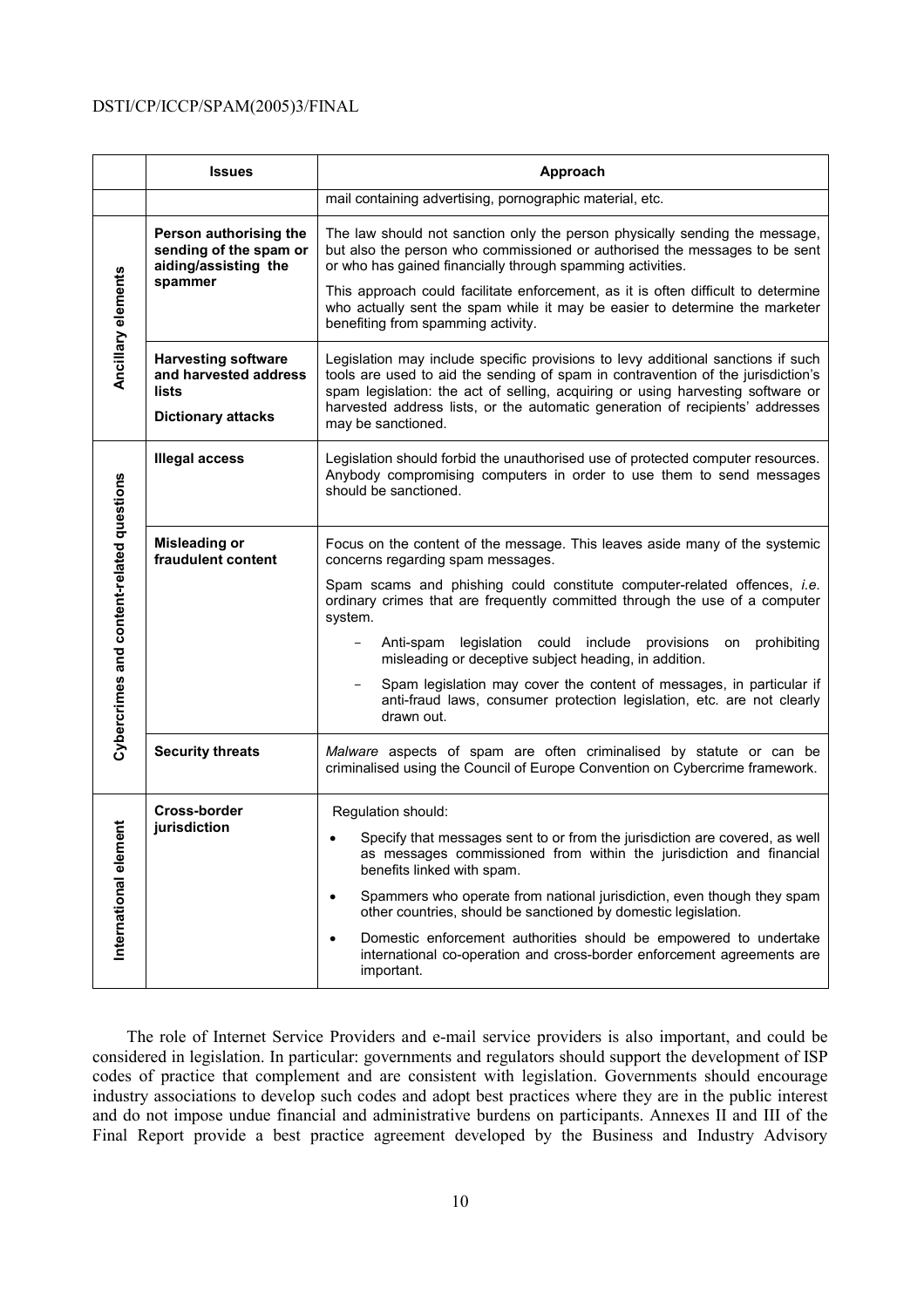Committee (BIAC) and the Messaging Anti-Abuse Working Group (MAAWG) in the context of the work by the Task Force on Spam.

Such codes, according to national practices and legislative provisions, could also be registered with the national enforcement agency where appropriate. This registration could enable the authority to require an industry participant to comply with the code in case the industry association does not succeed in doing so.

Legislation could also provide a comprehensive framework to support the activities of ISPs to block or limit the circulation of spam e-mail. ISPs should be able to take appropriate and balanced defensive measures to protect their networks, and should be allowed to take legal action against spammers. Similar results could be achieved through appropriate contractual provisions between ISPs and users.

#### **Element II. Enforcement**

Legislation needs to ensure that enforcement agencies have adequate powers in order to function effectively. Following the proposal of the Spam Task Force an **OECD Council Recommendation on Spam Cross-Border Enforcement Co-operation** (Annex I) has been agreed to. On the basis of the recommendation, governments should improve their legislation in order to:

- *a)* Establish a domestic framework of laws, enforcement authorities, and practices for the enforcement of anti-spam legislation.
- *b)* Improve the ability of authorities to co-operate with their foreign counterparts, providing national bodies with the possibility to share relevant information and provide investigative assistance.
- *c)* Improve procedures for co-operation, prioritising requests for assistance and making use of common resources and networks.<sup>1</sup>
- *d*) Develop new co-operative models between enforcement authorities and relevant private sector entities.

#### **Element III. Industry-driven initiatives**

In order to appropriately deal with spam, generally-applicable anti-spam laws should be coupled with self-regulatory initiatives undertaken by private sector players, such as Internet Service Providers and email service providers, telecommunication operators, direct marketers, online operators, software companies, and their associations.

Private sector initiatives are an important part of the policy framework. The Task Force:

- Welcomes the efforts made by BIAC and MAAWG in drafting best practices and notes the results achieved so far.
- Encourages their continued development, including through dialogue with appropriate policy and regulatory bodies.
- Notes that best practices will evolve in light of regulatory, technical and commercial developments.
- Notes that in some jurisdictions there is scope for formal recognition of such best practices.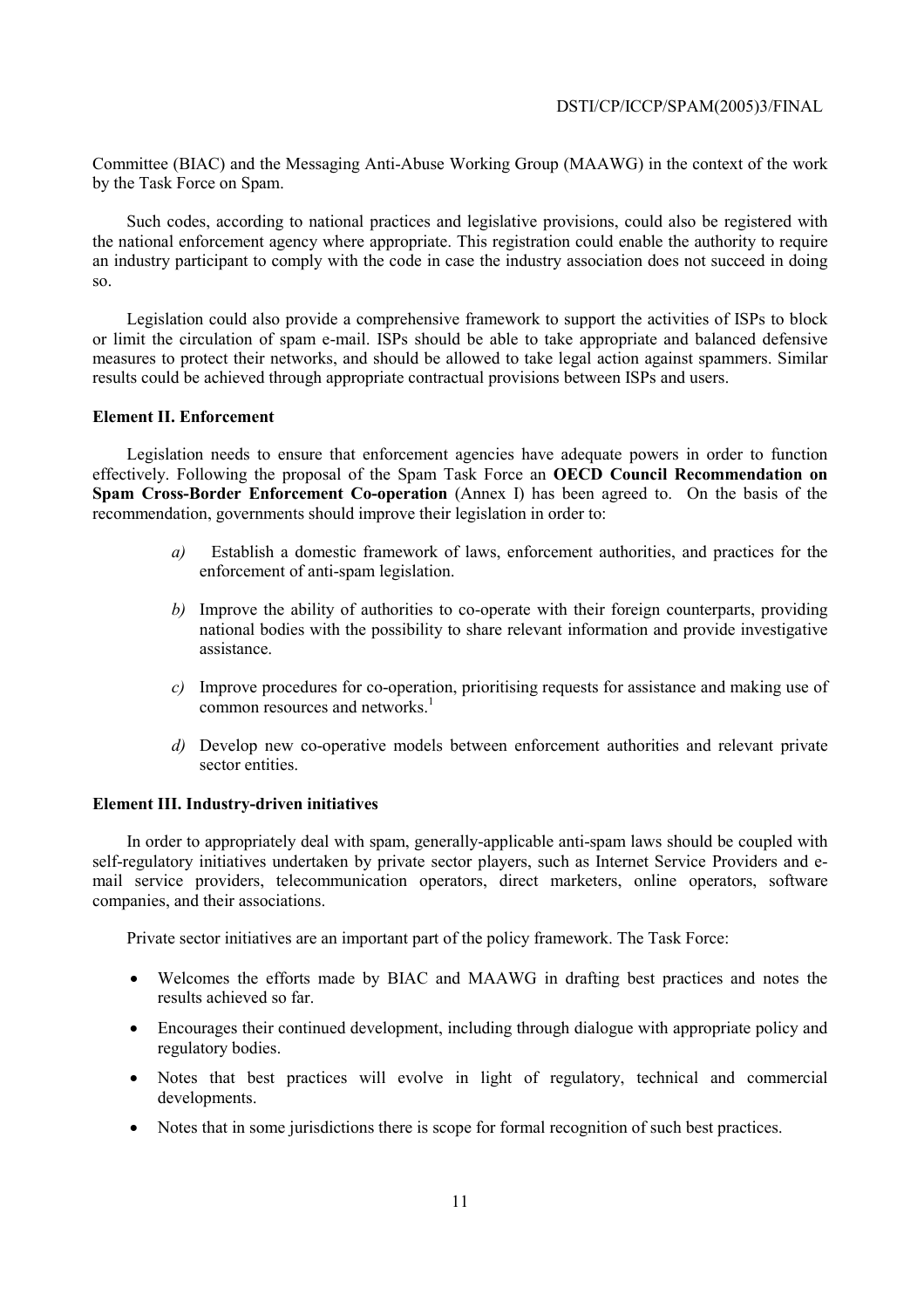**Providers of online services and goods** should, in carrying out their activities, take action to develop:

- Corporate communication methods and standards which respect the privacy of their customers, carefully managing personal information and e-mail addresses. Company standards for Web sites, domain usage and e-mail messaging help protect users. Clear company e-mail policies — such as never asking for personal information or possibly never providing a clickable link in an e-mail – should be established and applied consistently. A company sending out e-mail to its customers may consider the possibility to authenticate them or use digital signatures.
- Pre-emptive activities to create barriers to e-mail scams such as phishing should be considered. These include measures to make the company's Web site less vulnerable to brand attacks by using clear domain name and defensive domain registration (*e.g.* register domain names which are similar to the company's own domain and may create confusion), Web site usage monitoring, control of "bounced" messages, monitoring of look-alike sites, etc.
- Consumer education and awareness, customer support. Online operators should communicate effectively with their customers. They should clarify which kind of communications can/will be sent by e-mail, define how e-mail addresses and other information may be accessed and modified by the user, specify that the user will never be asked to provide their personal data via e-mail, and list elements users need to verify in the message to be sure it is from the online operator.

#### **Direct marketers should**:

- Adopt and effectively implement a code of conduct using best practices for electronic marketing, which include marketing messages sent by e-mail, instant messaging, or mobile. These associations, as well as associations of online operators, could have stricter relationships with ISPs and other network operators, to reduce the number of false positives, while at the same time guaranteeing the legitimacy and fairness of their activities.
- Adopt best practices or codes of conduct that should aim at facilitating and complementing the application of anti-spam legislation, at national and international levels. For this reason appropriate information about different legislative approaches should be provided by governments and associations.

The OECD Task Force notes that BIAC has developed a set of recommended best practices for e-mail marketing, attached as Annex III to this report.

#### **Internet Service Providers and other network operators should**:

- Adopt and effectively implement self-regulation in the form of best practices and codes of conduct.
- Adopt and enforce Acceptable Use Policy (AUPs), which will forbid spamming, and related activities on their networks. These policies would be part of a contractual agreement between the provider and the user where their violation would result in a breach of contract, and allow the suspension of service and termination of the contract.
- Provide subscribers information about the availability, use and appropriate application of software for filtering spam and viruses. Filtering solutions and updates should be provided at a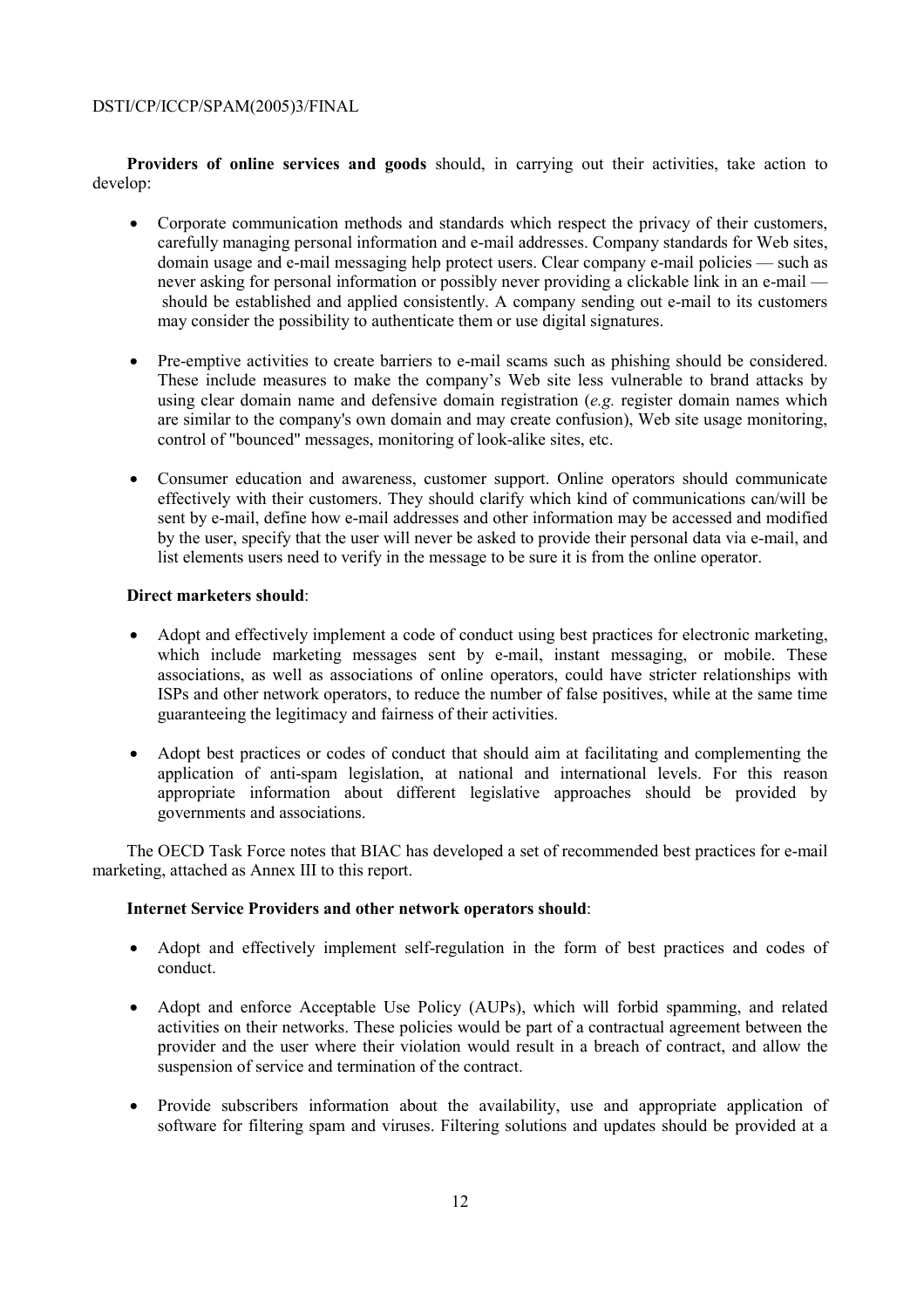reasonable price, and links to open source anti-spam and anti-virus software should be indicated to users.

Governments should encourage national ISPs and other network operators to adopt and effectively implement recommended best common practices. The OECD notes the recommended best practices for ISPs and other network operators which have been developed by BIAC and MAAWG and are available in Annex II of this report.

**Mobile operators** should adopt and effectively implement measures to reduce spam on their networks. The range of new services offered over mobile phone creates new spam-like problems for mobile users. Mobile operator measures should include contractual, technical and educational tools. The OECD Task Force notes the GSM Association best practices for mobile operators, which are attached to this report as Annex IV.

#### **Element IV. Technical measures**

Internet Service Providers and other network operators should constantly improve their knowledge and operating practices, and update their technical best practices, such as best practices for ISPs and other network operators mentioned in Element III, in order to face new challenges and technological evolution and promote the implementation and sharing of available technical solutions among providers. When a number of anti-spam technologies are effectively used in collaboration with one another, the effect can be to drastically reduce the level of spam impacting a system. Although important in reducing the volume of spam in inboxes, filtering by itself is insufficient to reduce the volume of spam originating on different networks so that a range of technical solutions need to be implemented to achieve effective protection.

#### **Element V. Education and awareness initiatives**

#### *Individual users:*

- Governments should:
	- o Develop public information and awareness campaigns to educate end-users as to the products and services they are using and the associated risks they may face, thus allowing users to protect themselves from spam, viruses and other malicious codes. This information should be made available also on ISPs portals.
	- $\circ$  Organise nation-wide campaigns to attract the attention of the media and the population at large.
	- o Work with the private sector, civil society and other interested parties on user education campaigns initiatives.
- Given their ability to reach individual users on the Web, ISPs and other network operators, including mobile operators, should use their company-customer communication channels (Web site, portals, sms, newsletters) to provide information to their customers on:
	- o How to avoid spam and risks connected with spam e-mails, SMS, MMS, etc.
	- o Available anti-spam and anti-virus filters, open source solutions for the concerned platform.
	- o Indications on how to report spam abuses to the ISPs or the userís operator and to competent authorities, and
	- o E-mail/phone contact to the provider's abuse desk.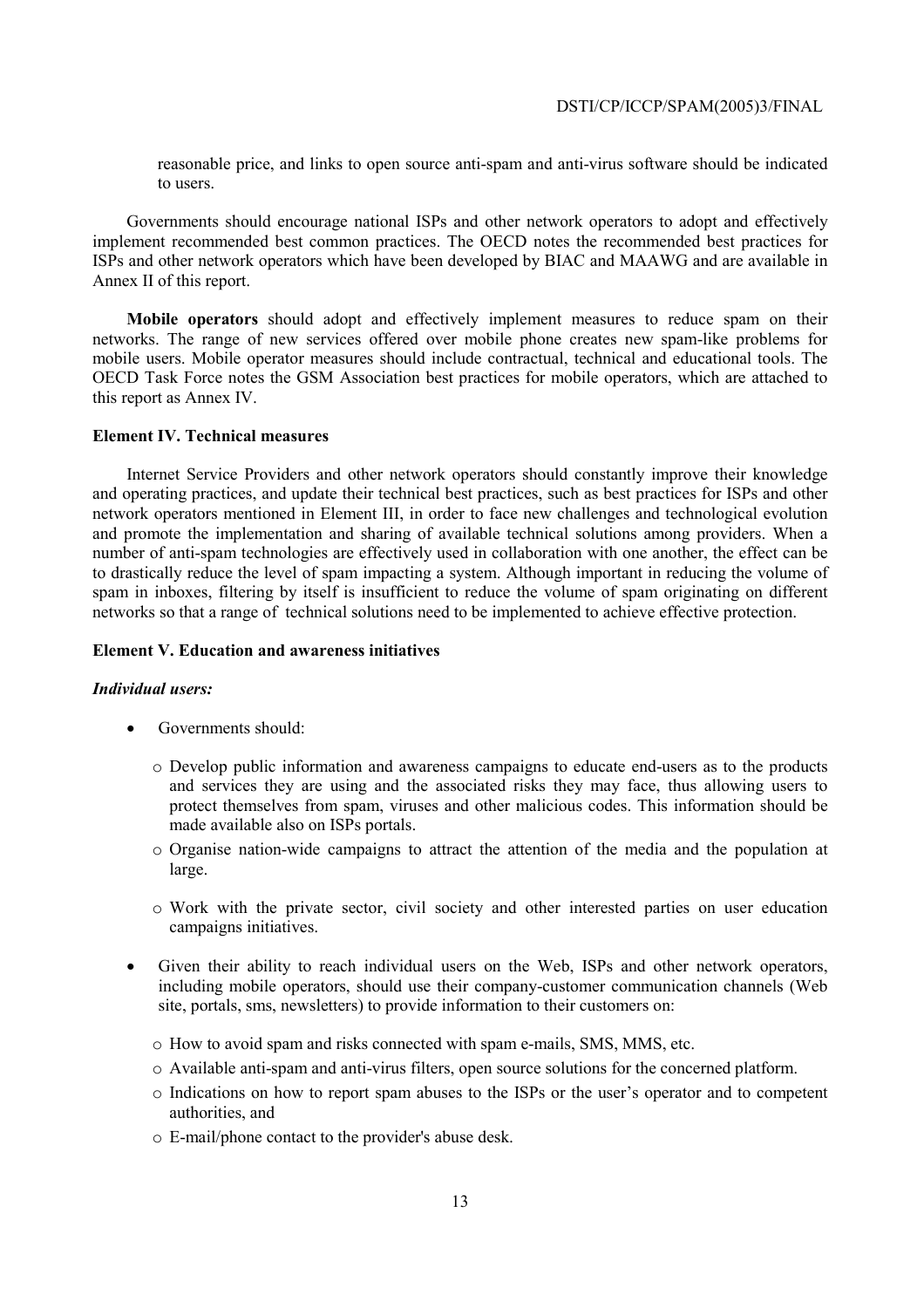#### Users' groups:

- o Computer classes for **senior citizens**, possibly financed by the government or local authorities, should include information on computer security, and practical examples on how to avoid spam, online frauds, viruses and other malicious software.
- o Awareness of online threats and security issues should be part of **students' and children's** computer classes. Cartoons and comics could also be used to reach out to young users.

#### *Large companies and SMEs:*

- o **Companies**: IT support should make available to new staff a pamphlet explaining the company's security policy for e-mail, existing filters and best practices for dealing with spam and how to avoid being spammed. The same kind of information should be available on the internal Web site, and updates should be sent to users periodically.
- o **Small medium-sized enterprises:** Commercial associations, ISPs and security software companies should provide SMEs specific information on simplified security management practices, training material, free open source software, etc. Examples and resource materials are available on the OECD Task Force Website at www.oecd-antispam.org.

**The education of recipients is as important as the education of senders.** Regulators and business associations can play an important role in educating companies by disseminating information on how business can communicate with their clients using electronic messaging, such as e-mail, in a manner that complies with national legislation.

**Direct marketing** associations should inform their members of relevant anti-spam legislation in force in their country of origin and in the country of destination of the message. Online marketing best practices and informational WebPages should be developed and co-ordinated at the international level.

#### **Element VI. Co-operative partnerships**

Any anti-spam strategy should be developed and implemented in the context of public-private partnerships, with participation of representatives from the public and from the private sectors. Anti-spam measures will only be effective if the full range of players is involved in their elaboration, accept them (and their side-effects) and consider them appropriate to respond to their needs.

Recommended best practices, developed by industry associations, with the input of public authorities, should be adopted widely. Such best practices should be widely disseminated and implemented. They should also be updated where appropriate to take into account a changing technological and service environment (see also Element 3).

Industry and enforcement authorities should co-operate in the enforcement of anti-spam legislation. In particular, ISPs and other network operators should be in contact with the authorities to signal possible cases of spam, and should be allowed to share with the same bodies information on spam activities in their network.

#### **Element VII. Spam metrics**

Governments and private sector players should monitor the impact of anti-spam measures, to assess their effectiveness. ISPs, other network operators, and national anti-spam agencies should, to the extent possible, share information and data on the intensity and scope of spam and its evolution. Measuring methods should be detailed and documented, in order to improve the legibility of the results obtained. In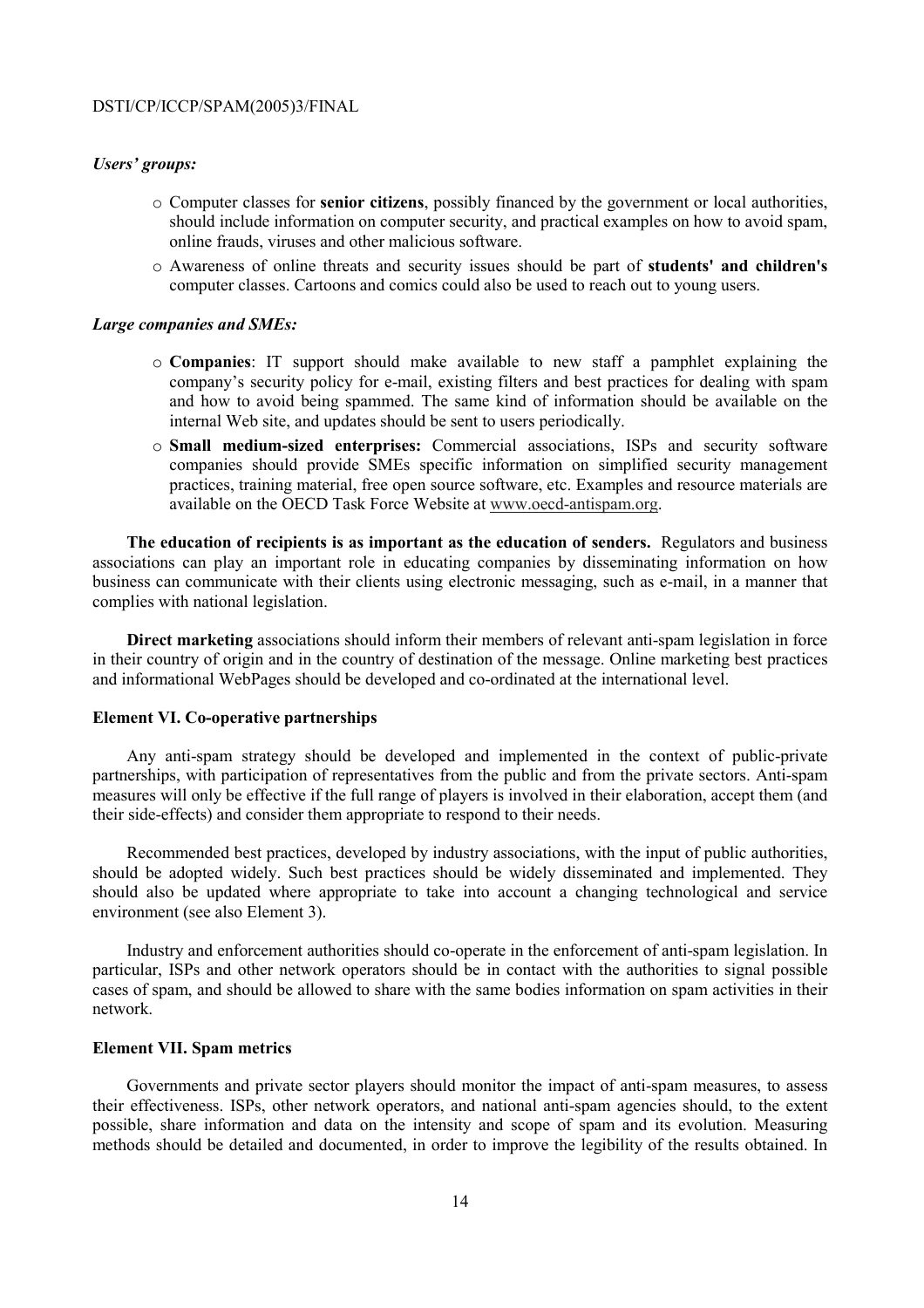this context MAAWG developed its Email Metrics Program. The Task Force welcomes this initiative and encourages its continuation and development.

#### **Element VIII. Global co-operation**

The Task Force on Spam recommends that the Toolkit and the best practices noted in the present document should be made widely available to non-OECD economies as well as within OECD countries and its resources should be accessible to the largest possible number of people. In this context a web site has been developed by the Task Force, and is available at www.oecd-antispam.org. In order for the website to continue to be a useful and up to date resource, countries are urged to regularly provide contributions, new material, and news on their national anti-spam initiatives.

OECD member countries should promote and facilitate anti-spam activities in other countries, through partnerships  $-$  bilateral or multilateral arrangements, information sharing, etc.  $-$  in order to help in the development of appropriate anti-spam legislation, support the implementation of technical solutions and the diffusion of educational tools and resources.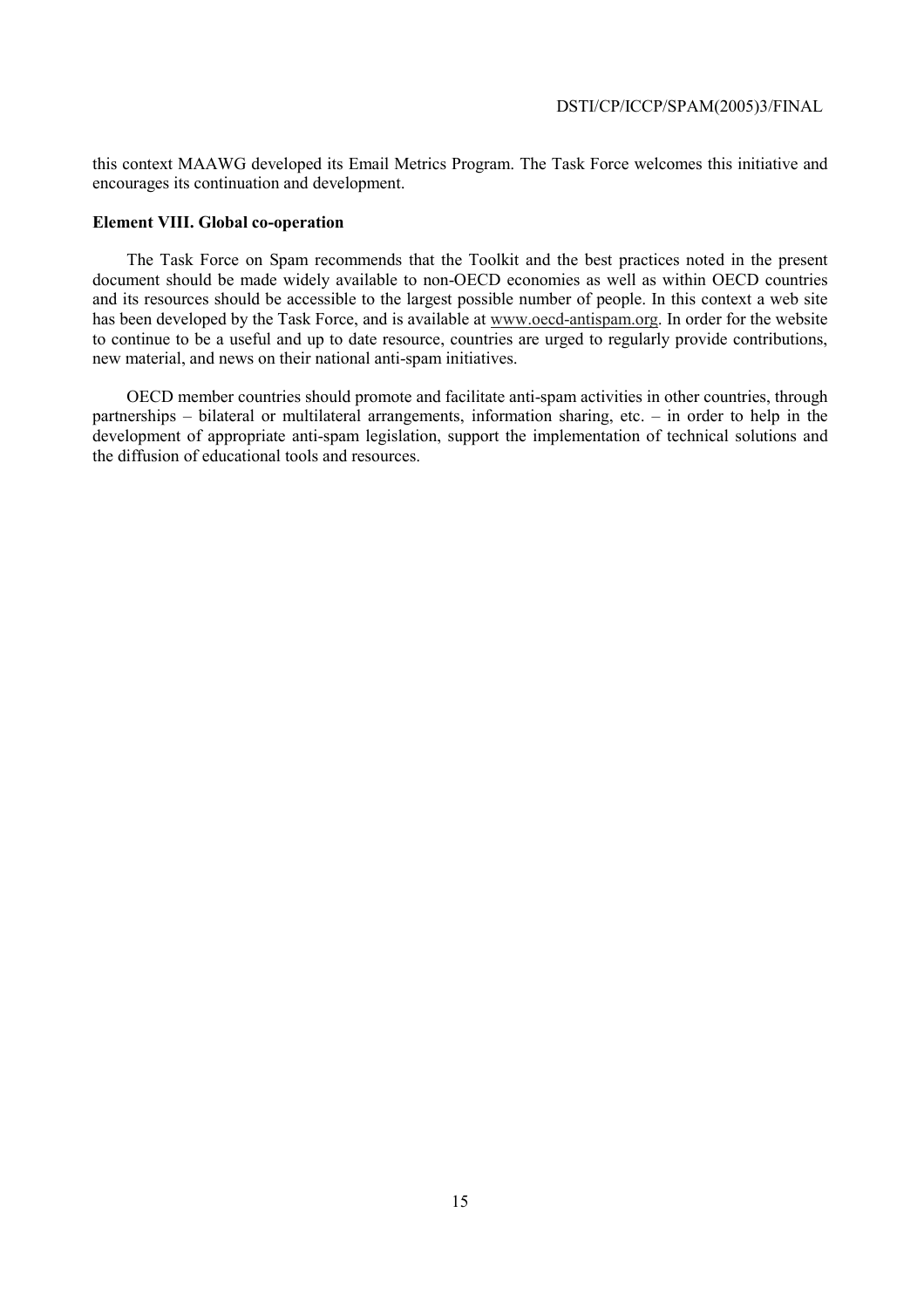#### **INTRODUCTION**

Spam is having a negative impact on the digital economy, and results in important economic and social costs for OECD and non-OECD countries. Given the potential for further problems as a result of the convergence of communication technologies and the emergence of ubiquitous communication and mobile Internet, OECD member countries are faced with the necessity of finding effective ways to combat spam. In order to meet this challenge, the OECD's Committee for Information, Computer and Communications Policy (ICCP) at its meeting on 3-4 March 2003 supported work on this important topic, requesting that it be placed on a fast track, and noting that this was a global issue. The Committee on Consumer Policy (CCP) also expressed interest in pursuing OECD work on this topic. An initial exploration of issues linked with spam was undertaken in a background document and in a Workshop on Spam in February 2004 hosted by the European Commission in Brussels.<sup>2</sup>

Spam is a cross-cutting issue impacting on network utilisation, congestion issues, and Internet issues; privacy and network security issues; and consumer protection issues. In order to better co-ordinate work on spam and assist in obtaining a more rapid consensus on a policy framework to tackle spam issues the OECD Council agreed in July 2004 to set up a horizontal  $\hat{\tau}$  Task Force on Spam." The Task Force was requested to report to the CP and ICCP Committees by July 2006.<sup>3</sup>

The primary objective of the Task Force was to bring together designated anti-spam policy co-ordinators and allow for the most effective preparation of urgently needed policy tools to combat spam, approaching the problem in a broader way and benefiting from the multi-disciplinary expertise of OECD.

The Task Force was asked to study, document and promote the range of existing and emerging antispam strategies across all sectors. Recognising that there is no "silver bullet" to tackle spam, the Task Force developed an Anti-Spam Toolkit ("the Toolkit"). The Toolkit is based on the premise that a number of co-ordinated different elements need to be brought to bear on the problem of spam to help the development and growth of anti-spam strategies and solutions in the technical, regulatory and enforcement fields and to facilitate international co-operation. The OECD Toolkit is aimed at bringing together a set of consistent and complementary policy and other (*e.g.* enforcement) initiatives. The elaboration and implementation of the Toolkit relied substantively on the input of stakeholders in the various areas covered. The Toolkit is composed of eight interrelated elements:

- Anti-spam regulation.
- International enforcement co-operation.
- Industry-driven solutions against spam.
- Existing and emerging anti-spam technologies.
- Education and awareness.
- Co-operative partnerships against spam.
- Spam metrics.
- Global co-operation (Outreach).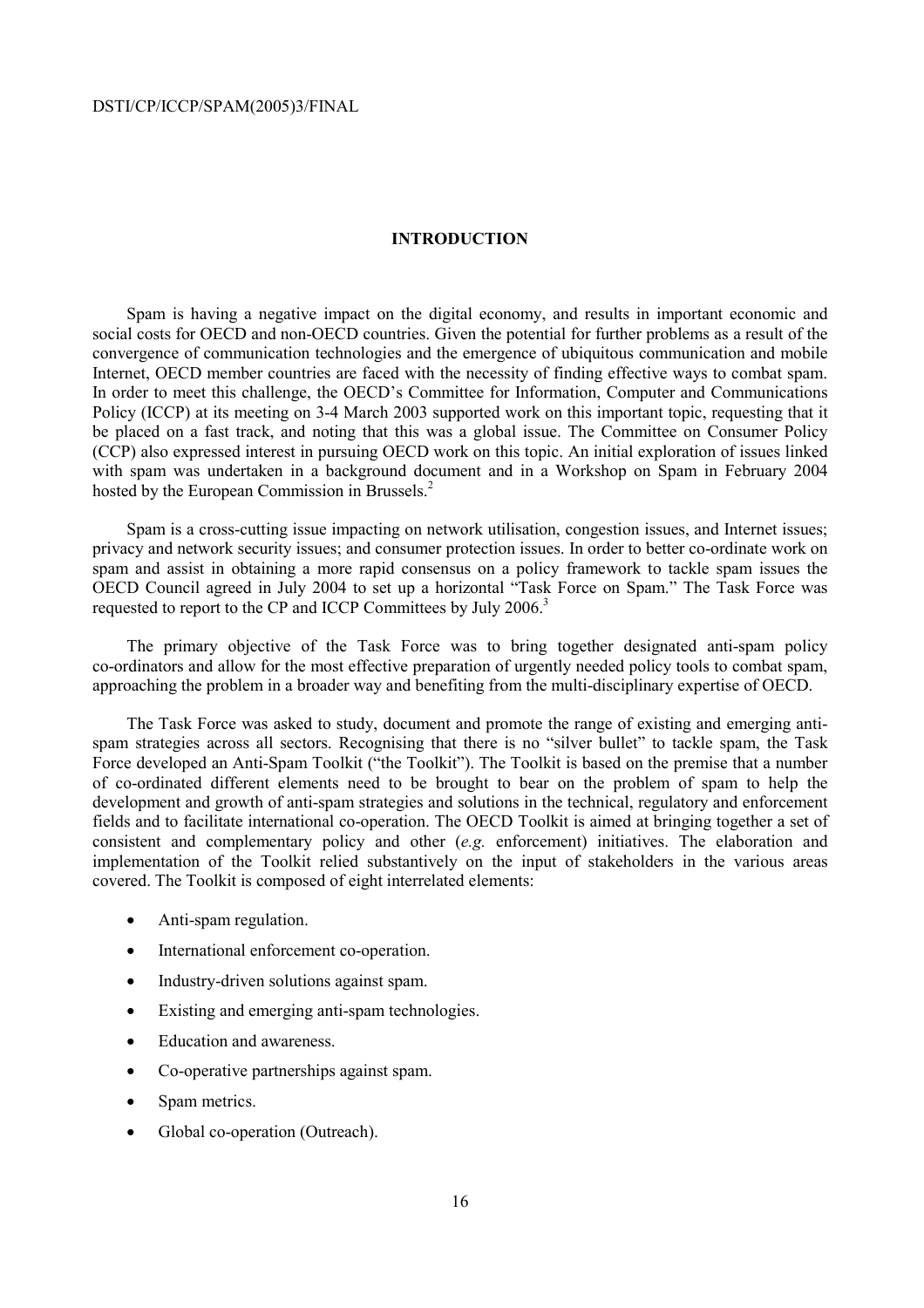Background reports were prepared for the Task Force for several of the elements of the Toolkit.<sup>4</sup> This Report synthesises the work which has been undertaken by the Task Force and its conclusions. The Report is complemented by the OECD Council Recommendation on Spam Cross-Border Enforcement Cooperation, and the OECD Anti-Spam Web site (www.oecd-antispam.org).

The work of the Task Force has already made an important contribution toward co-operative efforts to combat spam. The Task Force has focused international attention and resources a the issue of spam, and the concerted efforts of government, industry, and civil society have surely contributed to limiting this problem. The broad dissemination and implementation of the Toolkit can continue to have a positive impact in this area.

#### **Status and evolution of spam**

At the end of 2004 the total number of Internet users in the world reached 380 million. About 42% of them have broadband connections with "always on" capabilities.<sup>5</sup> Most of these users are in OECD countries, where broadband subscribers increased from 118 million at the end of 2004 to 137 million by mid-2005.<sup>6</sup> As ICT networks develop, however, besides the creation of an increasing range of opportunities, a host of new challenges arise.

In particular, as stressed in the "OECD Guidelines for the Security of Information Systems and *Networks: Towards a Culture of Security*î, the reliability and efficiency of platforms, application and services, and the confidence of users in their utilisation, are fundamental elements in enabling the benefits ICT can bring to economic and social development.<sup>7</sup> However, today the reliability of e-mail and other electronic communication tools  $-$  and consequently users' trust and confidence in these technologies  $-$  is threatened by the escalation of unsolicited/unwanted electronic messages, commonly known as spam, which are flooding the Internet and causing significant harm to both individuals and businesses.

Spam, which began as messages advertising commercial products or services, grew exponentially, reaching its highest point in 2004. In addition, simple advertising messages have evolved into messages that are potentially dangerous, as opposed to merely annoying. Spam messages nowadays have a deceptive nature, may cause network disruptions, and are used as a vehicle for spreading viruses, thus undermining consumer confidence, which is a prerequisite for the information society and for the success of e-commerce. This evolution (see Figure 1) can be summarised looking at three main changes:

- Firstly, spammers implemented new technical and social methods to disguise the origin of their messages, thus eluding adverse action by law enforcement authorities, ISPs and individuals. These techniques include address spoofing, utilisation of open relays or open proxies, and increasingly robot networks ("botnets").
- Secondly, in the past months spam has grown into a vehicle for the diffusion of a host of threats, facilitating the spread of viruses and other malicious software (malware) and serving as the vehicle for fraud, such as phishing. $8<sup>8</sup>$
- Thirdly, spam activities, once limited to e-mail, are now spreading to new communication technologies, including mobile devices – such as personal digital assistants (PDAs) and smart phones – which are increasingly used to access electronic mail messages. In addition spam has invaded instant messaging services, blogs, and threatens to taint voice over IP applications (see figure below).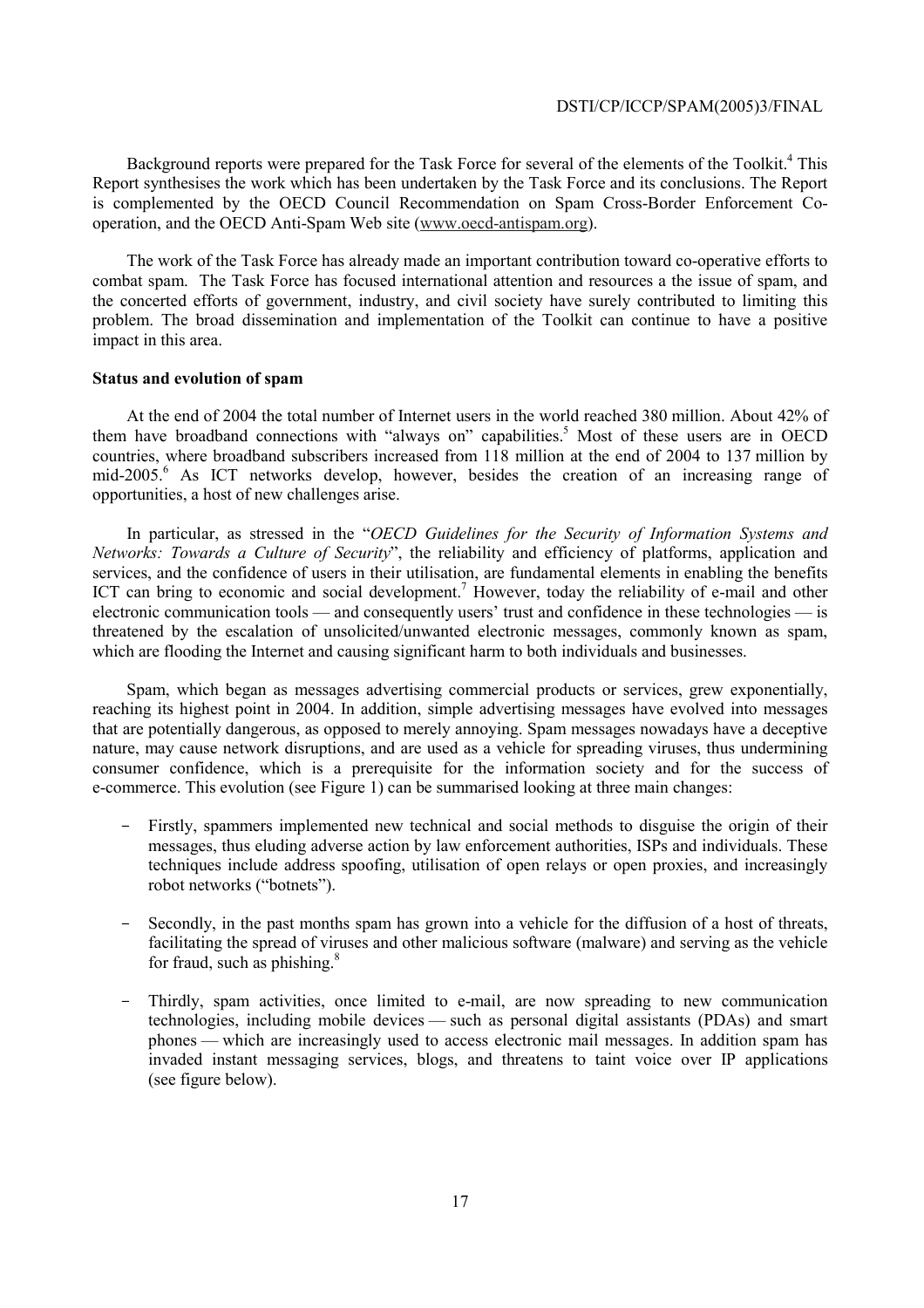



There is no internationally agreed definition of spam, which is defined differently in national legislative approaches. For this reason the Task Force has not attempted to classify spam. Nevertheless, there are common characteristics that countries have recognised in their definitions:

- **Electronic message:** spam messages are sent electronically. While e-mail is by far the most significant channel for spam, other delivery channels are also considered in a number of countries (mobile spam, such as SMS and MMS, spam over IP, etc).
- **Hidden or false message origins**: spam messages are often sent in a manner that disguises the originator by using false header information. Spammers frequently use unauthorised third-party e-mail servers.
- Spam does not offer a **valid and functional address** to which recipients may send messages opting out of receiving further unsolicited messages.
- **Illegal or offensive content:** spam is frequently a vehicle for fraudulent or deceptive content, viruses, etc. Other spam includes adult or offensive content, which may be illegal in some countries, especially if it is sent to minors.
- Utilization of addresses without the owner's consent: Spammers often use e-mail addresses that have been collected without the owner's explicit consent. This is frequently done through software programmes which gather addresses from the Web or create e-mail addresses (harvesting and dictionary attacks).
- **Bulk and repetitive**: spam messages are typically sent in bulk in an indiscriminate manner, without any knowledge about the recipient other than the e-mail address.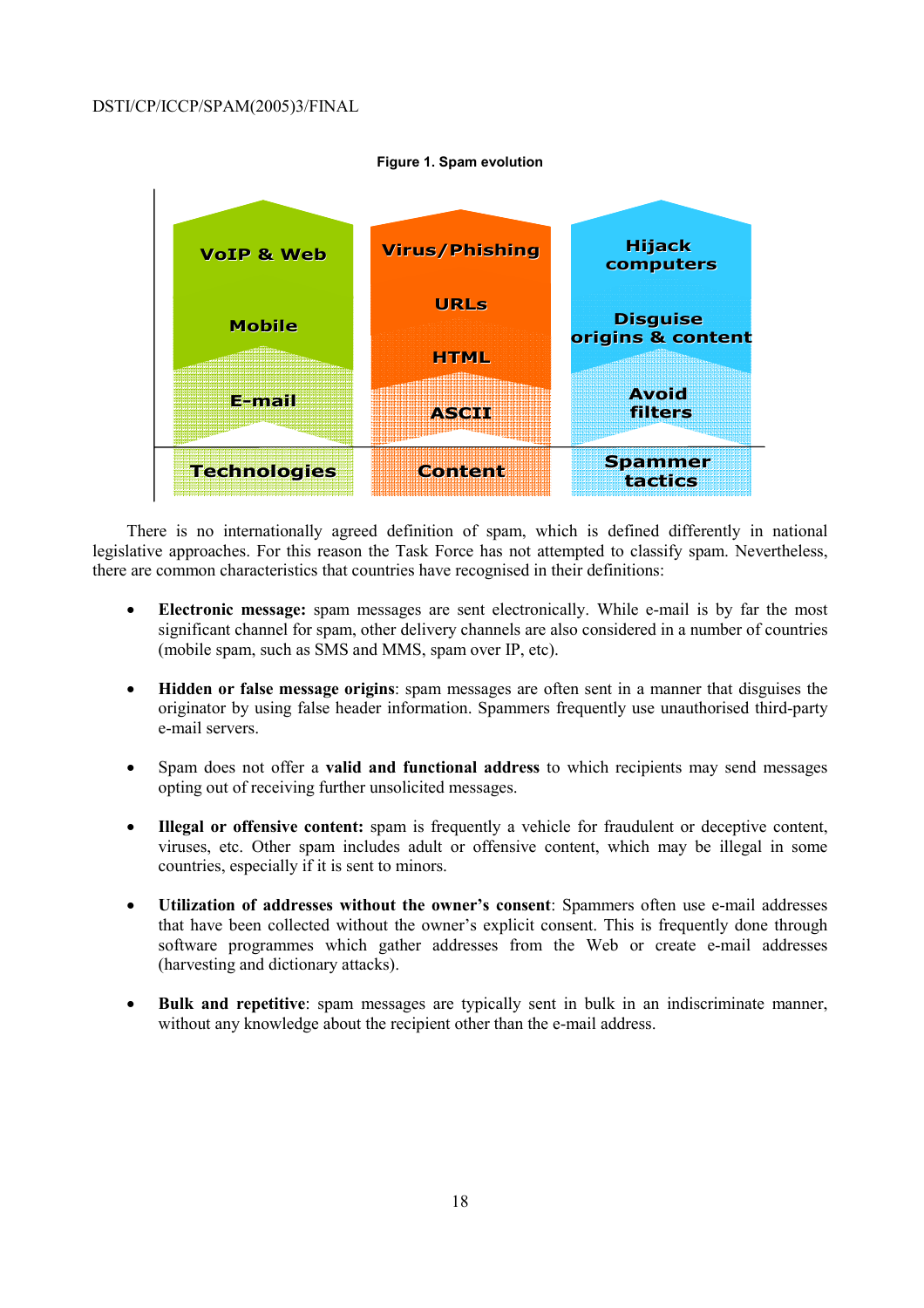In conclusion, there is a common understanding that spam is a threat to the Internet as an effective and reliable means of communication, and for the overall evolution of the e-economy. This common understanding has led to calls for greater co-operation among all stakeholders in finding common solutions to spam.

#### **Why spam? How does it work?**

Why is spam such a threat? The fact that the cost of sending e-mail is extremely low and does not increase in proportion to the number of messages sent is an incentive for spammers to send out as many copies of their e-mail as possible, with numbers that run into billions sent per day. The cost of spam is therefore shifted away from the spammer and onto the recipient.

The same reasons are at the basis of the other kinds of spam which are or may be affecting new technologies and applications. The possibility offered by Voice over IP (VoIP) to call users anywhere in the world almost for free can be exploited by spammers who will be able to send unwanted marketing voice messages at no cost. New instruments such as Weblogs (or blogs), which allow users to express their ideas and opinions on the Web, are currently exploited by spammers, which post masses of irrelevant and unwanted comments on these pages, clogging the sites and making impossible discussion and comment posting. With mobile phones the situation has been less dramatic, as the cost of SMS or MMS, although low, is preventing mass spamming. A short summary of the different kinds of spam and their effects is below.

#### *E-mail spam*

To understand why e-mail spam is such a problem, and how the possible solutions work, it is necessary to understand how Internet e-mail works. Basically, the Internet standard mechanism commonly used to relay e-mail messages is the Simple Mail Transfer Protocol, or SMTP. This protocol "submits" the message to the network, starting a "five-part dialogue", which takes place between the different involved computers. The computer that submits the message is referred to generally as the SMTP client.

In the SMTP standard, all e-mails have an envelope and a header.<sup>9</sup> The envelope information is meant for the hosts performing message transfer and is not usually seen by end users. Envelope information is exchanged during the SMTP protocol's five-part dialogue. In theory, at transmission-time, envelope information gets memorialised in "headers" that the recipient can view. Headers are the parts of the e-mail above the message body.

In its present state, there are two main types of vulnerability in the SMTP authentication process that spammers exploit.<sup>10</sup>

- No authentication is required, therefore users have the ability to hide their identity, as usually happens in spam cases.
- Every piece of information in an e-mail message (in the envelope that the human receiver does not see as well as in the header that the human receiver may see) can be forged.

One of the consequences of these SMTP vulnerability attacks is e-mail spoofing, *i.e.* when the headers and/or e-mail content is forged. When this happens, the recipient of the falsified e-mail can be misled by what they read, thinking the e-mail is about something it's not and/or that the e-mail came from someone they trust (See also Paragraph on "phishing" below).

In addition, the financial burden of sending the message is imposed on the network and the recipient.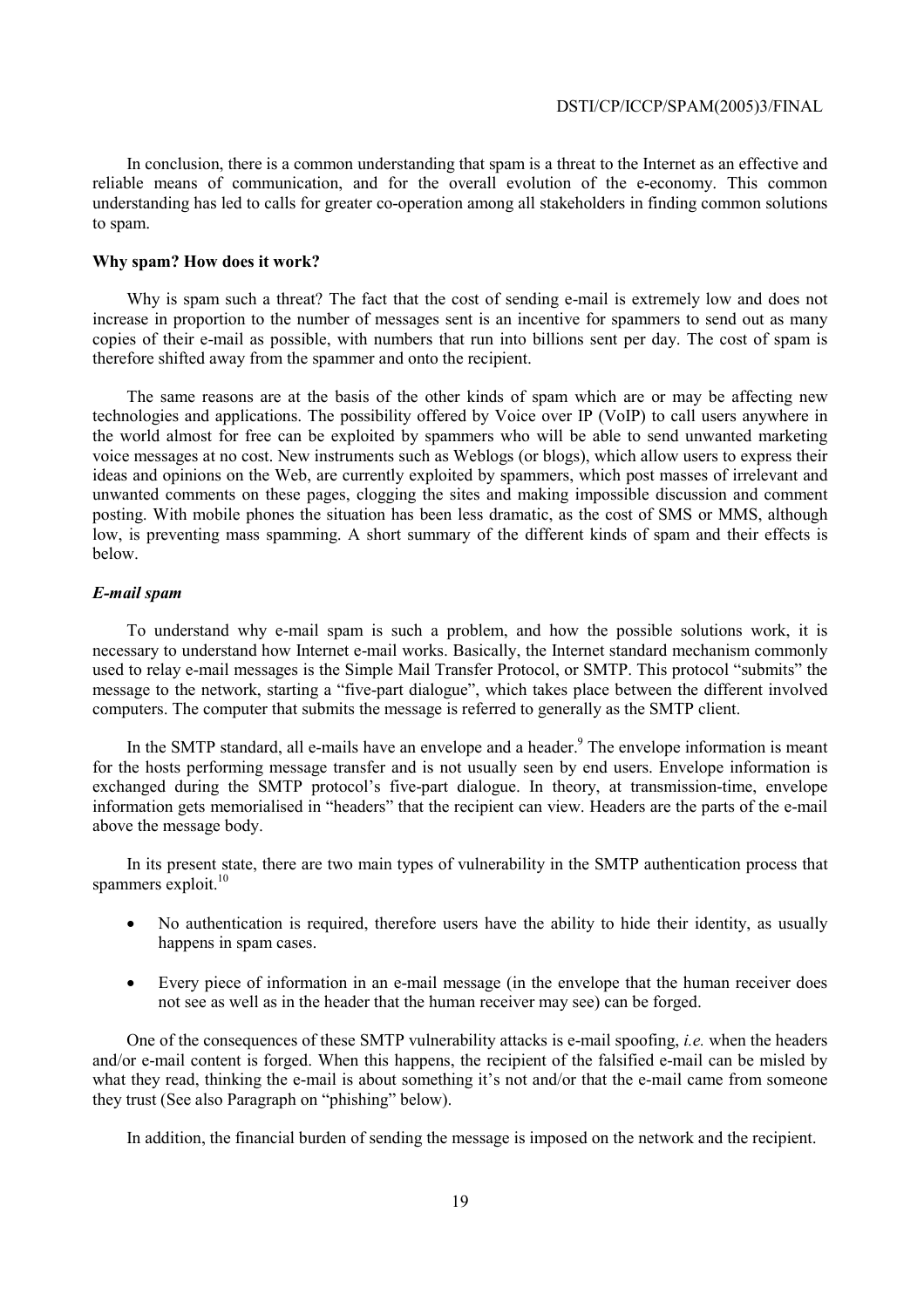#### *Mobile spam*

Mobile spam is a term typically used to refer to unsolicited communications sent via SMS or MMS. To date, mobile spam usually consists in:

- SMS or MMS advertising a commercial service or product.
- SMS or MMS soliciting a premium or international rate response from the recipient. These kinds of messages are typically deceptive or fraudulent, and are also known as "scam" messages.

It is important to note that while with the advent of third generation services it is now common to receive e-mails on mobile devices, there is a difference between mobile specific services — such as communications sent via SMS, which are sent and received within the mobile environment — and other services, such as e-mail, which are not mobile-specific, but emerge from the Internet environment and are a result of fixed/mobile convergence.

Whilst Internet e-mail spam has become a major issue for customers, mobile spam, to date, has not been a problem in the same order of magnitude. This is predominantly due to the commercial and service environment for mobile-specific services, which is inherently more resistant to spam. Examples of factors and measures that contribute to this environment include:

- Economic measures: "Calling party pays" principles, withholding of fraudulent premium service payments, revision of roaming agreements to cover SMS and MMS.
- Customer tools: spam reporting facilities, unsubscribe mechanisms.
- Technical initiatives: network filtering or traffic analysis to identify unusual activity commonly associated with mobile spam, where the legislation allows them.

In most countries there are national laws relevant to unsolicited SMS and MMS, and mobile operators usually have procedures for identifying and dealing with fraudulent messaging. Those also include, in addition to the measures listed above, co-operation activities with relevant public authorities. However, where mobile spam is sent across networks or at the international level, it can be harder to combat. Industry associations, such as the GSM Association (GSMA)<sup>11</sup>, developed information and recommended procedures to help mobile operators work together in order to identify and address these problems, and set up international working groups on mobile spam, which facilitate international co-operation and exchange of best practices among operators. The development of a Mobile Spam Code of Practice is also planned.

#### *Voice over IP spam (SPIT) and spam over multimedia IP applications*

Spam is not limited to e-mails, but is spreading to other emerging technologies such as VoIP. Some of the problems which have been identified up to now include those usually associated with IP networks, plus other more sophisticated threats, such as misrepresentation, eavesdropping, VoIP specific Denial of Service attacks,<sup>12</sup> packet injections and unwanted messages (spam over VoIP, or SPIT). The latter is mainly due to the possibility offered by VoIP of sending voice messages at a very low cost, which may lead to a situation similar to the one already experienced with e-mail spam: large amounts of unwanted voicemail messages can be sent through the world in a few seconds, and cause problems similar to those mentioned in the introduction.

Voice over IP is only the first of a long series of new applications and services which will be available with the advent of Next Generation Networks. New multimedia services, based on SIP<sup>13</sup> and IMS<sup>14</sup>, for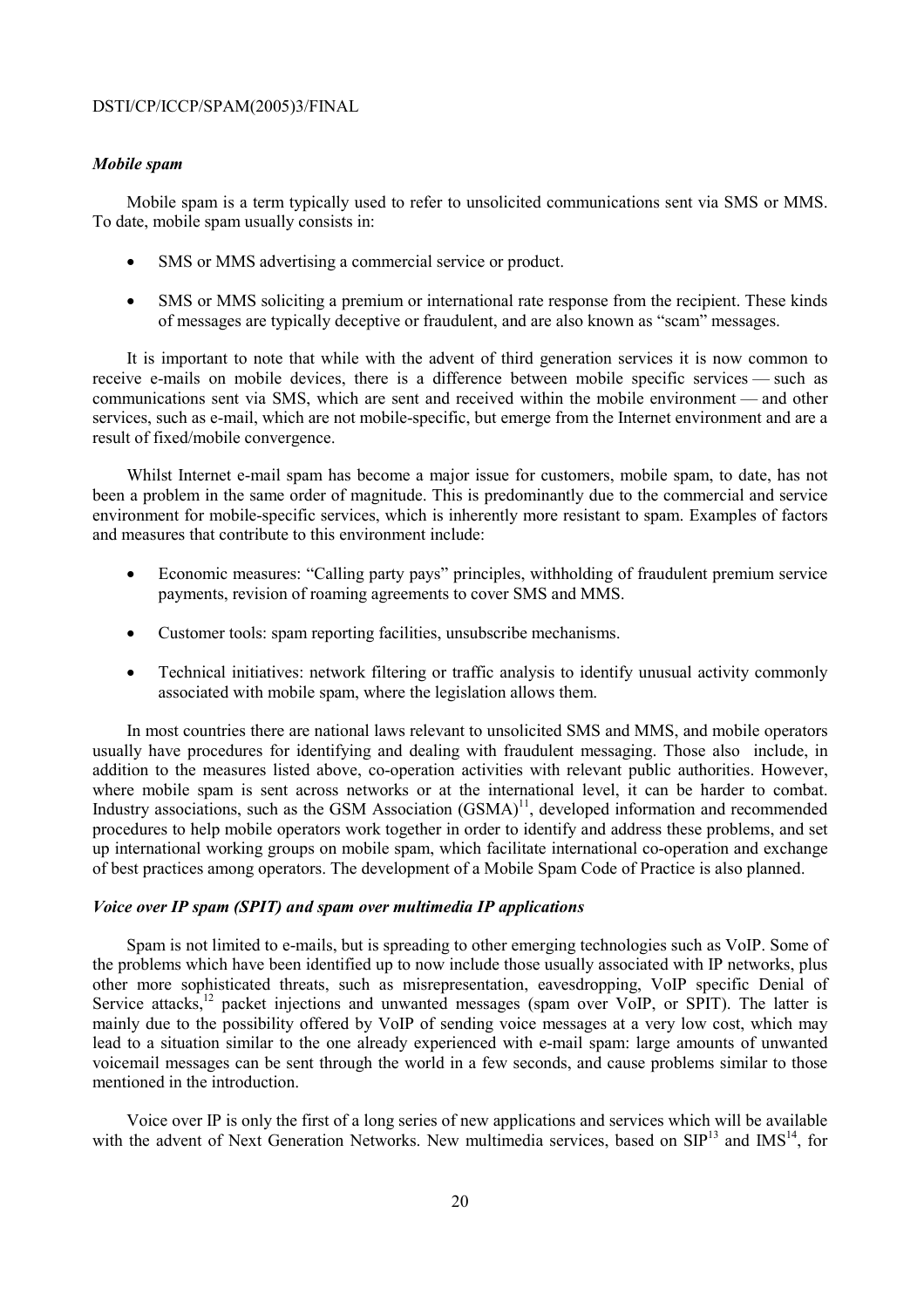example, are being developed, and will allow mobile instant messaging, push-to-talk-over-cellular, videosharing, and multiplayer-games in the future. Once again, however, the security aspect needs to be addressed, in order to protect IP multimedia applications from new kinds of spam and, in general, from security threats.

#### *Search Engine spam*

In the rapidly expanding Internet world, where there are an estimated 83 million registered domain names and  $75$  million Web sites<sup>15</sup>, it is becoming increasingly common for users to utilise search engines in order to find Web pages and content that is more relevant to them.

However, as happened in the case of e-mails, new services and applications quickly become new opportunities for fraud. Search engine spam exploits the search mechanism to push a specific Web page (pornographic sites, Viagra, financial, etc.) to the top of search rankings. There are different possible methods used to reach this objective, which can be more or less sophisticated. "Search spam" consists in machine-generated pages designed to appear in the engines to attract traffic (and ultimately increase revenue); in other cases Webmasters hide non-visible links to advertiser sites on their Web page in order to drive up advertisers' PageRank without that being apparent to anyone.<sup>16</sup>

#### *Blog spam and Splogs*

Another method used by spammers to advertise their Web sites is "link spam" or "blog comment" spam<sup>3</sup>, in which automated bots attach advertisement links on the comments pages of blogs. In certain cases splogs  $-$  a combination of spam and blogs  $-$  are created using automated programmes that randomly compose them using catchwords scoring well in search engines. In October 2005 the blog hosting service "Blogger" faced an avalanche of 13 000 splogs created in a single week. Search engines such as Google and Yahoo! are trying to improve their parameters in order to exclude this kind of pages from their results. $17$ 

The rise of this phenomenon is damaging the functionality of blogs, and increasing the problem of reliability of information on the Internet. Blogs — a revolutionary instruments allowing all users to express and confront their ideas on the Web — risk today being clogged with spam comments, ultimately impeding the utilisation of the site.

#### *Spam and phishing*

ìPhishingî is the name attributed to online identity theft perpetrated through the sending of e-mail messages falsely claiming to be from established and legitimate companies that try to trick users into disclosing their personal information, such as credit card numbers or passwords. Frequently these messages, or the Web sites that they link to, try to install malicious code.<sup>18</sup>

The term was well chosen by computer experts in the late 90s, when the phenomenon appeared for the first time: in phishing the phisher uses the e-mail message as a bait to lure users  $\frac{1}{\sqrt{1}}$  in the Internet sea  $\frac{1}{\sqrt{1}}$  to disclose information.

The vector used for phishing attacks are spam e-mails sent out to millions of users. In the past few years, phishing attacks have been growing in number and sophistication, $19$  so that messages are carefully crafted to impersonate known, trustworthy financial institutions or organisations. Phishers use spam techniques to make their e-mails appear to be from the targeted companies; they can easily copy logos and information present in the company's Web site and use corporate text and graphics.<sup>20</sup> Phishing messages are also tailored to users in different countries, featuring local language and names of national banks and operators.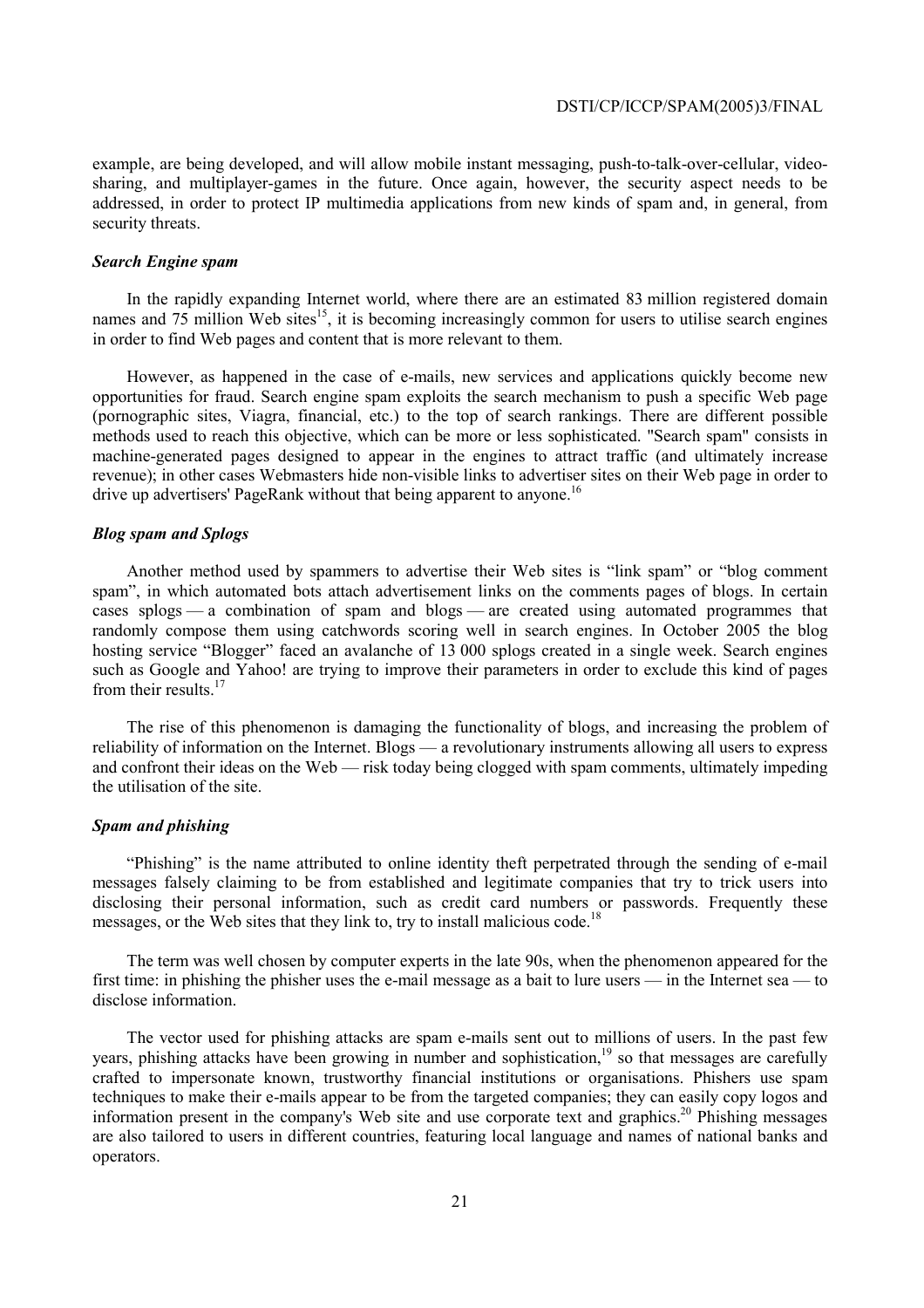In order to avoid detection, phishing attacks are transient and short-lived, usually occurring only for a very short time span before disappearing.21 For the same reason phishers need to act very dynamically. Phishers typically exploit software vulnerabilities in servers and their operating systems in order to install their content, and need to move quickly and easily between servers to confuse the true source of the attack or in case a compromised site is discovered and taken offline.

The information obtained by phishers is used to access bank accounts and withdraw money, or to open new bank or credit card accounts in the victimís name, causing major financial disruptions to those involved. Recently phishing techniques have been used for industrial espionage and for the extortion of sensitive data (see Box 1).

#### **Box 1. Spear-phishing**

A new form of phishing, known as "spear-phishing" has emerged in the past months, raising alarm in the Internet community. In "Spear-phishing" scammers send messages to people within a small group \_ for example a company or government offices \_ instead of to millions of e-mail users. Targets are carefully selected: false e-mail messages are personalized and specifically directed to users who have an established relationship with the sender being impersonated, making attacks more difficult to detect and neutralise. Spear-phishing is a sort of social engineering the practice of obtaining confidential information by manipulation of legitimate users—which is used, among the others, for corporate espionage, as the recipient reveals information and passwords that will enable the criminal to access secure areas of the corporate network, which can result in the theft of intellectual property and other sensitive corporate documents and data.<sup>22</sup>

#### **How much does spam cost?**

Internet users incur a direct cost resulting from the time spent consulting, identifying and deleting unwanted messages. In addition, they are concerned about the reliability of communications and the content of spam messages. The new possibilities offered by broadband "always-on", fast Internet connections are hampered by dangers linked to spam: deceptive or misleading messages, offensive content, goods and services of a dubious nature offered for sale.

For professional and business users, spam represents a loss of productivity, and imposes direct costs by increasing the need for technical support and software solutions such as filters. Spam imposes more general societal costs by reducing the reliability of e-mail as a communication tool (legitimate messages can be blocked by filters or be lost among a large number of unsolicited e-mails), and threatening the security of a company's internal network.

The other major victims of spam are ISPs and other network operators, which process e-mails. Increased costs derive from the need to implement anti-spam solutions, such as filters, the increased necessity of technical support, costs associated with expanding infrastructure to handle the amount of messages, and the risk – in cases where ISPs are used by spammers, or computers in their networks are hijacked — to lose reputation or even to be blocked by other ISPs. Many of these costs will subsequently be passed on to the consumer in the form of higher access fees or poorer service.

The actual cost of spam is difficult to calculate, as some of the damages are only indirect, and whether and how to cost the time of private individuals is controversial. In addition, the fraudulent nature of spam, or the malware carried by spam messages, can result in more important financial damages to users and companies (see for example the paragraphs on spam and phishing).

Unwanted messages are creating problems and additional costs to users not only in OECD countries, but also in developing and least developed economies. The latter have a less extendsive Internet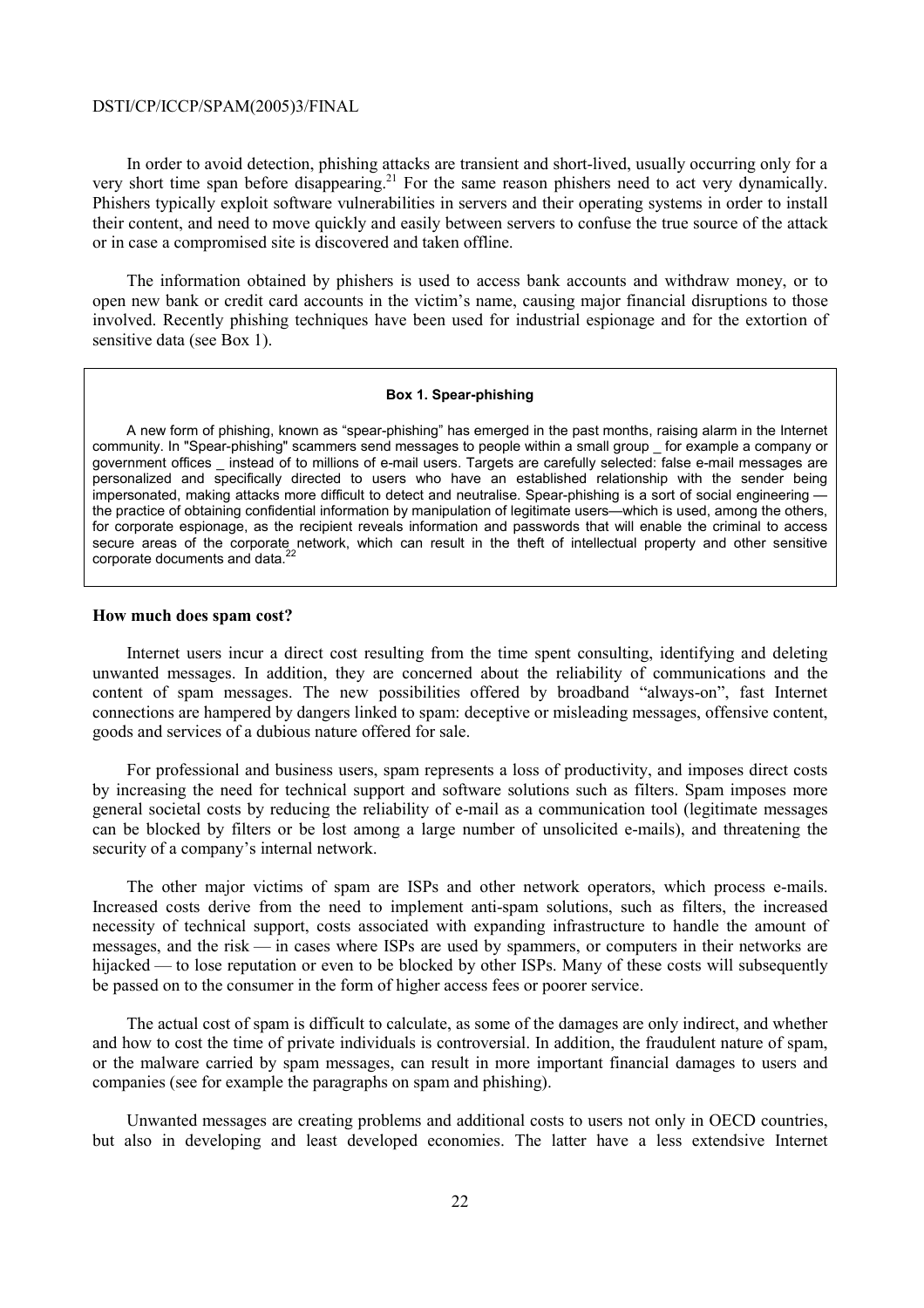infrastructure, and often have relatively less available bandwidth. Individuals in developing economies often access Internet through dial-up connections, or from community access points, such as cybercafés, where the user pays on the basis of the time spent onl ine. Under these conditions it is easy to see how spam takes up a valuable part of the already limited resources, increases the cost of Internet access, and reduces the quality of service.<sup>23</sup>

The following sections provide an overview of the work of the Task Force for each of the elements of the anti-spam Toolkit.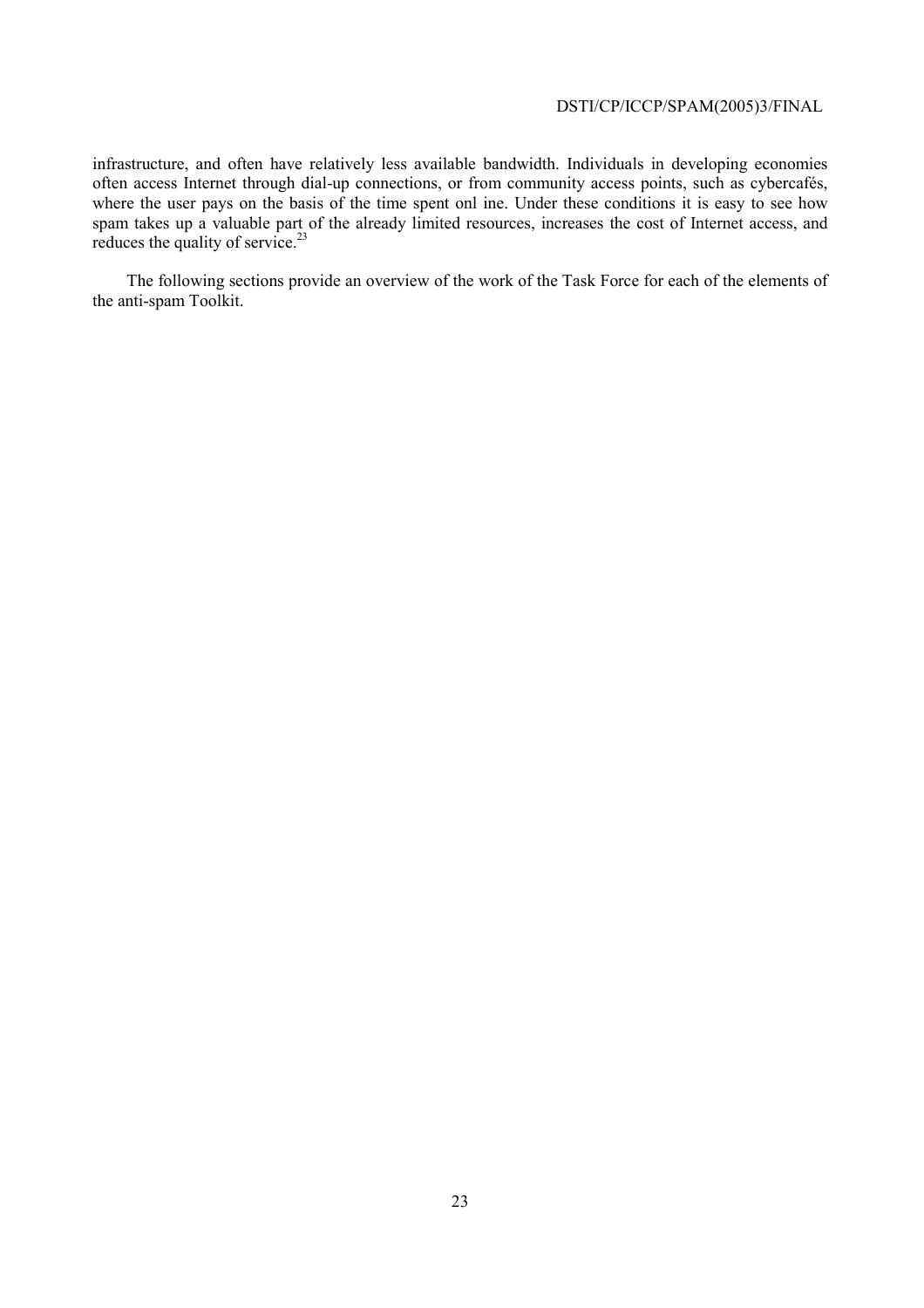#### **ELEMENT I - ANTI-SPAM REGULATION**

#### **Broad considerations for spam regulation**

In the past few years several countries — mostly those in the OECD area — have been developing and implementing specific legislation to deal with the growing problem of spam. The work by the Task Force on anti-spam regulatory approaches highlights the main elements which could be considered by countries in view of implementing effective legislation. This element's work is based on the Task Force "Anti-Spam Regulation" Report.<sup>24</sup>

Spam is a "horizontal" issue, touching upon different aspects of telecommunication services, consumer protection, security, and privacy, at national and cross-border levels. Accordingly, the legal framework that has been put in place is complex, owing in particular to the several national public and private enforcement agencies that are dealing with this topic and the need to cover different types of spam.

Before beginning this section, it is worth noting that as the legal, political and cultural environments of different countries vary, there is not a global uniform approach to spam or a common definition of spam accepted at the international level. For this reason the Toolkit, rather than advocate a single approach, aims to underline decision points that need to be discussed while elaborating anti-spam legislation and examine the related policy questions.<sup>25</sup> In this report the term spam refers to electronic messages that are defined to be illegal in their national legislation.

Measures taken to prevent spam are designed to meet a number of policy goals and objectives:

- **To preserve the benefits of electronic communications** by increasing the trust of users in the messaging media and improving the availability, reliability and cost of the service. The level of spam has now reached the point where it is impacting on users' confidence in using e-mail and other messaging media, and having a negative impact on the performance of global communication networks.
- **To prohibit and apply sanctions against the act of spamming, as defined by national law**. Legislation alone will not stop potential spammers from taking advantage of this marketing technique; however laws and regulations can have an impact as they apply sanctions against those individuals and organizations that choose to make use of spam. The value of the legislation, however, will depend on the gravity of sanctions, and on the certainty of their application.
- **To reduce the amount of spam**. Activities need to be targeted at different stages, to prevent spam from being sent, reduce the volume of spam traversing networks, and reduce the amount of spam received by end-users. Examples of provisions relating to these three objectives may include: *i*) forbid harvesting techniques and software; encourage implementation of Acceptable Use Policy by ISPs, *ii*) allow ISPs to block users sending spam, *iii*) promote utilisation of filters.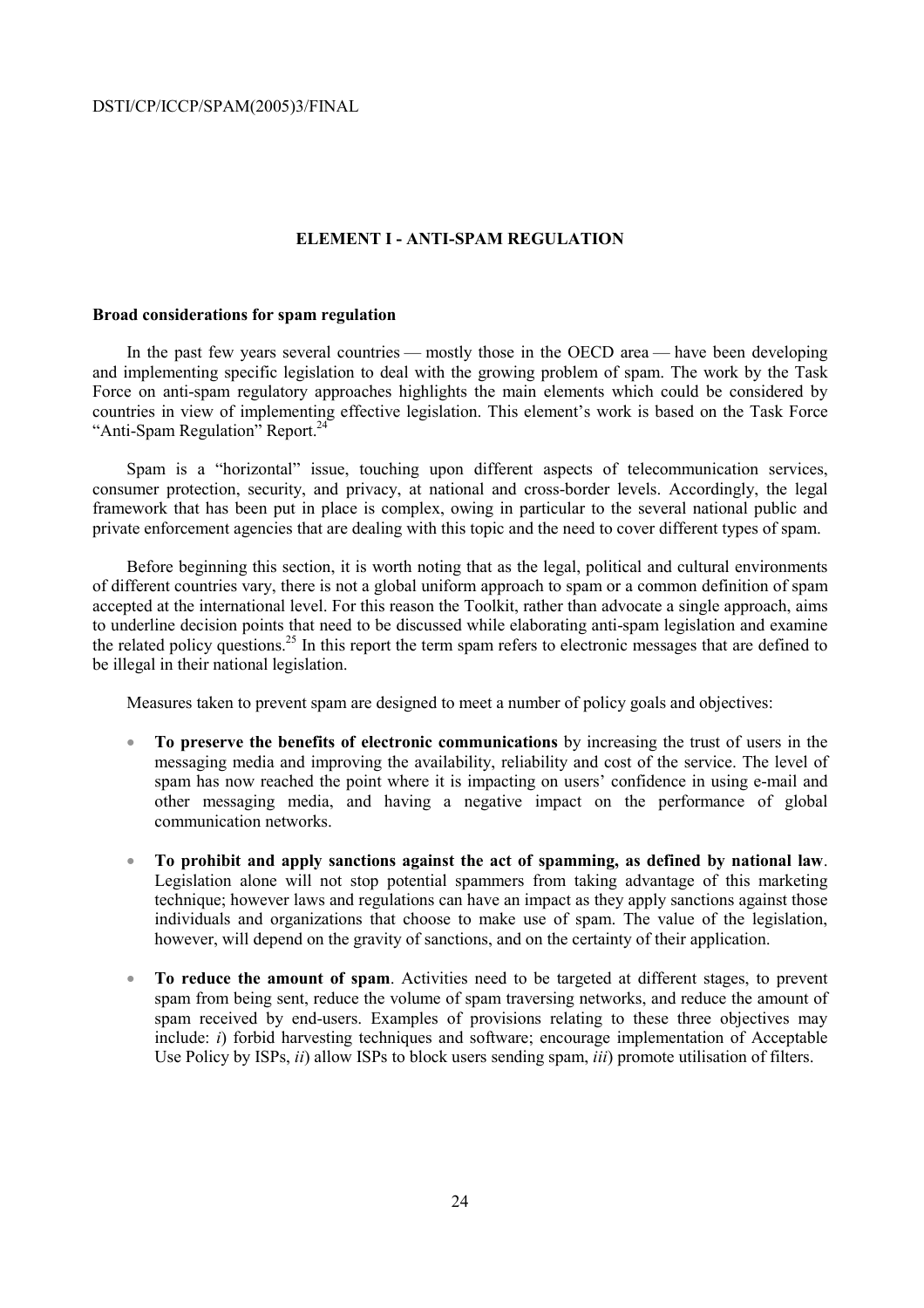In pursuing these goals, the legislator should take into consideration four general principles:

- **Policy direction**: The legislation should provide a clear policy direction. The main lines and objectives of the national anti-spam policy should be drawn at an earlier stage and need to underlie the entire governmental strategy (including enforcement and educational initiatives, for example).
- **Regulatory simplicity**: The legislation should be short and simple.
- **Enforcement effectiveness**: Enforcement is a fundamental issue, which, if not dealt with appropriately, can make a good piece of legislation useless. For this reason it is important to put in place an effective sanction regime and appropriate standards of proof. In addition, effective powers and resources need to be provided for enforcement authorities (see Element II).
- **International linkages**: As spam is an international issue, the legislation should enable appropriate international linkages, and provide national authorities with the possibility to co-operate in investigations and exchange information with foreign authorities (see Element II).

#### **Anti-spam checklist**

To design a regulatory approach that appropriately targets the anti-spam policy goals and principles identified above, a series of questions need to be answered:

- $\checkmark$  Nature of spam and objectives of the legislation?
- $\checkmark$  Technical element: technology-by-technology description or technology neutral approach?
- $\checkmark$  Consent: express, inferred, assumed? Who bears the burden of proof?
- $\checkmark$  Commercial element: marketing purposes / financial gain? Only commercial messages should be targeted?
- $\checkmark$  Sender information: which information should be included in a message?
- $\checkmark$  Bulk how 'bulk' should be defined?
- $\checkmark$  Privacy considerations: spam and abuse of personal data (e-mail addresses, etc.).
- $\checkmark$  Content: Do existing laws deal adequately with misleading and fraudulent content?
- $\checkmark$  Ancillary elements: should regulatory response also cover activities ancillary to the sending of spam?
- $\checkmark$  Additional requirements: address harvesting, dictionary attacks, labelling?

The considerations that should be taken into account in answering these questions will be dealt with in more detail in the next section.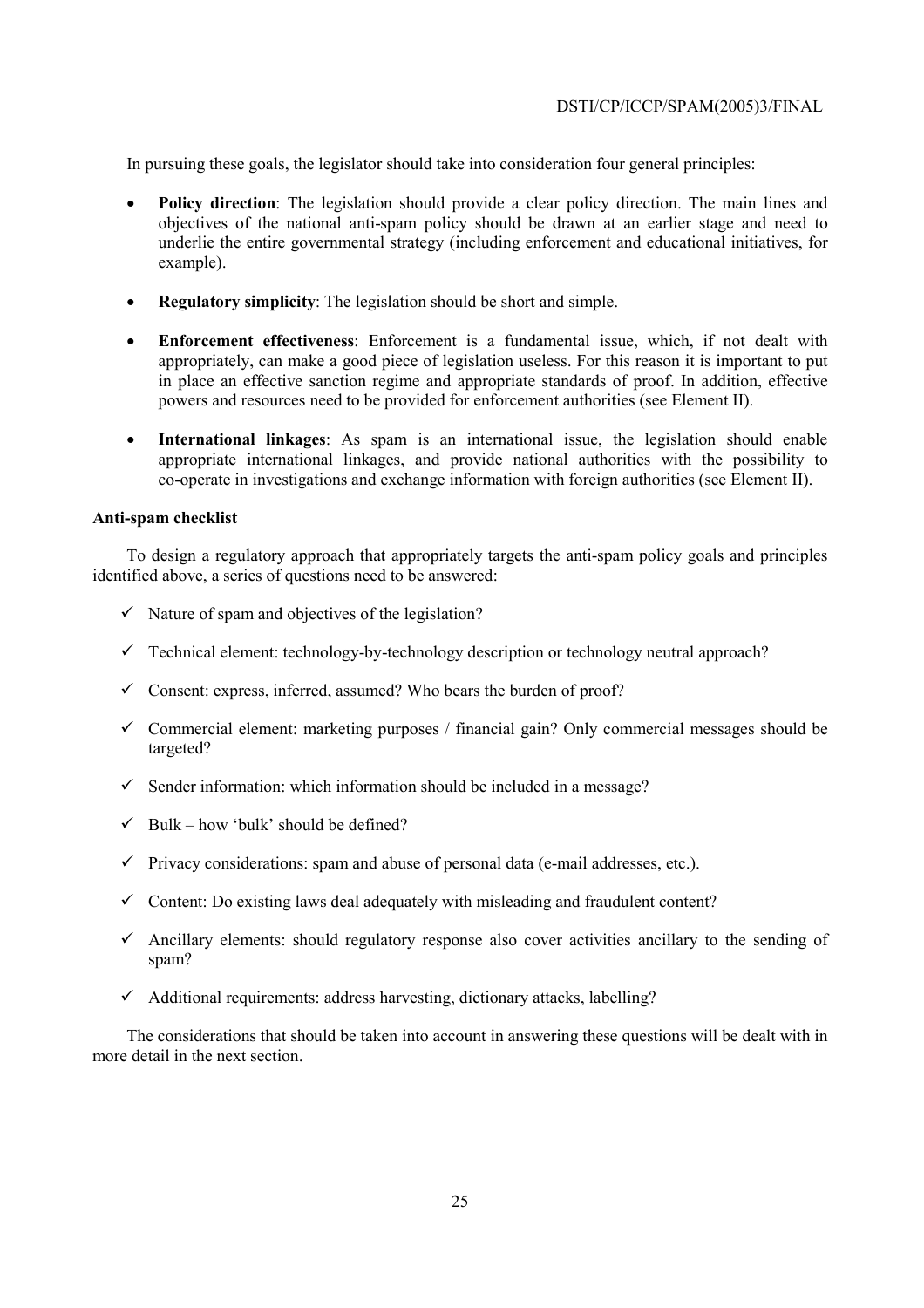#### **Anti-spam regulatory approach: elements**

#### *Services concerned*

| Services concerned                                                     |                                             |                                                                                                                                                                                          |
|------------------------------------------------------------------------|---------------------------------------------|------------------------------------------------------------------------------------------------------------------------------------------------------------------------------------------|
| $\rightarrow$ Technical<br>element:<br>technology<br>neutral approach? | technology-by-<br>description or technology | Electronic message: focuses on a specific messaging medium<br>(e-mail), or does it include "electronic messages" in general,<br>such as IM, SMS, MMS, mobile e-mails and spam over VoIP? |

The legislative definition of spam may focus on a particular messaging medium, or attempt to provide a technology neutral approach that provides an overarching statement of principles that is more broadly applicable.

Restricting the scope of the legislation means that it may be necessary to update laws regularly to face new threats and cover new emerging technologies and applications. However, even with a technology neutral approach, it is worthwhile to evaluate which particular messaging media are being misused or have a strong potential to be misused in the future and ensure that they are appropriately addressed in the legislation.

One reason behind this legislative approach is to cover all communication media which have a marginal cost near to zero for the sender, while imposing a disproportionate burden (financial, time loss, etc.) on the recipient and on the network in general.<sup>26</sup>

Although the most urgent problem for many countries is e-mail spam, countries with a strong take-up of third generation mobile telephony have found that SMS and MMS spam is of increasing concern. In some jurisdictions new means of communications are being exploited by spammers, who are expanding their scope using a range of new messaging opportunities such as wikis, $^{27}$  blogs, and short range wireless communications (Bluetooth/wireless network devices).

In developing an anti-spam regulatory approach the policy maker should consider that with the convergence of messaging format, allowed by the emergence of new technologies and applications, such as 3G and 4G or Voice over IP (VoIP), new and unforeseen messaging media may arise. New legislation should therefore be sufficiently flexible to ensure that communication technologies are covered in the event that they are subject to new forms of spam. At the same time it should be recognized that any policy or regulatory regime imposed on a messaging technology is going to have an impact on legitimate messaging, as well as the spam messages being targeted.

#### *Nature of the message*

| content, such as political or religious messages. |
|---------------------------------------------------|
|---------------------------------------------------|

A large percentage of spam is aimed at making money through the sale of goods or services or through some sort of fraud. For this reason, many legislative definitions of spam stress the commercial nature of the messages. While a focus on commercial messages would clarify that personal, political,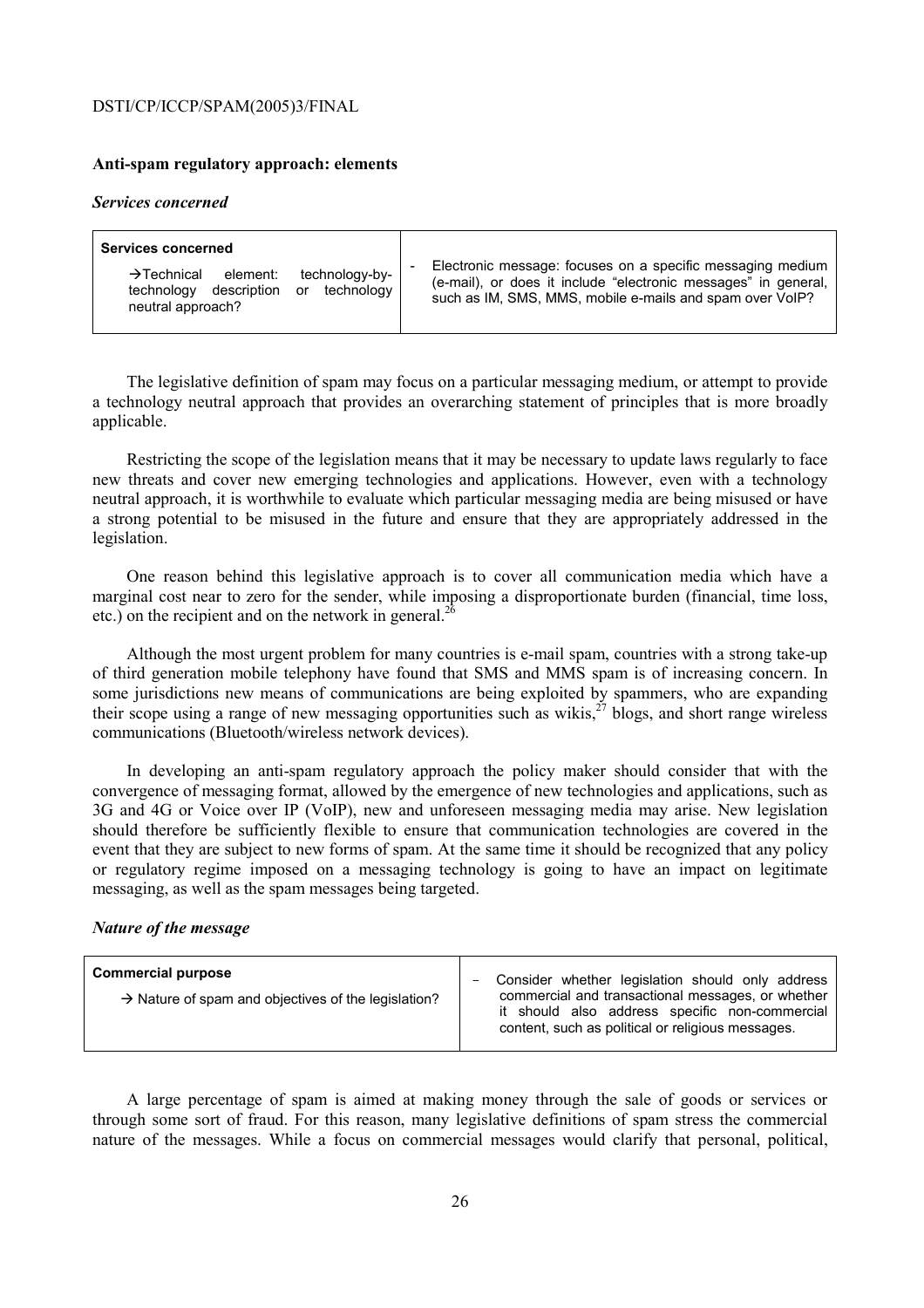religious or ideological messages would not be restricted by anti-spam activities, and that therefore the regulatory efforts against spam will not have negative impacts on freedom of speech or expression, it should be noted that not all spam is of a commercial nature. Limiting the scope of spam legislation to commercial messages only may lead to the omission of most harmful spam. For example, a million spam messages promoting a political or religious idea can be as invasive and disturbing as a million messages promoting a herbal remedy.

In the United States the CAN-SPAM Act covers only commercial e-mail. It defines as commercial any electronic mail message of which the primary purpose is the commercial advertisement or promotion of a commercial product or service. The EU Electronic Communications Privacy Directive covers principally messages sent "for the purposes of direct marketing", while Australia, after defining commercial electronic message specifies that the sending of certain kind of messages  $-$  such as for example messages sent by government bodies, religious organizations, or by academic institutions to their alumni  $-$  is not subject to the limitations foreseen by Section 16 of the Act ("unsolicited commercial electronic messages must not be sent").

#### *Consent*

A fundamental principle involved in many anti-spam regulatory arrangements is that e-mails of a commercial nature can only be sent to individuals or organisations where they have consented to receive such material. A number of conceptual frameworks have been utilised in relation to consent, including optin and opt-out models – depending on whether an activity is based on the permission of the recipient (ergo the term "permission-based marketing") prior to receiving the electronic message  $-$  'opt-in'  $-$  or after receiving it  $\sim$  'opt-out' — and provisions that allow for consent to be inferred where there is a pre-existing relationship.

As well as being explicitly identified and legislated for, the concept of consent can also be incorporated through the application of personal and data privacy regimes, which may include a presumption that unless consent has been given, then a person may not be approached or specific information (such as an e-mail address) traded or exchanged. The essential issue is the degree of consent or permission which legislators or regulators wish to require in specified circumstances.

Public debate about consent has tended to focus on the issue of 'opt-in' provisions versus 'opt-out'. While this debate was appropriate in the past, it is becoming less useful over time as many recent approaches to spam regulation have incorporated more complex or subtle methods involving express consent, inferred consent, implied consent, assumed consent or a blend of these.<sup>28</sup> These concepts are explored in more detail below. It is important to remember that consent is often only one element of a spam definition or approach. Most of the spam received by users is in fact violating more than one legal provision, as they have hidden or falsified header information, they do not provide any unsubscribe address, and often contain misleading proposals or carry viruses.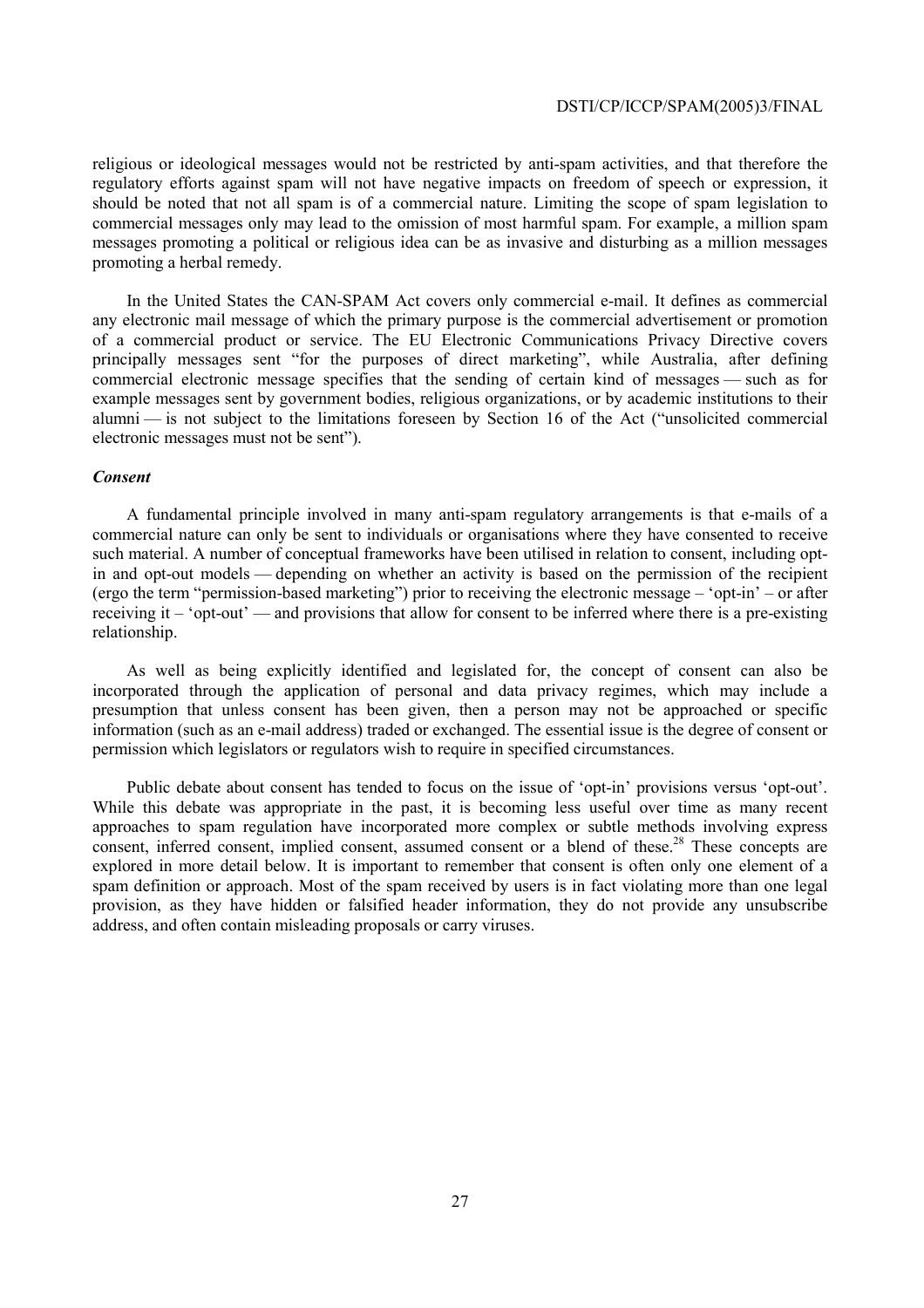| Consent:<br>express,                                             | <b>Description</b>                                                                                                                                                                                     | Pro                                                                                                                                                                                                                                                                                                                                                                                                                                                                  | Cons                                                                                                                                                                                                                                                                                                                                                                                                                      |
|------------------------------------------------------------------|--------------------------------------------------------------------------------------------------------------------------------------------------------------------------------------------------------|----------------------------------------------------------------------------------------------------------------------------------------------------------------------------------------------------------------------------------------------------------------------------------------------------------------------------------------------------------------------------------------------------------------------------------------------------------------------|---------------------------------------------------------------------------------------------------------------------------------------------------------------------------------------------------------------------------------------------------------------------------------------------------------------------------------------------------------------------------------------------------------------------------|
| inferred.<br>assumed?<br>Who<br>bears<br>the<br>burden of proof? |                                                                                                                                                                                                        |                                                                                                                                                                                                                                                                                                                                                                                                                                                                      |                                                                                                                                                                                                                                                                                                                                                                                                                           |
| <b>Express consent</b>                                           | Form of consent where<br>individual<br>an<br>or<br>organisation has actively<br>given their consent to a<br>particular<br>action<br>or<br>activity.                                                    | Protect users privacy, providing<br>more control on personal data.<br>It can result in a much higher<br>response rate for legitimate<br>online<br>marketers<br><b>as</b><br>the<br>messages are from known or<br>trusted senders, and therefore<br>are much more likely to be read<br>and relevant to the recipient.<br>The burden of proving that $\vdash$<br>consent has been given lies<br>sender<br>with<br>the<br>οf<br>the<br>message, not with the recipient. | Difficulty in keeping records of<br>received consent by business.<br>The absence of such records<br>may significantly restrict the<br>potential pool of recipients who<br>can be targeted for otherwise<br>legitimate messaging.<br><b>Restricts</b><br>"commercial<br>free<br>speech"<br>Could<br>result<br>devoting<br>in.<br>enforcement resources in areas<br>where<br>consumers<br>are<br>not<br>financially harmed. |
| Inferred and<br>implicit consent                                 | This is consent which<br>generally can be inferred<br>from the conduct and/or<br>other<br>business<br>relationships<br>of<br>the<br>recipient.                                                         | More flexible.                                                                                                                                                                                                                                                                                                                                                                                                                                                       | It may be difficult to define when<br>a message can be related to an<br>existent "business relationship".                                                                                                                                                                                                                                                                                                                 |
| <b>Assumed consent</b>                                           | There is a presumption<br>of consent until it is<br>removed<br>by<br>the<br>recipient, for example by<br>"unsubscribing"<br>or by<br>placing their electronic<br>address on a do-not-<br>contact-list. | constrictive<br>Less<br>to<br>the<br>operation of online commerce;<br>minimal risk of inadvertently<br>proscribing<br>legitimate<br>messaging.<br>Does not restrict choice of e-<br>mail recipients who want to<br>receive commercial messages.                                                                                                                                                                                                                      | It transfers the burden of effort<br>and cost to the consumer.<br>In order to unsubscribe the e-<br>mail must be opened and<br>responded to, which is contrary<br>to good e-security practice,<br>unless the e-mail is from a<br>known and trusted source.<br>Unsubscribe links are often non-<br>functional.<br>It places the evidentiary burden<br>upon the recipient of the<br>message.                                |
| <b>Blended</b><br>approaches to<br>consent                       | Some<br>recent<br>approaches to anti-spam<br>legislation have provided<br>a "blended" or situational                                                                                                   |                                                                                                                                                                                                                                                                                                                                                                                                                                                                      |                                                                                                                                                                                                                                                                                                                                                                                                                           |
|                                                                  | approach to consent.                                                                                                                                                                                   |                                                                                                                                                                                                                                                                                                                                                                                                                                                                      |                                                                                                                                                                                                                                                                                                                                                                                                                           |

Whether the sender did or did not have the consent of the recipient for sending the message would be useful in limiting cases of aggressive direct marketing practices, by targeting companies that are either unaware of, or ignore, anti spam legislation, and helping to protect consumers from unsolicited advertising that-with the advent of new technologies – can become particularly intrusive. In addition, with opt-in rules the burden of proof is on the sender, who will have to demonstrate that he/she obtained the prior consent of the recipient, or had a prior commercial relationship with the subject. In the case where the sender is a legitimate marketer violating only opt-in requirements, it will be easier for the public or private enforcement agency to intervene, as the sender is known, easy to contact, and usually respects the law. Actions should be prioritised, to devote resources to enforcement against the most harmful types of spam.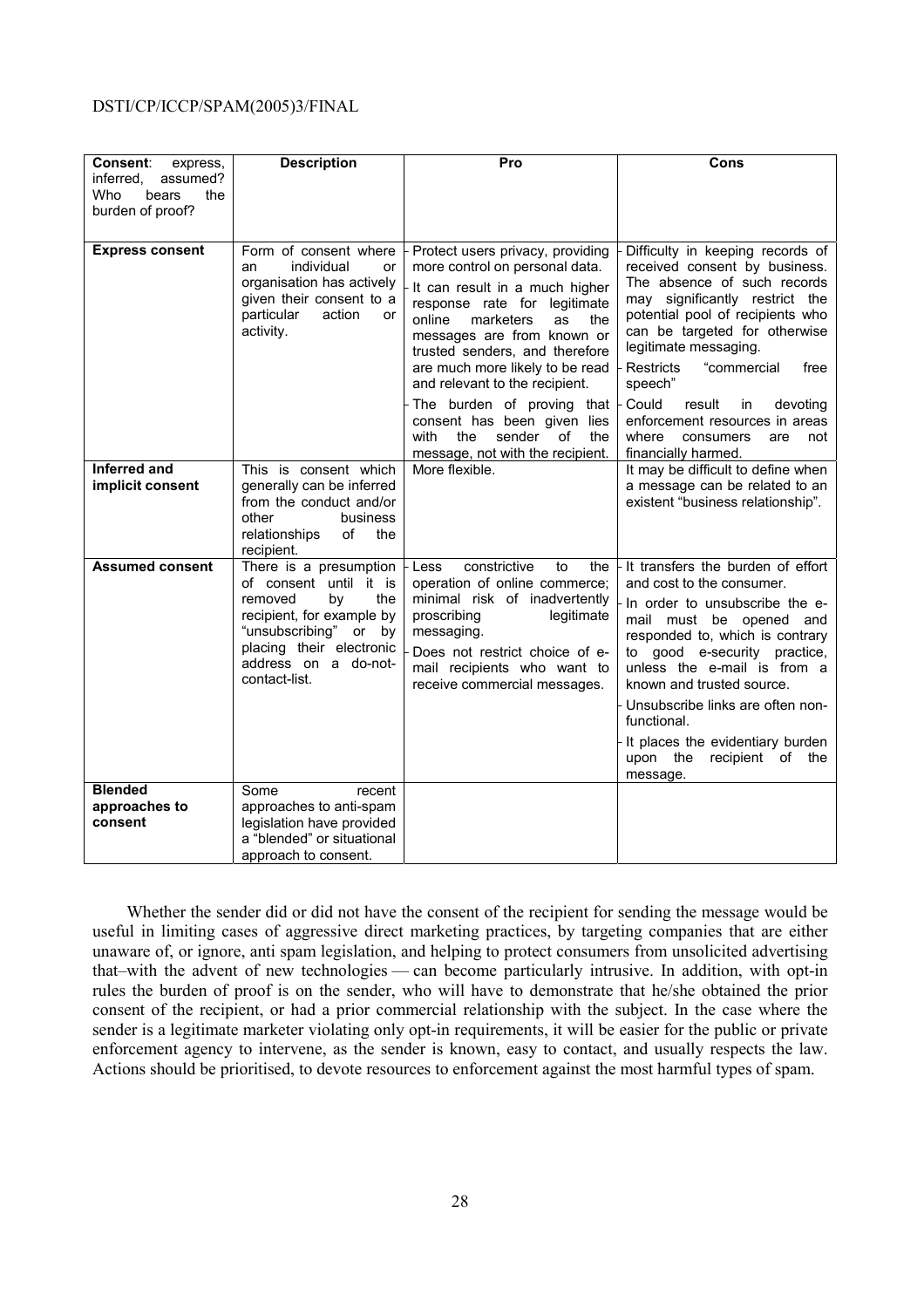#### **Removing consent or "Unsubscribing"**

| Unsubscribe address<br>$\rightarrow$ The recipient of electronic messages<br>should always be able to unsubscribe from<br>the mailing list, requesting that such<br>communication cease. |  | Almost all legislation currently implemented foresees that a<br>valid return address (or number) should be included in<br>messages, so that the recipient may easily unsubscribe,<br>without any additional cost. In some cases a postal address<br>should also be provided.<br>The sender is given a period of time (for example 10 days) to<br>comply and cease the transmission.<br>Any transmission of messages after the recipient opted-out is<br>not permitted. |
|------------------------------------------------------------------------------------------------------------------------------------------------------------------------------------------|--|------------------------------------------------------------------------------------------------------------------------------------------------------------------------------------------------------------------------------------------------------------------------------------------------------------------------------------------------------------------------------------------------------------------------------------------------------------------------|
|------------------------------------------------------------------------------------------------------------------------------------------------------------------------------------------|--|------------------------------------------------------------------------------------------------------------------------------------------------------------------------------------------------------------------------------------------------------------------------------------------------------------------------------------------------------------------------------------------------------------------------------------------------------------------------|

The ability of a recipient to remove consent, often through some form of "unsubscribe facility", is generally fundamental in spam legislation as users and consumers may not be, or are no longer, interested in receiving messages from a certain sender. In order to unsubscribe it would be necessary that the sender provides an opt-out address, which the recipient will be able to contact at no cost. In addition, the law should establish a time period for the sender to comply with the request. Any message sent after that date will be considered as spam.

The Australian legislation states that any commercial electronic message has to contain functional unsubscribe facilities, *i.e.* an address that the recipient may use to send an unsubscribe message. These facilities have to be easily and readily available for users. Similar provisions are included in the EU directive and the U.S. CAN SPAM Act.

This provision is meant to give the user the possibility to stop the receipt of messages; however its concrete application presents several problems, most notably in case the opt-out address is false, or the optout option is not respected by the sender. In the latter situation the recipient, replying to spam mail, may simply confirm that his/her address is active, potentially provoking an even higher flux of spam messages to their inbox. For this reason, while appropriate legislation and effective enforcement are essential, governments should also raise awareness among consumers of the possible risks one can incur with e-mail, and educate users on how to recognize a spam e-mail and deal with it.

#### *Information about message origins*

| <b>Header information and sender ID</b><br>$\rightarrow$ A key challenge in the regulation of<br>spamming activities, and the enforcement<br>of spam laws, is the ability of spammers to<br>obfuscate the origin of spam being sent. | Legislation needs to <b>prohibit the sending of e-mails with</b><br>falsified origins or concealed header/ID information.<br>Legislation should also require that the marketer supporting the<br>sender should be clearly identified. |
|--------------------------------------------------------------------------------------------------------------------------------------------------------------------------------------------------------------------------------------|---------------------------------------------------------------------------------------------------------------------------------------------------------------------------------------------------------------------------------------|
|--------------------------------------------------------------------------------------------------------------------------------------------------------------------------------------------------------------------------------------|---------------------------------------------------------------------------------------------------------------------------------------------------------------------------------------------------------------------------------------|

One of the main problems with the e-mail system is that e-mail was never designed to be secure, but mainly to be functional and easy to use.<sup>29</sup> Today, these characteristics, which have made it so successful, are at the root of the problem. Spammers can send thousands of messages at little cost, and at the same time can hide or falsify their identity information. For this reason the prohibition to send commercial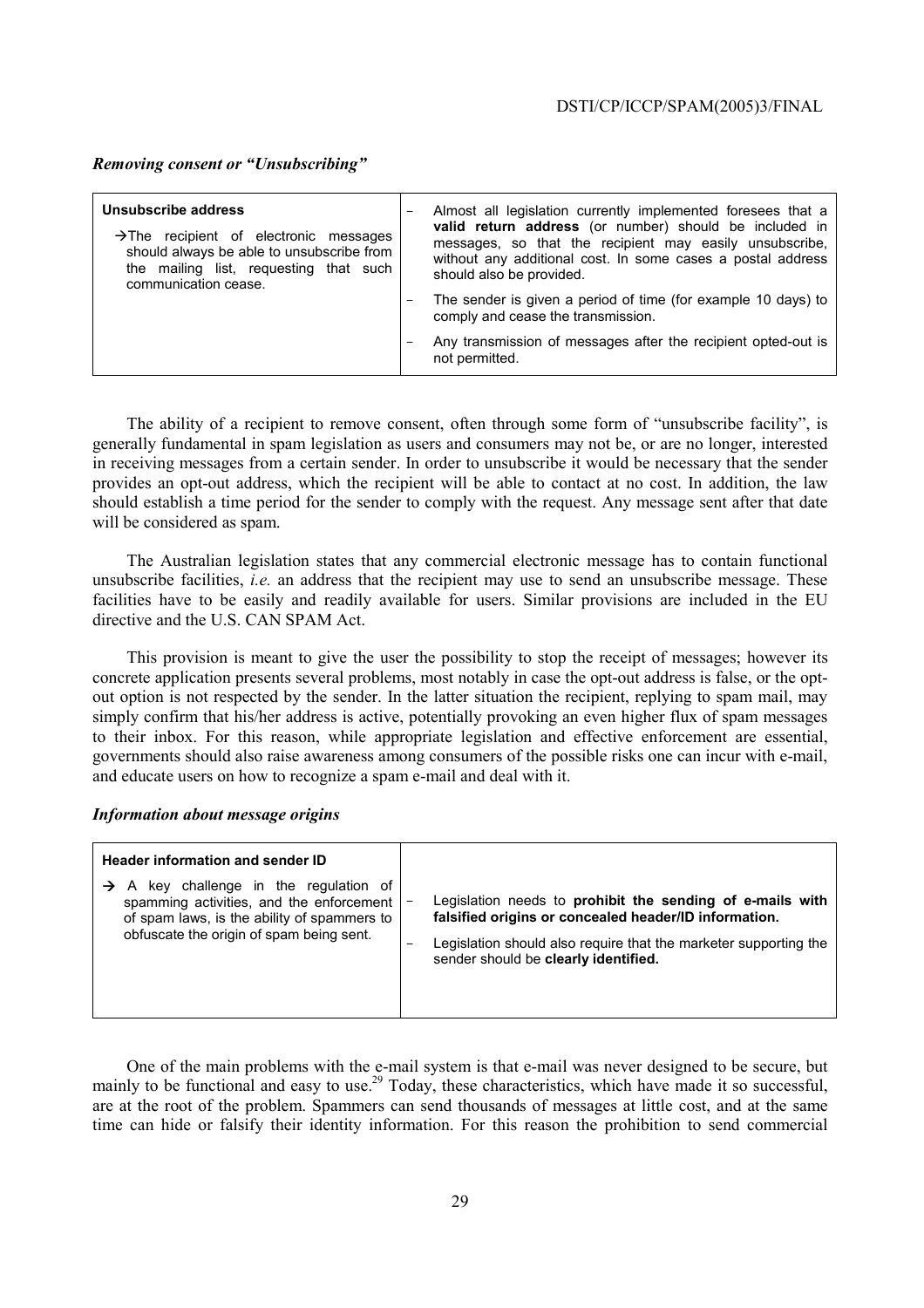electronic messages disguising or concealing identity information is included in all the anti-spam legislative instruments currently implemented.

This requirement is thought to be essential in combating the use of spam to spread scams, frauds, or viruses. At the same time, however, it is one of the most difficult provisions to enforce, as once the sender has disguised or falsified the header information, it will be very difficult for an enforcement agency to identify them, and investigations are usually complex, expensive and time consuming. In this context, it is important to ensure that enforcement bodies possess technical expertise, and that physical and financial evidence should be admitted for the enforcement of anti-spam laws or in taking action against spammers. In addition, technical instruments should be developed to support the legislative effort; the development and implementation of e-mail authentication solutions<sup>30</sup> is currently being studied and its merits and shortcomings will be analysed more in detail in the section dealing with "technical measures".

#### *Ancillary elements*

It is easy to consider spam as an activity only undertaken by the person who hits the "send" button. It can, however, be considered more broadly - often spam is sent on behalf of a third party, who hope to sell goods or services to people responding to the messages. Increasingly, spam campaigns are being set up so that the person (or a Trojan-controlled computer) sending the message is several steps removed from the person that actually decided that the message should be sent and who may profit from responses to spam. There is potential for a regulatory response to target the people who decide to send spam, or who collaborate in its sending, as well as the person physically responsible for sending it. There are a number of activities that serve to enable people to undertake spam campaigns. These include:

- The utilisation of software that harvests contact details and e-mail addresses from the Internet.
- The sale of address lists.
- The operation of "spammer friendly" ISPs.

It is important to note that there are beneficial and legitimate uses of address harvesting software (Webmasters could run the software against their own site, for instance, as a way of checking what contact addresses were being made publicly available). A regulatory strategy in respect of address harvesting, sale of lists or provision of a "safe harbour" ISP should only address these activities insofar as they relate to the sending of spam.

Sanctions should be applied not only against the person materially sending the spam, but also to those commissioning, authorizing this activity or otherwise benefiting from spam activity, and who normally share the profits resulting from spam.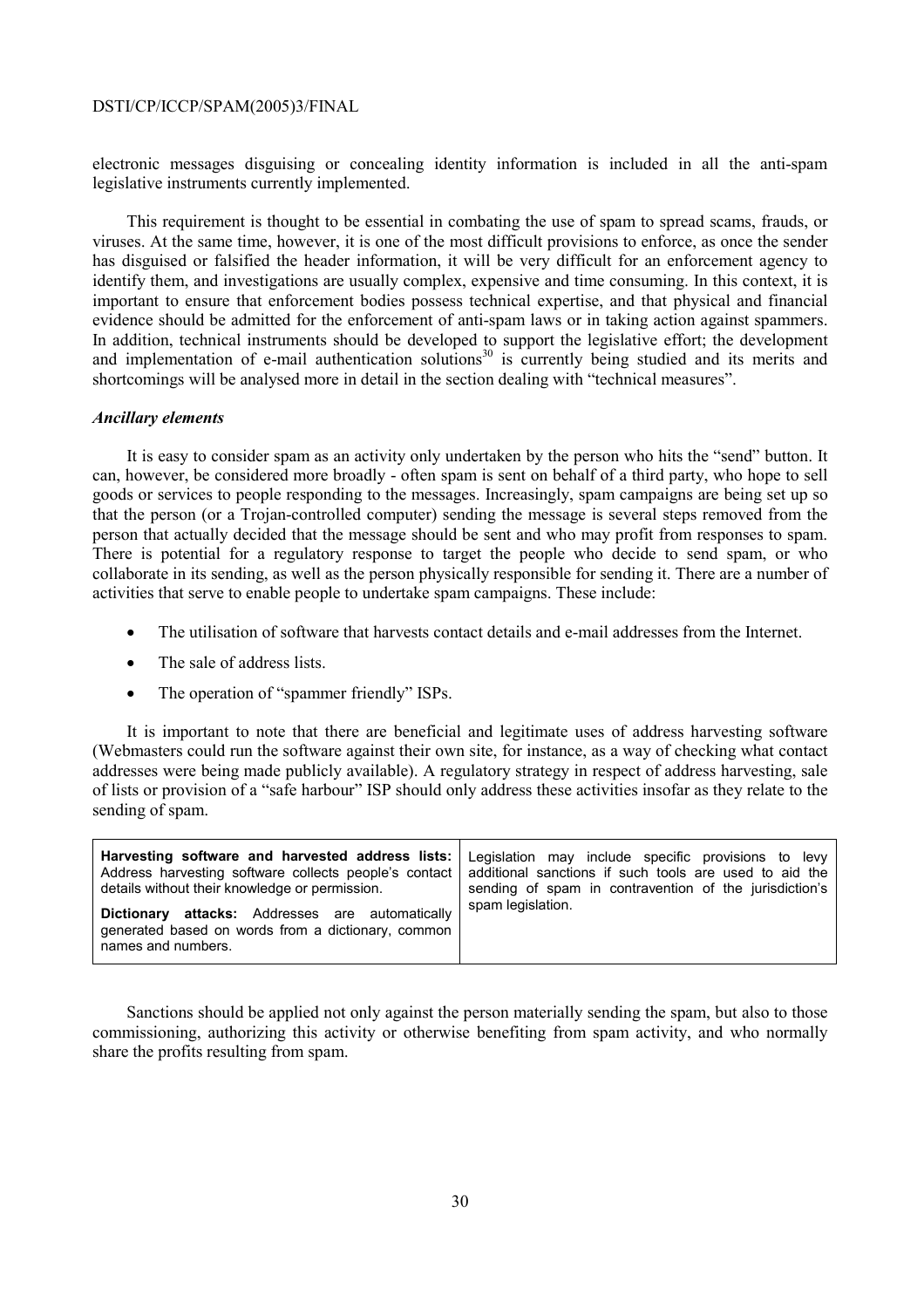| authorised the messages to be sent or who have gained<br>financially through spamming activities. |
|---------------------------------------------------------------------------------------------------|
|---------------------------------------------------------------------------------------------------|

Besides targeting an additional wrongdoer, this approach could facilitate enforcement, as it is often difficult to determine who actually sent the spam while it may be easier to determine the marketer benefiting from spamming activity. This possibility therefore presents two major advantages:

- First, money and goods are physical assets and their transfer can be followed more easily.
- Second, it is more likely that the seller/advertiser has more assets that can be used to pay damages to recipients of spam.

#### *Cybercrime and content-related questions*

Although spam in itself constitutes an abuse, recently there has been a shift toward the inclusion in spam messages of content that is increasingly malicious. Cybercrimes are committed to improve spamming techniques – for example using Trojan software and hijacked computers – and in turn spamming techniques are used to perpetrate crimes on line (the case of online frauds, phishing, etc) and to spread security threats – such as in the case of viruses and spyware. As with other content-related issues associated with spam, the decision as to whether this should be addressed by the anti-spam regulatory regime is best decided with reference to the national circumstances. It should be recognised, however, that in many countries this malware aspect of spam is criminalised by statute or can be readily criminalised using the Council of Europe Convention on Cybercrime framework.

#### *Illegal access*

| Misuse of computer resources                                                                                                                                                                                                            |                                                                                                                                                                             |
|-----------------------------------------------------------------------------------------------------------------------------------------------------------------------------------------------------------------------------------------|-----------------------------------------------------------------------------------------------------------------------------------------------------------------------------|
| $\rightarrow$ Spammers are increasingly using botnets,<br>or zombie computers to send their<br>messages, to disguise the origin of the<br>spam, and to have a greater amount of<br>network and processing capacity at their<br>disposal | Legislation should forbid the unauthorized use of protected<br>computer resources. Anybody compromising computers and<br>using these to send messages should be sanctioned. |

One of the developments in the spam area which is raising concerns among users and providers, is the techniques spammers are using to send messages by exploiting computer and network resources belonging to third parties. These systems use open relays, and more recently botnets or zombie computers, *i.e.* machines that have been compromised through the use of Trojans<sup>31</sup> and can be remotely controlled, to send spam hiding its origin and making it virtually impossible to trace the spammer.

The Council of Europe Convention on Cybercrime foresees in art. 2 that *<i><sup>the access to the whole or*</sup> *any part of a computer system without right*î has to be considered a criminal offence. This provision has been implemented in several countries.<sup>32</sup>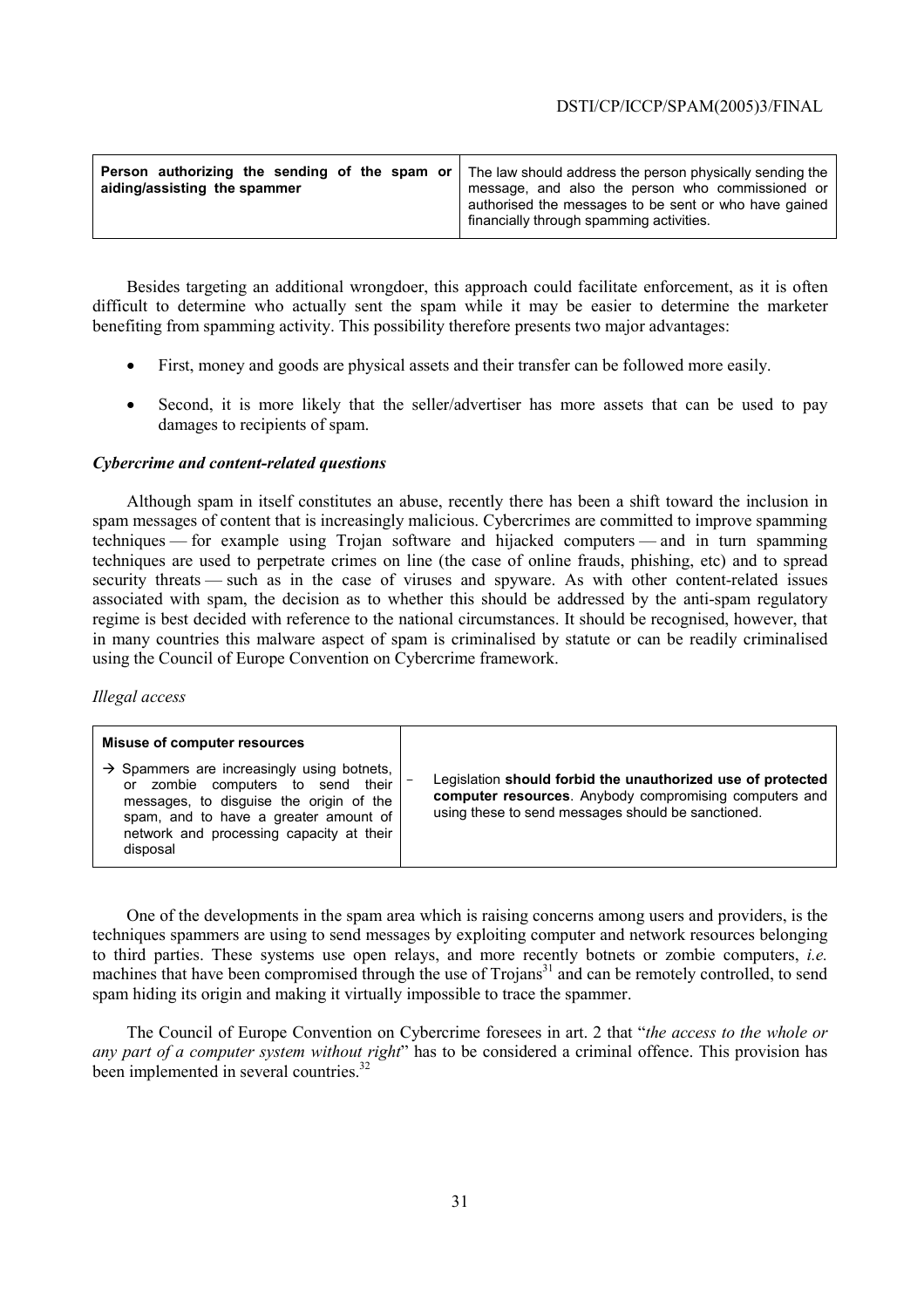#### *Misleading or fraudulent content*

Spam has evolved from an annoying marketing method into a vehicle for scams, misleading trade practices, offensive content and dangerous viruses, increasing the costs and the risks to users.

| Misleading or fraudulent content<br>$\rightarrow$ Content of dubious nature. Many spam<br>messages are today a vehicle for fraud (as<br>for example phishing scams).             | $\overline{\phantom{0}}$<br>$\overline{\phantom{0}}$ | Spam scams and phishing could constitute computer-related<br>offences, <i>i.e.</i> ordinary crimes that are frequently committed<br>through the use of a computer system.<br>Spam legislation may cover the content of the message, in<br>particular in case anti-fraud laws, consumer protection<br>legislation, etc. are not clearly drawn out.<br>The prohibition of misleading or deceptive subject headings is<br>contained in some legislation. |
|----------------------------------------------------------------------------------------------------------------------------------------------------------------------------------|------------------------------------------------------|-------------------------------------------------------------------------------------------------------------------------------------------------------------------------------------------------------------------------------------------------------------------------------------------------------------------------------------------------------------------------------------------------------------------------------------------------------|
| <b>Security threats</b><br>$\rightarrow$ Spam is increasingly used to distribute<br>viruses, worms and spyware: as in the<br>case above, the focus is on the message<br>content. |                                                      | Malware aspects of spam are often criminalised by statute or<br>can be criminalised using the Council of Europe Convention on<br>Cybercrime framework.                                                                                                                                                                                                                                                                                                |

The focus in these cases shifts from the vehicle (the spam), to its content (*e.g.* fraud, virus). Many aspects are already covered by national anti-fraud laws, or criminal provisions. While some countries prefer to maintain general, technology-neutral anti-fraud and criminal laws, others may want to consider revamping these norms to respond to new Internet threats.<sup>33</sup>

At the international level one of the leading efforts was undertaken by the Council of Europe with the Convention on Cybercrime.<sup>34</sup> The Convention tries to provide a comprehensive instrument to deal with cybercrime in a more harmonised and co-ordinated manner. In addition, the Convention supports the adoption at the national level of criminal laws prohibiting:

- The access to the whole or any part of a computer system without right (see above, computer misuse).
- Interception without right, made by technical means, of non-public transmissions of computer data to, from or within a computer system.
- Damaging, deletion, deterioration, alteration or suppression of computer data without right.
- Computer-related fraud.
- Offences related to child pornography.

#### *Bulk*

| <b>Bulk</b><br>$\rightarrow$ Bulk should be characterised as an<br>element of spam? How should it be | Legislation may foresee that e-mail is classified as spam only if<br>a certain number of messages have been sent in a given<br>period of time (usually over 50-100 over 24 hours) |
|------------------------------------------------------------------------------------------------------|-----------------------------------------------------------------------------------------------------------------------------------------------------------------------------------|
| defined? How will standard spammer<br>techniques of avoiding bulk provisions be<br>dealt with?       | This element of course needs to be considered with the others<br>as not all bulk e-mail is spam (e.g. newsletters, etc)                                                           |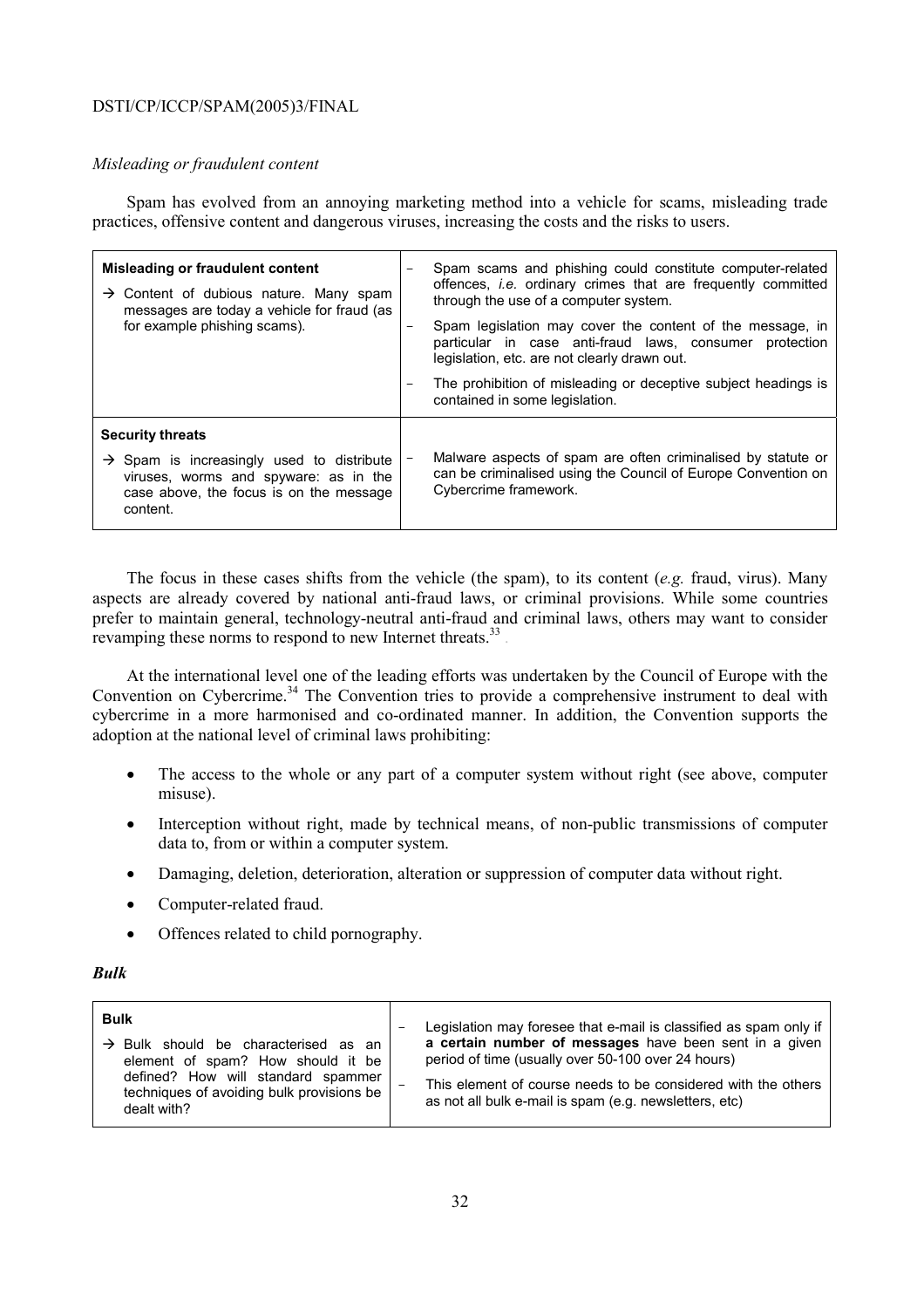An option available to spam regulators is to specify a quantum of e-mails, whereby e-mails sent above this cut-off point are designated as spam and therefore prohibited. This has generally been set at the level of 50 to 100 e-mails.<sup>35</sup> However, such an approach is not without problems, as it is arbitrary in nature, as not all bulk e-mail is spam, and simple technical arrangements and legal arguments can be employed in order to prevent messages from being classified as "bulk" (for example sending multiple flights of messages, or using multiple addresses to send the messages).

A person who receives an unsolicited commercial message will generally not care, nor be able to discover, if the message has been sent to them singly, or to a million other recipients. In most countries a single electronic message can still be defined as spam, if it violates the national anti-spam legislation, and it will be up to the recipient, or the enforcement agency, to decide whether to take action against the sender or not on a case-by-case basis, depending on the gravity of the violation and the available resources.

#### *Labelling*

| Labelling                                                                                                                                                                                                                                                                                       |                                                                                                                                                  |
|-------------------------------------------------------------------------------------------------------------------------------------------------------------------------------------------------------------------------------------------------------------------------------------------------|--------------------------------------------------------------------------------------------------------------------------------------------------|
| $\rightarrow$ Labelling e-mail involves the inclusion of a short $\vert$ _<br>name (as for example [adv] for advertising) to<br>identify the content of a particular e-mail. This<br>simplifies filtering, in particular to block e-mails<br>containing pornographic material sent to children. | Legislation could include a provision requiring the use<br>of a specific label for e-mail containing advertising,<br>pornographic material, etc. |

The utilization of specific wording, or labels, to allow users to distinguish between advertising and other personal and professional e-mail, could be useful in the fight against spam. In terms of e-mail, labelling is the use of standard words in the message header or subject line that clearly identifies the content of the message, for example, the use of "ADV" for advertising and "ADLT" for adult content. Such a mechanism means that recipients are able to distinguish between advertising material and other email traffic. It would also enable the more efficient and effective use of filtering systems.

There are several limitations in relation to this approach:

- Variations on labelling, may result in the evasion of filtering systems, for example, "A.D.V." or "a  $d$  v" instead of "ADV".
- Labelling would mostly be an effective anti-spam tool only if an internationally harmonised approach were adopted.
- Spam offenders, especially those that obscure their identity and do not provide accurate contact details, are unlikely to comply with such a requirement.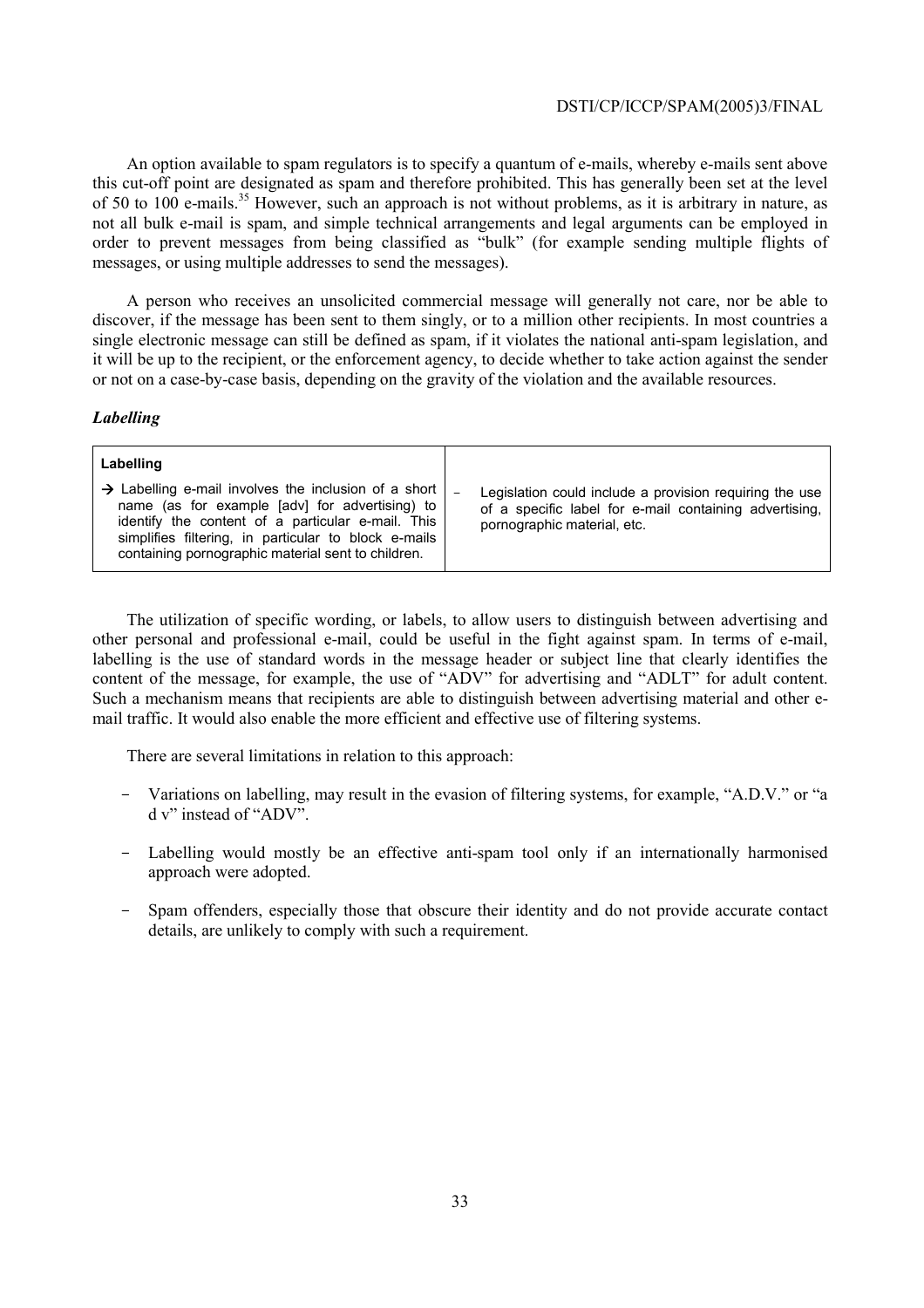#### *Cross-border issues*

| <b>Cross-border jurisdiction</b><br>$\rightarrow$ It is difficult to impose legislation on spam messages                                                                                                                                            | Regulation should create a link with domestic<br>corporations and persons:                                                                                                                                                                             |
|-----------------------------------------------------------------------------------------------------------------------------------------------------------------------------------------------------------------------------------------------------|--------------------------------------------------------------------------------------------------------------------------------------------------------------------------------------------------------------------------------------------------------|
| that have originated outside the jurisdiction of the<br>recipient's country. At the same time, countries do not<br>always have legal jurisdiction over spam messages<br>that originate within their borders but are sent to a<br>different country. | Limited provisions specifying that messages sent<br>$\bullet$<br>to or from the jurisdiction are covered, as well as<br>messages commissioned<br>from<br>within<br>the<br>jurisdiction and financial benefits linked with spam<br>(see example below). |
|                                                                                                                                                                                                                                                     | Spammers who operate from national jurisdiction,<br>even though they spam other countries, are<br>effectively dealt with.                                                                                                                              |
|                                                                                                                                                                                                                                                     | cross-border<br>International co-operation<br>and<br>٠<br>enforcement arrangements.                                                                                                                                                                    |

One of the major problems encountered by enforcement agencies in their fight against spammers is the difficulty to impose domestic legislation on spammers operating from outside the jurisdiction of the victim, and, vice-versa, some entities may have limited powers to intervene in the case of a spammer operating from their country who is only damaging users in a foreign territory. Also, in many instances one part of the evidence for a case is in another country, as happens for example in the case of investigations regarding banks accounts, intermediary companies, hosting companies, etc.

Extra-territorial jurisdiction, that is the legal authority of a government to exercise authority beyond its normal boundaries, is a potentially complex legal issue which may, as a matter of general legal policy, vary from country to country. However, it is increasingly common for countries to assert some form of extra-territorial jurisdiction in important legislation when appropriate.<sup>36</sup> For the purposes of preparing and implementing anti-spam regulation, the issues to consider are the necessity to incorporate measures that can practically be enforced by national courts; allow international agreements on the subject, and facilitate cross-border enforcement at the operational level (information exchange, co-operation in investigations). This issue will be discussed more in detail in the following section (Enforcement).

#### *Identifying involved parties*

As spam is a complex issue, a large number of parties are involved, such as users, ISPs, and enforcement agencies. Each of the players has different rights and responsibilities, which need to be addressed by the legislation.

Victims of spam are often **individual users** and consumers, whose rights need to be protected by appropriate legislation and the possibility of recourse. This involves, for example, setting-up ways for consumers to report spam violations to the enforcement agencies, or the creation of a transparent and timeeffective claims procedures. Where a large number of individuals are receiving spam, the potential exists for classes of individuals to join together and launch class actions against spammers.<sup>37</sup> In such cases, challenges may be faced in terms of administrative issues, including the identification of individuals affected by a specific spam campaign, and the collection, retention and presentation of evidence. These issues, and the nature of spam being such that large numbers of parties may be sent spam, act against the likelihood of such a course of action.

**Internet Service Providers** have multiple roles when it comes to spam issues. They are victims of spam, which is clogging their networks and servers, and wasting storage resources, but they are also both a source of spam and the intermediary through which spam passes. With regard to this latter role of ISPs, it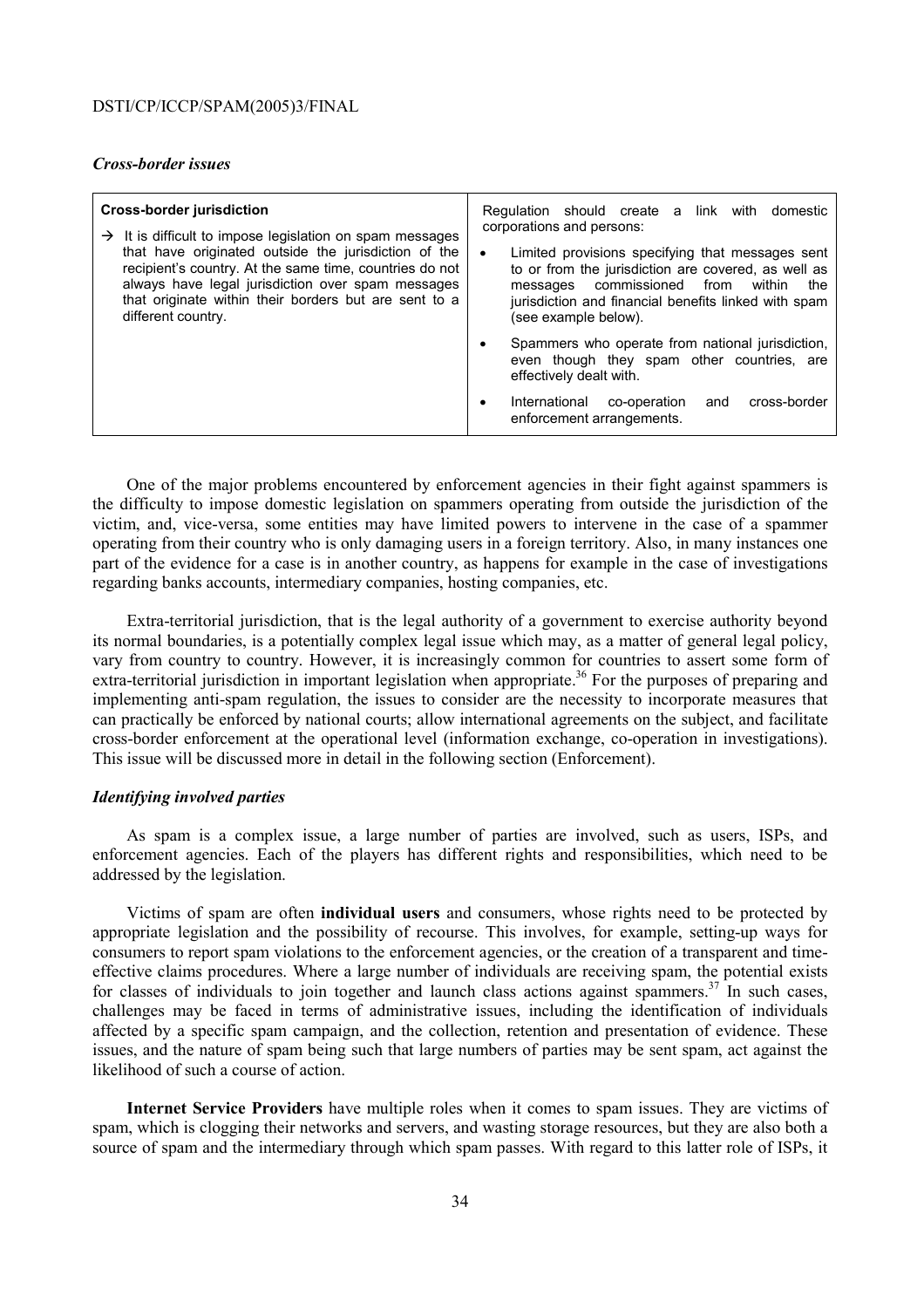is essential that an anti-spam legislative/regulatory framework does not impose upon ISPs a sanction for merely being the conduit by which spam is distributed. The delivery of a message should not *per se* equate to a responsibility for its content, nor for the damage caused by its sending.

ISPs are also potentially an important repository of evidentiary material that can be critical in the enforcement of anti-spam laws. However, the nature of this role should be clearly articulated: it may be necessary/desirable to describe the role of ISPs in legislative terms. This could allow ISPs, for example, to avoid breaching privacy roles where they are acting in support of enforcement agencies. The use of Acceptable Use Policies (AUPs) by ISPs is another method by which the rights and responsibilities of ISPs can be described. An appropriately framed AUP can, in effect, allow ISPs to attain the status of selfnominated enforcer of anti-spam policies and make them a critical partner in the fight against spam.

Codes of conduct can also be developed by the ISPs and other online operators, such as direct marketers. Government and regulators can facilitate and support the development of codes that complement and are consistent with legislation (see Element III).

In anti-spam legislation, for example, it can be foreseen that bodies and associations in the communication sector develop industry codes relating to their activities. Guidance about the content of these codes can also be included in the legislation, which should however be limited to general lines and should not impose specific processes or solutions. In the case of codes of conduct for ISPs and online operators regarding unsolicited commercial messages, national law could encourage<sup>38</sup> industry to develop voluntary codes of practice and technical standards where they are in the public interest and do not impose undue financial and administrative burdens on industry participants. The law can foresee that the code would provide, for example:<sup>39</sup>

- The procedures to be followed by Internet service providers and electronic messaging service providers in dealing with unsolicited commercial electronic messages (including procedures relating to the use or provision of updated software for spam filtering).
- Information to users about dangers linked to spam, available technological solutions, utilisation of filters, etc.
- A list of actions to be taken in order to minimise or prevent the sending or delivery of unsolicited commercial electronic messages, including the correct configuration of servers so as to minimise or prevent the sending or delivery of spam, shutting down open relays, etc.

In the framework of the OECD Task Force activities a set of best practices for ISPs and network operators was developed by BIAC and the MAAWG (See Element III  $-$  Industry-driven initiatives). Similarly, note should also be taken of the GSMA code of practice (see Annex IV).

Legislation could also provide a comprehensive framework to support the activities of ISPs to block or limit the circulation of spam e-mail. One example is the Korean legislation, which legally grants ISPs the authorization to develop the criteria for blocking spam and develop means to prevent its circulation. Following the Korean text, when spam causes, or is expected to cause an unacceptable interruption of their services, or if a client does not want to receive spam, ISPs may reject the transmission of the spam in question. Similar results could be achieved through appropriate contractual provisions between ISPs and users.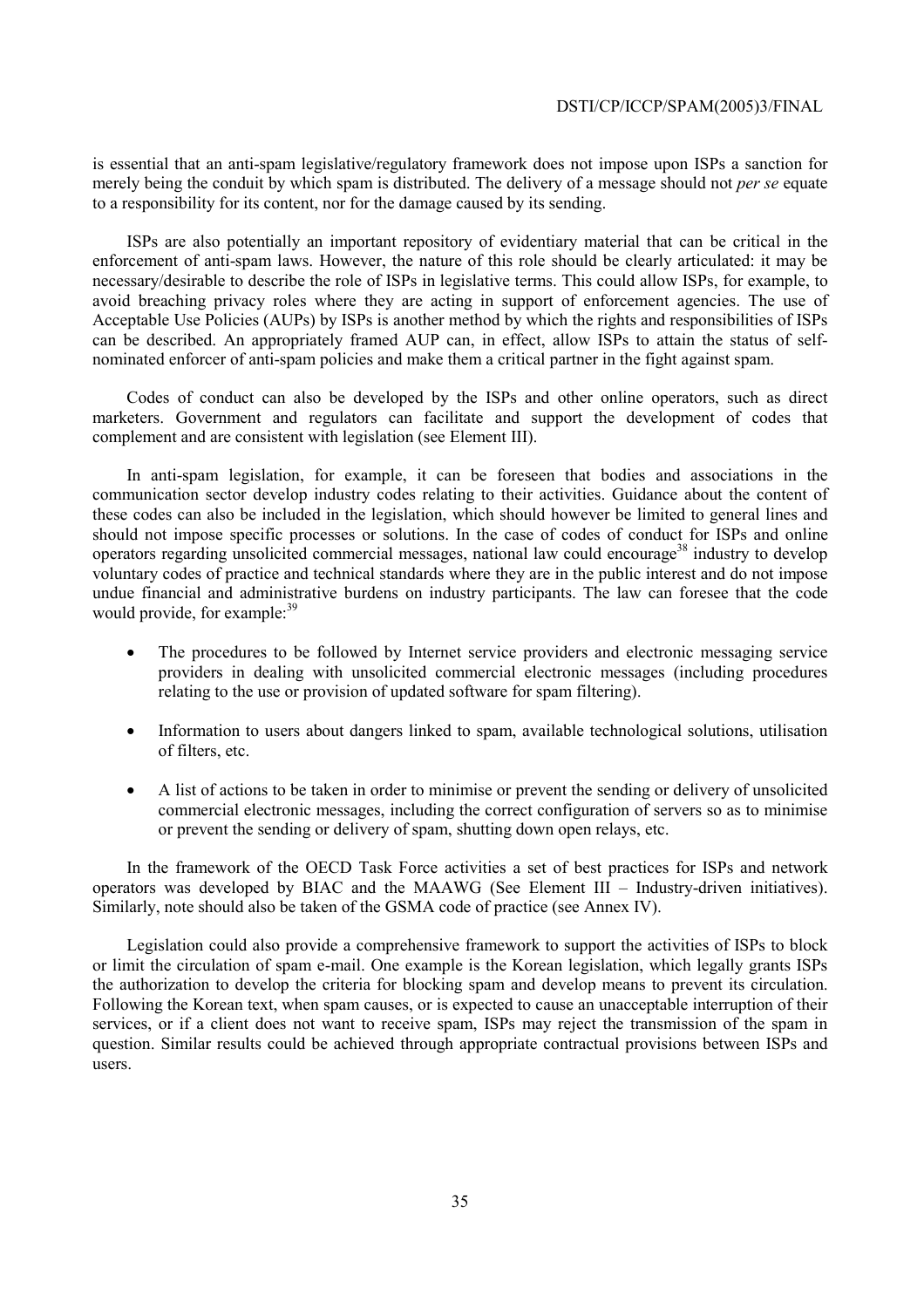| <b>Subjects involved</b>                                                                            | Role and needs                                                                                                                                                                                                                                                                                                                                                                                                                  |
|-----------------------------------------------------------------------------------------------------|---------------------------------------------------------------------------------------------------------------------------------------------------------------------------------------------------------------------------------------------------------------------------------------------------------------------------------------------------------------------------------------------------------------------------------|
| Individuals (natural persons)                                                                       | Victims of spam, they need protection and recourse<br>Possibility of class actions?<br>Statutory damages?                                                                                                                                                                                                                                                                                                                       |
| Companies (legal persons)                                                                           | Definition of their rights<br>Consent (in case of opt-in): through authorised representative                                                                                                                                                                                                                                                                                                                                    |
| Internet Service Providers                                                                          | Damaged party - possibility of recourse?<br>Repository of evidence.<br>Enforcer of AUPs.<br>Responsibility?                                                                                                                                                                                                                                                                                                                     |
| Telecom providers                                                                                   | (same as ISPs)                                                                                                                                                                                                                                                                                                                                                                                                                  |
| Government agencies                                                                                 | At national level there should be a public or private agency responsible<br>for the enforcement of anti-spam legislation (such as, for example, the<br>consumer protection agency, or the privacy protection authority).<br>In case of spam constituting a criminal violation, law enforcement<br>authorities are also involved.<br>Co-operation between governmental agencies and criminal authorities<br>should be encouraged |
| Other interests groups:<br><b>Direct Marketing Associations</b><br>Consumer protection associations | DMA code of practice.<br>Education and awareness, enforcement.                                                                                                                                                                                                                                                                                                                                                                  |
| Software providers                                                                                  | Responsibility of providers of CRM and harvesting tools – it could be<br>inserted in the legislation as an ancillary element.                                                                                                                                                                                                                                                                                                   |

In setting the appropriate legislative framework, it needs to be considered how the legislation will be implemented and can practically be enforced by national courts and which provisions can be included to facilitate cross-border enforcement at the operational level. These issues will be the subject of the next section.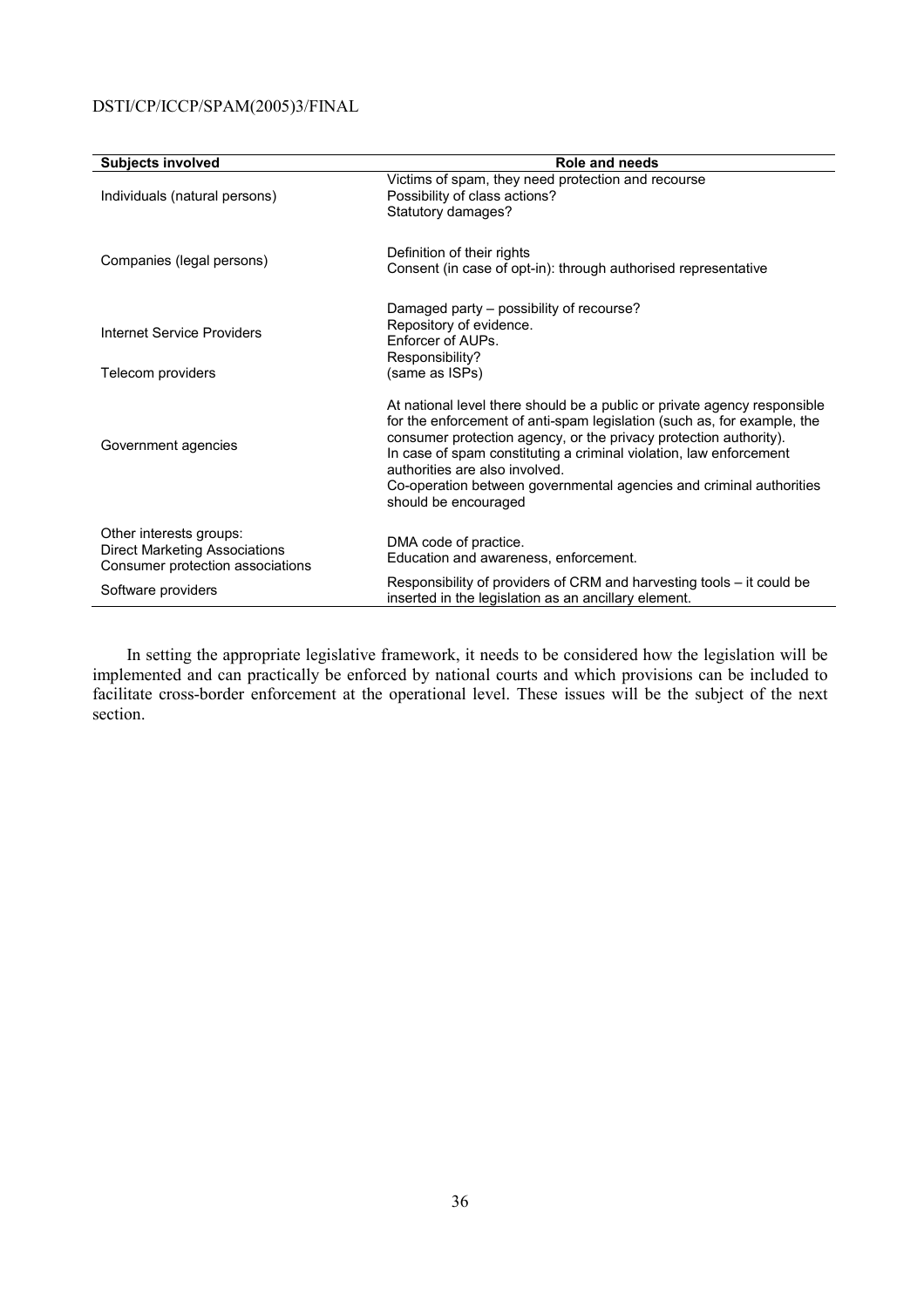## **ELEMENT II - ANTI-SPAM ENFORCEMENT**

## **Introduction**

A survey by the OECD Task Force on Spam at the end of 2004 indicated that most OECD countries have, in the past few years, set up a legislative framework in order to fight spam.<sup>40</sup> European countries implemented Directive 58/2002 in which article 13 specifically addresses the problem of unsolicited electronic communications;<sup>41</sup> in Australia the Spam Act 2003 has been considered an example of good legislation for its inclusiveness;<sup>42</sup> Korea and the United States implemented their legislation respectively in 2001 and in 2003, adopting an opt-out approach,43 in countries such as Canada, although there is no specific anti-spam legislation in place, laws protecting data privacy and consumer's rights are applied also to electronic messages, and messages violating these norms are considered as spam.44 A Task Force in Canada recommended to the Minister of Industry that further legislative steps are required. A few countries are still in the process of creating anti-spam laws: New Zealand<sup>45</sup>, for example, issued a discussion paper in 2004, and is in the process of approving legislation expected for 2006.<sup>46</sup>

While having the appropriate legislation is indeed necessary, the implementation and application of the law is a critical point, and constitutes the second step towards an inclusive anti-spam strategy. The timeliness and speed with which enforcement happens and sanctions are applied is crucial, if spam is to be effectively curbed: today spammers can move very fast and, if needed, relocate their entire operations within days if not hours. Traditional enforcement notices which can take several weeks or months are no more effective in the online world

Governments, in furthering their work to facilitate anti-spam law enforcement across borders, may need to intervene in four main fields: national co-ordination, sanctions, empowerment of enforcement authorities, and cross-border enforcement co-operation.

#### **National co-ordination**

Spam impacts not only on consumer rights, data privacy, but also network security and efficiency. Consequently in most countries there is more than one agency — with different powers and priorities which has a mandate to deal with one or more aspects of spam. For example, although the FTC is seen as having the lead enforcement role under US anti-spam legislation, this responsibility is shared with the Department of Justice (DoJ) which enforces criminal provisions of the law. This arrangement leads to the possibility of simultaneous civil and criminal proceedings against the same spammer.<sup>47</sup> In Italy, while the primary responsibility for the enforcement of anti-spam legislation remains with the data protection authority, it is the competition authority which is in charge of e-mail containing deceptive commercial content.

The different authorities having the responsibility over investigation and/or enforcement of the various laws that can be violated by spammers have not always been well co-ordinated to fully exploit possible synergies and to share information and resources. To overcome this problem, several countries have put in place a co-ordination mechanism: in Australia, for example, four agencies have an agreement to co-operate on spam-related matters; in the United States, the FTC has set up a domestic Spam Task Force to facilitate communication among agencies responsible for enforcing laws against spam at the federal and state level: in France the Contact Group of Anti-Spam stakeholders includes representatives of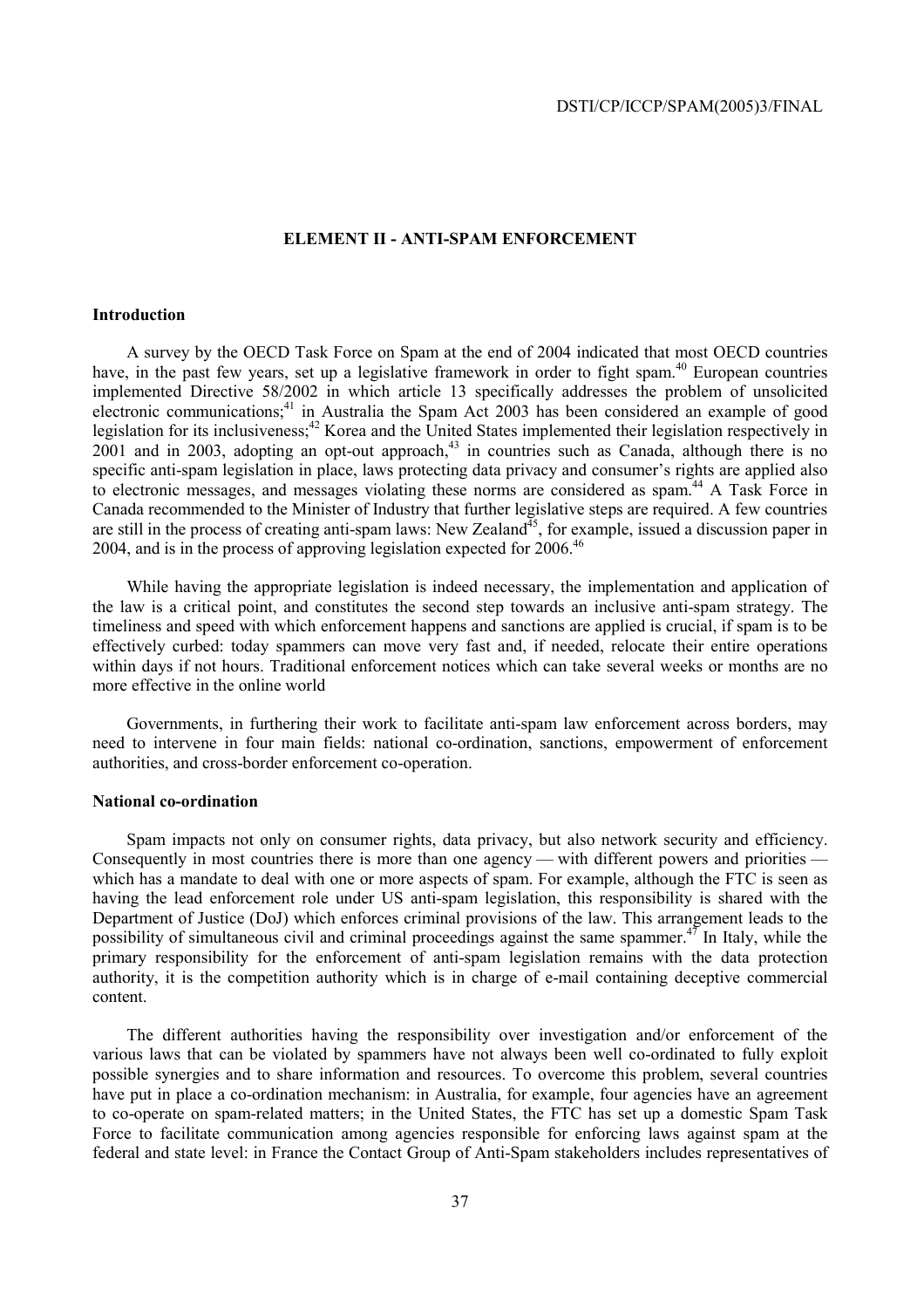government, the regulator, the private sector and civil society; in Germany the "Alliance against Spam" was founded between the Association of the German Internet Economy (eco), the Federation of German Consumer Associations (vzbv) and the Agency to Combat Unfair Competition.

Some countries may need to increase efforts to strengthen domestic inter-agency co-operation and to designate one agency as a contact point for foreign authorities to facilitate cross border co-operation. To support this initiative, the OECD Task Force on Spam created a list of "Contact Points for national authorities" which is available on line at www.oecd-antispam.org.

### **Enforcement authorities - investigative powers**

The power to conduct investigations and gather information and evidence is a starting point for effective enforcement policy. The evidence of illegal spam is generally electronic in nature and may be stored on many individual computers, devices, or networks in multiple countries or jurisdictions.

In this context, enforcement authorities dealing with illegal spam need appropriate search and seizure powers to preserve, access, intercept, search and seize electronic evidence. Ideally, the focus of evidence gathering should be broader than just records of message transmission, as potentially financial records and related correspondence can help determine who commissioned or was otherwise involved in generating spam. Given that spamming can easily take place from people's homes, it would be wise to ensure that some checks and external oversight are placed on the investigating authority's ability to undertake search and seizure operations. In some jurisdictions, this would be handled through the issue of warrants.

Search warrants have traditionally been issued for a particular physical location or item. However this approach is not very functional in the case of electronic evidence which presents unique issues in criminal investigations. To address these issues, and help enforcers, the Council of Europe Convention on Cybercrime provides a comprehensive procedural framework for cybercrime investigations, addressing such issues as the preservation, search and seizure of electronic evidence. Similarly, the U.S. Department of Justice, Criminal Division, Computer Crime and Intellectual Property Section, has published a comprehensive guide to searching and seizing electronic evidence.

Considering it is particularly simple for suspected spammers to arrange for the loss, destruction or concealment of pertinent electronic records which can form evidence of spam offences, it may be useful to include delayed notice provisions for search warrants.

# **Procedures and sanctions**

The main driver for spam is the potential for economic profit. Legislation needs to foresee sanctions severe enough to discourage spam by cutting into the profit or foreseeing criminal sanctions — such as  $d$  detention  $-$  for certain violations.

Sanctions are usually applied on the basis of the severity of the offence. In France marketers and online companies sending unsolicited e-mails to a number of potential customers is considered spam, however if no other violations are committed the CNIL will limit its activity to sending a warning letter, warning them that their actions are illegal, and requesting that they stop sending spam in violation of data protection laws. Consumer protection agencies usually are empowered to seek injunctions ordering the spammer to cease their activity or face penalties for contempt where spam is a vehicle for fraud.

Whenever a simple injunction or warning appears insufficient, monetary fines are usually foreseen by the legislation. Enforcement agencies, in particular data protection authorities and communication agencies, can seek monetary sanctions through administrative fines, while civil fines are applied by civil courts. The authorities can also defer the case to the criminal court, which will be able to apply criminal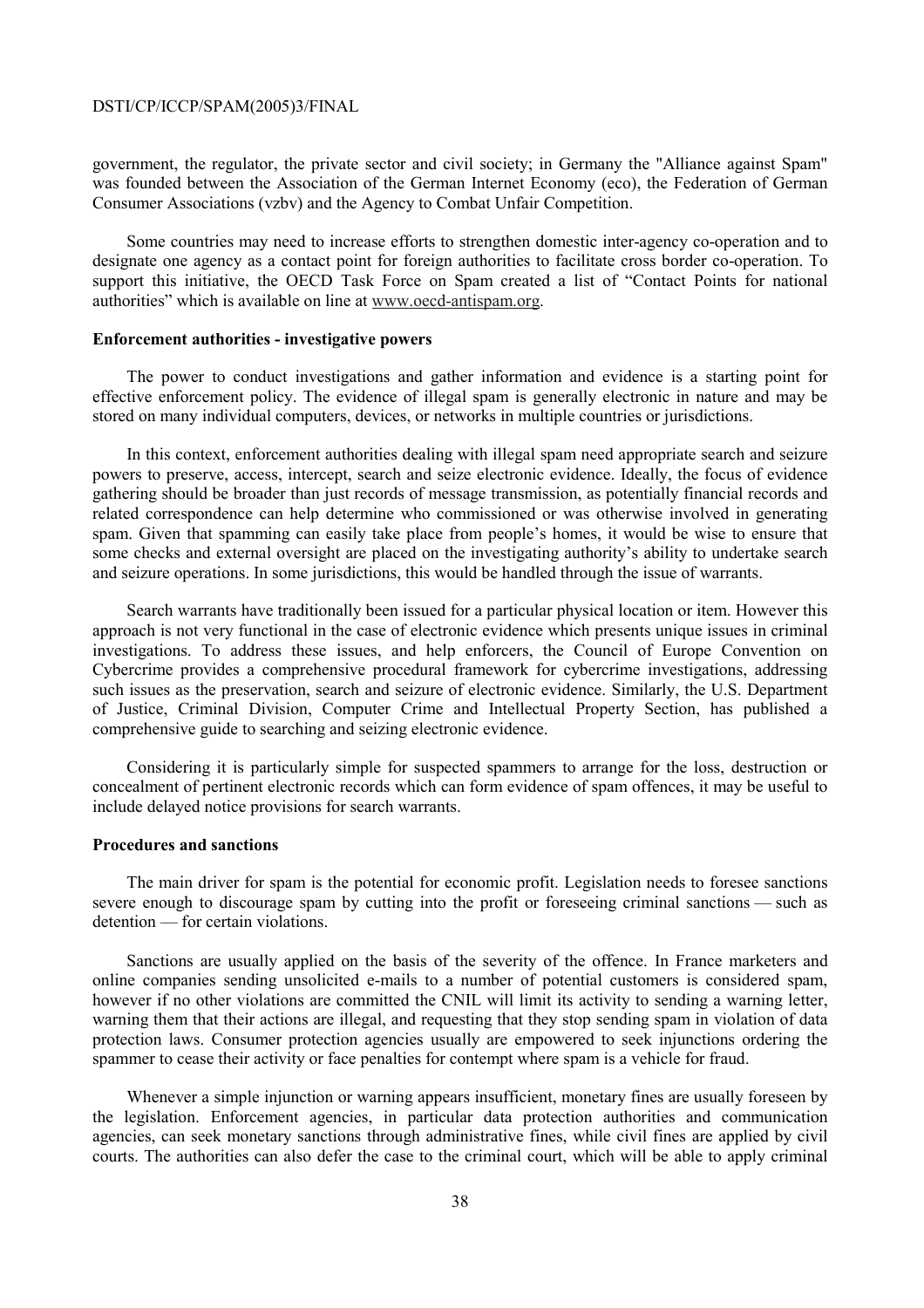fines. Criminal penalties are applied in case of more severe offences, such as spam involving fraud, unauthorised use of computer resources or viruses. Penalties range from a criminal fine to detention, however the application of the latter to spammers in some countries is considered excessive, and monetary penalties are preferred.

One of the issues currently discussed is whether a private right of action is available to individual persons or corporations, to obtain meaningful statutory damages, and how civil redress can be applied to spam cases. This is of fundamental importance considering that an action against a spammer is usually time and resource intensive, and therefore private actors will not have a strong interest in pursuing the spammer unless their efforts obtain a tangible result. One of the problems in case of civil redress, however, would be the quantification of the damage caused by spam. While this could be quite straightforward in the case of fraudulent spam, which causes direct financial loss to the user, in the absence of a legislative construct it may be difficult to demonstrate that spam has caused damage or substantial cost to the affected party, or to arrange that the spammer must make sufficient restitution that they would be discouraged from sending spam in the future. Legislation could potentially be drafted to reflect the damage caused by spam, and to facilitate restitution of costs to damaged parties.

The amount of monetary sanctions, civil, criminal or administrative, may be related to the nature and gravity of the violation, and consider whether this has been repeated over time and the related circumstances (hidden or false identity, utilisation of harvested addresses, etc).<sup>48</sup> Sanctions can refer to each single violation, or be the result of a global evaluation of the spammer's behaviour. Australian legislation foresees the application of sanctions "in respect of each contravention", therefore virtually for each e-mail sent.<sup>49</sup> Countries such as Korea and Japan have already increased the amount of the sanction that can be applied to spammers. In particular, the Japanese government now allows the application of the fine directly, without the need to issue a prior "administrative order".

| <b>Nature</b>         | Examples*                                | <b>Comments</b>                                                 |
|-----------------------|------------------------------------------|-----------------------------------------------------------------|
| Civil proceedings     | Monetary sanctions:                      | Civil suit usually can be brought by:                           |
|                       | Civil fine - may be a flat amount or     | Private citizens                                                |
|                       | depend on the nature and extent of the   | Public and private enforcement agencies                         |
|                       | violation;.                              | Internet Service Providers (ISPs)                               |
|                       | Consumer redress.                        | Fine: the amount of the sanction goes to the                    |
|                       | Non-monetary sanctions:                  | qovernment                                                      |
|                       | Warning letters;                         | Consumer redress: the money collected is                        |
|                       | Injunctions.                             | returned to the victim (consumer)                               |
| Criminal proceedings  | Monetary sanctions:                      | Strong remedy, used in particular when the                      |
|                       | Criminal fine.                           | content of spam is criminal, or when the                        |
|                       | Non-monetary sanctions:<br>Imprisonment. | spammer did not comply with an administrative<br>order          |
|                       |                                          | Problem: time consuming, higher burden of<br>proof              |
| Administrative action | Monetary sanctions:                      | Administrative fines and other non-monetary                     |
|                       | Administrative fine.                     | sanctions are the primary instruments for                       |
|                       | Non-monetary sanctions:                  | enforcement authorities in many countries.                      |
|                       | Warning letters;                         | The application of administrative remedies                      |
|                       | Injunctions.                             | avoids the necessity to go through civil or<br>criminal Courts. |

The table below summarise some of the remedies and sanctions available in OECD member countries.

\* For a more detailed analysis see the enforcement report, DSTI/CP/ICCP/SPAM(2004)3/FINAL at: http://www.oecdantispam.org/rubrique.php3?id\_rubrique=8.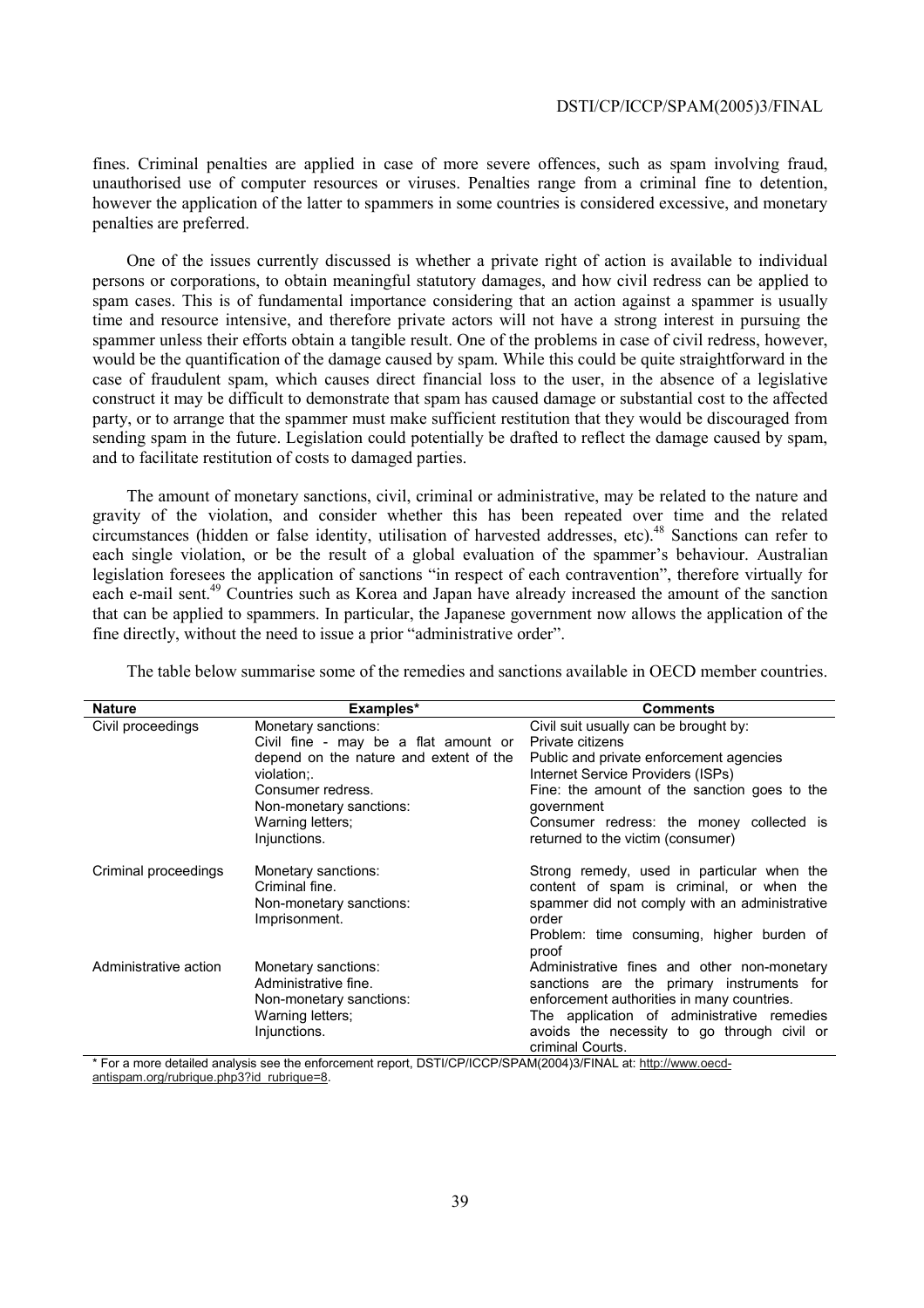### **Co-operation and information sharing**

Like many problems related to activities conducted via the Internet spam raises problems of enforcement of national laws. Spammers who are apparently breaching the laws of a particular country may well be located in different geographic locations.

The regulation of spam and the enforcement of spam laws are complicated by difficulties associated with the collection and preservation of evidence in cases where spam crosses national borders requiring cooperation between a domestic agency and its foreign counterpart in order to prosecute.

If national anti-spam regulation explicitly supports regulators to assist their counterparts in other countries in gathering evidence for investigations, the efficacy of co-operative arrangements will be greatly enhanced. Equally, the development of standardised approaches for gathering and providing electronic evidence, with a particular recognition of privacy issues involved in the cross-border transmission of evidence, may aid the enforcement of not just the jurisdiction's spam legislation, but also of other laws pertaining to online crime.

Several Memoranda of Understanding (MoUs) and informal co-operation agreements have been developed in the past years between a number of OECD countries, often on a bilateral basis; they are usually "best effort" agreements, concluded between a limited number of entities. The various existing instruments show that anti-spam regulators – from both OECD and non-OECD countries – can co-operate with goodwill at the working level.

Certain arrangements have facilitated co-operation, to ensure better co-ordination between stakeholders. The London Action Plan (LAP) combines enforcement agencies and industry to create a multilateral network for international anti-spam enforcement. Francophone networks<sup>50</sup> are currently working on a French speaking multilateral network for international anti-spam co-operation.

In addition, different projects stemming from research centers, such as "Spotspam" and "Signal-spam" encourage the exchange of information and co-ordination efforts between the private and public sectors. The French project "Signal-Spam" in particular, ensures the technical and operational management of software for collecting, flagging and analysing spam. The resulting information is then re-directed to the appropriate bodies to rapidly respond and terminate the spammer's action.

At the EU level the contact network of spam enforcement authorities (CNSA) was set up at the initiative of the Commission following its Communication of January 2004. The CNSA facilitates the sharing of information and best practices in enforcing anti-spam laws between the national authorities of EU Member States. In addition, a voluntary agreement was drawn up in February 2005 to establish a common procedure for handling cross-border complaints on spam.<sup>51</sup>

Following discussions in their respective *fora*, the LAP and the CNSA recently developed a "Spam" Complaint Referral" pro forma and accompanying guidance (see annex V) which has been used by some  $LAP$  and/or CNSA authorities<sup>52</sup>. The pro forma and guidance are working documents which facilitate the request for assistance and the referral of a spam investigation to another participating authority. These documents are subject to review and revision.

In addition, existing criminal law enforcement co-operation networks (such as the G8 24/7 Network) and mutual legal assistance instruments (such as mutual legal assistance treaties and letters rogatory procedures), already allow countries to co-operate and share information in furtherance of criminal investigations and prosecutions involving criminal spam and other forms of cybercrime.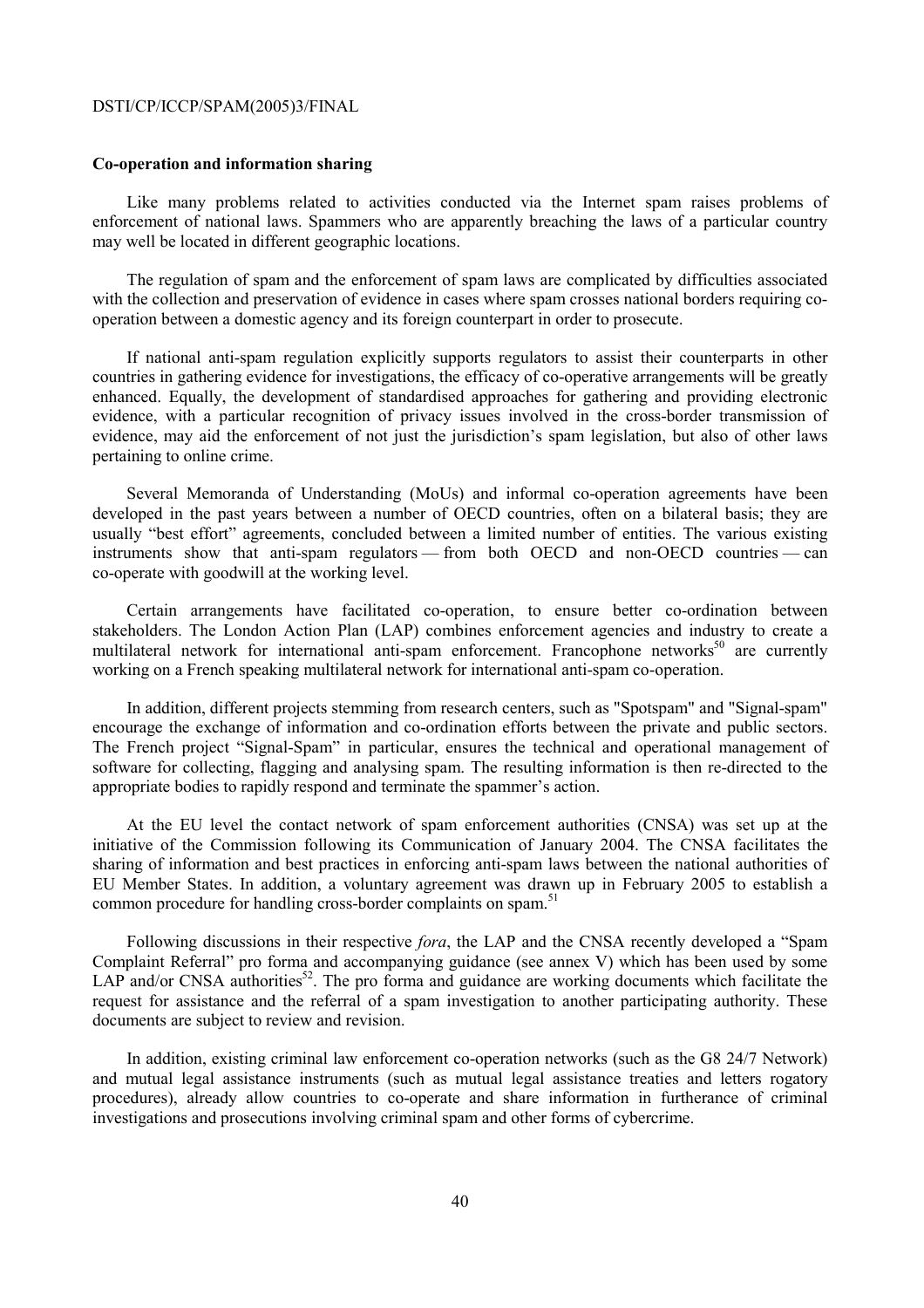### **Cross-border enforcement co-operation**

On the basis of the above findings, it is apparent that enforcement action across borders would benefit from a global strategy to overcome a number of challenges, such as information gathering and sharing, identification of enforcement priorities, and development of an effective international enforcement framework. To this end, an OECD Council Recommendation was adopted in order to provide guidance and advice on how to improve cross-border co-operation in the enforcement of laws against spam (Annex I).<sup>53</sup> On the basis of the recommendation, governments should improve their legislation in order to:

- *a)* Establish a domestic framework to empower national enforcement authorities to investigate and take action against spam.
- *b)* Improve the ability of authorities to co-operate with their foreign counterparts, providing national bodies with the possibility to share relevant information and provide investigative assistance.
- *c)* Improve procedures for co-operation, prioritising requests for assistance and making use of common resources and networks.<sup>54</sup>
- *d)* Develop new co-operative models between Enforcement authorities and relevant private sector entities.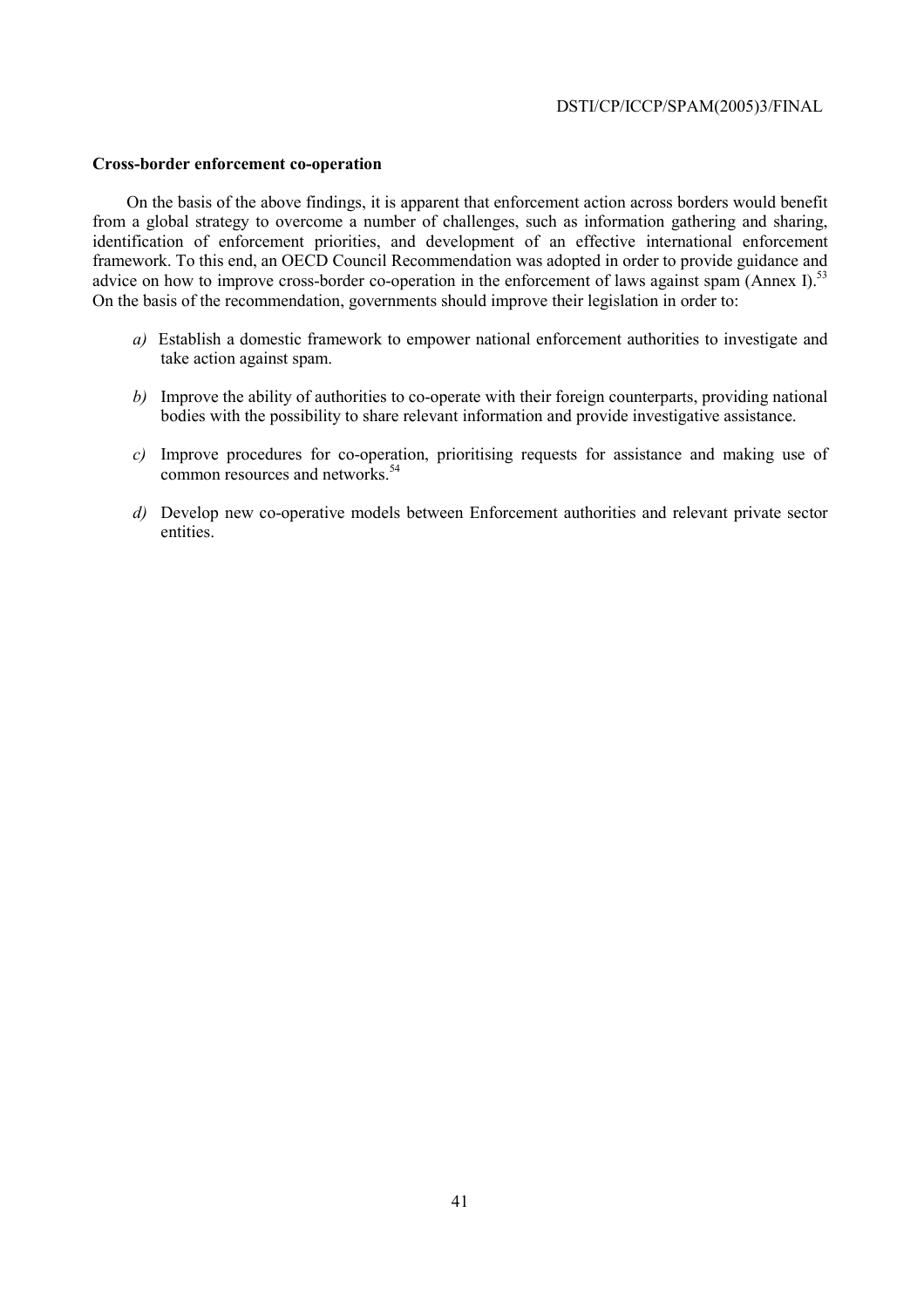## **ELEMENT III - INDUSTRY DRIVEN INITIATIVE**

The nature and the rapid evolution of the Internet has provoked a change in the respective roles of governments, industries and users in the online economy, and created interest in the concept of selfregulation.

As mentioned in the previous sections, government regulation and legislation is indeed fundamental as a basis for combating spam, but legislation is not always sufficiently flexible to deal with rapid technological changes, nor is it always effective in dealing with the complexities of cross-border enforcement, difficulties encountered in identifying spammers, etc. To appropriately deal with spam on the Internet the generally-applicable anti-spam laws in countries should be coupled with self-regulatory initiatives undertaken by private sector players, such as Internet Service Providers, telecommunication operators, direct marketers, online operators, software companies, and their associations.

### **Internet Service Providers**

Governments and regulators have usually supported a hands-off self-regulatory approach for ISPs, which are not held responsible for the content and data that traverse their networks, as it was feared that imposing responsibility on ISPs would lead to a stricter oversight on content, and therefore to greater online censorship.

Nevertheless, ISPs play a central role in the field of Internet security, and the idea that messaging providers should actively intervene to prevent spam from being sent from or across their networks is gaining acceptance. This is because while many ISPs are already actively combating spam, some are lagging behind, and without the adoption and implementation of a harmonised set of rules (*e.g*. code of conduct, best practices) there is not a guarantee that they will work to impede the utilisation of their services by spammers, and provide adequate educational and technical tools to their users to appropriately address the threats posed by spam, spybots, botnets, computer hijacking, etc.

Generally, there are no provisions in national legislative instruments imposing any kind of obligation on ISPs to intervene actively to help eliminate spam, nonetheless most of the providers have a commercial interest in blocking/limiting incoming spam to protect their customers, as the massive presence of spam would disrupt their service, affecting its availability and reliability. The provision of spam filters could therefore work as a competitive advantage for ISPs, which will be able to offer enhanced services, and therefore attract more users. Anti-spam features are increasingly included in ISPs packages, in particular with broadband connections. Although important for users, blocking incoming spam may not necessarily help reduce the overall volume of spam generated and may well lead to an increase in this volume, as spammers seek to maintain their revenues by contacting a larger number of potential customers.

Outbound spam impacts more indirectly customers by reducing quality of service and slowing network response time by using up a part of the provider's capacity. In addition, third-party providers may decide to block all messages originating from an ISP repeatedly used by spammers, by using public "blacklists" of IP addresses or domains. This practice can serve as a deterrent to stop providers from engaging in so called "pink contracts".<sup>55</sup> and as a stimulus to take action to avoid the misuse of their resources. Blacklists, however, have several shortcomings, which are analysed in the section on Technical **Solutions**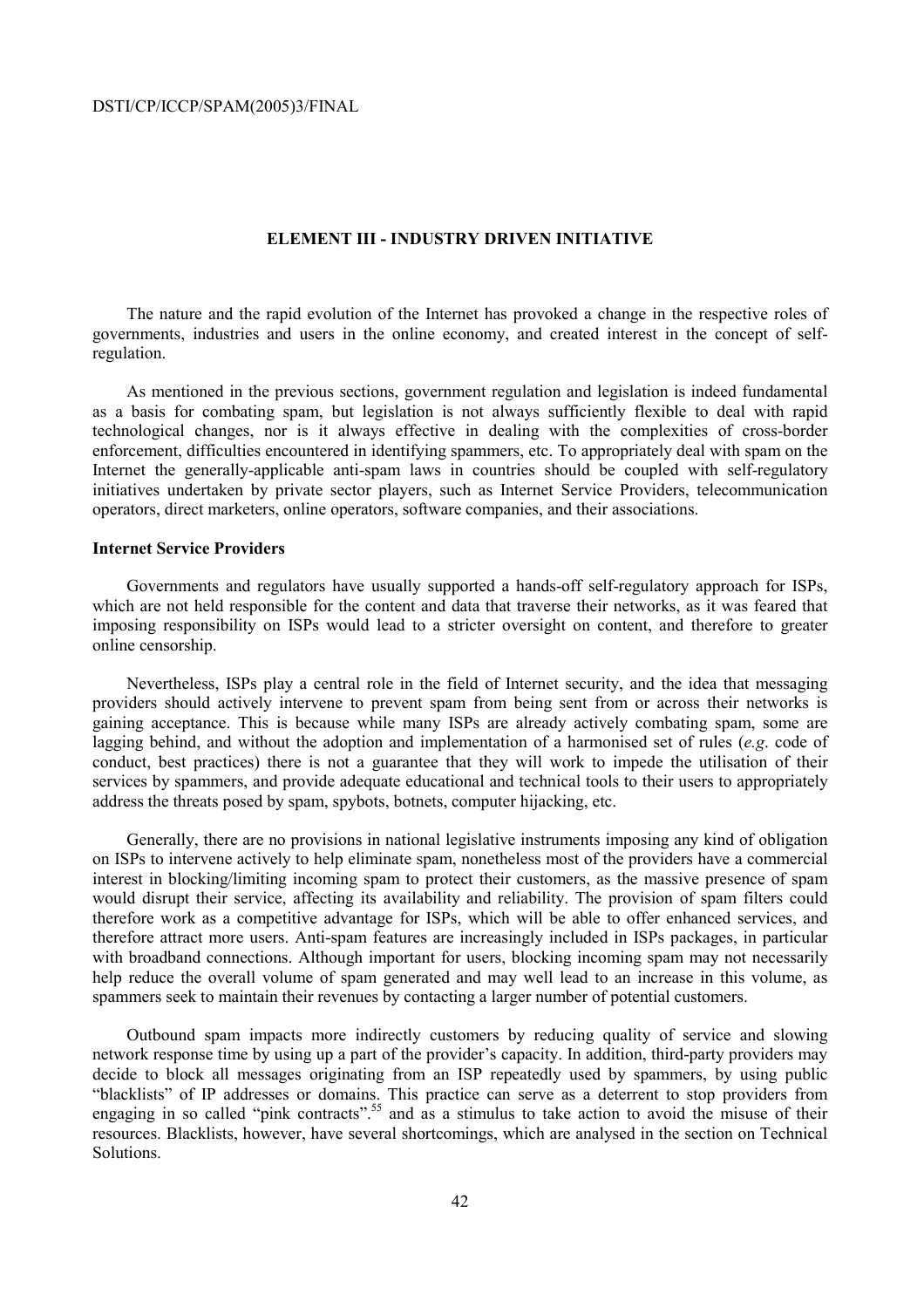## *Technical measures and self-regulation*

Internet service providers and network operators can contribute to combating spam on two different fronts: on the technological side, they may develop and apply technology solutions to limit or block not only the receiving, but directly the sending of spam messages. On the operational side, they are in the position to implement a code of conduct for ISPs and to impose on their customers *Acceptable Use Policy* (AUPs) forbidding spam (Box 2).

Discussion regarding the role of ISPs vis-à-vis the problem of spam was initiated in the IETF (Internet Engineering Task Force) framework, through a memo titled "Email submission between independent networks".<sup>56</sup> The document, aimed at improving lines of accountability for controlling abusive users of the Internet mail services, suggested a series of best practices/behaviour that ISPs sending or receiving e-mails from other ISPs should follow.

Similarly, the Anti-Spam Technical Alliance (ASTA), a collaborative effort between some of the leading Internet providers and the Internet community, active until 2004, was created to establish technical and non-technical solutions for handling unsolicited commercial e-mail. The alliance created a "Technology and Policy Proposal", which was issued in June  $2004$ ,  $57$  and included a series of best practices and technical approaches that ISPs should adopt in order to control abusive traffic thus reducing the chances for a spammer to (mis)use their servers to send unsolicited messages. These techniques are based on ìGood Neighbourî policies, *i.e.* ISPs are responsible for controlling the traffic they originate.

Given the link between spam and network security, providers, besides using filters to block the reception of spam, should also improve security on their network, to avoid becoming a source of spam. Many providers hold the view that the problem of "botnets"<sup>58</sup> and "zombies" can be solved, or at least limited, by implementing security best practices, applying AUPs and educating users to employ available tools to protect their computers.<sup>59</sup>

## Box 2. Acceptable Use Policy (AUPs)<sup>60</sup>

Several messaging providers include in their Term of Service, accepted by the user, a series of rules on how the service can be used, what is unacceptable behaviour, and the consequences of any eventual breach. Typical user policies (applied consistently by a large number of providers) include prohibition to:

- Send, transmit, distribute or deliver unsolicited bulk or unsolicited commercial e-mail (spam).
- Forge e-mails headers or otherwise manipulate identifiers in order to disguise the origin of any content transmitted through the service.
- Terms of services also warn users that in case of violation the ISP will have the right to take, without notice, actions deemed appropriate, such as blocking messages from a particular Internet domain, mail server or IP address or immediately terminate any account on any service which has been used to transmit any message that violates this policy. Unacceptable utilisation often includes address harvesting, illegal and harmful content, spam sent to mailing lists and newsletters.
- Some providers have taken a more comprehensive approach, and their user policies include not only e-mails, but any kind of practice to upload, post, e-mail, transmit or otherwise make available any unsolicited or unauthorised advertising, promotional material or any other form of solicitation (except in areas designated for this purpose).
- The sending of messages that contain software viruses or any other malicious code or program designed to damage the functionality of any computer software or hardware or telecommunication equipment is forbidden in most cases.

The ASTA Technology and Policy proposal included a series of best practices and technologies that ISPs should implement to help secure the e-mail infrastructure and bring about increased accountability.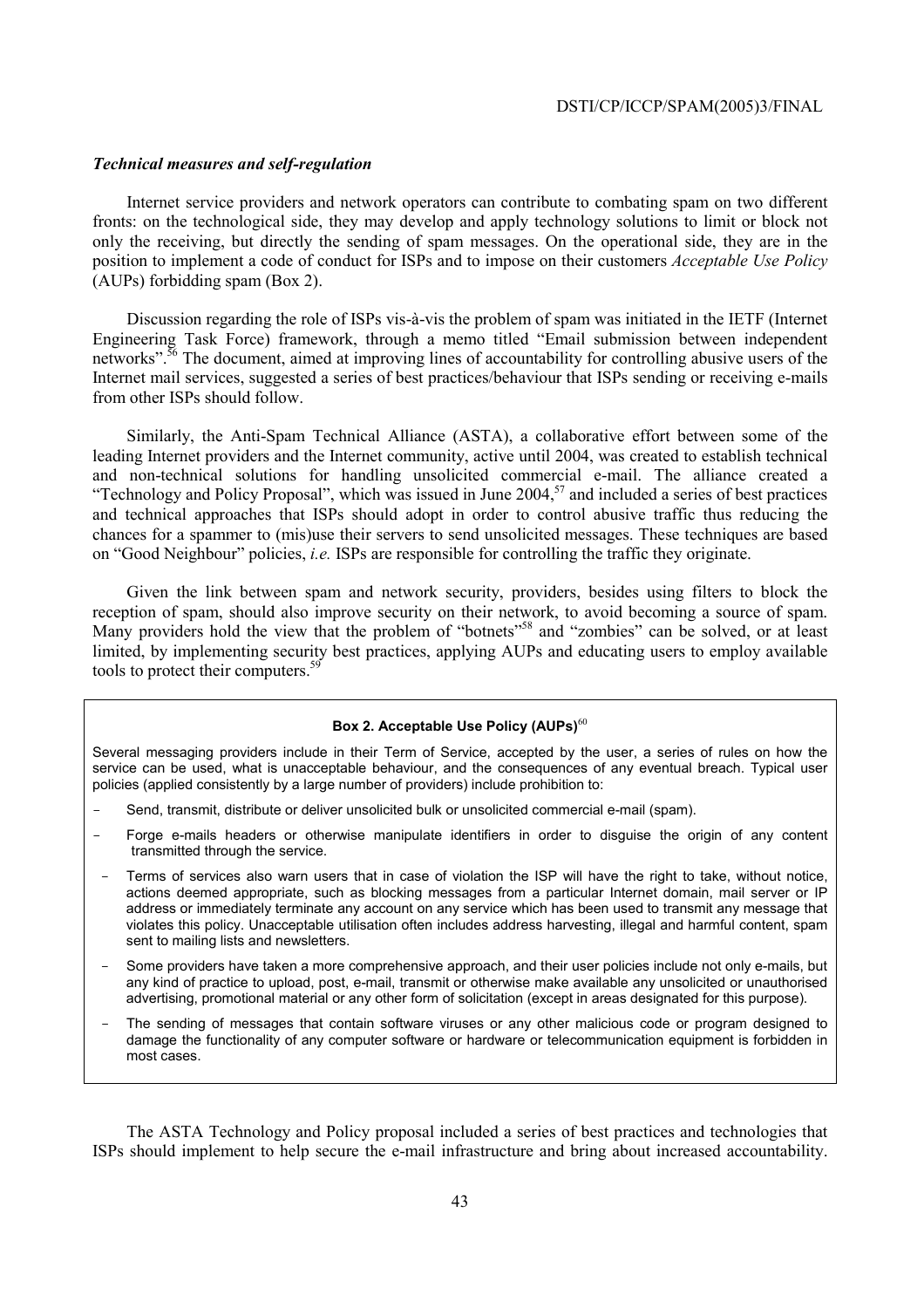However, the document recognises that technical solutions are not "the" solution to the spam problem, and acknowledges that provisions must be flexible and ready to change to adapt to the rapidly evolving Internet environment and its vulnerabilities. For this reason governments are refraining from imposing technological solutions on ISPs, and ISPs associations and alliances prefer to concentrate more generally on agreeing on best practices and objectives, rather than setting up specific rules. A typical example of this approach is the Code of Conduct adopted by the Messaging Anti-Abuse Working Group (MAAWG),  $61$  an organisation now including almost all former ASTA members, and continuing the technical work initiated there.

Not all ISPs, however, seem to be aware of, or particularly concerned by, spam and security issues. In this context the US Federal Trade Commission, together with other partners from around the world, launched in January 2004 *"Operation Secure Your Server*", with the aim to let individuals and organisations know that their mail servers or proxy servers can be abused by spammers, and to provide information on how servers can be secured to avoid further abuses by spammers. Although open relays and open proxies still exist, other spamming techniques have emerged. In this context the FTC and its international partners, in the framework of the London Action Plan activities, launched *<i><sup><i>Operation Spam*</sup> Zombies" in 2005, aimed at reducing the phenomenon of "zombies" or hijacked computers.

A "zombie" is a machine – typically connected to a broadband connection – that has been maliciously infected by a worm or virus without the owners' knowledge, and is used for purposes such as to launch Denial of Service (DoS) attacks and send spam and phishing e-mails. These computers form a network which provides greater combined processing power for spammers, at the same time draining e-mail server resources. The consulting company Sophos, in its 2005 report, affirmed that compromised PCs are responsible for 40% of the world's spam. In May 2005 Ciphertrust affirmed that an average of 172,009 new zombies were identified each day, mainly from the United States, China and Korea. European countries have also been affected by zombies, with France, Germany and the United Kingdom accounting in May 2005 for 14% of identified zombies.<sup>62</sup> Data from MessageLabs in October 2004 highlighted that 79% of spam came from "open proxy," computers or zombie botnets. The same tests for February 2005 indicated that spam from these sources declined to 59%, although the total volume of spam did not decrease in the same proportion.

Within the "*Operation Spam Zombies*"<sup>63</sup> about 30 economies were engaged in contacting ISPs around the world to urge them to:

- *i*) Block port 25, except in certain circumstances.
- *ii)* Apply rate-limiting controls for e-mail relays.
- *iii*) Identify computers that are sending atypical amounts of e-mail, and take steps to determine if the computer is acting as a spam zombie; when necessary, quarantine the affected computer until the source of the problem is removed.
- *iv)* Give customers plain language advice. And
- *v*) Point customers to tools to remove zombie code.

There is no universal consensus, however, on the first measure, *i.e.* blocking port 25. A number of ISPs, while willing to contribute to co-operative initiatives, are reluctant to take the responsibility for monitoring and fixing compromised computers in their networks.

Internet access providers are in a position to exert some control on the transmission of data. For this reason, the Report of the Canadian Task Force on Spam highlighted that ISPs had a fundamental role in anti-spam solutions.<sup>64</sup> ISPs could take action through specific provisions against spam in the ISP AUPs,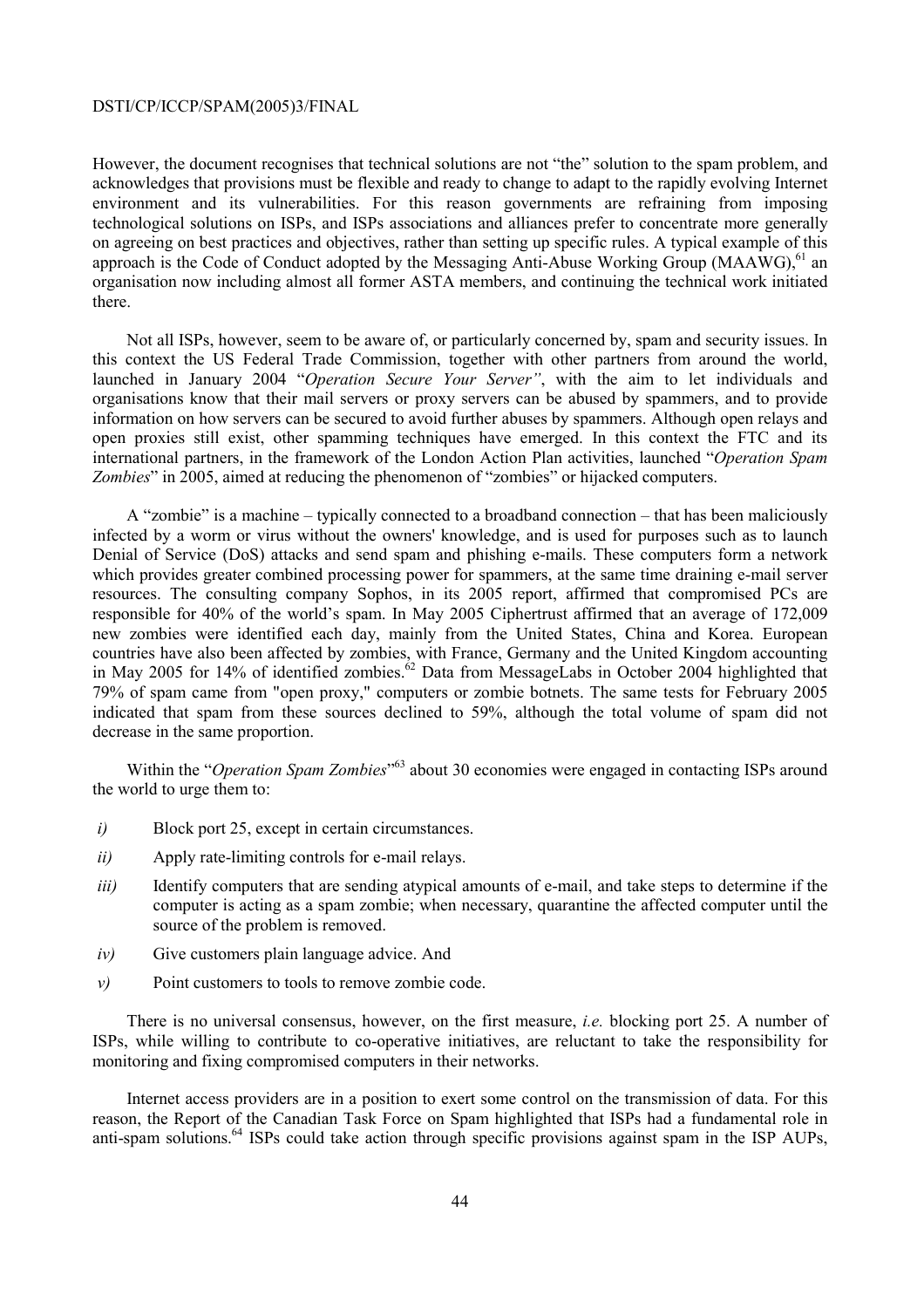but also by adopting recommended best practices and technical solutions to limit inbound and outbound spam: in the framework of the OECD Task Force on spam Toolkit, BIAC and MAAWG developed a set of recommended best practices for ISPs and network operators (Annex II).

Technical solutions, as well as policy issues relating to spam are also addressed by the MAAWG and EmailAuthentication.org, which have been established to improve co-operation among a group of communication and technology companies. The MAAWG, which includes among its members AOL, Bell Canada, Comcast, EarthLink, France Telecom, Microsoft and Yahoo, is working on collaboration among ISPs, technology, and public policy. The Emailauthentication.org was jointly created by the Direct Marketing Association (DMA), Email Service Providers Coalition, Microsoft, Bigfoot, Symantec, and Sendmail, and obtained the support of the anti-phishing working group, Yahoo and others. The association aims at facilitating the deployment and implementation of e-mail authentication standards and solutions. To this end it organised the Email Authentication Implementation Summit, which took place in New York city in July 2005. MAAWG also issued in July 2005 its whitepaper on SPF/SenderID deployment guidelines, and in November 2005 its Recommendation on port 25 management.<sup>65</sup> Guidelines for interoperator communications have also been established by MAAWG, such as spam feedback loops and operational contact networks.

In particular, it has been suggested that messaging operators should establish a set of policies which defines permissible and prohibited uses of their services. These policies can be included in the Terms of Service or in the Acceptable User Policy (AUP), which are endorsed by customers at the conclusion of the contract with the provider. The infringement of these policies results in a breach of contract, giving the operator the right to suspend the service or terminate the account.

The code of conduct also considers the position of a messaging operator vis- $\dot{a}$ -vis inbound mails. Operators should indeed try to limit the amount of outbound unsolicited messages from their servers, but also be able to protect their servers, networks, users and other applicable resources from abuse by other operator's systems. This implies the possibility of taking protective measures to prevent the abusive messaging system from accessing their resources.

## **Banks and other online operators**

In the context of fraudulent and deceptive spam messages and phishing scams, online operators also have an important role to play. Phishing frauds (see Introduction), for example, circulate through spam emails which appear as a legitimate message from an online service, such as a bank, an online seller, etc. The possibility to be misled by such messages is elevated as online companies, while increasingly using electronic messages to communicate with their users, rarely have a standardised and clear set of rules regarding which kind of information will or will not be sent by e-mail, which formal elements will be included in the message, and how users can identify and report false and fraudulent communications.

To this end, several companies developed  $\sim$  or are in the process of developing  $\sim$  internal policies and guidelines to respond and effectively prevent phishing attacks. The areas where a company has control and can take action are multiple and include:<sup>66</sup>

• **Corporate communication methods and standards:** following company standards for Web sites, domain usage and e-mail messaging makes it harder for a phisher to fool victims. Clear company e-mail policies — such as never asking for personal information or possibly never providing a clickable link in an e-mail – must be established and applied consistently. A company sending out e-mail to its customer may consider a means to authenticate them or use digital signatures.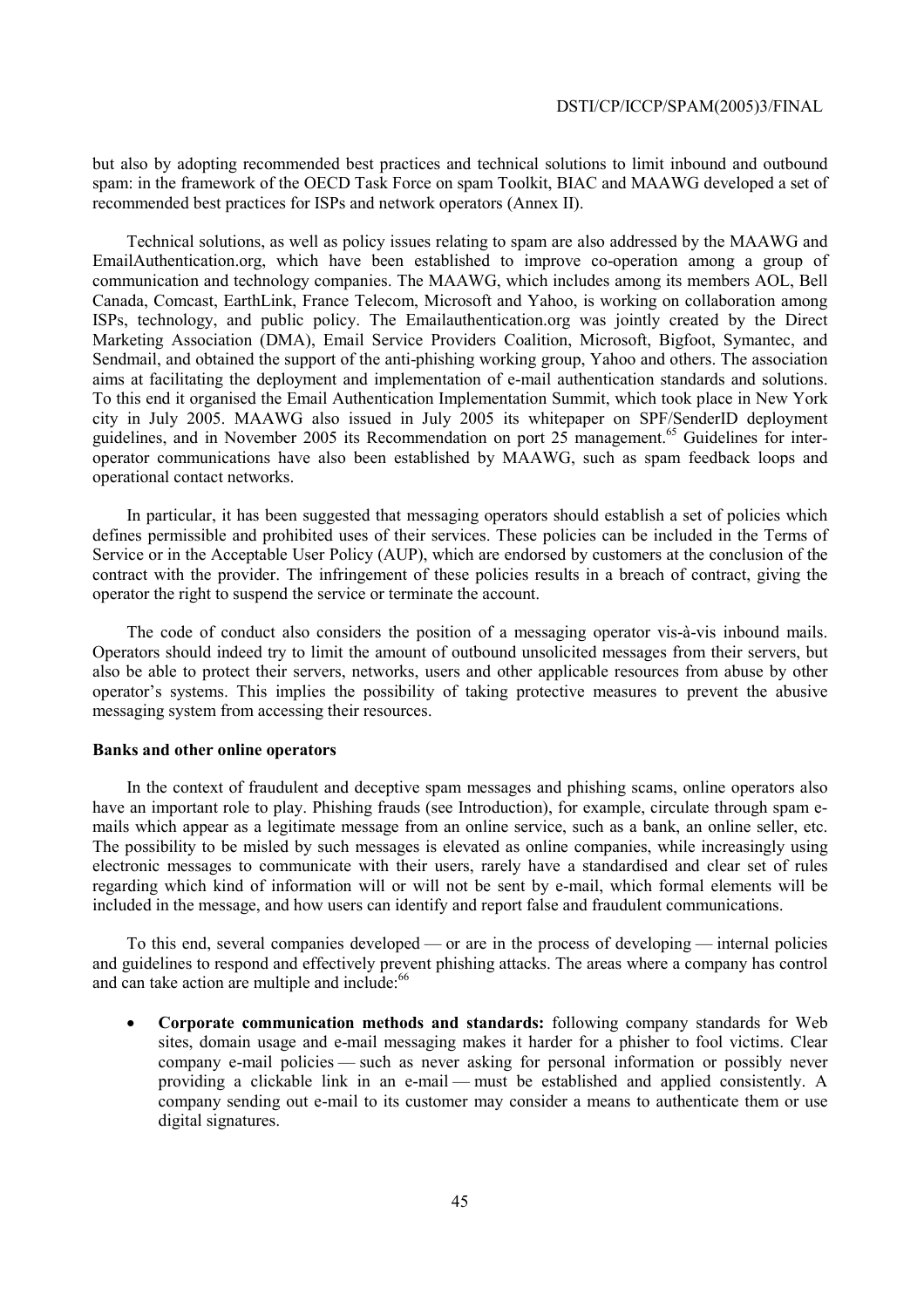- **Pre-emptive activities** to create barriers to phishing and make it difficult for scammers to prepare attacks. These include measures to make the companyís Web site less vulnerable to brand attacks by using clear domain name and defensive domain registration *(i.e.* register domain names which are similar to the company's own domain and may create confusion), Web site usage monitoring, control of "bounced" messages, monitoring of look-alike sites, etc.
- **Consumer education** and awareness, customer support. Online operators should communicate effectively with their customers. They should clarify which kind of communications can/will be sent by e-mail, specify that the user will never be asked to provide their personal data via e-mail, and list elements users need to verify in the message to be sure it is from the online operator.

Currently e-mail policies are different and the amount of information and warning provided varies. For these reasons it would be advisable for banks and financial institutes, but also for online operators in general, which use e-mails as a communication tool with customers, to develop a list of clear and harmonised e-mailing best practices, which should be part of the broader approach to security.

#### **Industry associations**

Codes of conduct and best practices are usually developed in the framework of industry associations, which are proliferating in the ICT sector. Telecommunication operators, software providers, manufacturers, Internet service providers, often join associations which have the goal to promote common interest, harmonise their approaches and exchange best practices, facilitate co-operation, and face together some of the main problems affecting the technology/service they are dealing with. There are a number of national associations of Internet Service Providers such as the *Association des Fournisseurs díAccess* (AFA) the Australian Internet Industry Association (IIA), the German ISP Association ECO, and the Canadian Association of Internet Providers, which are particularly active in this field.

At the regional level, EuroISPA is the European association of national ISPs associations.<sup>67</sup> EuroISPA aims to take a co-ordinated approach to Internet services at the European level, to represent the sector's interests at European institutions, and to provide an interface between providers and other parts of the industry, such as direct marketing associations. EuroISPA is involved with the EU funded project ìspotspamî initiative, proposed by ECO, the German member of the association. The project aims to facilitate evidence gathering and exchange of information where legal action is taken against a spammer, and to provide a supranational source of information to monitor spam complaints.<sup>68</sup> EuroISPA is also providing resources to its members, supporting information exchange and the utilisation of best practices.

To address threats closely linked to spam messages, the Anti-Phishing Working Group, an industry association of software providers, security solutions developers and online operators, was created to provide a resource for information and warning and to suggest possible measures to deal with phishing and e-mail frauds.<sup>69</sup> The APWG Web site is an important source of data and warning on new phishing and pharming attacks, provides statistics on the growth and evolution of the phenomenon, and has a members' area in which participants can post documents, ask questions and discuss new issues.

Online marketers and operators using bulk e-mail advertising are mostly concerned by anti-spam measures, as they need to be sure their messages respect anti-spam legislation and gets through the growing number of anti-spam filters to the user/customer inbox. To this end, direct marketing associations have developed codes of conduct the adhesion to which provides a guarantee of fair trading, and respect of the relevant legislative provisions. An example is the Australian DMA code of conduct, limiting unsolicited e-mail advertising, or the *"codes de bonne pratique*" implemented by the French DMAs (UFMD and SNCD), which have been endorsed by the CNIL. Codes and best practices do not only establish rules members have to follow, but also provide a step-by-step guide to planning and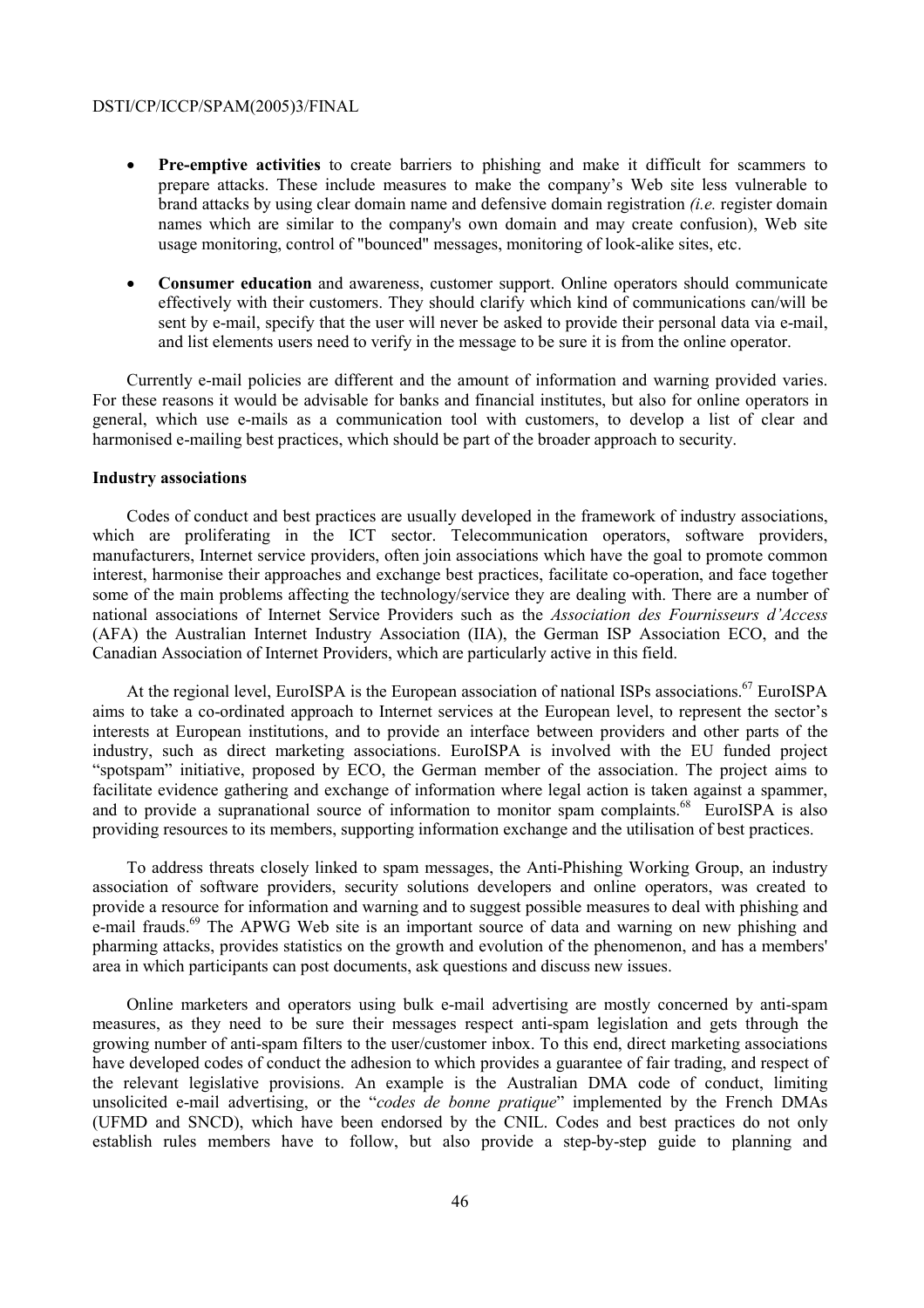implementing online marketing activities.<sup>70</sup> In the framework of the OECD Task Force on spam Toolkit, BIAC developed a set of recommended best practices for e-mail marketers, which are available in Annex III.

Although mobile phone marketing, at the moment, is not as developed as e-mail marketing  $-$  mainly due to the cost of sending SMS, the phenomenon is developing to include voice files, SMS, MMS, WAP messaging, and Java, SyncML and video and audio messaging—however it could grow in the future thanks to the improvement of wireless connections such as Bluetooth, Ultra Wide Band (UWB), etc. These new tools provide new opportunities and features to users; they also present a higher risk of violation of consumers' privacy and security. For this reason, for example, Vodafone K.K. Japan in 2005 implemented SMS sending limitations.<sup>71</sup> The UK branch of the Mobile Marketing Association (MMA), an industry trade association for companies involved in mobile marketing and associated technologies, elaborated in 2003 a code of conduct and best practices guidelines for the industry.<sup>72</sup>

The code provides guidance to developing activity within the framework of current legislation as well as referencing guidelines from other industry bodies, such as the ASA, DMA and ICSTIS. It also includes information/wording that needs to be included in these communications, specific rules for the marketing relating to particular types of products and services, and marketing to children. In addition, conditions are set for location based mobile marketing, and marketing using premium rate numbers. Other MMA member countries are developing their codes, following the principles at the basis of the UK document.<sup>73</sup>

From the mobile operators' side, the GSM Association, in order to address problems regarding interoperator or cross-border spam practices, developed a mobile Spam Code of Practice (see Annex IV) which should include technical and legal measures that can be considered by mobile operators to fight spam (see Box 3). In this framework, operators also call for governments and consumer associations to take action by supporting the development of industry self-regulation mechanism and responsible mobile marketing and premium rate industries. Similarly to what happen in the case of e-mail spam, government has an important role to assist mobile operators, for example by reviewing national legislation that may inhibit anti-spam activities and by considering what steps they can take to prevent spammers from profiting financially from such activities. Also, national authorities can support investigations on spam abuses and fraud, and remove obstacles to the operator's ability to investigate mobile spam cases.

## Box 3. Mobile operators<sup>74</sup>

Measures and approaches that can be considered by mobile operators for combating mobile spam include:

- Develop a clear anti-spam policy that prohibits the use of mobile networks for initiating or sending mobile spam.
- Include anti-spam conditions in third party contracts.
- Provide customers with information, advice and resources for dealing with mobile spam including facilities for reporting suspected incidents of mobile spam.
- Monitor networks for signs of mobile spam and establish procedures for prioritising and dealing with suspected incidents.
- Adopt recommended techniques for detecting and dealing with mobile spam and fraudulent messages.
- Co-operate with other mobile operators to minimise mobile spam sent across networks and share information on best practice.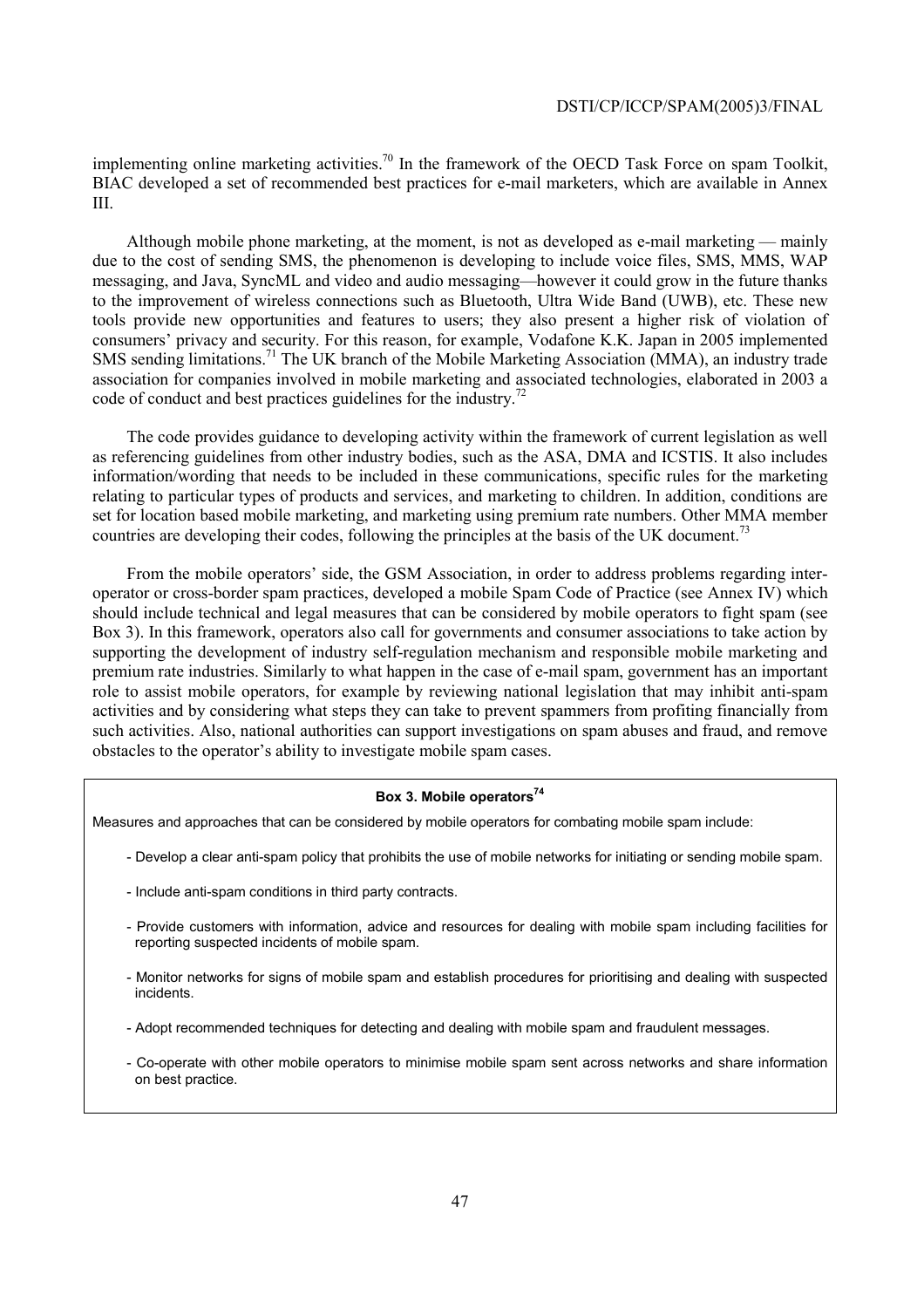## **The role of private stakeholders**

It is clear that private stakeholders have an active role to play in reducing spam, by implementing appropriate policies, and applying technological solutions which would impede spam from circulating in networks.

The application of codes of conduct and best practices on the side of online operators could help in guaranteeing that legitimate messages are delivered, thus increasing the availability of the service, and help users distinguish between a real message and an identity theft attempt via e-mail (phishing). The adoption of harmonised rules among the different categories of players could have a substantial role in building a comprehensive anti-spam framework. It is not a question of responsibility, but a question of who is best placed to act.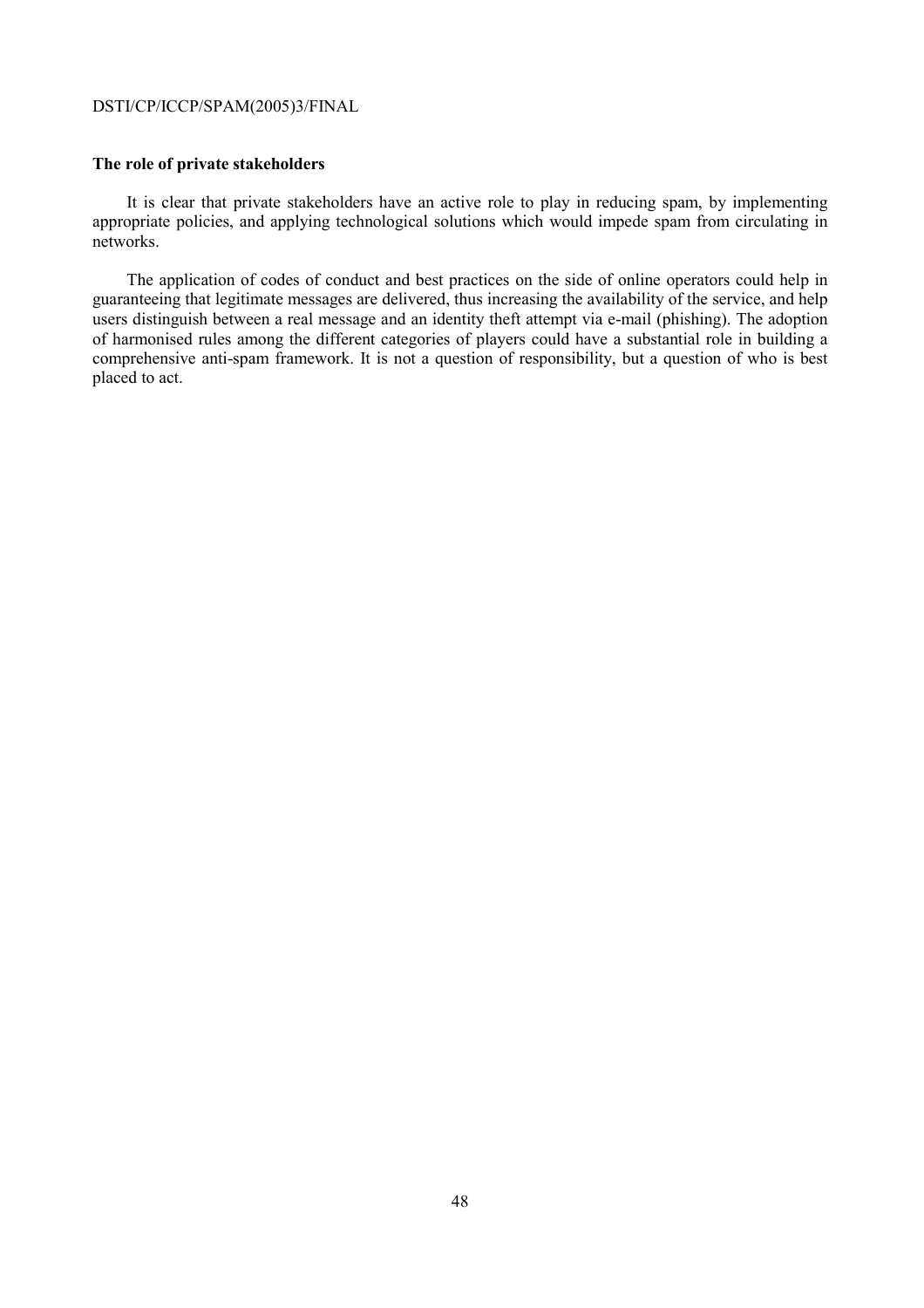## **ELEMENT IV - ANTI-SPAM TECHNOLOGIES**

### **Introduction**

Spam presents complex technical challenges, and therefore solutions to eliminating it need to be supported by appropriate technical measures. While government action and legislation are fundamental, they are insufficient to meet the challenges posed by spam, viruses and spyware. In addition, the Internet structure makes it particularly difficult for enforcers to identify spammers, and therefore to punish them.

The nature of spam does not lend itself to easy definition. Despite problems of definition, however, there are both technologies and techniques that can be used to help control the problem of unwanted emails. This section is meant to provide a neutral overview of the various types of technological tools and methods as well as factors to consider prior to their implementation.<sup>75</sup> It refers specifically to tools as opposed to solutions. While technology is designed to address many of the problems created by spam, and may in fact "solve" some of the specific issues related to spam, an overall solution to spam can only be achieved through a multifactor approach that includes technology, policy (including regulation where appropriate), practice, and education.

Anti-spam tools operate at many levels – point of origination, in the backbone, at the gateway and on the recipient computer – and may be used alone or in combination. Updated information and resources are available on the Toolkit Web site at www.oecd-antispam.org.<sup>76</sup>

This section is addressed in particular to mail server managers, in order to provide them with an insight into the strong and weak points of each filtering technique, to enable them to choose software according to their e-mail policy and needs, depending upon their planned architecture. The focus of the section is on practices for incoming mail, while practices aimed at reducing outgoing spam have not been considered.

Tools that deal with spam need to focus on both the mail and on the behaviour surrounding the mail. In light of these multiple factors, many instruments and methods are based on sets of rules or assumptions that work alone or in combination to identify suspect e-mails. Over time, spam has grown in scope to include more viruses and malware. This requires defensive technology to go beyond the text-based tools to tools that analyse behavioural and contextual factors in determining whether to accept or reject specific mail or even attempted connections. Considering the increased security threat presented by spam, we expect that anti-spam technologies will either contain more, or need to work in conjunction with, advanced security and authentication technologies.

### **The importance of tool/technology context**

Some of the tools/technologies considered in this section are specifically designed to be implemented at the entrance to the e-mail platform, whereas others can be more usefully deployed after the receipt of messages but prior to delivery to the end user. At each stage of filter application, the aim of implementing a rule may be to refuse or reject the electronic message, or simply to mark it or deliver it to the end user's spam box.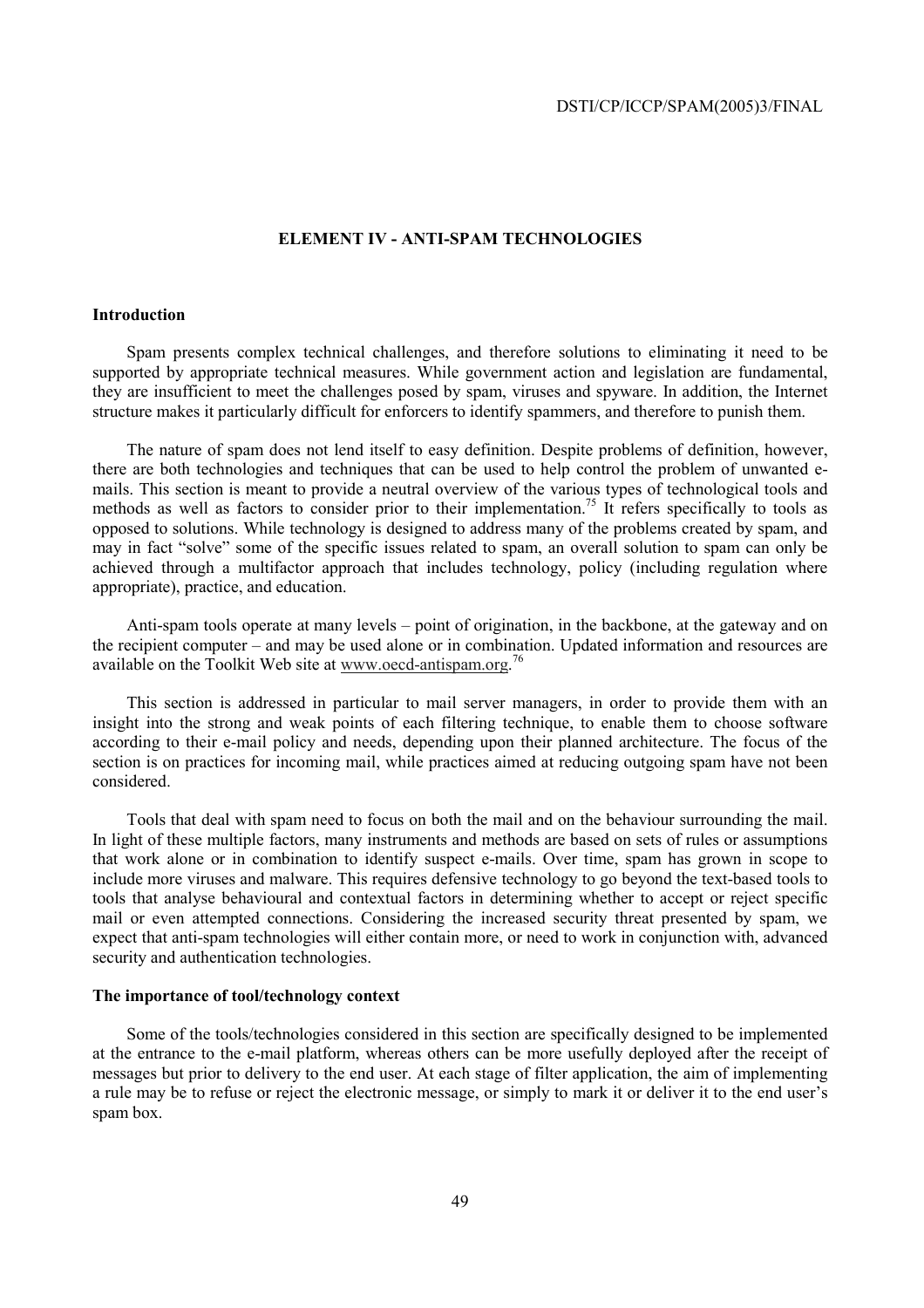The relevance and usefulness of each rule can therefore only be judged in terms of the precise context in which it is applied, the level at which it is applied in the message distribution process, and what finally happens to the communication.

## **Combining tests**

Judicious application of technology should be the backbone of any approach that aims to defeat spam. One should be aware that none of the technologies discussed in the following will act as a "silver bullet" or one-stop solution to the problems created by spam. Rather, all of the technologies are complementary and will be most effective when implemented in conjunction with each other. The integration of a number of technologies is necessary to reduce the harmful impact of spam on a system.

The attention of administrators is drawn to the fact that tests are not necessarily to be used in "all or nothing" mode. On the contrary, it is preferable to combine tests to maximise the number of spam e-mails intercepted while minimising the number of legitimate e-mails inadvertently intercepted or refused.

- All or nothing refusal  $-$  this is one possible response from services using a black list. Any message that fails the test is refused. The occurrence of the error does depend, however, on where the rule is located in the distribution process.
- Access privilege  $-\theta$  this is one possible response from servers using a white list. Any message that passes the test is accepted. There is no risk of a legitimate message being rejected, but there may be false negatives. For example, a domain white list is of no real interest if the sender's domain is not authenticated (with Sender Policy Framework or DomainKeys Identified Mail, DKIM).
- Many spam messages or worms claim to originate from recognised consumer brands in the hope of gaining access privilege.
- Scoring this is how programs such as SpamAssassin (and also procmail) combine their tests. Avoiding the inconveniences of "all or nothing", scoring is highly recommended. However, it is costly in terms of machine resources and the continued requirement of updating scoring factors to maximise hits while minimising false positives.

The conventional method is to run several "all or nothing" tests and then score the messages that have been allowed in.

The recommended good practice is to combine several techniques, but not so many that the resultant complexity creates an unreliable mail delivery system.

# **Types of anti-spam technologies**

## *Authentication of electronic mail*

The first comment that needs to be made is that mail authentication methods fall into the category of rules, which, although they help in the fight against spam, do not constitute specific anti-spam technologies.

An analogy may help to make this clear. Identity cards are not a "trust marker" in that perpetrators may also have an identity card. The requirement for transparency, however, will be of greater benefit to legitimate senders than to spammers.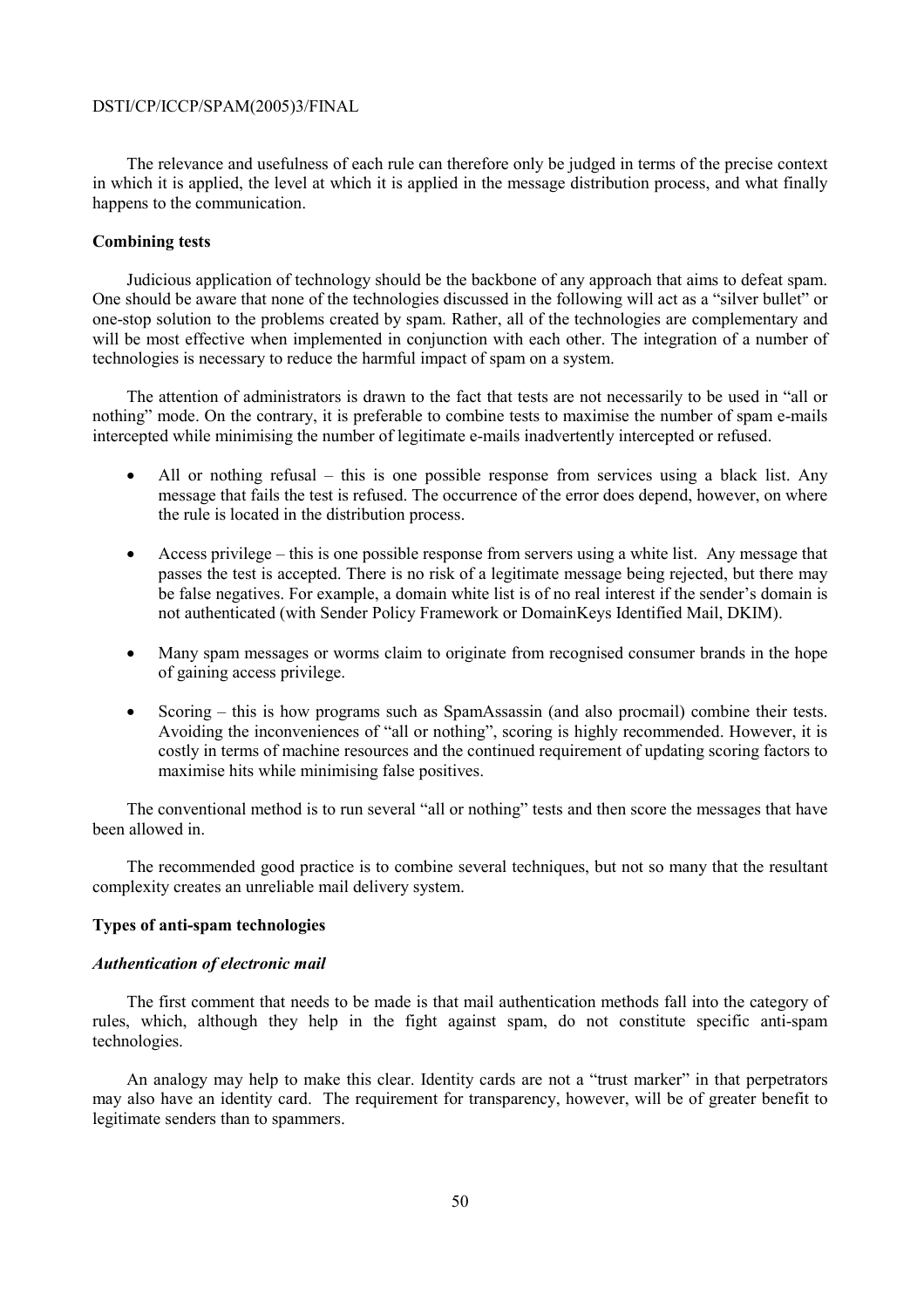# *SPF and/or Sender-ID*

A major force behind the proliferation of spam is the ability of spammers to hide the true return address of their messages. The architecture of electronic mail does not imply a prior contact between the sender and the recipient. Therefore, it is not possible to rely on systematic authentication. The problem is of growing concern because forged addresses have been used in phishing scams that lure message recipients into disclosing credit card numbers and other personal information.

The application of this technology is still emerging and therefore lacks standardisation, but authentication works by flagging or blocking e-mail messages whose true senders cannot be verified. The key advantage of sender authentication is that it places the burden of spam dissemination on the sender rather than on the receiver and renders phishing attacks more difficult. The increased costs for senders are offset by guaranteed message delivery if senders are authenticated and are using the system legitimately. The specifics of the verification process vary with the model chosen, and several server authentication models currently exist. Two of the most prevalent are Sender Policy Framework (SPF) and Sender-ID.

These two techniques can be discussed together because they share several common features. The question of which one to choose, however, is less straightforward.

SPF and Sender-ID can be used to test whether an e-mail server is authorised to send on behalf of a given domain. This is done by publishing a record in the Domain Name System (DNS), which lists the authorized e-mail servers for a domain. The two techniques primarily differ in the choice of the identity tested. SPF tests the envelope's MAIL FROM (2821), while Sender-ID tests the headers (2822).

Server administrators take two types of action - they publish SPF records in the DNS and they test them on entry.

Few domains currently publish SPF records, with the result that interest in it is limited. Some administrators note that Sender-ID is a new concept and has not yet been widely tested. The two techniques are not yet based on a stable standard.

The authentication of electronic mail by checking the IP addresses of the sender's server will help to reduce and manage spam in the future. This will probably call for the creation of services above authentication, for example private white lists, reputation services, and accreditation services.

| <b>Issues for consideration:</b> SPF and Sender-ID can be tested on entry. Because these are emerging tools, |
|--------------------------------------------------------------------------------------------------------------|
| users are cautioned against too much reliance on them until further uptake,                                  |
| unless otherwise indicated by the remote server or the particular context.                                   |
| Authentication is a critical component in any mail security procedure. SPF is                                |
| currently the most widespread technique. Publishing SPF and Sender ID                                        |
| records is also recommended.                                                                                 |

### *DKIM /or META*

DKIM and Message Enhancements for Transmission Authorization (META) are used to authenticate the sender domain by means of a cryptographic signature automatically added by the e-mail server. At present, the immediate practical benefits are very low since few domains sign their messages. Furthermore, administrators will note that these three techniques are not yet based on a stable standard.

The authentication of electronic mail by cryptographic signature of the message should help to reduce and manage spam in the future.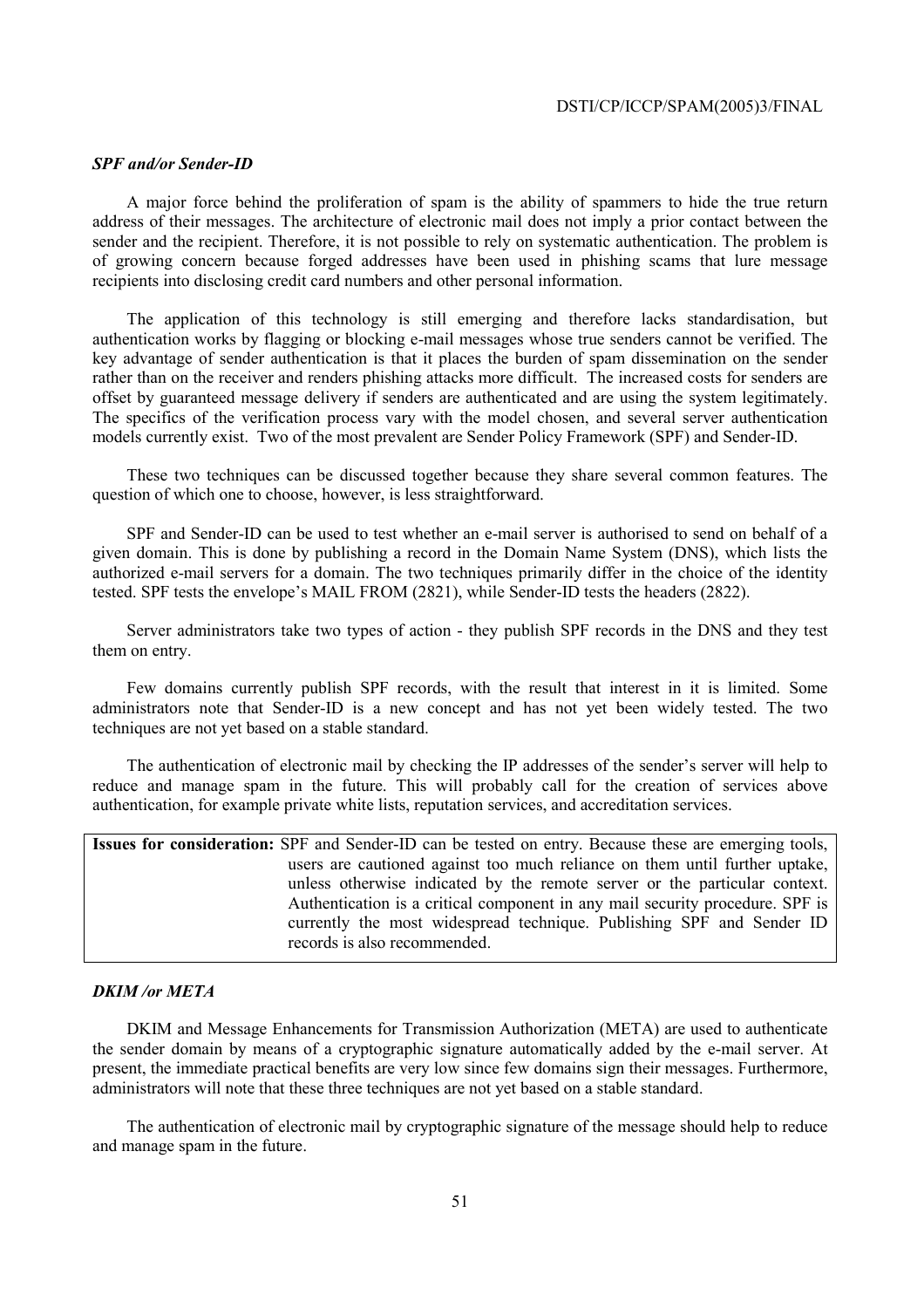DKIM is the most publicised of these models. The model works by requiring a digital signature, or private key, on all outbound messages. The incoming messages are authenticated at the domain and mail server levels by ensuring that the private key matches the public key already on file. This method ensures that the message could only have come from the originating ISP.

**Issues for consideration:** These techniques can be studied and tested. It should be noted that they are emerging technologies, and, pending further large-scale deployment, it may be premature to rely on them at the present juncture.

# **Existence of the sender's domain and eliciting a response**

Many spammers send mail with a non-existent sender's address. A rule can be used to refuse these messages, such as the Postfix directive reject unknown sender domain or the j-chkmail directive BadMX. Another possibility is to verify the validity of the record for the incoming server (MX) for the domain given in the "from" field of the message. Some spammers set up a dummy MX record to avoid angry replies of protest (for instance, the MX goes to 127.0.0.1, which means the local sender).

These rules call for a small amount of DNS traffic, which probably would have occurred anyway during the reply, and they can also reject a certain amount of spam.

| <b>Issues for consideration:</b> This technique is not widely used. The annoyance is minimal in that, if the        |
|---------------------------------------------------------------------------------------------------------------------|
| sender's domain does not exist, it will be difficult (although not impossible,                                      |
| thanks to the automatic function of Reply-To) to reply to the message. "No<br>reply" send boxes should not be used. |

## **Existence of a Pointer Record (PTR)**

A PTR record of the DNS can be used to translate the IP address of the sender's server into a name, although without necessarily checking that this name is consistent with the sender's domain.

The addition of such records is not always under the control of the sender's domain (if there is no addr.arpa delegation by the IP, for example), which, even if it is legitimate, may be unable to meet the obligation. These records can be used to determine the source of an e-mail message and whether or to what extent it can be trusted. They can also be used to determine whether a mail originates from a residential IP address or to redeliver an error message to the right server.

| <b>Issues for consideration:</b> | This test can prove useful in order to indicate in the header of the e-mail that   |
|----------------------------------|------------------------------------------------------------------------------------|
|                                  | the field is empty or suspect (for example it did not lead to an IP when directly  |
|                                  | requested). The PTR field can still be useful (particularly if the remote server   |
|                                  | agrees) to return certain information to the recipient. However, using this test   |
|                                  | to refuse an electronic message for the sole reason that the PTR field of the      |
|                                  | connecting IP has no content should be avoided. The utilisation of this test to    |
|                                  | refuse an electronic message should also be avoided unless circumstances           |
|                                  | $(e.g.$ if the field can be used to determine the origin of the message) or policy |
|                                  | (e.g. refusal of messages from particular residential IPs) dictate it.             |

## **Blacklists/Whitelists**

Traditional filtering as well as tracking complaints across user communities can ultimately lead to whitelists of acceptable senders and blacklists of suspected spammers. The whitelist/blacklist approach is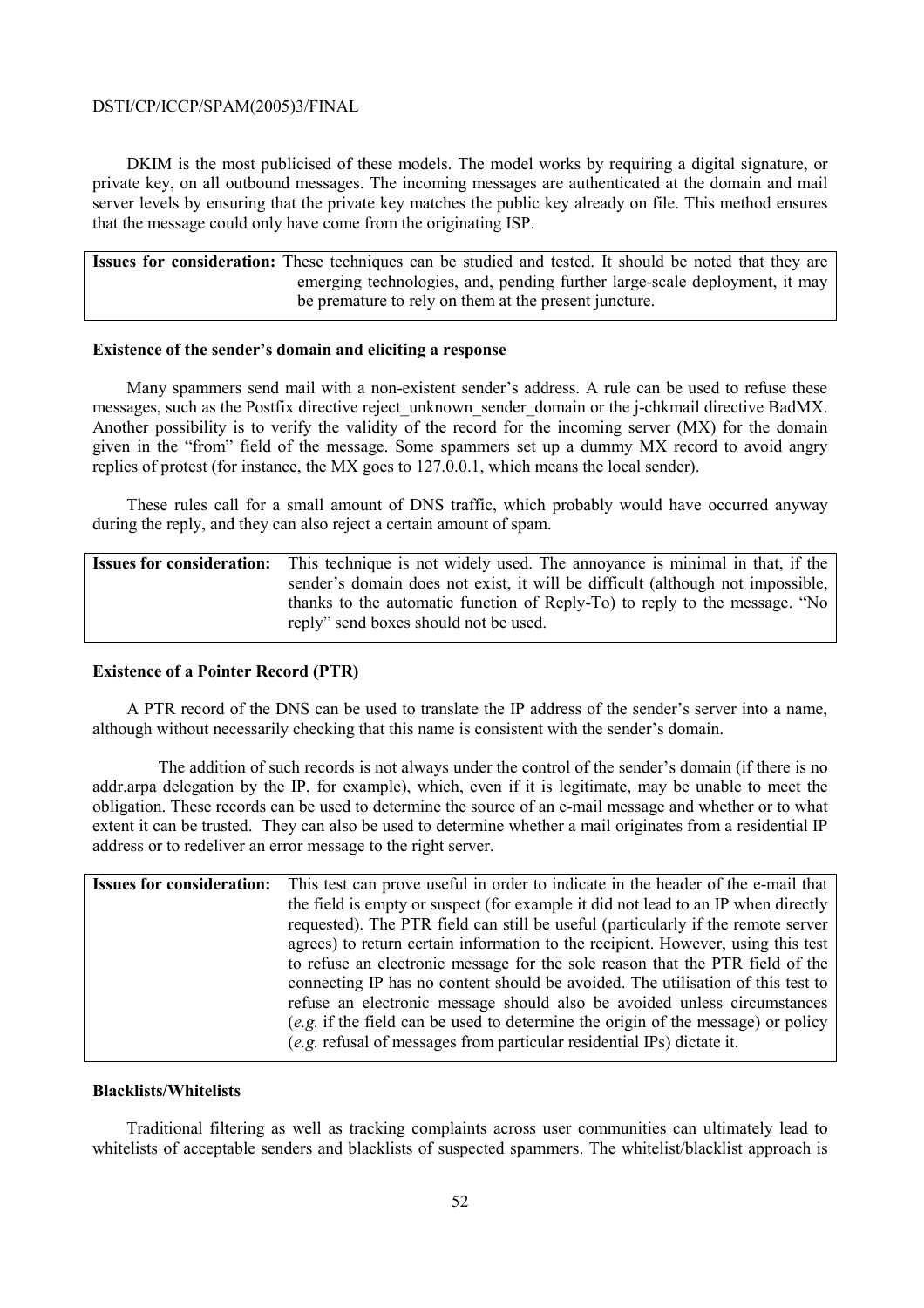often a too drastic solution to be acceptable by most users. Whitelists are time-consuming to create and will require continual updating. Blacklists require similar monitoring. All lists need mechanisms and procedures for updating to address false positives and fraudulent complaints to a listing. Spoofing and open relays can also create issues related to the appearance that mail has originated from a source.

Blacklists are based on the principle of listing sources of spam. This list can include the names of machines, IP addresses or electronic addresses. It can be implemented by an entity for shared use, or introduced and maintained by the server using it for its own requirements.

With current Mail Transfer Agents (MTAs), this test can be carried out in the SMTP session and therefore result in rejection even before the message is sent. Some lists contain open relays that do not send spam alone. Their open relay configuration can be treated as illegitimate behaviour by the platforms to which messages are sent

The quality of blacklists varies enormously, depending on the professionalism of the compiler. Many lists are poorly managed, abandoned, or of dubious integrity: names can be added quickly, the applied criteria may be unclear, and the removal from the list may be virtually impossible or be operated only on a payment basis. This problem is mainly due to the absence of a code of conduct or any kind of regulation to discipline and limit the functioning of blacklists. If this solution is to be used in the future, a co-operative effort to establish a list of good practices, clearly establishing cases in which addresses can be blacklisted and the conditions under which they will be removed from the lists, is necessary.

Blacklists will inevitably contain inaccuracies that will prevent some legitimate messages from getting through to the consumer. This problem, known as the false positive problem, has led to legal disputes when legitimate senders believed they were erroneously placed on an ISP's black list. Further, the false positive problem for individual users can result in a serious drawback of relying solely on traditional filtering technology to stop spam.

Although their utilization raises many concerns, blacklists are a quick solution to refuse a connection to machines whose behaviour endangers the security or quality of services of the platform to which mail is sent, or to reject messages from certain senders.

**Issues for consideration: Care should be taken in choosing lists**. Before choosing a list, it would be advisable to consider a few points: Use lists that are well managed. Ensure that there is a professional administrator who replies and reacts. Addition and removal criteria are clear, reasonable and accessible. When an external list is used, its activity needs to be monitored because quality evolves over time. If an administrator manages his own black list (which is resource-intense), the above criteria for quality will obviously also apply. Since it is difficult to provide a rapid summary of black lists, given their variety, a cautious approach has to be recommended.

## Address of the sending server treated as either "dynamic" or "residential"

This is a particular form of blacklist in which the criterion for addition to the list is the fact that the IP address being blocked corresponds to the machine of an individual subscriber to an ISP and not to the mail server of an organisation. The idea is that an ordinary subscriber does not send mail directly in SMTP, but passes through the PTA of his provider. This typically means the machine being blocked is directly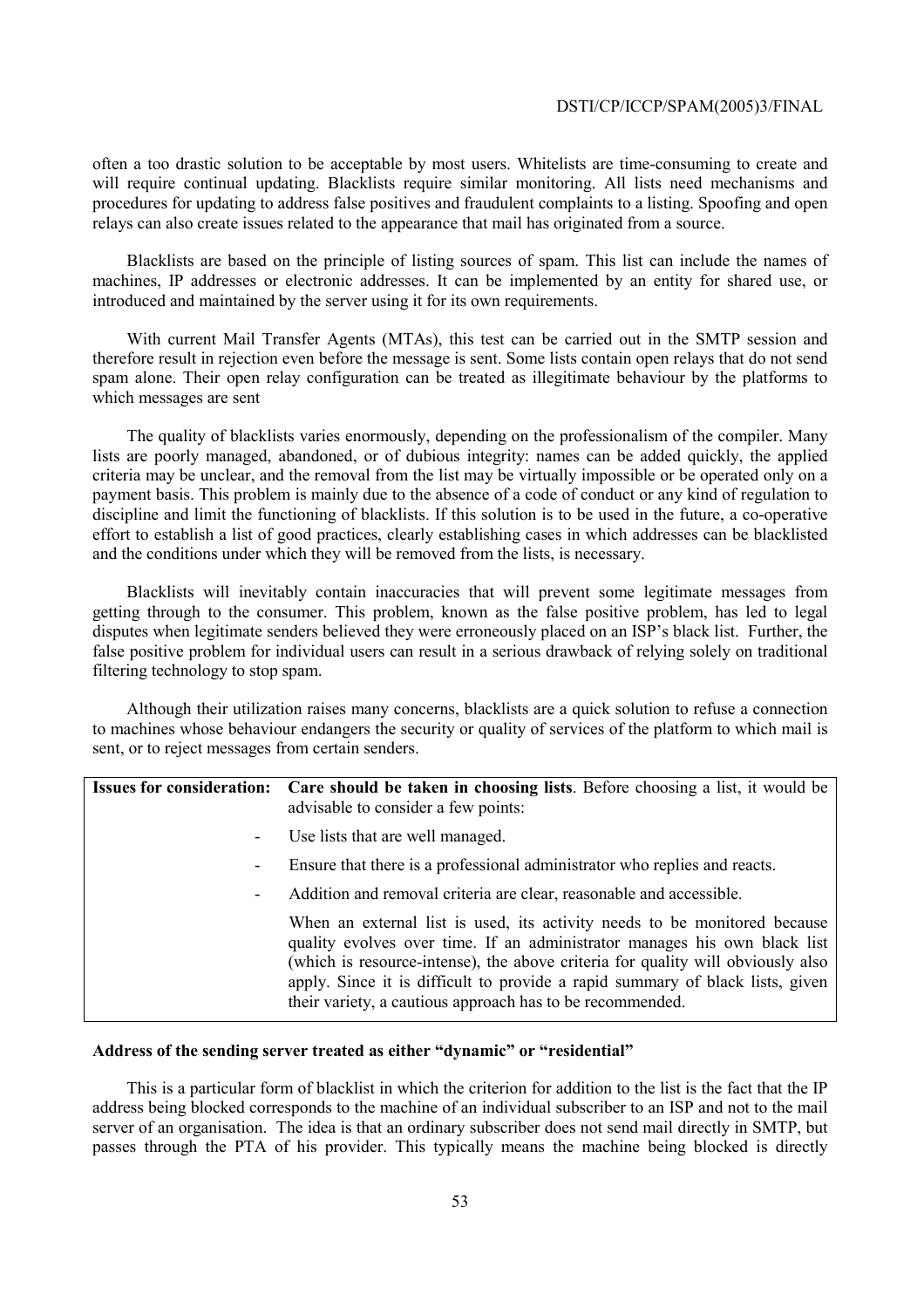sending spam messages from a spammer, or more commonly that the messages are being sent without the owner's knowledge *(i.e.* the machine has been compromised and turned into a "zombie" in order to send the messages).

The lists of such addresses are not always reliable since most of them have been compiled using heuristics, such as the presence of "adsl" in the name of the machine. Managing such lists is also resourceintensive.

In contrast, some of these lists, notably those compiled by the server using them, can be used to distinguish between servers authorised for a domain and the residential lists. Moreover, some domains publish the ranges of residential addresses for their domain.

This test can be seen as discriminating between "pure consumers" and "providers". The latter consider legitimate the policy by which the owner of a domain refuses to connect his machines to residential addresses, as these are currently the main source of spam. Consumers however argue that spam exists and the freedom to use e-mail must be protected.

## **Filtering**

Filtering is the most common technical anti-spam technology. The main benefits of filters are the ease of implementation and the flexibility that users have in deciding which messages should be treated as spam. Heuristic filters require that users specify criteria, such as keywords or a sender's address that will prompt the filter to block certain messages from reaching the consumer's inbox. Spammers who deliberately misspell words or spell them in a different language easily outsmart the keyword approach. Bayesian filters are based on experience. They create statistics about the messages in a recognition table for future reference for individual users to distinguish between spam and legitimate mails. The filter then lets through only messages that resemble the user's previous legitimate mail.

# *Heuristic filters*

These filters are based on the principle of testing for the presence in the message of certain typical features of spam, such as the exclusive use of HTML or the type of customer to whom the mail is sent. The test is weighted through a learning process based on a set of known spam mails and a set of mails known to be legitimate (the scores are therefore not calculated by a human in order to reduce subjectivity). One of the most well-known and widely used filters is SpamAssassin. Yahoo!, Hotmail, and AOL, among others, use heuristic filters in their junk-mail filtering systems.

These filters carry the risk that a message using spammer techniques  $-$  spectacular messages in HTML, for example – will be classified as spam. Furthermore, it should be noted that the filters use large amounts of machine resources.

These filters can detect a high proportion of spam mail, and they do not need to be taught or configured. However, since they use a large number of tests, it is best to be aware that it is possible to change which tests are run and the scores used to classify messages as spam.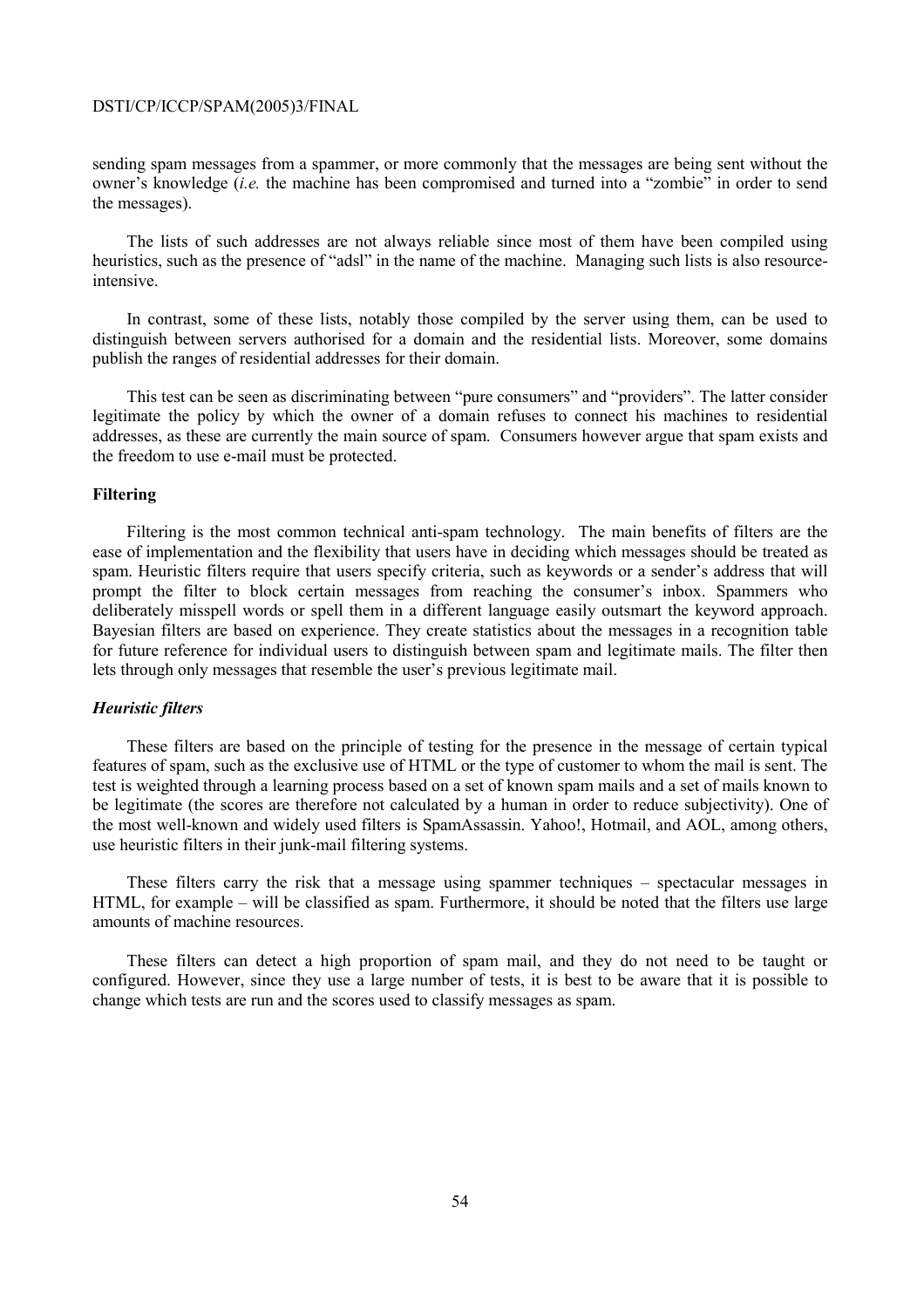| <b>Issues for consideration:</b> | Easy for users to install, these filters offer a high degree of filtering for little |
|----------------------------------|--------------------------------------------------------------------------------------|
|                                  | work by the administrator. Care must be taken to regularly update the test           |
|                                  | base, as in the case of anti-virus programs. A two-year old anti-spam program        |
|                                  | may hardly catch any spam as the latter has now evolved. Potential for false         |
|                                  | positives must be monitored, and filter criteria must be adjusted. Also, some of     |
|                                  | these filters implemented at the B2B level have the ability to provide notice to     |
|                                  | the recipient of certain suppressions to allow a review of whether it was            |
|                                  | properly classified.                                                                 |

# *Keyword filters*

These are binary filters that search for a keyword ("Viagra," etc.). The risk of false positives is very high and the ability to avoid these by spacing, alternate characters and misspelling is also substantial.

**Issues for consideration:** Keyword filters lack granularity and effectiveness unless they are specifically relevant to the context in which they are used.

# *Summary or fingerprint filters*

Fingerprint filters, such as Razor, construct a fingerprint of the message submitted to them and indicate whether it has already been identified as spam. There are many false negatives because a number of types of spam mail are not identified even when the server scans them with Razor. Furthermore, the message sometimes varies sufficiently for it to generate a different fingerprint. One solution to this problem is to delay the mail (as greylisting does). They generate few false positives.

# *Bayesian filters*

By way of an opening comment, it should be noted that the techniques described do not concern personal configurations on end-user machines but rather those of a group server.

The principle on which the Bayesian filter works is to prime its engine by examining a set of known spam e-mails and a set of e-mails known to be legitimate, then after teaching itself the vocabulary used by spammers from this known list it will use Bayesian probabilities to calculate whether a message is spam. In the case of a group filter, the learning is usually conducted by the system administrator.

Being based on the concept of spam vocabulary, these filters can pose problems when used on a shared basis. In a small-scale and highly uniform environment (for example a firm or a University department in which everyone works in the same domain with similar vocabularies), this may be acceptable. However, this would undoubtedly not be the case for a major e-mail provider and particularly a public provider unless the group base offers each individual user the possibility of customising the filter for his/her own mailbox. The problem is that what is acceptable vocabulary to some users may trigger the filter if it has been deemed by the group to be spammer vocabulary.

Despite potential issues at the group level, these filters are highly effective when used by individual users and are one of the few solutions which, when used alone, can filter out almost all spam mails after suitable training. Microsoft provides customisable Bayesian filtering in Outlook and Exchange Server. Another example is the free program Bogofilter (www.bogofilter.org).

**Issues for consideration:** These filters should be used on an individual basis or allow users to customise them.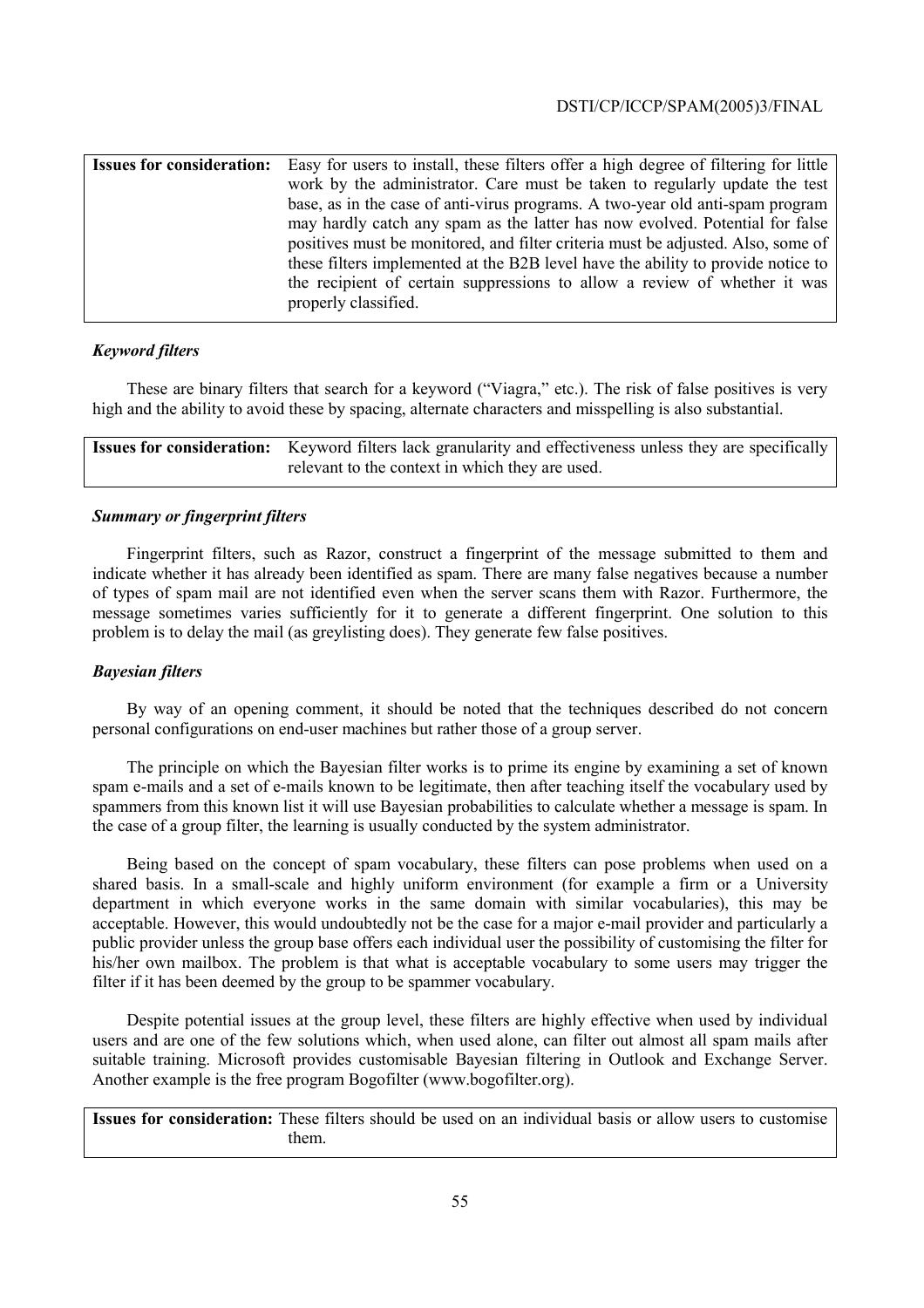### *Behavioural filters*

This type of filter examines the behaviour of the remote server, such as the number of mails sent by unit of time. Rate limiting is one example of this type of filtering. The idea is that ordinary mails are only sent individually or in very small numbers and spam mails are sent in very large batches.

This type of filter is extremely delicate because typically there is no way to distinguish between a spammer and a legitimate distribution list server, such as a newsgroup.

According to some experts, it is nonetheless legitimate for a platform to refuse certain volumes of mail, primarily due to its size or its mission to ensure the security of its networks. It would also seem legitimate to ask bulk mail senders to respect the resources of the remote platform by bearing the cost of distributing their messages without trying to send them too quickly in order to free themselves from the costs inherent in using e-mails as a channel of communication.

| Issues for consideration: Depending upon the policy of the recipient, this type of filter can be used |
|-------------------------------------------------------------------------------------------------------|
| either to restrict flow rates or to block incoming mails. In the latter case, an                      |
| explanation of the reason for the reject must be accessible by the sender so                          |
| that the latter can comply with the distribution criteria.                                            |

## **HELO/CSV**

A sending computer identifies itself by name to a receiving computer at the beginning of each SMTP transaction. The SMTP command the sending computer uses to identify itself by this name to the receiving computer is called the "EHLO" or "HELO" command.

Certified Server Validation (CSV) is a service that provides a mechanism for a mail-receiving server to assess a mail-sending server. It builds upon the existing practice of service providers that accredit the networks from which sending systems are connecting.

HELO tests check that the remote MTA is properly configured, but these tests do not indicate whether it is a spammer or not. CSV tests add a probability test on the name: does it really correspond to a domain? Unlike SPF or DKIM, CSV does not authenticate the domain sending the message but rather the domain of the e-mail server (which may be different, for example, in the case of a provider serving a large number of customers).

Configuration directives  $\sim$  for example the Postfix directive reject invalid hostname  $\sim$  test the name announced by the server. Using conventional HELO tests results in a very high number of legitimate messages being rejected. However at the moment only few sites know how to modify HELO to make it work properly. This is probably going to change in the future since a growing number of sites will test HELO, thus creating an incentive to improve it.

**Issues for consideration:** These solutions may be considered when they concern the configuration.

## **Greylisting**

This is the deliberate sending of an SMTP 4xx error code (a temporary error as opposed to a 5xx definitive error, see RFC 2821) when encountering a new sender. The latter, if it is a normal MTA, will try again later (usually 15 minutes later) and its message will then be accepted. Most spam software programs do not make multiple send attempts. This technique is highly effective and blocks all spam mails that are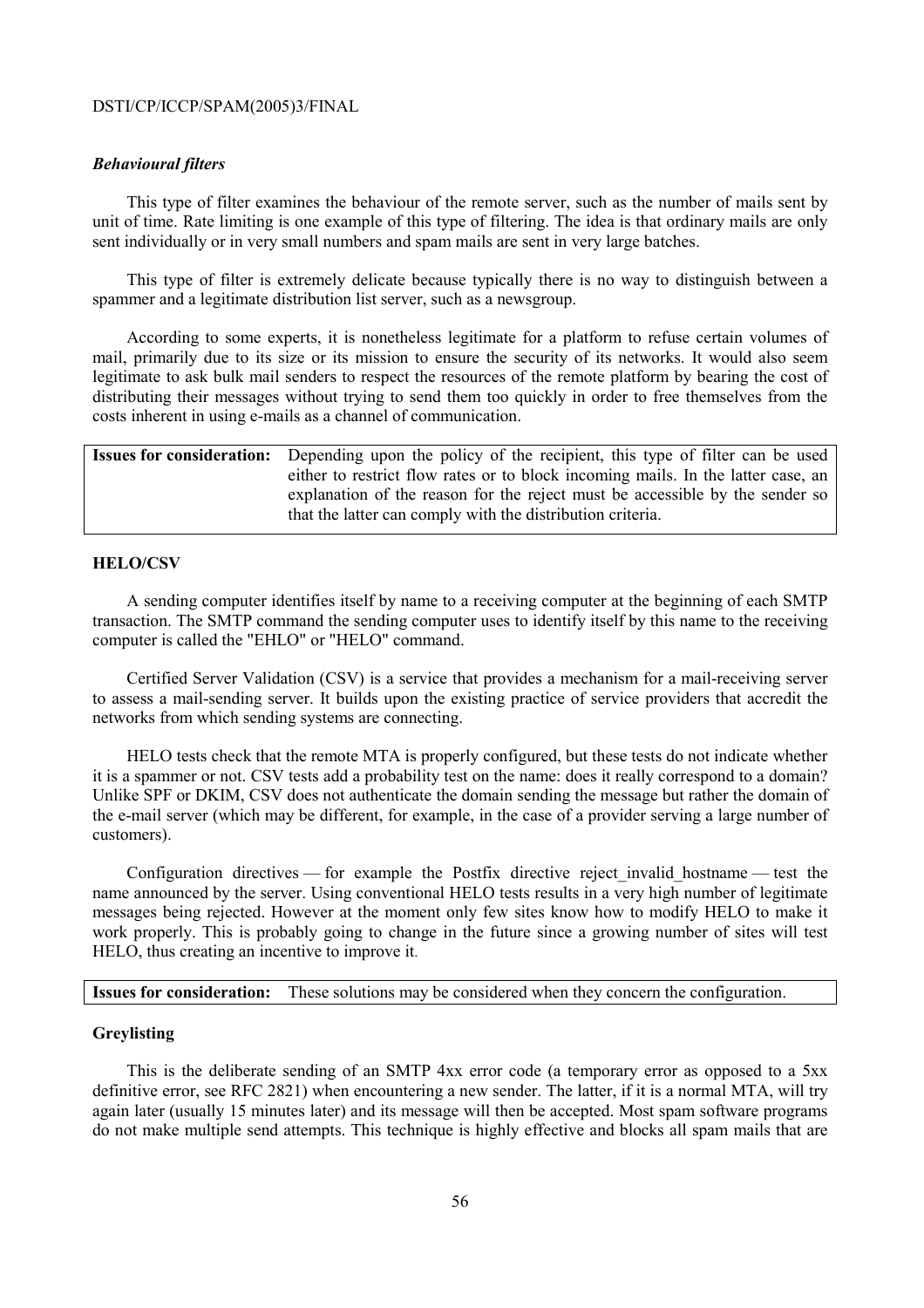not sent through an open relay or by the MTA of a provider. It prevents receipt of certain messages from poorly configured servers and lends itself particularly well to be used in conjunction with a whitelist.

| <b>Issues for consideration:</b> This technique is simple to implement but its future remains uncertain: if |
|-------------------------------------------------------------------------------------------------------------|
| everybody adopts it, then spammers will start sending more messages again.                                  |
| Use of this could give techniques such as fingerprint filters time to show their                            |
| merits before this method becomes less useful due to spammer adjustments.                                   |

## **Tokens/passwords**

The aim of these techniques is to include a password in the address to which the e-mail is sent or to use a challenge/response system such as the Turing test. The spammer's software will not know this password and will be unable to pass the test.

These techniques have no false negatives — unless spammers decide to employ thousands of people at very low labour costs to do the work.

A certain number of legitimate users will refuse to or will be unable to pass the test. There will therefore be many false positives. These techniques are only of interest to highly popular recipients who already receive vast amounts of bulk mail, including legitimate mail, or to any recipient who wants to reduce the number of messages received, which falls within the scope of freedom of communication. It is necessary to be aware that not every sender will accept the test imposed. Educating users about the merits of this technology and taking the test may help reduce the non-acceptance rate.

| <b>Issues for consideration:</b> These filters are not so much a filtering technique as part of a whitelisting |
|----------------------------------------------------------------------------------------------------------------|
| policy. Users of such filters must be aware of this fact. Please refer to the<br>above paragraph.              |

### **Various techniques**

This section covers various techniques mostly experimental or insufficiently tested.

## *Envelope tests (BATV, SES)*

These techniques are recent developments and insufficiently deployed to be taken into consideration.

# *Certification of Bulk Mails*

- Sender Reputation.

Although effective sender authentication will give Internet Service Providers (ISPs) a much more straightforward task when dealing with spam, authentication is only a preliminary step toward eliminating spam. Once the sender can be identified, factors such as reputation and accreditation are needed to determine whether a message should be classified as spam before it reaches the user. Independent authorities would manage the certification process and set the criteria. An oversight board, with crosssector representation, would oversee the certification authorities.

Toward this end, the Trusted Email Open Standard (TEOS) has been created by the ePrivacy Group. TEOS grew out of ePrivacy's industry self-regulation program that aims to separate legitimate e-mail from spam. TEOS goes beyond authentication and creates a trusted identity for e-mail senders based on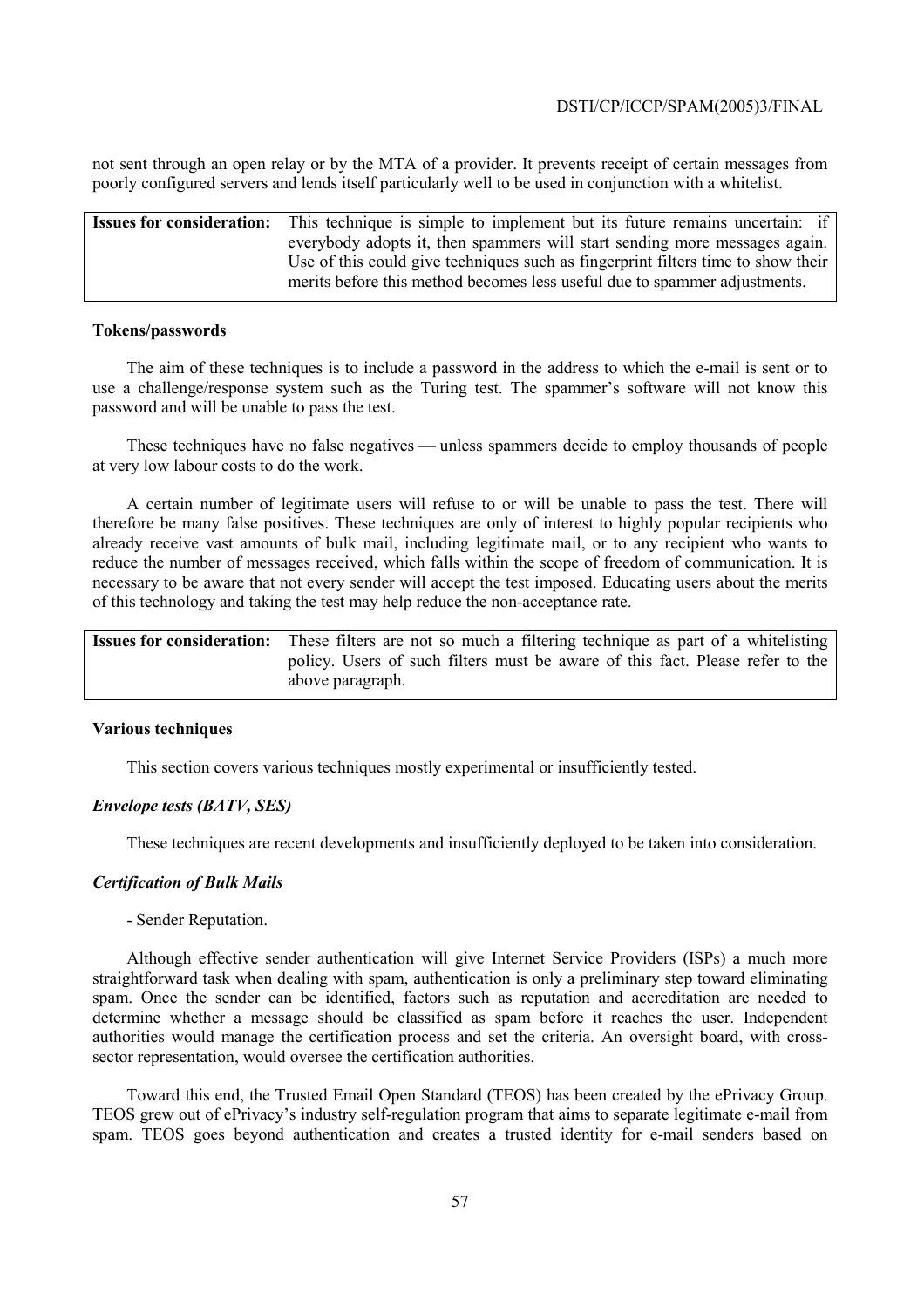signatures in e-mail headers. Unlike the authentication signatures of DKIM, the TEOS signatures are visible seals in messages, certifying that the sender meets specified criteria.

There are a number of other organizations that are developing sender reputation schemes. Both America Online (AOL) and EarthLink use SPF to verify their outgoing e-mail. Brightmail and Microsoft will be using Brightmail's model to conduct joint testing on the efficacy of sender reputation systems. Further, Sendmail, a provider of secure e-mail systems, will be collaborating with Yahoo! to test DKIM.

| <b>Issues for consideration:</b> Unlike the authentication service, which is more empirically based, reputation |
|-----------------------------------------------------------------------------------------------------------------|
| and other services may have a larger subjective component provided by the                                       |
| rules/practices of the supplier. How their services will work and the                                           |
| credibility/utility of any particular service offering will have to be proven over                              |
| time.                                                                                                           |

In order to reduce the problem of bulk e-mails erroneously filtered as spam, industry continues to discuss the efficacy of a bulk mail certification mechanism. For example, legitimate bulk mails could be identified at the ISP level with a label that is recognised by the server, thus enabling more confident use of e-mail filters. Several criteria could be used as input to the certification process, such as a commitment to strong privacy practices. For instance, France is working with its data protection agency (CNIL) towards a certification for senders who notify the use of client records.

Each ISP would maintain a whitelist of the certified clients. The proposal requires an agreement among ISPs on the certification process and involves no external intervention. However, the method would require a critical mass of ISP participation to be effective and would be based on trust among ISPs, since there is no external oversight of the certification process. In addition, assigning a fixed number to the definition of bulk mail may be problematic. Crafty spammers could use multiple free e-mail accounts to send large quantities of spam, with each account sending a number just under the pre-defined bulk mail threshold.

## *Micro payment systems*

Conceptually, the simplest solution to the spam problem is requiring payment for each e-mail message that is sent, just as with conventional mail. Such a solution could be accomplished through structural changes to SMTP and would create a system in which a message was guaranteed to be delivered instead of suffering an ISP rejection on non-standard suspicion of spam. Money is the most obvious currency that could be used for payment but other ideas have been proposed.

For example, Microsoft has advocated computational spam-fighting, whereby each sent e-mail is paid for not in money but in computational time. Microsoft has proposed increasing the computational time to send each message to about ten seconds for unsolicited e-mail. This plan would have little effect on the casual e-mail sender, but those sending millions of messages a day would have to invest heavily into additional computational resources, a significant deterrent to sending spam. With this approach, users may choose to keep a whitelist, meaning that the list members would be exempt from the computational fee.

Another example is IronPort, whose Bonded Sender program is a whitelist certification program that requires a bulk e-mailer to post a monetary bond to gain accreditation. If the sender violates the acceptable e-mail practices, a debt is taken from the bond. Bonds range from USD 500 to more than USD 4 000, depending on monthly mail volume. Infractions, and bond debits, are based on user complaints. Microsoft has partnered with IronPort and will use the Bonded Sender program for incoming mail to its MSN and Hotmail accounts.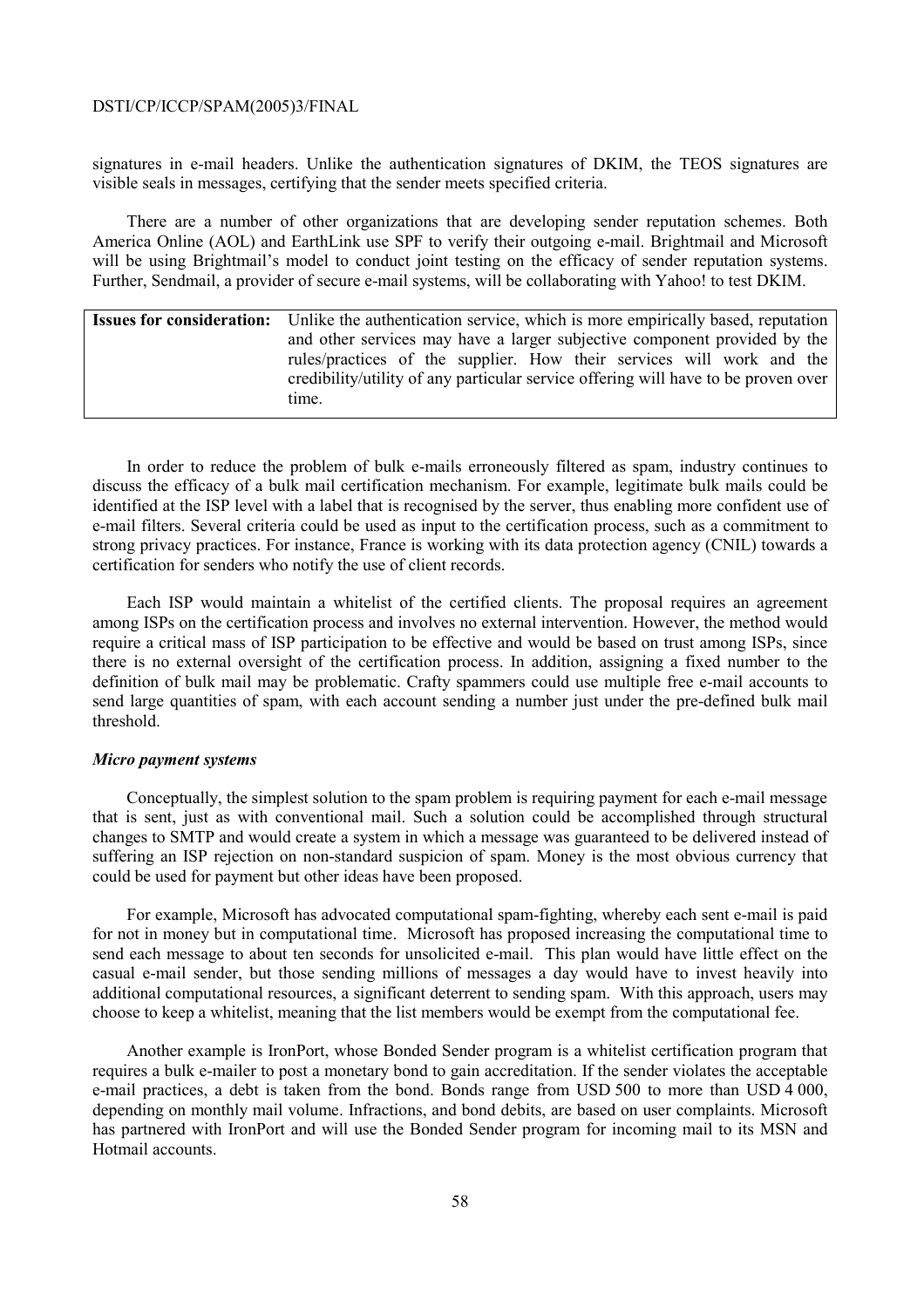### *Does the sender's server reply if you try to respond?*

There are no particular recommendations about using this technique.

## *PGP signatures*

This technique is far too uncommon at present to be taken into consideration.

## *System configuration*

Industrial and individual-level security best practices for ports, firewalls, networks, routers, proxies, access, passwords, permissions key protection and software installation are examples of use of system configuration as anti-spam technology. By configuring your system to block unwanted mail, one only captures some percentage of spam is captured. However, as more and more systems install these mechanisms, spammers will certainly become more ingenious, but it will also become less and less desirable to spam as there will be more obstacles to overcome. People spam now because it is simple, quick and cheap. As that changes – and hundreds of thousands of system administrators are working to change that situation  $-$  it will be harder to spam successfully.

#### *Anti-virus tools*

Anti-virus tools are important technologies that reduce the risk of spam e-mails infecting computer systems. Generally, harmful spam e-mails have potentially virus-initiating files attached. Anti-virus software can scan mailboxes and prevent virus infections.

Some ISPs are working to constantly monitor and update anti-virus API (application programming interface), VSAPI, with Exchange Server. This technology provides anti-virus scanning on user mailboxes to put scanning out to the network edge reducing the impact of viruses and virus-tainted e-mail on network infrastructures. It is also possible to prevent infected e-mail from leaving an organisation by scanning outgoing mail, in addition to incoming mail. The Clam Antivirus system http://www.clamav.net/ is an example of free software doing that same job.

#### *Anti-spyware tools*

Spyware has emerged as a major threat to enterprises because of the covert way it is installed to gather user information and deliver pop-up advertising. Spyware programs and keystroke loggers also have been used by malicious hackers to hijack e-mail addresses, user passwords and credit card information. Overall, spyware slows down computers, hijacks Web browsers, and sends personal information to advertisers. Anti-spyware tools can also detect potentially harmful spam e-mails, which in turn can assist the reduction of spam e-mail.

## **How to use this review of technologies and factors to consider**

The utility of any tool(s) will be dependent on the needs, technical ability and the infrastructure of the user of the same tool. Tools are meant to be deployed at different parts across the system and for differing purposes. Users will have to consider their needs and strategies of defence in depth as they choose and deploy anti-spam tools. Tools themselves vary in maturity, efficacy, reliability and deployment. Some tools are more prone to false positives some are more effective in certain areas and some have greater overhead in terms of cost, infrastructure, bandwidth/capacity and needed technical expertise. A number of these factors have been listed for consideration, but user will have to gauge tools in the specific context of their contemplated application.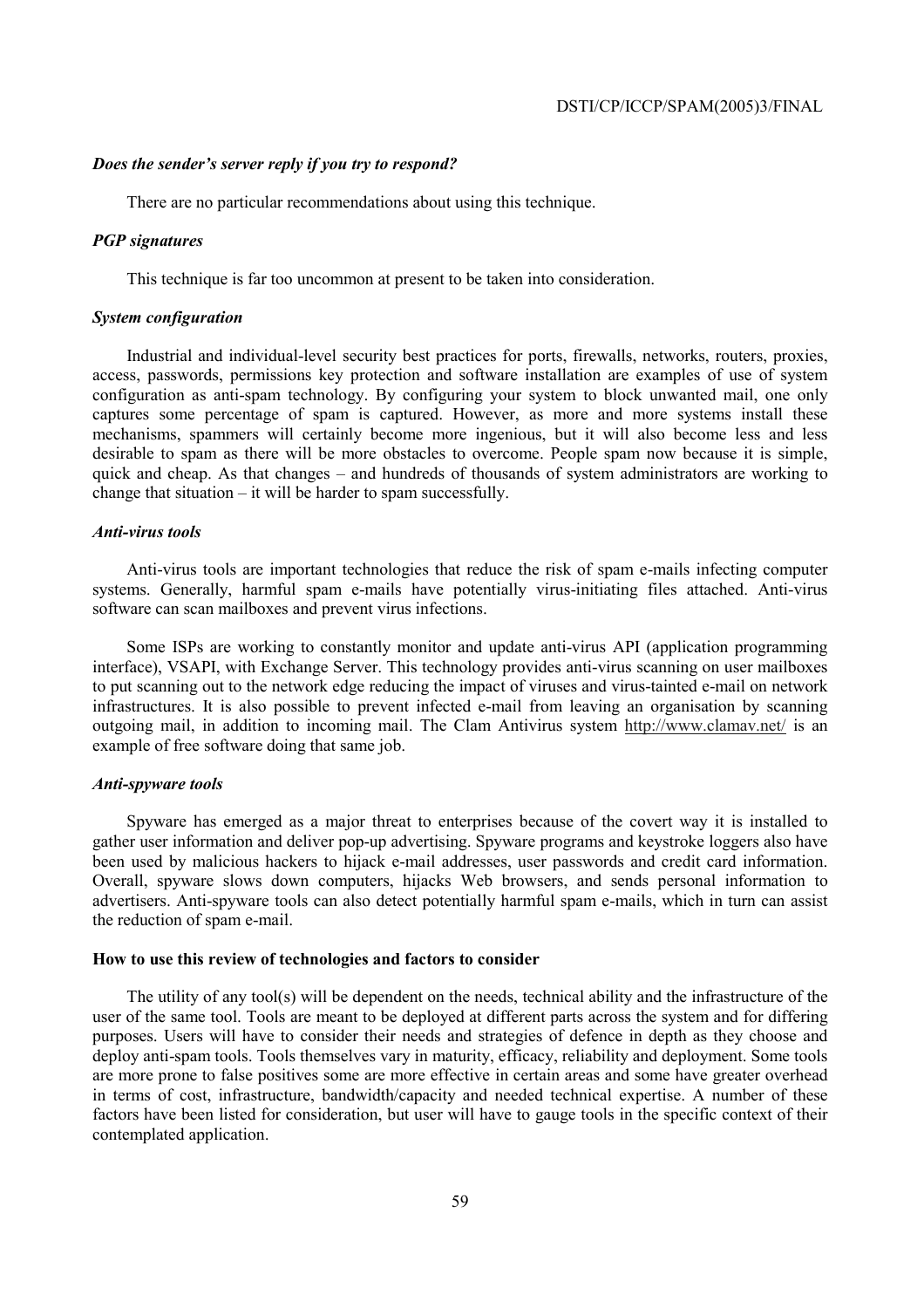Some of the above tests are designed to fight spam, while others aim to prevent certain types of behaviour which pose a threat to security and fail to respect the resources of the platform to which mail is sent or simply do not comply with the accepted rules for sending electronic messages. When the rule is implemented after the receipt of the data constituting the message to be delivered, it remains to be decided how the message should be dealt with. This will obviously depend upon the results of the tests carried out. Some tests are more reliable than others and can therefore justify recourse to more drastic measures. Furthermore, it may be decided to carry out other and more expensive tests on certain messages.

The various options for dealing with a message depending on the location of the rule implemented are presented below.

### **Rejection in the SMTP session**

The interest in such rejection lies in not taking charge of the electronic message, whose distribution remains the responsibility of the remote server, which has been advised of the situation. In addition it saves bandwidth capacity, firstly because the message is not received and secondly because the remote server will not have to send DSNs (Delivery Status Notification, the message generated in response to a rejection, see RFC 3461) that the message might generate. The task of issuing such a non-delivery message is transferred to the sender.

However, this type of rejection means that it is not possible to keep a copy of the message (and therefore to retrieve a legitimate message that might not have been accepted or simply to investigate a rejection).

Moreover, not all SMTP servers are currently able to run certain tests during the SMTP session. This is changing, however, with the increasingly common use of new products and in particular interfaces such as sendmail's "milter", the Postfix "policy server" or the future OPES which will be able to connect any program to the SMPT session.

| <b>Issues for consideration:</b> Such rejection is advised. |  |
|-------------------------------------------------------------|--|
|                                                             |  |

# **Silent rejection**

This method often confounds regular users who expect their e-mail to be delivered or at least to be told that it has been rejected. The "deliver or advise" alternative is a cardinal principle of e-mailing, but one which will probably have to be abandoned due to the number of "joejobs".<sup>7</sup>

Ideally, a record should be kept of e-mails destroyed in this way so that techniques such as Message Tracking can be used, for example by deploying RFC 3885 describing the message tracking protocol, which allows users to learn what happened with their messages (like the parcel tracking systems of typical parcel delivery companies).

| <b>Issues for consideration:</b> It should be noted that all "message losses" of the type complained about by |
|---------------------------------------------------------------------------------------------------------------|
| users are not necessarily silent rejections by a provider. The cause of the loss                              |
| may lie elsewhere (premature deletion of a message by the human recipient or                                  |
| deletion of a DSN by the human sender).                                                                       |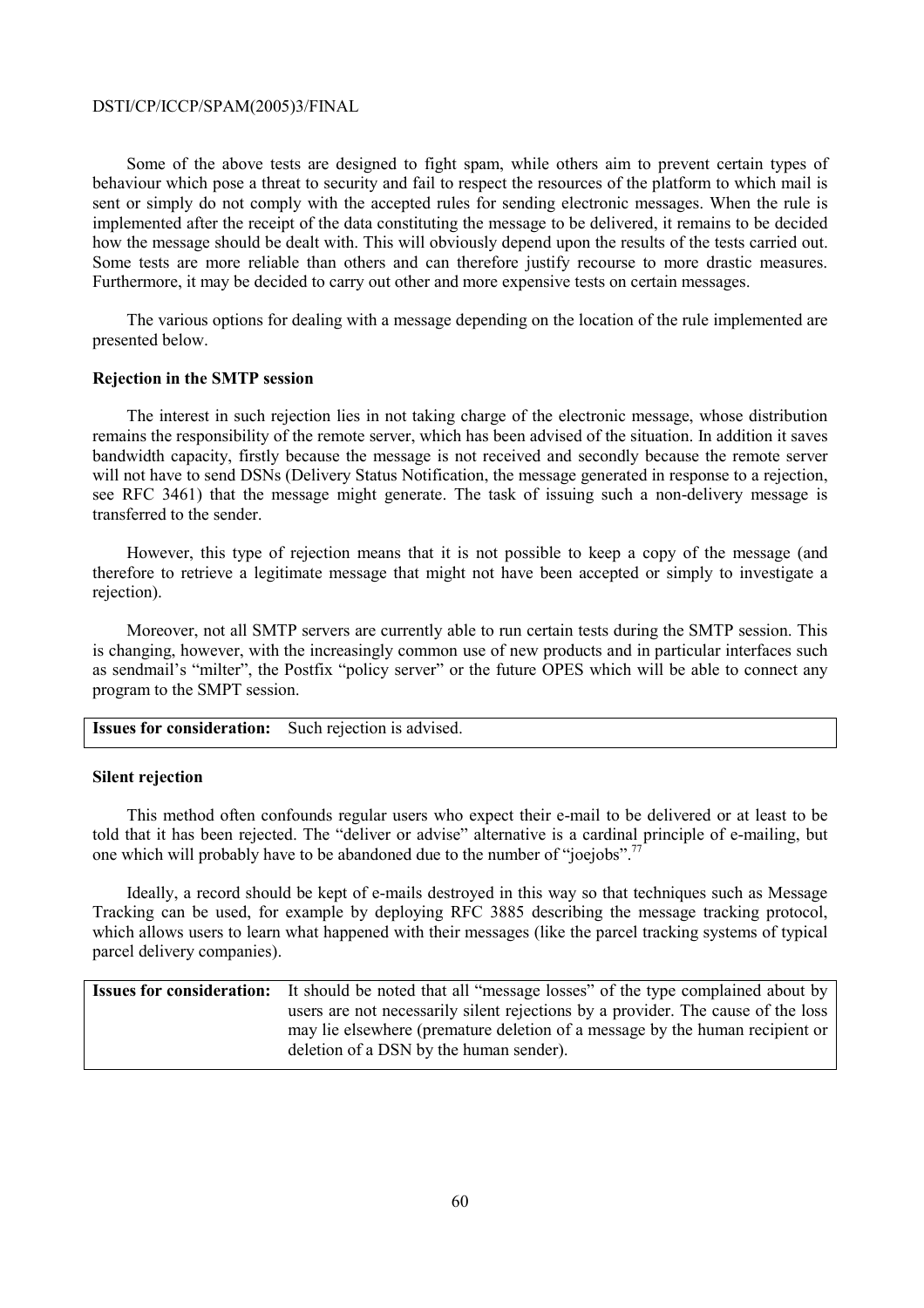# **Rejection by sending a DSN (Delivery Status Notification or "bouncing")**

This is the method traditionally used in Internet e-mailing. However, due to the presence of "joejobs", there is a risk of penalising innocent senders, as may be seen with the anti-virus programs which mistakenly send DSNs.

| <b>Issues for consideration:</b> If a message has been classified as spam, its sender's address is probably false |
|-------------------------------------------------------------------------------------------------------------------|
| and there is therefore no point in sending a DSN. Conversely, some server                                         |
| managers do not want to run the risk of failing to inform the sender that the                                     |
| message has not been distributed. It is difficult to recommend what approach                                      |
| to adopt in view of the advantages and disadvantages of each of these                                             |
| solutions.                                                                                                        |

## **Delivery to a spam box**

When few messages are blocked on entry to the platform, the spam box can contain very large volumes of messages, which can discourage users from reading it. The message is not destroyed, but the user is given an opportunity to remedy false positives.

| <b>Issues for consideration:</b> This is a very useful complement to blocking on entry to the platform. The |
|-------------------------------------------------------------------------------------------------------------|
| user can implement this technique to supplement the measures taken by his                                   |
| e-mailing provider if the latter does not offer a spam box in its anti-spam                                 |
| package.                                                                                                    |

## **Marking**

The server takes no decision but simply places a note on the e-mail. This technique gives the user full control, but will also force the user to download spam mail.

Note that an e-mail service provider can offer the user the choice of simply marking the e-mail or delivering it to the spam box. It is relatively simple to manage.

| Issues for consideration: Marking the e-mail which modifies the message text or the Subject field is |
|------------------------------------------------------------------------------------------------------|
| hazardous from both a technical standpoint (because it breaks signatures) and                        |
| a legal one. It is preferable to add a header (such as "X-Provider-spamscanner:                      |
| YES") that all e-mail software programs know how to use to filter mail.                              |

This section contains discussions of the various anti-spam technologies and their capabilities presently available, as well as of the methods to be employed when spam is received. Any attempt to combat spam effectively must involve the sensible administration of a number of these technologies in concert. None of the above methods will be entirely successful in isolation. When a number of anti-spam technologies are effectively used in collaboration with one another, the effect can to drastically reduce the level of spam impacting a system.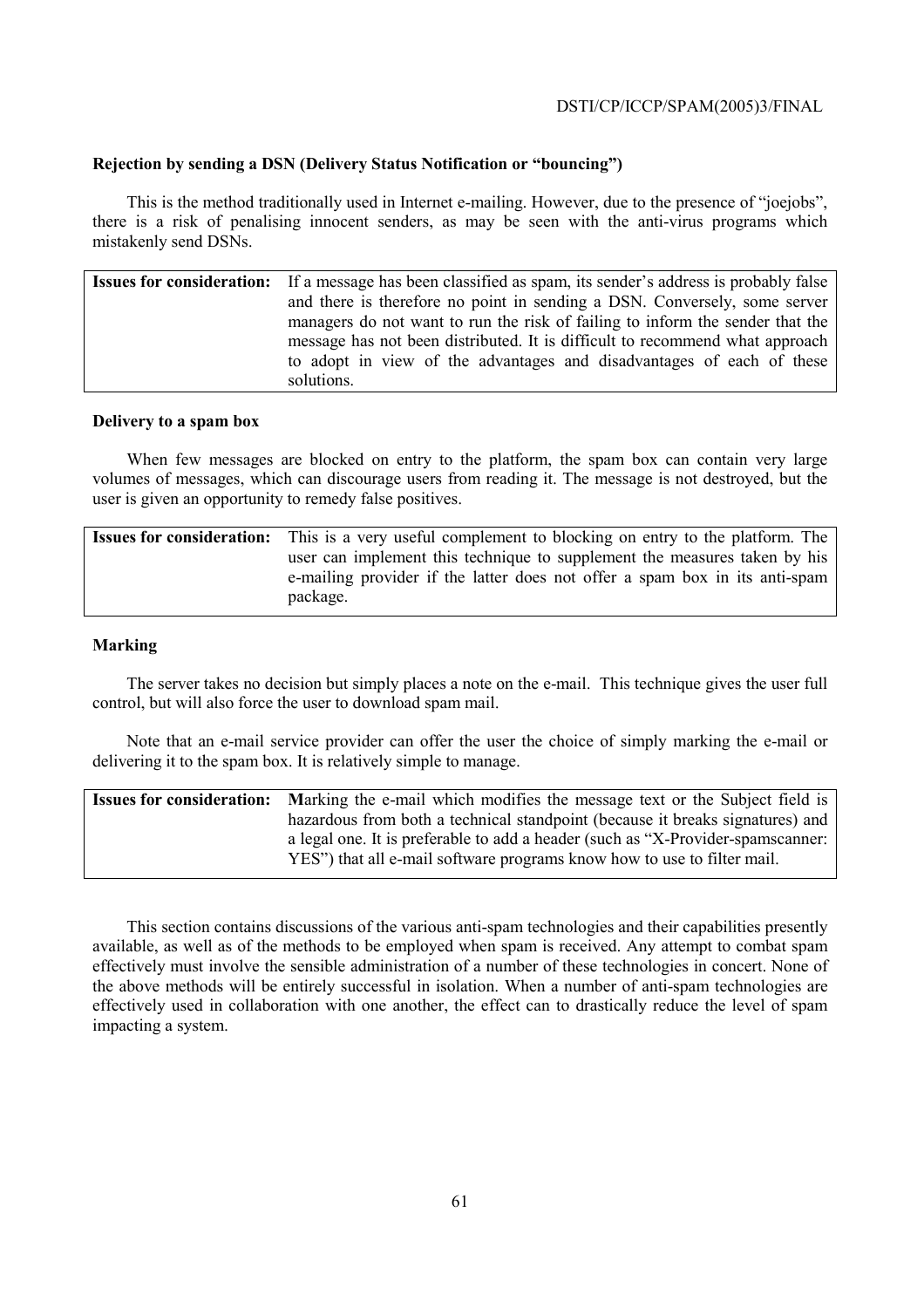## **ELEMENT V – EDUCATION AND AWARENESS**

### **Introduction**

Governments, Internet service providers, marketing associations and other online operators can contribute to countering spam, establishing the appropriate legislative framework, ensuring effective law enforcement, implementing technical solutions and supporting co-operative approaches. Nevertheless a comprehensive anti-spam strategy must take into account the end-user, who is the final recipient of spam, the possible victim of viruses and scams and, at the same time, the person who has control over their computer and personal information.78

Considering that even a very low rate of response to spam allows spammers to make a profit from their activity, $\frac{79}{2}$  increasing education and awareness is an important part of a comprehensive anti-spam strategy as it helps in reducing the potential "market" for spammers and consequently their financial incentives to continue spamming.

Notwithstanding the large amount of readily available information and material, and the widespread opinion that spam is bad and potentially harmful, it is clear that some recipients are still opening spam messages, clicking on advertised links, or even purchasing the product offered. In addition, in response to increasingly sophisticated phishing techniques, users are still tricked into disclosing personal information and passwords.<sup>8</sup>

For the above reasons it is apparent that education and awareness-raising activities are still needed, and may need to be reinforced, to change users' behaviour vis-à-vis spam and other online security threats. It seems that security is not yet perceived as a real issue, and most users are not aware of the risks connected to online chatting, e-mailing, gaming and surfing. A culture of security should be developed, as a responsible use of cyberspace is at the basis of the development of the digital economy.

### **Education and awareness strategies: targeting the audience**

Education and awareness activities should target users first and foremost, but also large corporations, small and medium-sized enterprises, direct marketers and online operators. All of these stakeholders are actively involved in the information society, and contribute to online activities. In this context, the OECD anti-spam Toolkit aims to contribute to the creation of a culture of security by developing an online repository for educational resources, and awareness8raising material which has been developed in a number of countries using a number of different languages. The objective is to make these tools available to other private or public bodies that are willing to undertake similar initiatives, and which would benefit from available material. This will help in minimising duplication of effort and support the development of a more comprehensive and uniform approach, promoting best practices and highlighting success stories. This resource will be particularly useful for developing economies that have very limited resources to devote to spam.

The OECD Spam Toolkit page relating to education will contain links and materials organised depending on the target of the specific initiative: individual users; children and students; corporate users; and e-mail marketing companies and associations. Under each title there will be the link to resources and materials and the indication of the language. The Netherlands Ministry of Economic Affairs has prepared the brochure "Sp@m: *do's and don'ts*" and provided this to the Task Force, so that it can be posted in electronic format on the OECD Toolkit website at www.oecd-antispam.org, and can be used by any entity wishing to distribute or make available information and tips for users on how to deal with spam. The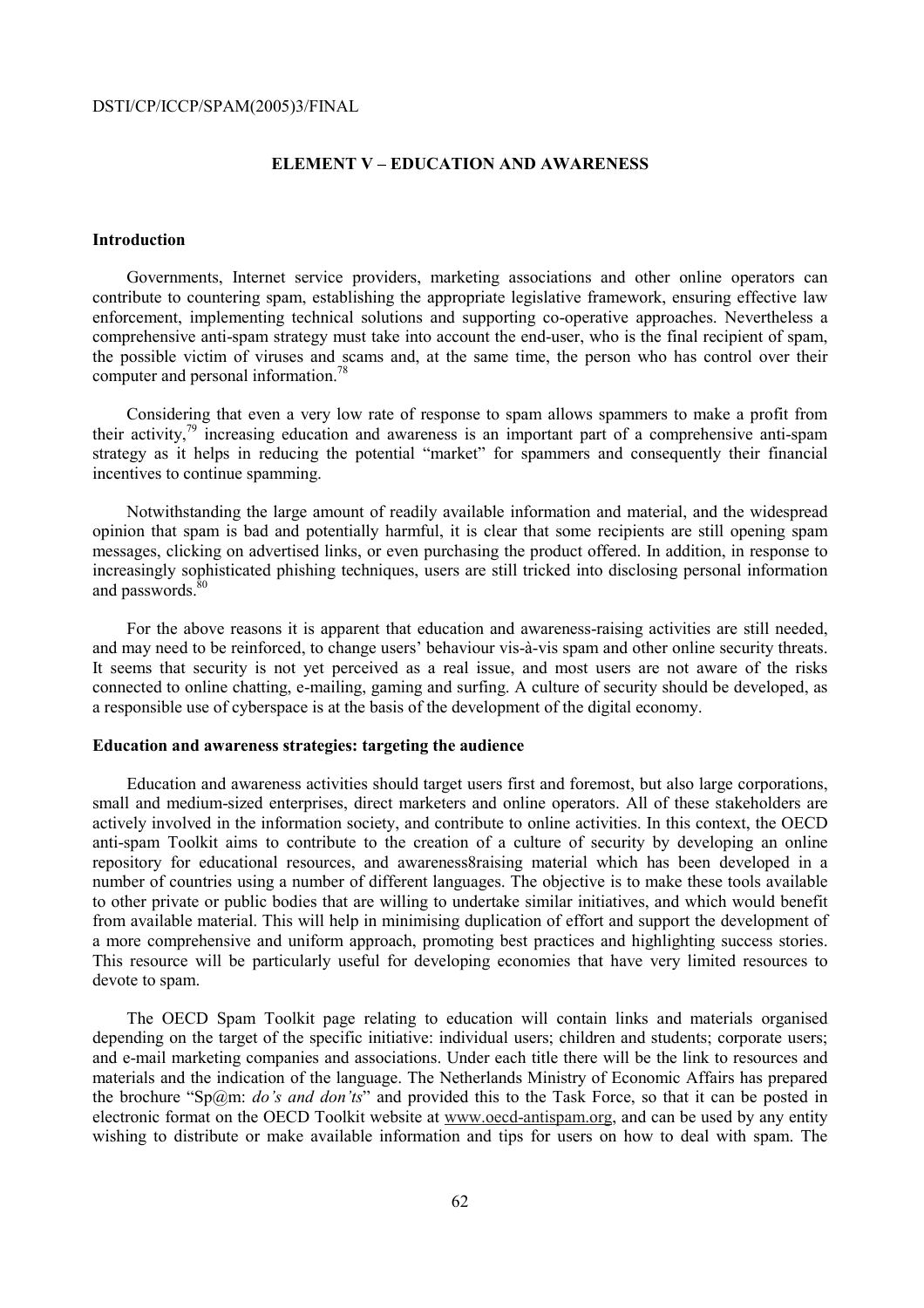brochure is available in English and French, but with contributions from the task force members it would be possible to provide it in other languages.

### *Individual users*

The entities best placed to reach individual users on the Web are ISPs and ESPs. Through their Web pages they can provide information on how to avoid spam, anti-spam and anti-virus filters and why it is important to use them, as well as guidance on how to report spam abuses to the authorities. In addition, through acceptable use policies endorsed by the client in a subscription contract, the provider is able to set a series of rules forbidding the use of their service to send spam, viruses or other illegal content.

General awareness activities can be posted on the Web or other media such as television, newspapers and magazines. Brochures can be distributed in schools, made available on ISPs website, and also distributed as a leaflet in IT magazines. Educational cartoons about spam and online security have been broadcast in some European countries. Well-known comics have been used to promote safe Internet browsing for children.

The messages sent to users need to be clear and harmonised. For example in Canada the campaign "Stop Spam Here"<sup>81</sup> emphasised "Three Key Tips": protect your computer, protect your e-mail address, protect yourself. Under these three elements advice was provided to users. Australia launched the catchy slogan "Don't try, don't buy, don't reply to spam<sup>82</sup> which, while it does not substitute for appropriate education on issues, helps raise awareness on some basic tips to avoid being spammed.

In addition, national-wide campaigns can also have a positive impact, by getting the attention of the population and of the media. On 7 February 2006 a total of 37 countries, and around 100 organisations, took part in the *Safer Internet* Day, which was organised across Europe and worldwide under the auspices of the European Commission<sup>83</sup>. In the United States, the FTC, the Department of Homeland Security, the Department of Commerce, and other government and private sector partners have launched a Web site and education campaign to help individuals be on guard about Internet fraud. The campaign is called OnGuard Online, and is available at: http://www.OnGuardOnline.gov in both English and Spanish. It uses straightforward, plain-language materials to help computer users be on guard against Internet fraud, secure their computers, and protect their personal information. The materials on OnGuard Online are available to anyone who is interested in using them and interested parties are encouraged to consider partnering with the Web site. The ICPEN, the International Consumer Protection and Enforcement Network, has launched a yearly fraud prevention campaign. One of the main themes dealt with during the February 2006 campaign was spam.

### *User groups*

User groups can be targeted with information tailored to their needs. These may include:

- **Senior citizens**: computer classes for seniors are the best place to introduce the concept of computer and information security, and teach these new users how to deal with spam, avoid viruses and recognise scams.
- **Children and students**: awareness of online threats and security issues should be part of their educational curriculum. Schools should include in their computer courses sessions regarding spam, online frauds and viruses, illegal content, and netiquette. Also, parents play a big role in teaching children how to be safe online, making them understanding the risks of online communications, and how to protect themselves (See Box 4).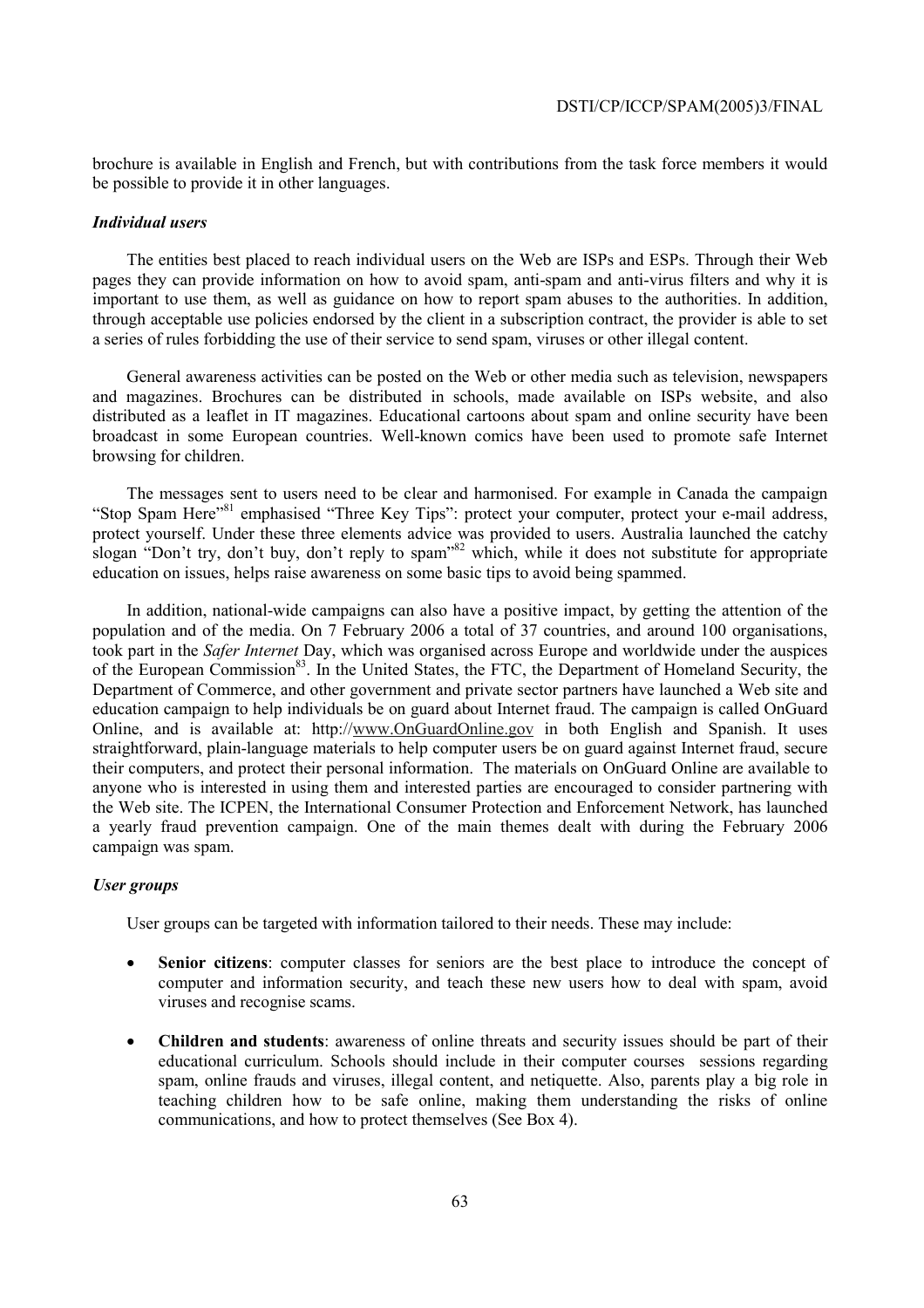

# *Users and phishing*

Phishing is a complex phenomenon, which includes social as well as technological factors. For this reason a solution implies: the implementation of technical measures to limit the phenomenon and reduce the consequent damages; the effort of online operators to establish, implement, and enforce appropriate and clear policies on e-mail practices with their customers (see Element III, industry-driven solutions); and the development of consumer education initiatives.

Awareness campaigns are essential to educate individuals on how to recognise and respond to deceptive and fraudulent messages. Government authorities, online operators and ISPs are currently developing educational tools for users.<sup>84</sup> Also in this case, to be effective, the message transmitted to users needs to be simple and unified, at the same time touching the user emotionally and calling for action. Some of the provisions which should be stressed include:

- Instruct users receiving an e-mail asking for personal information to call the company directly to **ask for confirmation** or type in the company's correct Web address, while **avoiding clicking on the link provided in the e-mail.**
- Advise users to **utilise antivirus software and firewalls** to protect their computer and avoid accepting unwanted files that could harm a computer or track a consumer's Internet activities.
- Warn users against e-mailing personal or financial information.

## *Companies and small medium-sized enterprises*

Companies are often the victims of spam and malware, as their e-mail addresses are posted on public Web sites or widely circulated, and they usually have always-on broadband connections. It may be necessary to make a distinction between larger companies, and small and medium-sized enterprises, since the latter often cannot afford sufficient internal technical support or company-wide policies and procedures for computer security, but have to rely on the scrupulousness of their employees. Educational needs are therefore different: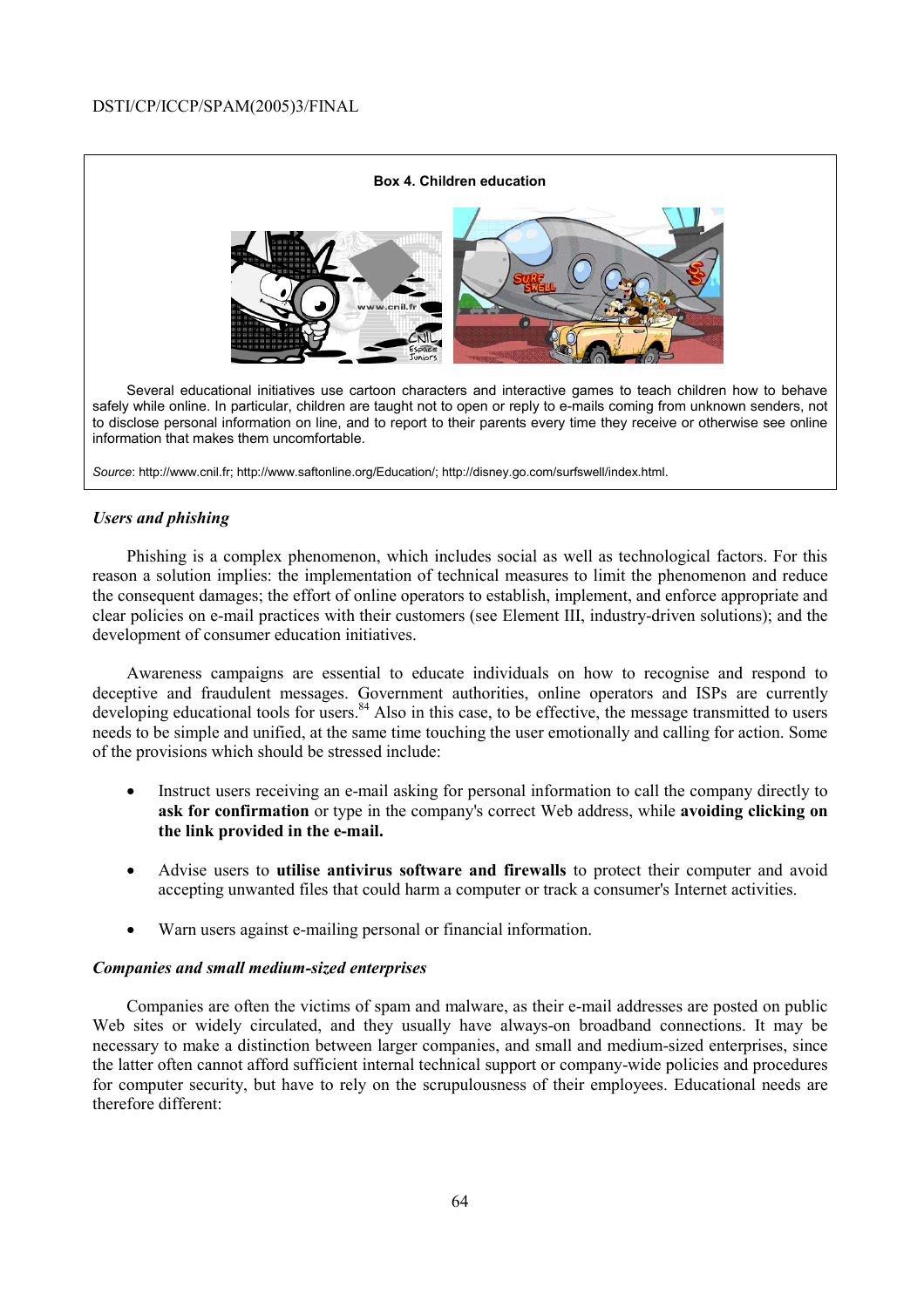- **Large companies:** the administration should make available to new staff: a pamphlet explaining the company's security policy for e-mail, existing filters, and best practices for dealing with spam (donít open, donít click, etc.). The same kind of information should be available on the internal Web site, and updates can be sent to users periodically by e-mail (see Box 4).
- **SMEs:** they should be provided with specific information on simplified security management practices, training material, software, etc. In this case the entities in the best position to help would include the ISPs and the security software companies, but also associations (such as the chambers of commerce and artisan associations) which could contribute in raising awareness of the problem among their members and point to possible solutions.

## Box 5. Security tips and tricks: An example of a company's anti-spam internal policy<sup>85</sup>

### **Protect your e-mail address:**

- Try not to display your e-mail address in public. This includes on Web sites, newsgroup postings or in an online service's membership directory.

- Where a public e-mail address is required, you can request the IT department to create a generic account, *e.g.* spam.project@oecd.org

- Consider masking your e-mail address. It is simple to add a space just before and after the @ (for example joedoe @ myisp.com). this might prevent harvesting machines and other automatic spamming technologies from recognizing your address. It may however not be advisable to use this system if you need to receive confirmation of a service, for example.

- Decide if you want to use one or more e-mail addresses – one for professional messages, another for newsgroups and directories, etc. Alternative free e-mail addresses can be obtained at most major ISPs.

- Check the Privacy Policy when you submit your address to a Web site. See if it allows the company to sell your address or for which kind of promotional activities it can be used.

- Read and understand the entire form before you transmit personal information through a Web site. Often there are pre-selected boxes saying you agree to receive e-mail from the company's "partners". You should uncheck the box to opt out.

- Remember that by law, you should be able to unsubscribe to unwanted messages by "opting-out".

#### **Protect your computer:**

Do not forget that a spam message may contain more than just a special offer on Viagra. It could also contain a virus, so be extremely careful if you decide to open the message. Should you receive a suspicious e-mail, the best thing to do is to delete the entire message, including any attachments. Then delete it from your deleted items folder. If you have to open an attachment, then the following procedure is suggested:

- Be sure your virus software is up to date
- Save the file to your hard disk
- Scan the file using your anti-virus software
- If no viruses were detected, open the file

It is also a good idea not to reply to unsolicited messages. Hackers and spammers sometimes look for a response to confirm an e-mail address is active, before they add an unwitting user to a distribution list. This practice however can be difficult to apply in countries adopting an opt-out system, where senders can send messages without the previous consent of the user, who however always has the possibility to unsubscribe.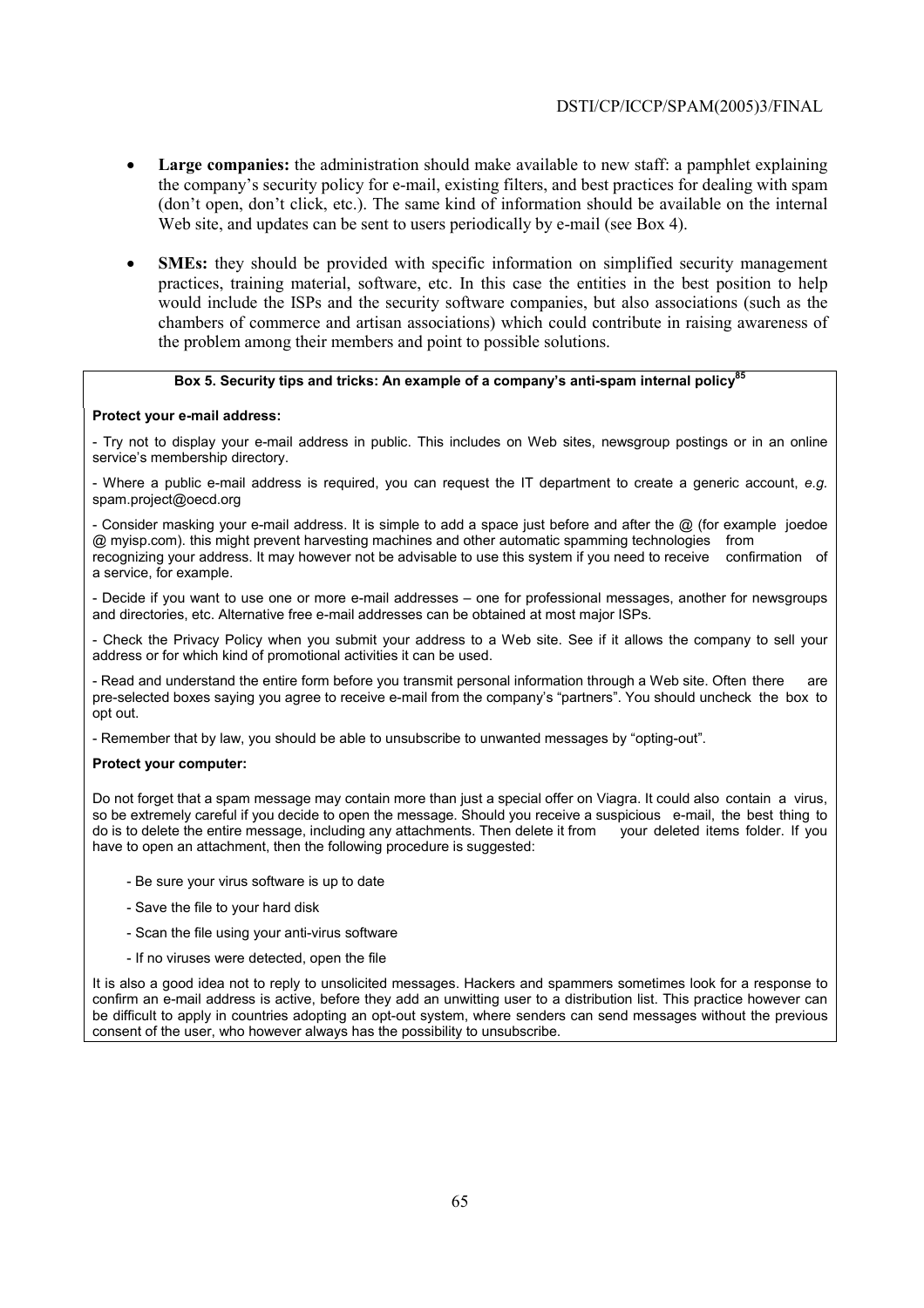#### **Box 5. Security tips and tricks: An example of a companyís anti-spam internal policy (cont'd)**

You can use free anti-spam software filters, such as SpamAssassin or others, to automatically move spam messages to a "junk mail" file.

### **Protect your data:**

- Use secure passwords, change them frequently and do not disclose them over unsecured communication mechanisms, such as e-mail.

## **Also additional mechanisms may consist in:**

- "Lock the door when you leave the house" - Turn off the computer and disconnect from the network if you are not using it.

- Do not run programmes of unknown origins. Despite their qualifications, they may install spyware and other malware on your computer, and even transform it into a remotely run zombie drone.

- Report serious incidents.

- Help other people in your company to protect their e-mail, computer, and the network.

The education of recipients is as important as the education of senders. In this context, companies using e-mails to communicate with their clients should also receive information on how to appropriately use this communication medium without being considered spammers and be sanctioned as part of national anti-spam legislation. Simple mailing practices should be respected by all entities.

In addition, companies should control more closely the quality of their affiliates and subcontractors, especially for outsourced advertising contracts.

## **Direct marketing companies**

Specific attention should be paid to spam legislation by direct marketers. They need to know and carefully observe anti-spam legislation in force in the country of origin and in the country of destination of the message. To help their members in complying with the legislation, direct marketing associations are providing lists of online marketing best practices, often in the form of a "check-list" indicating the requirements a company must fulfil from the moment it decides to launch an online advertisement campaign to the actual sending of the message. The check-list contains references to the applicable provisions, indication on how to lawfully collect and use e-mail addresses, and specific information and wording which need to be included in the text of the message (for example the unsubscribe option, or the mailing address of the company), as well as suggestions to avoid being inadvertently filtered out as spam. In this context, the Task Force encouraged the adoption of a set of best practices for e-mail marketing by private-sector representatives, which are currently being developed by BIAC members (see Element III).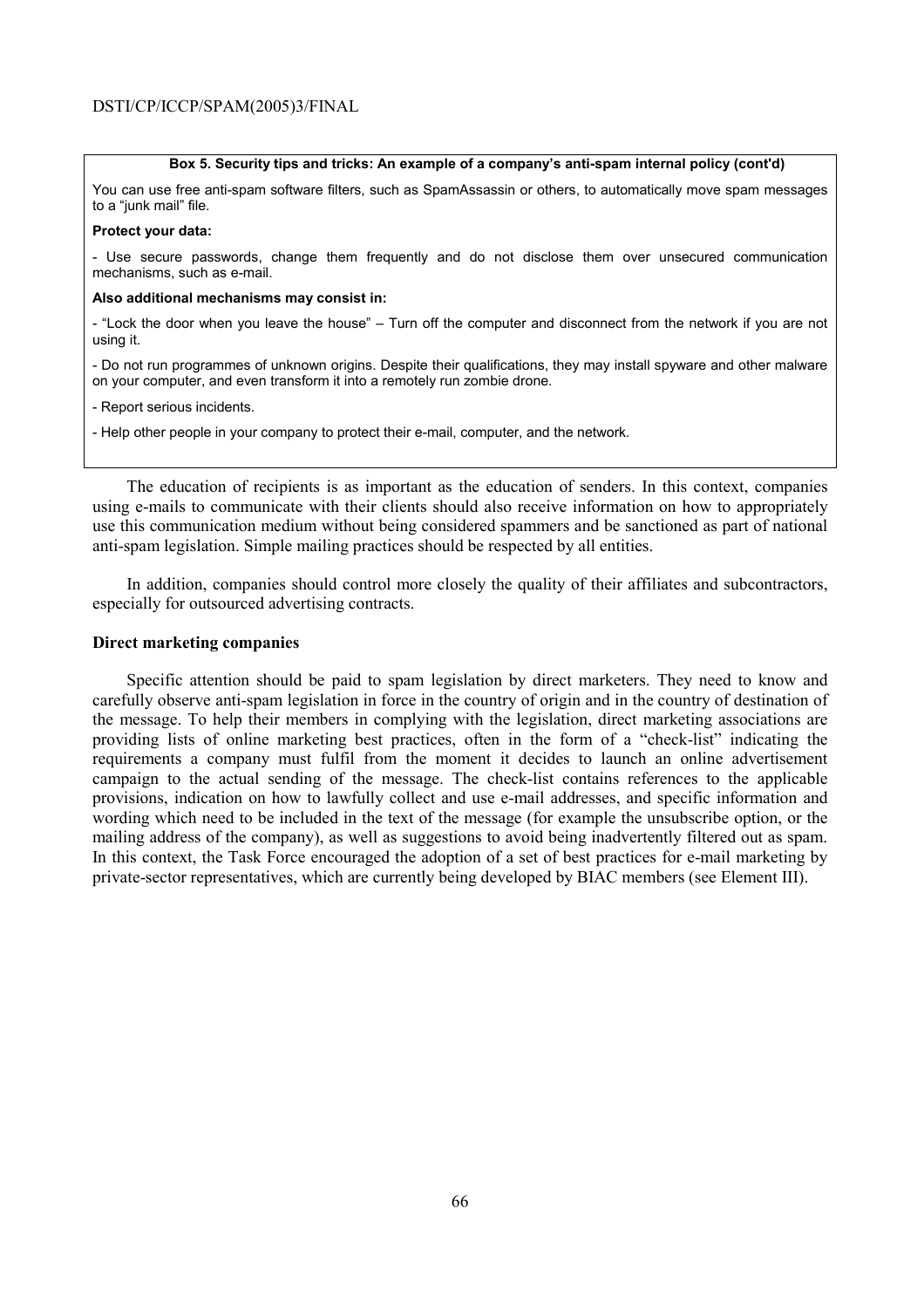## **ELEMENT VI – CO-OPERATIVE PARTNERSHIPS AGAINST SPAM**

The liberalisation of the telecommunication market, together with the growth of the Internet, driven by private players and being largely unregulated, contributed to the shaping of the actual information society, in which all stakeholders — governments, private companies, civil society and users — have a role to play and can contribute to its development.

Issues such as spam and cybersecurity are affecting public and private players, and therefore there is a common interest in preserving the availability and reliability of communication tools to promote the development of the digital economy. While the objective is shared, there could be conflict in the way it is achieved. Governments follow public policy objectives, and their involvement is essential to set far-reaching goals and elaborate a comprehensive anti-spam strategy. However, legislative instruments alone are not always effective and their mechanisms can be too rigid to address the rapidly evolving spam (and malware) landscape. Industry players are well placed to undertake concrete and timely actions. Although it is a business reality that some activities cannot be justified from a competitive business perspective, certain incentives would help to ensure that companies align themselves with the interests of the wider community.

There are different approaches which could be used to fill this gap, from a government-led regulatory approach, whereby the regulator sets the rules, imposing certain responsibilities on private companies, such as for example the obligation to apply security practices, to the more market-led approach where private operators autonomously decide their level of involvement and participation. In the middle there are a variety of possibilities, which include the approaches undertaken by several OECD governments, focusing on the establishment of appropriate regulatory and enforcement frameworks, and using general policy tools to encourage industry participation.

The public and private sectors have found a number of diverse and innovative ways to co-operate: governments seek the involvement of private sector entities, as well as non-governmental bodies, in the discussion of comprehensive anti-spam strategies and activities. The objectives of strategic partnerships are usually to improve networking, awareness raising activities and information sharing. More operational partnerships also contribute to education, development (and application) of best practices and exchange of information and data on cross-border spam cases. In addition, as the various efforts taking place at national and international levels shows, partnerships are a fundamental tool to improve communication, understanding of reciprocal needs, expectations and problems, and therefore allow further co-operation and mutual involvement.

Examples of public-private partnerships currently dealing with the problem of spam include, for example, the Australian ACMA, which worked with the Internet Industry Association (IIA) in order to develop codes of conduct for ISPs and online direct marketers.<sup>86</sup> The Canadian Task Force on Spam included representatives from private and public sectors, civil society and academia,<sup>87</sup> who jointly contributed to the elaboration of a series of recommendations and best practices to fight spam. France, with its project "Signal Spam"88 put together public authorities and private players to develop a system to simplify the signalling of spam by users and standardise spam processing and analysis in order to improve efficiency and co-ordination of anti-spam actions.<sup>89</sup> At EU level, the "SpotSpam" initiative funded under the EU Safer Internet Plus Programme aims to facilitate evidence gathering and exchange of information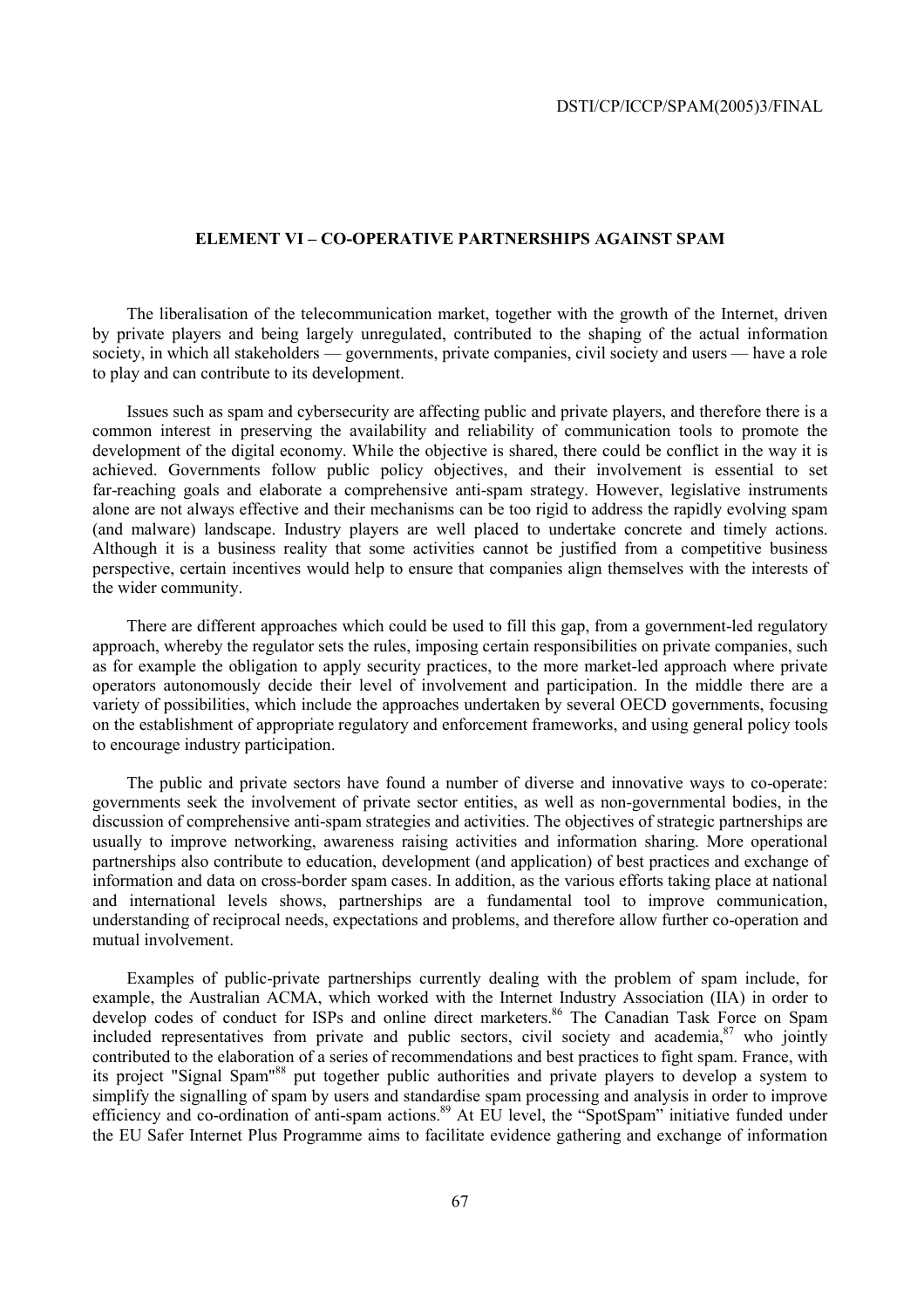where legal action is taken against a spammer, and to provide a supranational source of information to monitor spam complaints.<sup>90</sup>

On the operational side, the London Action Plan  $(LAP)$ , <sup>91</sup> created in October 2004, is currently particularly active and counts an increasing number of participants from public and private sectors. The activities of the LAP include regular (tri-monthly) conference calls among the different members to discuss new initiatives against spam, share information and best practices, as well as one-time initiatives on a specific subject, as for example the "spam sweep day", which involved authorities from different countries, and the "zombies project"<sup>92</sup>, recently launched (see Element III: industry-driven initiatives). One of the objectives of the group is to facilitate contact between enforcement agencies, promote information exchange in cross-border actions, and increase the co-operation with ISPs and other private operators.

Private-public partnerships in the field of spam are necessary to promote interaction and co-operation between the two players, especially considering the wide array of stakeholders involved and their different needs and backgrounds. Relying only on legislation to impose obligations on private players would not be effective unless combined with other measures. As an example, laws cannot keep up with technical change. Best-practices, if widely applied, can be effective combined with legal and other measures. In this context, strategic partnerships, such as those taking place with the different task forces created at national and international levels, are a fundamental tool to improve communication, understanding of reciprocal needs, expectations and problems, and therefore allow further co-operation and mutual involvement.

For the partnership to be successful and achieve concrete results, which will then be put into practice by the different stakeholders, it seems therefore that the following elements<sup>93</sup> are necessary:

- Commitment and real contribution of all parties; ownership of the end product.
- A well-defined objective and timeframe.
- One (or more) leaders, who put more resources and effort into the project.
- National partnerships that feed into international initiatives and partnerships, to complement and harmonise solutions.
- Rather than duplicating effort, when possible, partnerships should build on existing trusted relationships and representative bodies.

The OECD Spam Task Force is in itself a co-operative partnership, bringing together representatives from different sectors and a large number of countries. The Task Force set its objectives, which are strategic, involving the creation of an information network between different players, but also operational, as the group aims at the production of a policy Toolkit which should help the definition of comprehensive anti-spam strategies at the national and international levels. At the same time, however, the involvement of the private sector needs to be increased and widened, and governmental players should develop a sense of ownership of the result of this work, which will constitute an important message to all stakeholders, in OECD as well as non-OECD economies, on the necessity to combat spam and malware, the best applicable solutions, and the effort put into this endeavour by OECD players.<sup>94</sup>

The OECD Council Recommendation on Spam Cross-Border Enforcement Co-operation specifically encourage governments to cooperate with businesses, industry groups and consumer groups in the pursuit of spammers, user education, referral of relevant complaint data, and to share investigation tools and techniques, analysis and data. Public-private co-operation is also considered crucial in international efforts,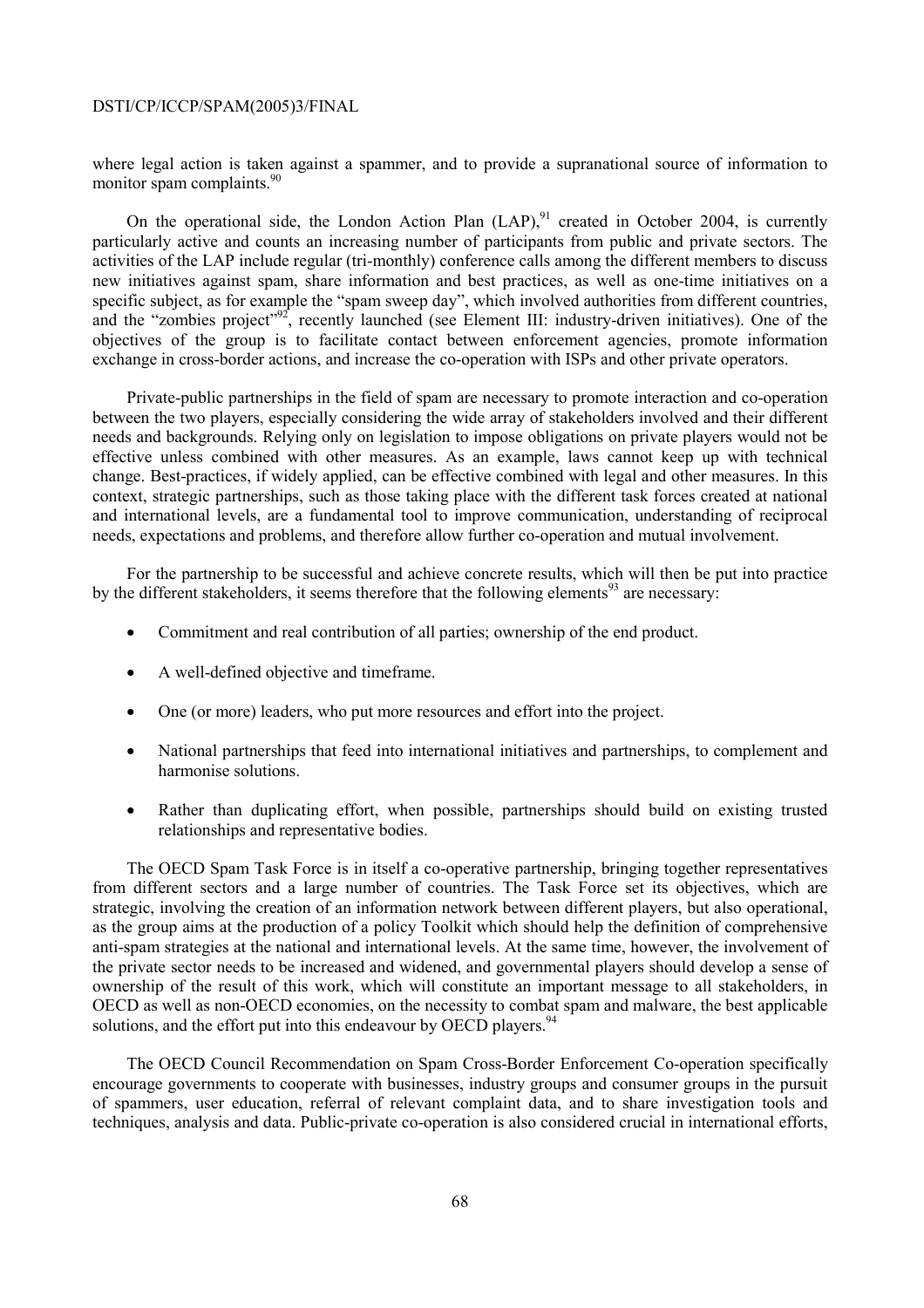in order to efficiently enforce the legislation, reduce the incidence of inaccurate information about holders of domain names,95 and overall to make the Internet more secure.

The Task Force also encouraged the development of best common practices for e-mail marketing and for ISPs. Best practices were elaborated by a cross-sectoral group of private players, and are attached as annexes to this report (Annexes II and III). Last but not least, measurement of spam is an important instrument which could be developed only with the intervention of private sector operator, but that would assist policy makers and authorities to evaluate the impact of their regulatory initiatives and enforcement efforts. In the framework of the Task Force work, the MAAWG developed the Email Metrics Program, which is mentioned in Element VII below.

Public-private sector co-operation is an element which underlies multiple anti-spam activities and initiatives, therefore the different initiatives have been dealt with in more detail in the relevant elements of this Report.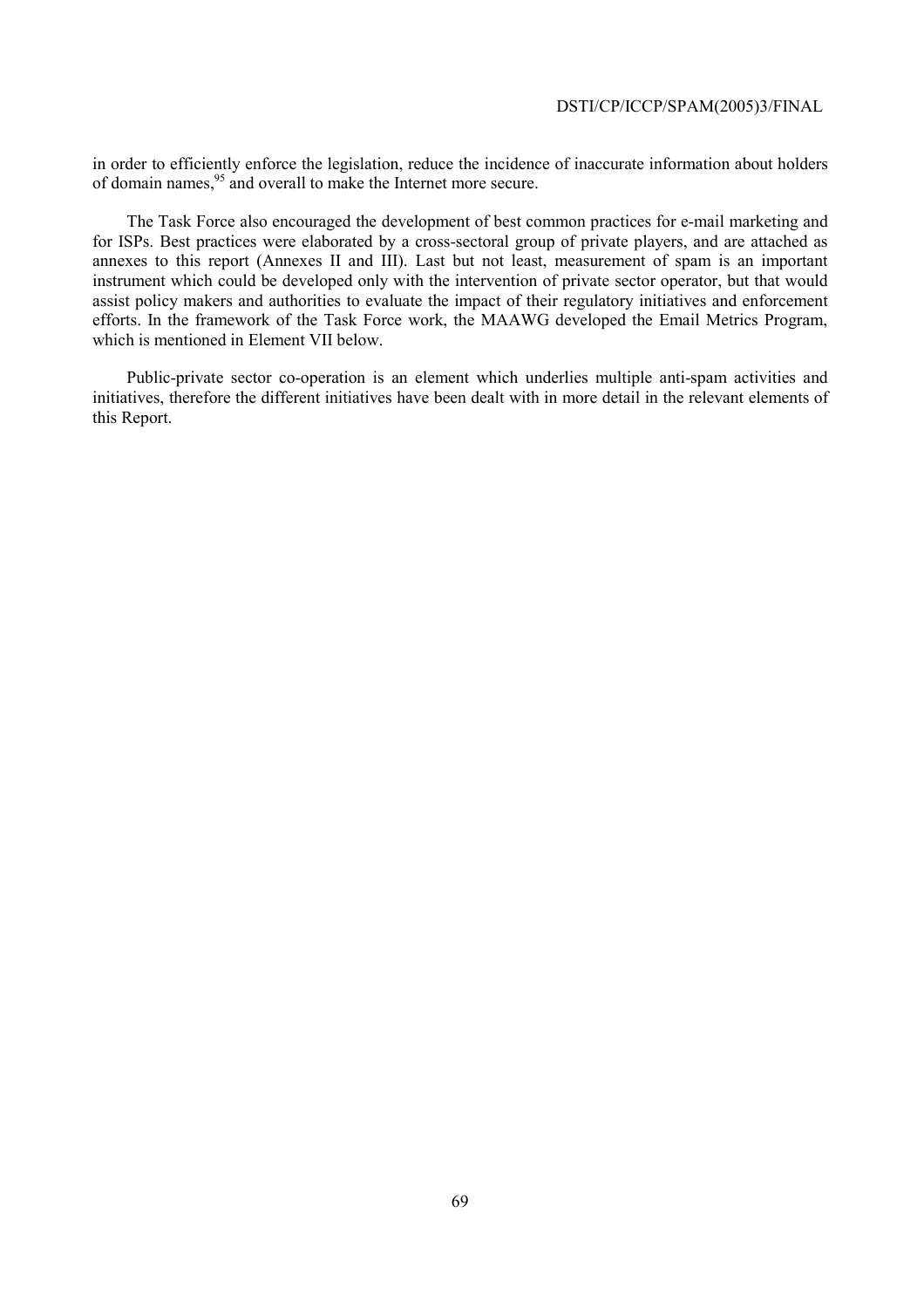## **ELEMENT VII - SPAM MEASUREMENT**

## **Spam metrics**

At the beginning of this report it was noted that spam is evolving. Although there are many different sources providing data on the amount of e-mail categorised as spam, the percentage of viruses and the number of phishing scams sent through electronic messages, the information is not easily comparable, and diverging results are reported. This is due to lack of a common international definition of spam, and to the different methodologies used to measure the amount of spam, which depend on the various filtering technologies employed.

Most of the data on spam originates from industry, in particular from anti-spam solution providers, but also by Internet Service Providers (although the latter data are not usually available to the public). Data gathered by these players are difficult to compare as they relate to a different user base and are founded on different parameters. This raises a number of questions about the completeness of data, what is being measured, and if industry should be encouraged to develop a single methodology for data collection. In addition, Internet Service Providers are often unwilling to disclose information which is sensitive for the company and may damage their competitiveness.

Filtering companies and ISPs (using filters) collect data from their customers that provide measures on the amount of spam detected by the filters. These data provide an indication of the growth of spam relative to the total volume of e-mail, the different possible content, and the affected countries. Anti-spam organisations and bodies related to consumer or privacy protection also measure spam. In addition, but to a limited extent, data on spam are collected by some governmental or public organisations which have the responsibility to develop anti-spam policies or regulations.

Statistics prepared by anti-spam solution providers show that in 2005 the average percentage of spam e-mails decreased slightly, reaching  $68.6\%$  of total e-mail, compared to  $72.3\%$  in  $2004.^{96}$  AOL declared that already between 2003 and 2004 the number of spam messages blocked by their filters had declined by half, and so did the number of spam complaints from their customers. Different sources noted that spam is affecting users to a lesser extent, often thanks to the utilization of spam filters and anti-virus protection, and to educational and awareness campaigns, which teach users how to deal with the phenomenon. The change in the spam trend, which had been growing in previous years, demonstrates that the implementation of appropriate technical solutions, coupled with an aggressive approach to spammers (legal suits, investigations), can bring results. Rresearch from the Finnish Statistics Institute concluded that households in Finland are generally moderately concerned about spam. Similarly, according to research of the Pew Internet and American Life Project, 22% of users say they spend less time on e-mail because of spam, down from the 29 per cent in  $2004.<sup>97</sup>$ 

Statistics can also provide relevant information to policy makers with respect to burdens that spam imposes on network operators. For example, according to VeriSign, the manager of the .com and .net domains, during the three-month period from 1 July to 20 September, 2004, spam represented 80% of traffic by volume, but constituted only 21 percent of e-mail bandwidth because the average size of a spam message was 3K bytes, while the average size of a legitimate message was 40K bytes.<sup>98</sup> Thus, while spam clearly creates considerable costs for operators of e-mail servers, the volume of spam does not appear to be destabilising the e-mail system.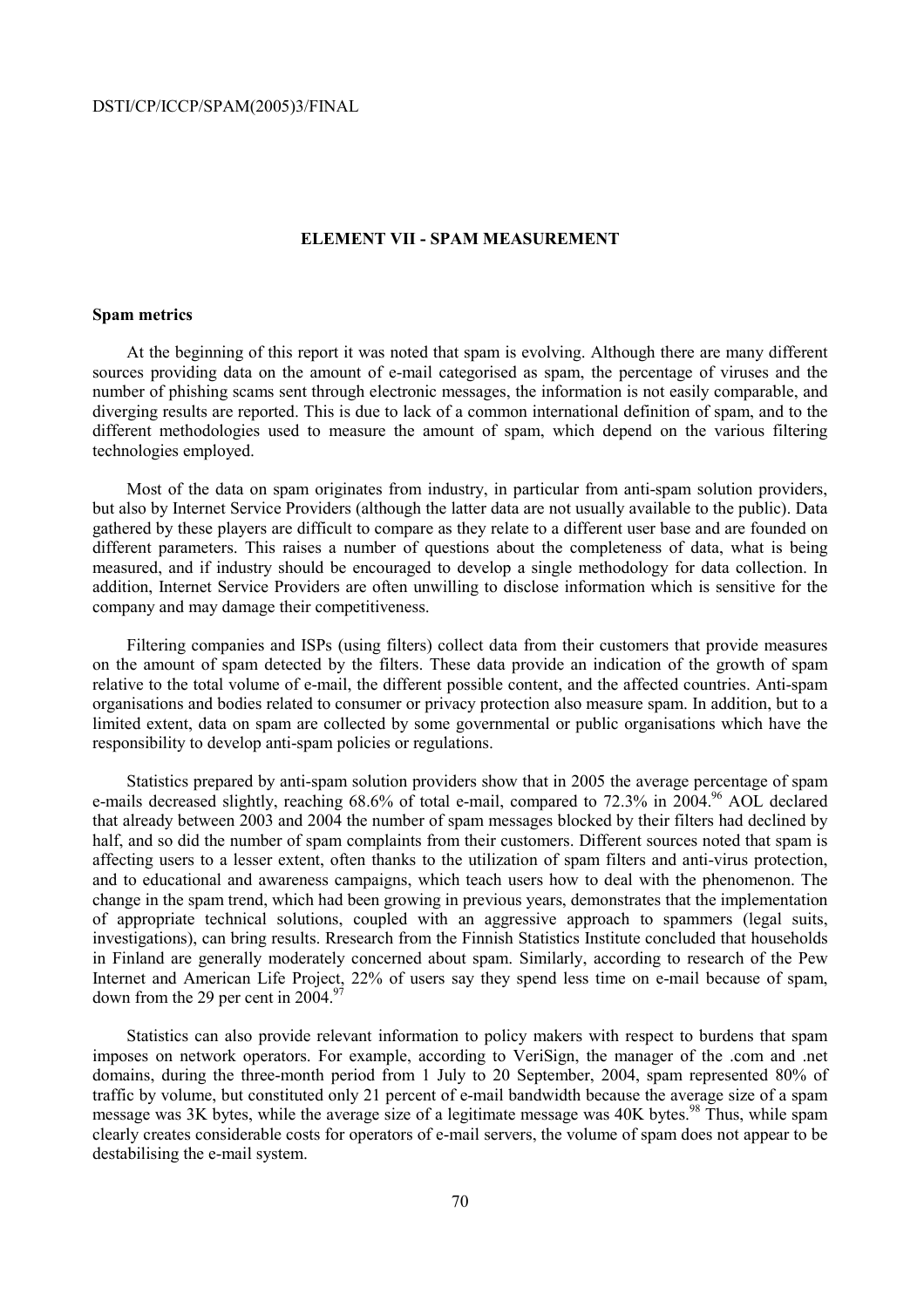Measurement is key to evaluating the evolution of spam and the effectiveness of anti-spam solutions and educational efforts, to be able to determine if a strategy is effective, and eventually what changes are needed in policy, regulatory and technical frameworks.

In order to better assess the current status of spam, and provide data on the amount of spam which passes in the network, the Messaging Anti-Abuse Working Group (MAAWG), in the context of the Task Force work, developed an E-mail Metrics Program and agreed on a series of ISPs spam indicators to measure:99

- The total number of dropped connections resulting from IP blocking (while this parameter may be imprecise, it gives a sense of the magnitude of the amount of messages which are not penetrating the networks).
- The total number of blocked or tagged inbound e-mails and percentage of e-mails going through the ISPs (excluding blocked connections) that are identified as spam.
- The focus is therefore on "unwanted" e-mail, so that the difficulty of defining spam will be avoided.

For the last quarter of 2005, the total number of inbound emails filtered is about 203 billion. Of these, the delivery of more than 61 billion has been refused using RBLs (Real Time Blacklists) or other methods, while another 142 billion have been successively blocked or tagged using ASAV (Anti-Spam/Anti-Viral) framework, MTAs (Mail Transfer Agents) and other recipient- or message-based rules. This does not include additional filtering at the MUAs (Mail User Agents) level.

This means that for the last quarter of 2005 there have been:

- Approximately 500 dropped connections per mailbox.
- More than 1.5 dropped connections per unaltered delivered e-mail.
- More than 1 000 blocked/tagged inbound e-mails per mailbox.
- ñ Approximately 4 blocked/tagged inbound e-mails per unaltered delivered e-mail or 80% of total number of inbound messages.

If we factor in 1 abusive e-mail per dropped connection, the ratio of blocked/tagged inbound e-mails per unaltered delivered e-mail increases to 5.6 emails or 85% of inbound messages (see Figure 2).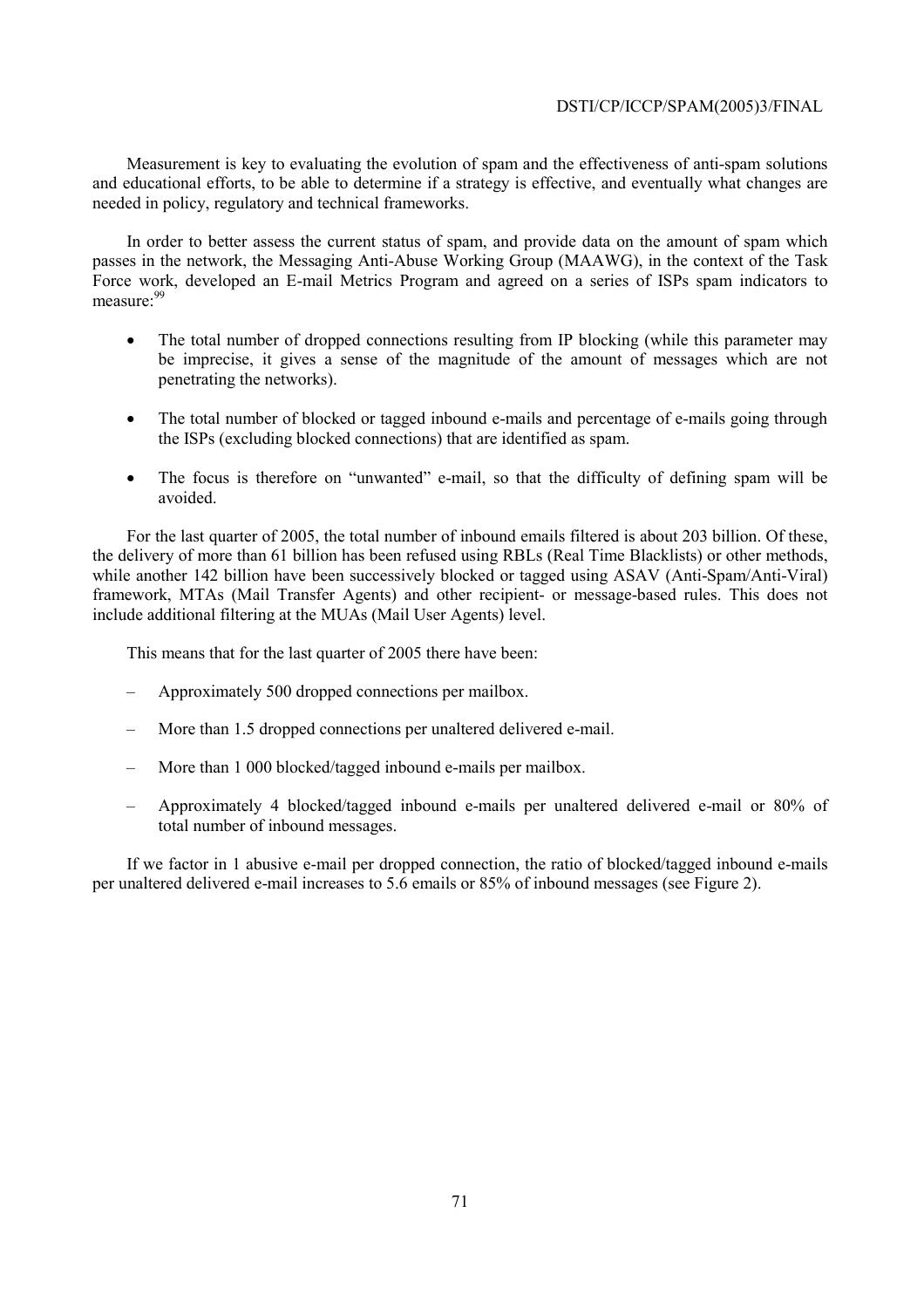

#### **Figure 2. Percentage of spam e-mails at ISPs level (4Q2005)**

*Source*: MAAWG Email Metrics Program, March 2006.

The report will be updated on a quarterly basis in an attempt to identify trends over time. Mailbox operators voluntarily decided to participate and commit to supply confidential data for two years on a quarterly basis.100 Data will be available on the MAAWG Web site (www.maawg.org), or on the OECD anti-spam pages at: www.oecd-antispam.org, under "Statistics".

ISPs' data can be compared with measurements of spam as it is perceived by the user, in their inbox **after** the application of filters and other technical solutions. In order to obtain a more detailed analysis of the spam phenomenon, France undertook a statistical study based on «inbox spam». The preliminary results of the study, based on public statistical rules, suitably complete the existing statistical information.<sup>101</sup> The mentioned approach is different as it does not measure the spam "in the pipeline", but spam which reaches the end-user and is perceived by the latter as being spam. This type of measure provides a more sociological analysis of what users consider spam, and how concerned they are by the phenomenon.

Regarding the first issue, about 90% of interviewees consider spam any commercial e-mail from a sender they cannot identify or a commercial e-mail from a sender to whom they certainly did not give their e-mail address. In addition, 74% consider unsolicited (non-commercial) messages sent by political parties or trade unions as spam.

Notwithstanding most of the users can easily identify spam e-mails and eliminate them, still 8% of respondents affirmed they bought a good or service advertised in such a message. A large part of the interviewees are aware of the necessity to take precautions to avoid being spammed. In particular, protecting personal e-mail addresses and using anti-spam filter services are the most common procedures.

The second issue relates to how concerned people are about spam. The survey showed that while most users received a small amount of spam, and therefore were not very concerned with the problem, about 10% of users receive 70% of the total volume of spam, and consider it to be a major annoyance.

Resources and data are available on the OECD Anti-Spam Web site, linking to the MAAWG Web pages and to other online statistics.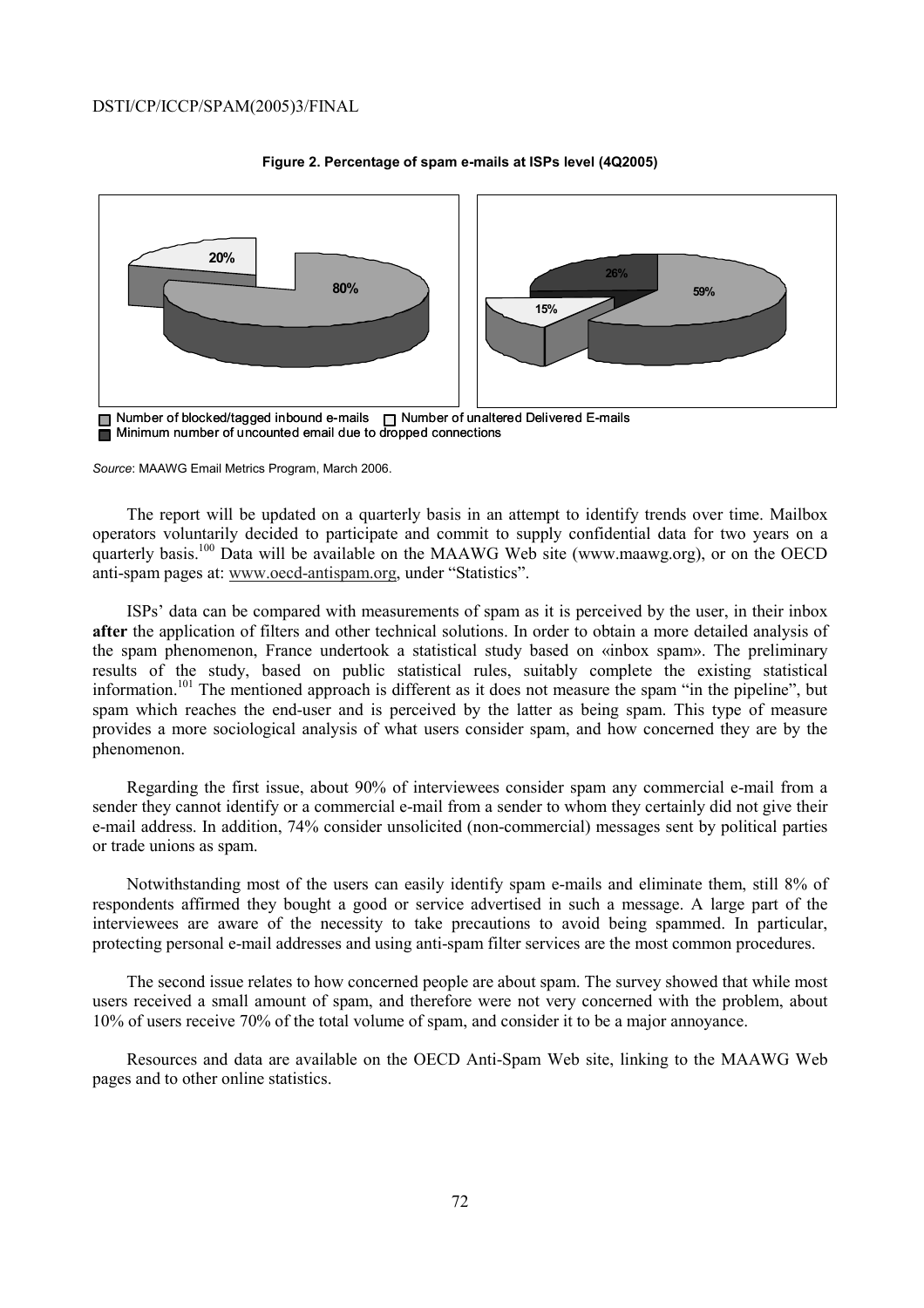#### **ELEMENT VIII - GLOBAL CO-OPERATION (OUTREACH)**

#### **Introduction**

Spam is a concern for developing countries, as for developed ones, which are facing the same problems as their developed counterparts,<sup>102</sup> with, in addition, limitations due to the lack of technical, financial and knowledge resources. In particular:

- The available bandwidth is often lower.
- Most of the users connect through dial-up or in cyber cafes, therefore network connections are more expensive and slow, which also has implications for the financial impact of spam.
- ISPs are often not aware of the dangers connected to spam and viruses, or do not have the resources to fight them.

The application of technical solutions (filters, anti-virus software, etc.) may be difficult, as they are relatively expensive. In addition, the legislative framework may be incomplete, as the applicability of general consumer protection and data privacy laws to the Internet may be unclear. Even when some legislation is in place, there are not the necessary resources or authorities to enforce these laws against spammers.

Often spammers – for whom it has become difficult or too risky to operate from a developed country, or who are considered "*persona non grata*" by ISPs - may exploit the above-mentioned weaknesses to move their traffic to countries where they know they can operate more easily and enjoy a certain degree of impunity. In some cases this is also due to a lax anti-spam and security policy on the ISP side. Of course it is not an exclusive problem of developing countries (networks of zombie computers are also a reality in developed countries, as are the well-known "pink contracts" between ISPs and spammers), however its consequences can be particularly dangerous, especially considering that in many countries, such as India, where the IT infrastructure is relatively well developed, ISPs are often being exploited by spammers.

While in most cases ISPs are not even aware of what is going on on their network, in other cases they accept to take spammers in exchange for financial compensation. This tactic, which seems profitable in the short term, is catastrophic in the long term: complacent ISPs will get blacklisted by other providers, and their legitimate clients will be unable to communicate with users in other countries, and may decide to change providers. Blacklists, discussed in Element IV, are particularly criticised by providers and public authorities in the developing world, as they are seen as an additional burden on local population, rather than a solution.

#### **The role of global co-operation (Outreach)**

What is the added value of outreach in this area? Global co-operation has two main objectives: to promote appropriate domestic frameworks to counter spam; and to encourage co-operation among countries, the private sector, civil society and other stakeholders, in order to tackle the problem of spam comprehensively and to ensure the harmonised and widespread application of technical measures and the effective enforcement of applicable rules. Also considering the peculiar problems encountered in non-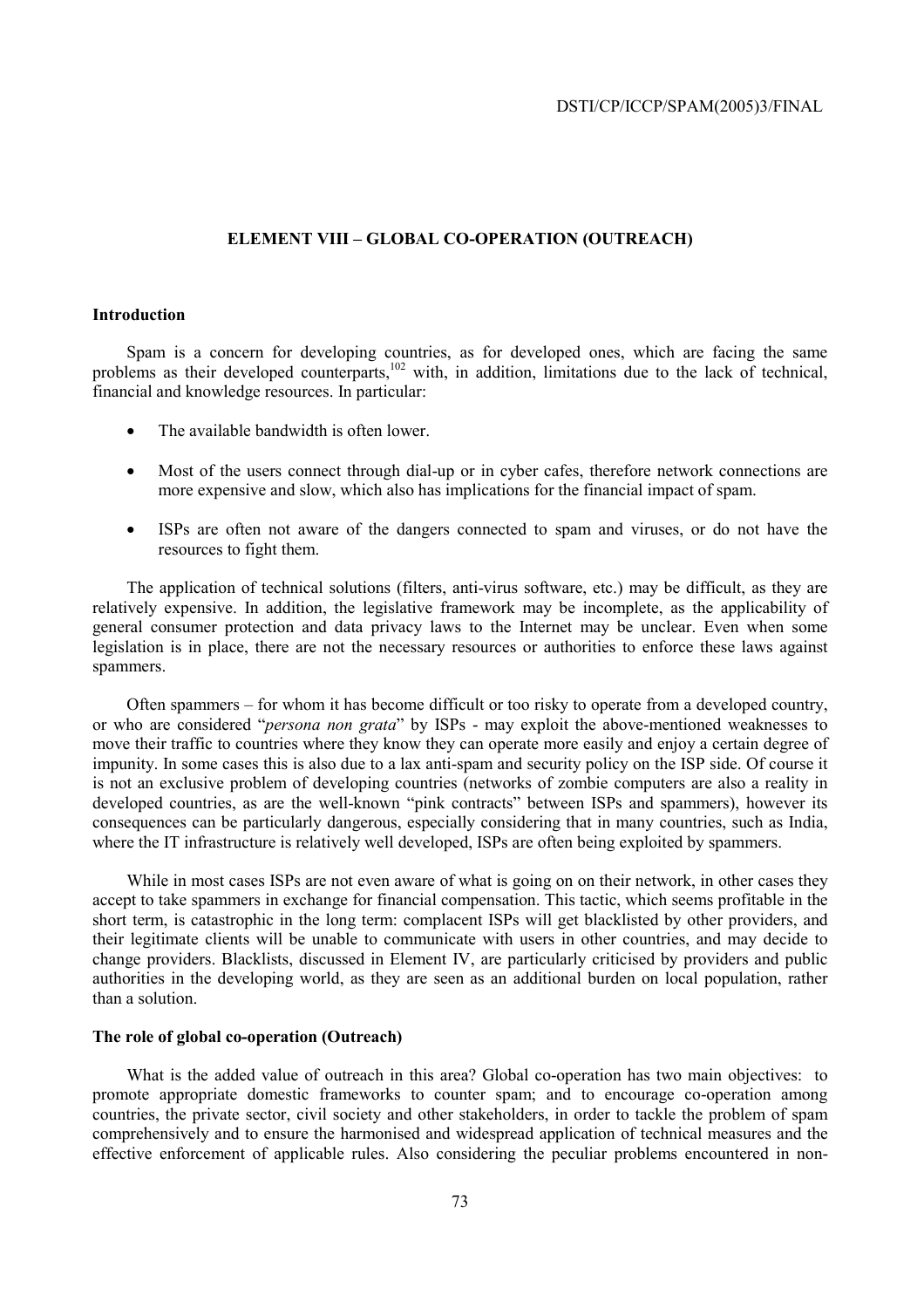OECD countries when dealing with spam, it seems that international co-operation could contribute greatly, in particular in the field of:

- $\triangleright$  **Laws and regulation enforcement**: International co-operation in the field of law and regulation is fundamental, to support the establishment of an appropriate anti-spam regulatory framework in all countries — possibly following a set of basic principles harmonised at the international level. National policy should include facilitating international co-operation and the sharing of information and practices. In addition, enforcement actions undertaken in some countries have a global effect, benefiting users all over the world.
- **Education**: Educational and awareness tools which have already been developed should be made available more generally to all users, operators, schools and public authorities in all countries. Considering that in most developing economies Internet access is often "collective", *i.e.* users connect from work, school, or using one of the available community access points, such as cybercafÈs and public libraries, educational materials should be disseminated in these locations, thereby reaching a large number of users at the same time.
- # **Facilitate industry co-operation**: The establishment of a series of best common practices is a global objective, and all ISPs should be involved. Practices suggested by various industry associations, public-private initiatives, or the suggestions included in this Report (see Best Practices for ISPs in Element III), could provide a good basis. The commitment of industry will be necessary for further steps. In particular, international co-operation would be useful to bring together ISPs from developed economies, which have considerable experience in the field, and their counterparts in developing economies, in order to share their knowledge, experiences and best practices.

#### **OECD Outreach activities**

Developing countries have, in several instances, called for more support from more technicaldeveloped countries and the international community in facing the problem of spam, and more generally of Internet security. The creation of a framework for effective co-operation across borders is warmly supported from both sides. In this context, it seems that the work of the OECD Spam Task Force, and in particular the Anti-Spam Toolkit, could be a useful resource for all interested stakeholders.

To promote co-operation and information exchange and facilitate the dissemination of the Toolkit, the Task Force created a website (www.oecd-antispam.org) providing material on education, regulatory and technical measures, and a contact list of enforcement authorities and anti-spam legislation around the world. The website is updated thanks to the contributions of participating countries. Non-OECD economies are also welcome to send data and information on their national frameworks.

In addition, the OECD is taking part and contributing to anti-spam initiatives at the global level, in partnership with other organisations active in this field, such as the ITU, the EU and APEC.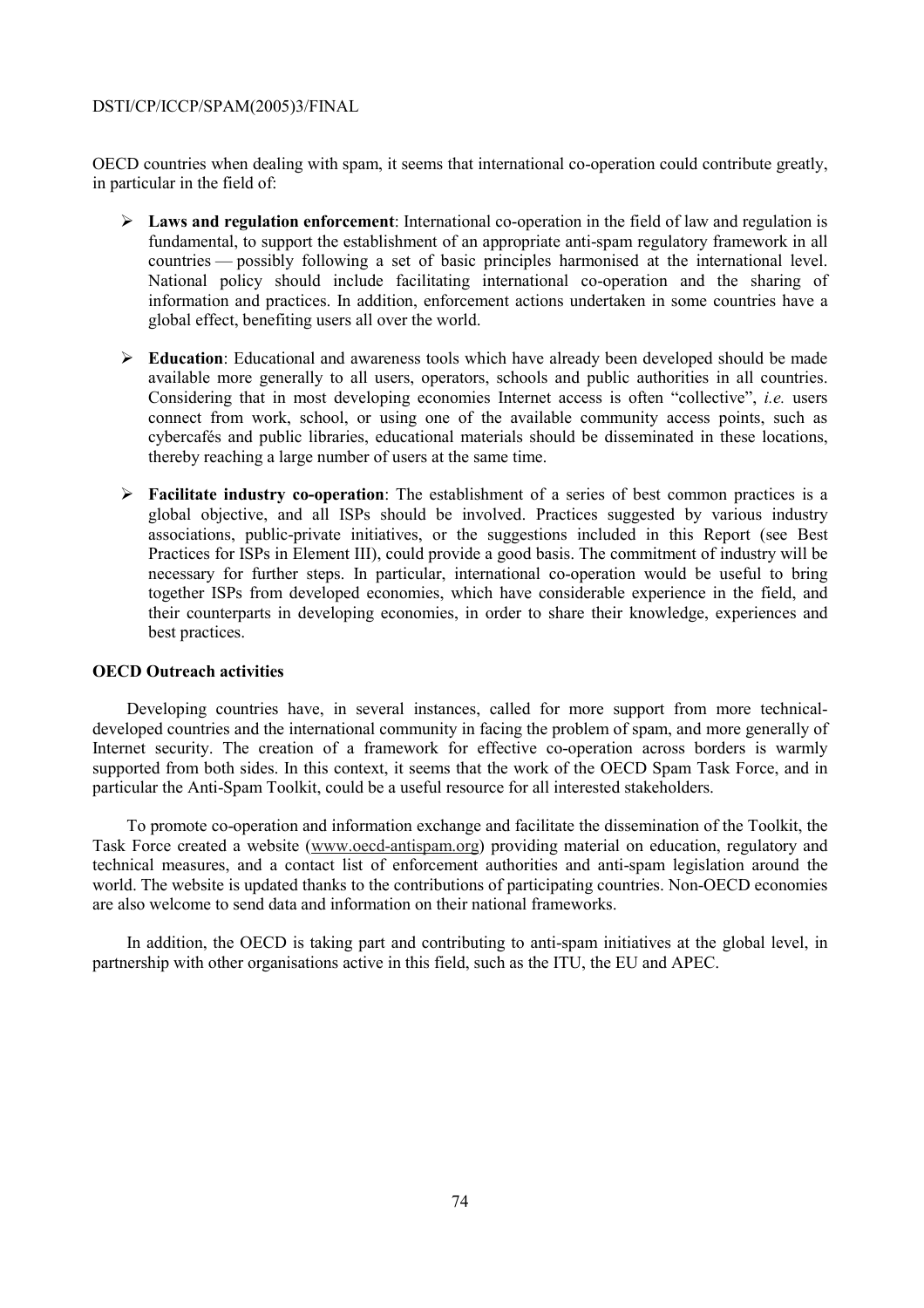#### **CONCLUDING REMARKS**

 In order for electronic communications to contribute to economic and social development, they must be reliable, efficient and trustworthy. Today users' confidence in electronic communication tools, and in particular e-mail, may be threatened by unsolicited, unwanted, and harmful electronic messages, commonly known as spam.

The openness and decentralisation of the Internet are the main reasons for the medium's success. All the applications and services developed in the past years - peer to peer, Voice over  $IP$  – spread rapidly and without the need of any approval or formality. Anybody can decide how to employ or innovate the network. However, these characteristics also create a number of vulnerabilities that are increasingly exploited by spammers and other online offenders. The lack of centralised control enables users to hide their identity. In addition, the low cost of accessing Internet and e-mail services allows spammers to send out millions of spam messages every day. Therefore, it is necessary to combat spam and other threats, while simultaneously avoiding damage to the communications medium we are trying to protect.

 The first question Task Force members had to answer, at the beginning of their mandate, was not whether members should or should not take action against spam, but the appropriate action to take. An important lesson which should be learnt is that the problem of spam is complex, and that a multistakeholder and multi-pronged approach is fundamental.

As became clear in the work of the Task Force, all stakeholders have an important role in fighting spam. Governments should work to establish clear national anti-spam policies in concert with other players, collaborate with private operators, and promote co-operation across borders. Setting up domestic co-ordination groups, and creating the appropriate regulatory frameworks – based on well-defined policy objectives – backed by effective enforcement mechanisms, can greatly contribute to the anti-spam battle. On the basis of this framework, the private sector has the lead role for the development of relevant business practices and innovative technical solutions, and can greatly contribute to the education of users. Coordination and co-operation among public and private players is critical to achieve results in the fight against spam.

Considering the rapid pace of technical evolution, and therefore the changing of fraudulent and illicit online practices, this Toolkit is not trying to provide specific answers, but policy orientation. Also, the complexity of the problem will not change after the Task Force completes its mandate, whence the importance to establish and maintain a clear strategy to fight spam. Continuous national co-ordination and public-private co-operation and dialogue are instrumental in this endeavour.

The Internet is defined by the WSIS Declaration of Principles as "*a global facility available to the public*". This means it is also the responsibility of the entire public to preserve it and contribute to its usability and reliability. All players need to learn how to deal with spam. To this end, the toolkit-approach needs to be implemented at the national level, and should be reviewed regularly in order to address new threats and illegal activities for which spam is the vehicle.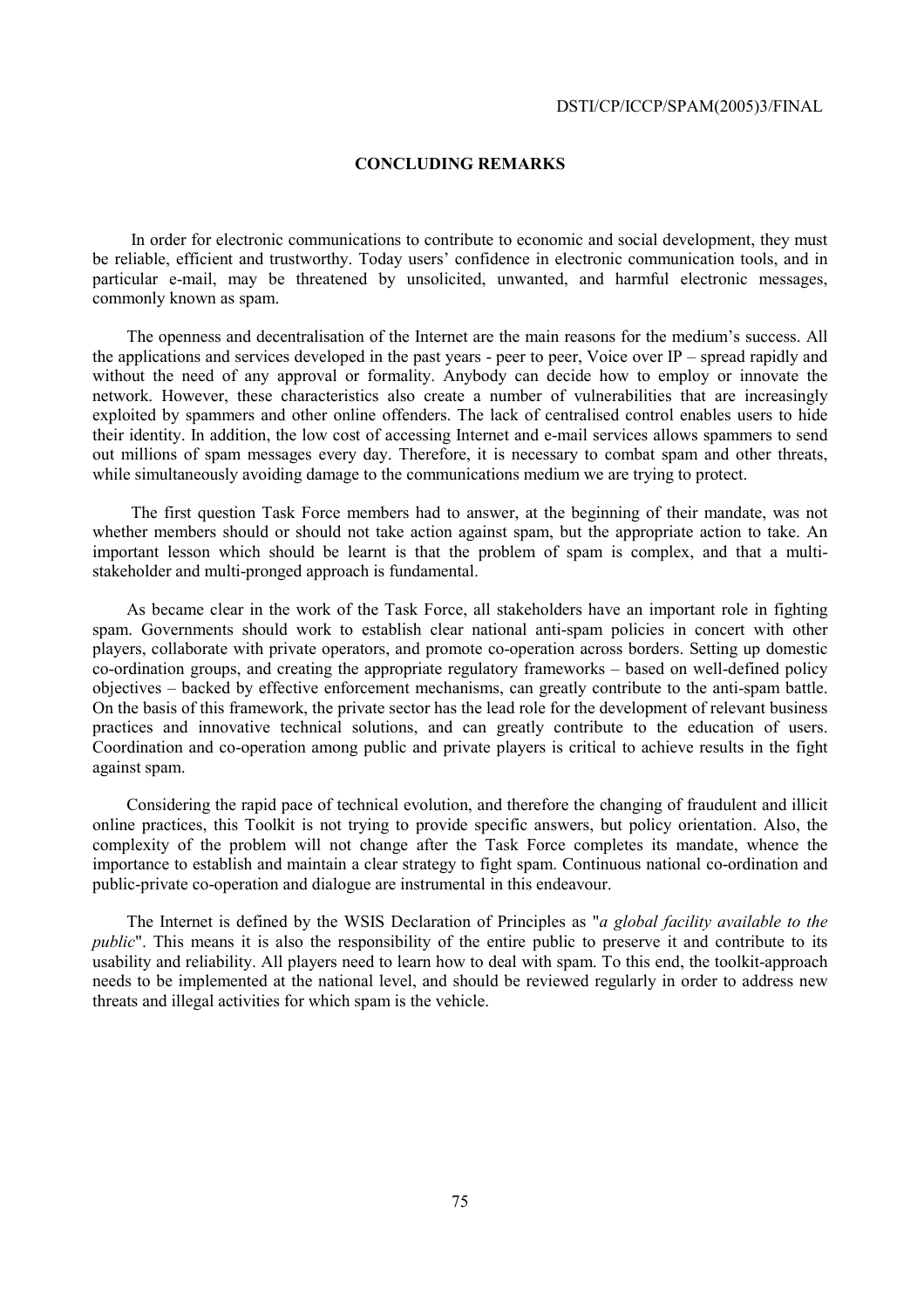### **ANNEXES**

### **ANNEX I: DRAFT RECOMMENDATION OF THE COUNCIL ON CROSS-BORDER CO-OPERATION IN THE ENFORCEMENT OF LAWS AGAINST SPAM**

THE COUNCIL,

 Having regard to the Convention on the Organisation for Economic Co-operation and Development of  $14<sup>th</sup>$  December 1960, in particular Article 5 (b) thereof;

 Recognising that spam undermines consumer confidence, which is a prerequisite for the information society and for the success of e-commerce;

 Recognising that spam can facilitate the spread of viruses, serve as the vehicle for traditional fraud and deception as well as for other Internet-related threats such as phishing, and that its effects can negatively impact the growth of the digital economy, thus resulting in important economic and social costs for Member countries and non-member economies;

 Recognising that spam poses unique challenges for law enforcement in that senders can easily hide their identity, forge the electronic path of their email messages, and send their messages from anywhere in the world to anyone in the world, thus making spam a uniquely international problem that can only be efficiently addressed through international co-operation;

 Recognising the need for global co-operation to overcome a number of challenges to information gathering and sharing, for identifying enforcement priorities and for developing effective international enforcement frameworks;

 Recognising that current measures, such as numerous bi- and multilateral criminal law enforcement co-operation instruments, provide a framework for enforcement co-operation on criminal conduct associated with spam, such as malware and phishing;

 Having regard to the *Recommendation of the Council concerning Guidelines for Protecting*  Consumers from Fraudulent and Deceptive Commercial Practices Across Borders (hereinafter *<sup><i>Cross*-</sup> *border Fraud Guidelines*<sup>"</sup>), which sets forth principles for international co-operation among consumer protection enforcement agencies in combating cross-border fraud and deception [C(2003)116];

 Having regard to the *Recommendation of the Council concerning Guidelines Governing the Protection of Privacy and Transborder Flows of Personal Data* [C(80)58] (hereinafter *<sup><i>Privacy*</sup> *Guidelines*î), and the *Ministerial Declaration on the Protection of Privacy on Global Networks* [C(98)177];

 Recognising that, in some instances, the *Cross-border Fraud Guidelines* and *the Privacy Guidelines* may apply directly to cross-border spam enforcement co-operation and that even where this is not the case, many of the principles expressed in these Guidelines can be usefully tailored to develop appropriate national frameworks and facilitate international co-operation to enforce laws against spam;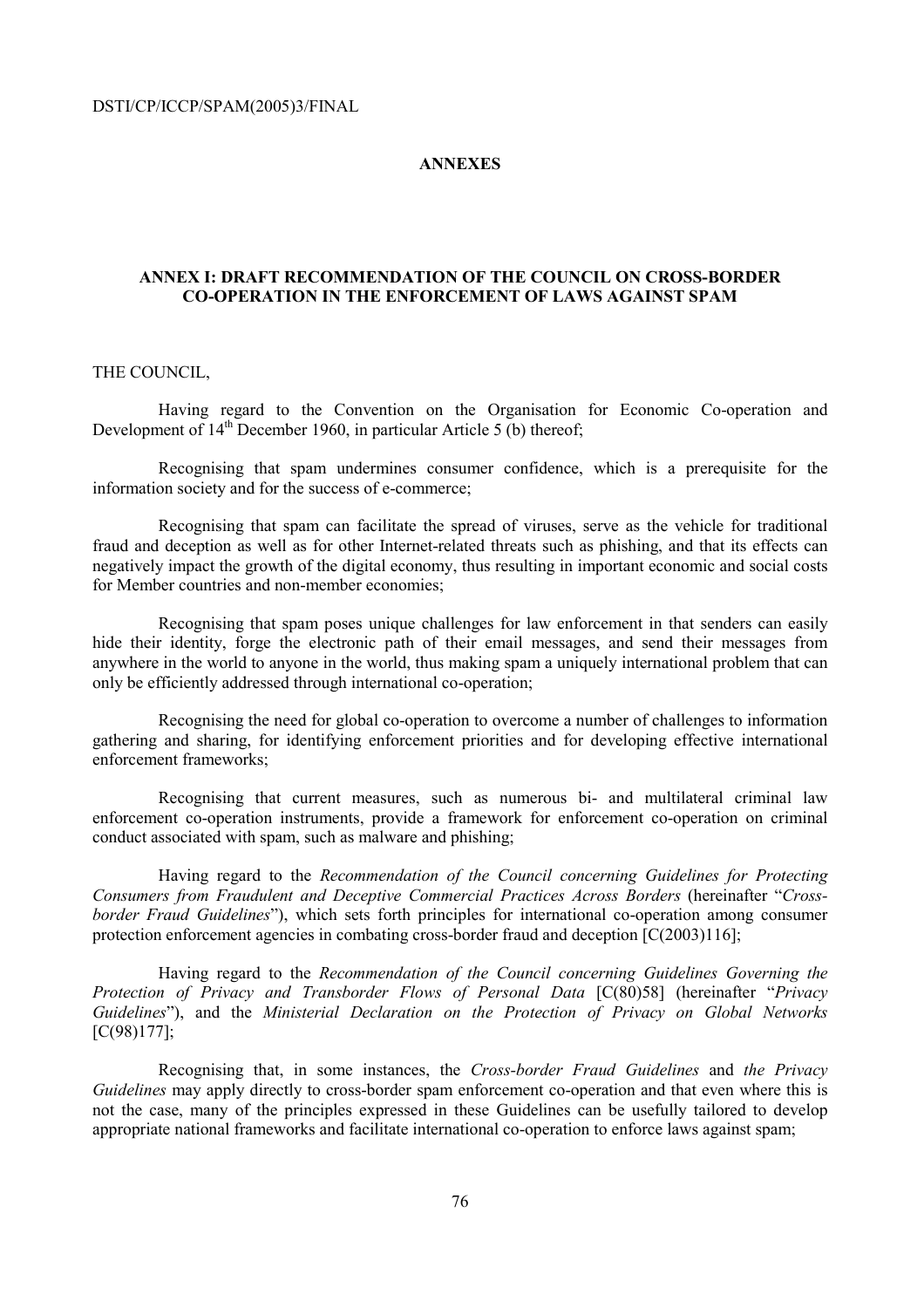Recalling that, while cross-border enforcement co-operation is an important element in tackling the global problem of spam, it is necessary in this respect to adopt a comprehensive national approach which also addresses regulatory and policy issues, facilitates the development of appropriate technical solutions, improves education and awareness among all players and encourages industry-driven initiatives;

 On the joint proposal of the Committee for Information, Computer and Communications Policy and the Committee on Consumer Policy:

#### **AGREES that:**

 For the purposes of this Recommendation, and without prejudice to other existing co-operation instruments "Spam Enforcement Authorities" means any national public body, as determined by each Member country, that is responsible for enforcing Laws Connected with Spam and has powers to (a) coordinate or conduct investigations or (b) pursue enforcement proceedings, or (c) both.

For the purposes of this Recommendation, "Laws Connected with Spam" means (a) laws specifically targeting electronic communications; or (b) general laws, such as privacy laws, consumer protection laws or telecommunication laws that may apply to electronic communications.

 This Recommendation is primarily aimed at national public bodies, with enforcement authority for Laws Connected with Spam. It is recognised that some Member countries have many competent bodies, some of which are regional or local, that can take or initiate action against spam. It is also recognised that, in some Member countries, private enforcement bodies may play a very important role in ensuring enforcement of Laws Connected with Spam, including in cross-border situations.

 This Recommendation covers cross-border spam enforcement co-operation only in areas where the conduct prohibited by the Laws Connected with Spam of the Member country receiving a request for assistance is substantially similar to conduct prohibited by the Laws Connected with Spam of the Member country requesting assistance. Co-operation under this Recommendation does not affect the freedom of expression as protected in laws of Member countries.

 Co-operation under this Recommendation focuses on those violations of Laws Connected with Spam that are most serious in nature, such as those that (a) cause or may cause injury (financial or otherwise) to a significant number of recipients, (b) affect particularly large numbers of recipients (c) cause substantial harm to recipients.

 In all instances, the decision on whether to provide assistance under this Recommendation rests with the Spam Enforcement Authority receiving the request for assistance.

 This Recommendation encourages Member countries to cooperate in this area under any other instruments, agreements, or arrangements.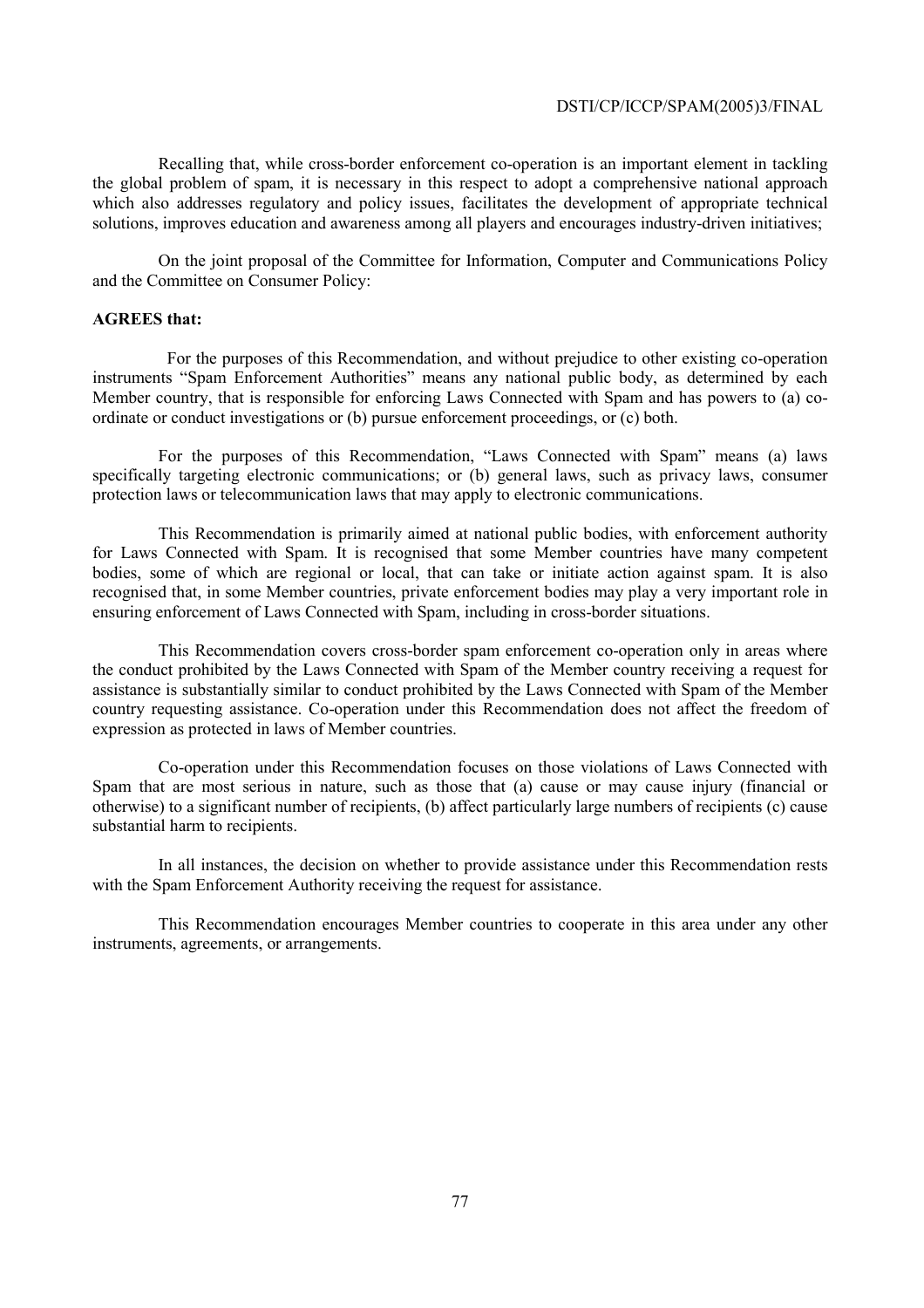#### **RECOMMENDS that:**

Member countries work to develop frameworks for closer, faster, and more efficient co-operation among their Spam Enforcement Authorities that includes, where appropriate:

#### **a) Establishing a domestic framework.**

Member countries should in this respect:

(i) Introduce and maintain an effective framework of laws, Spam Enforcement Authorities, and practices for the enforcement of Laws Connected with Spam.

(ii) Take steps to ensure that Spam Enforcement Authorities have the necessary authority to obtain evidence sufficient to investigate and take action in a timely manner against violations of Laws Connected with Spam that are committed from their territory or cause effects in their territory. Such authority should include the ability to obtain necessary information and relevant documents.

(iii) Improve the ability of Spam Enforcement Authorities to take appropriate action against (a) senders of electronic communications that violate Laws Connected with Spam and (b) individuals or companies that profit from the sending of such communications.

(iv) Review periodically their own domestic frameworks and take steps to ensure their effectiveness for cross-border co-operation in the enforcement of Laws Connected with Spam.

(v) Consider ways to improve redress for financial injury caused by spam.

#### **b) Improving the ability to cooperate.**

Member countries should improve the ability of their Spam Enforcement Authorities to cooperate with foreign Spam Enforcement Authorities.

Member countries should in this respect:

(i) Provide their Spam Enforcement Authorities with mechanisms to share relevant information with foreign authorities relating to violations of their Laws Connected with Spam upon request, in appropriate cases and subject to appropriate safeguards.

(ii) Enable their Spam Enforcement Authorities to provide investigative assistance to foreign authorities relating to violations of their Laws Connected with Spam upon request, in appropriate cases and subject to appropriate safeguards, in particular with regard to obtaining information from persons; obtaining documents or records; or locating or identifying persons or things.

(iii) Designate a contact point for co-operation under this Recommendation and provide the OECD Secretariat with updated information regarding their Laws Connected with Spam and the Spam Enforcement Authority designated as the contact point. The OECD Secretariat will keep record of this information and make it available to interested parties.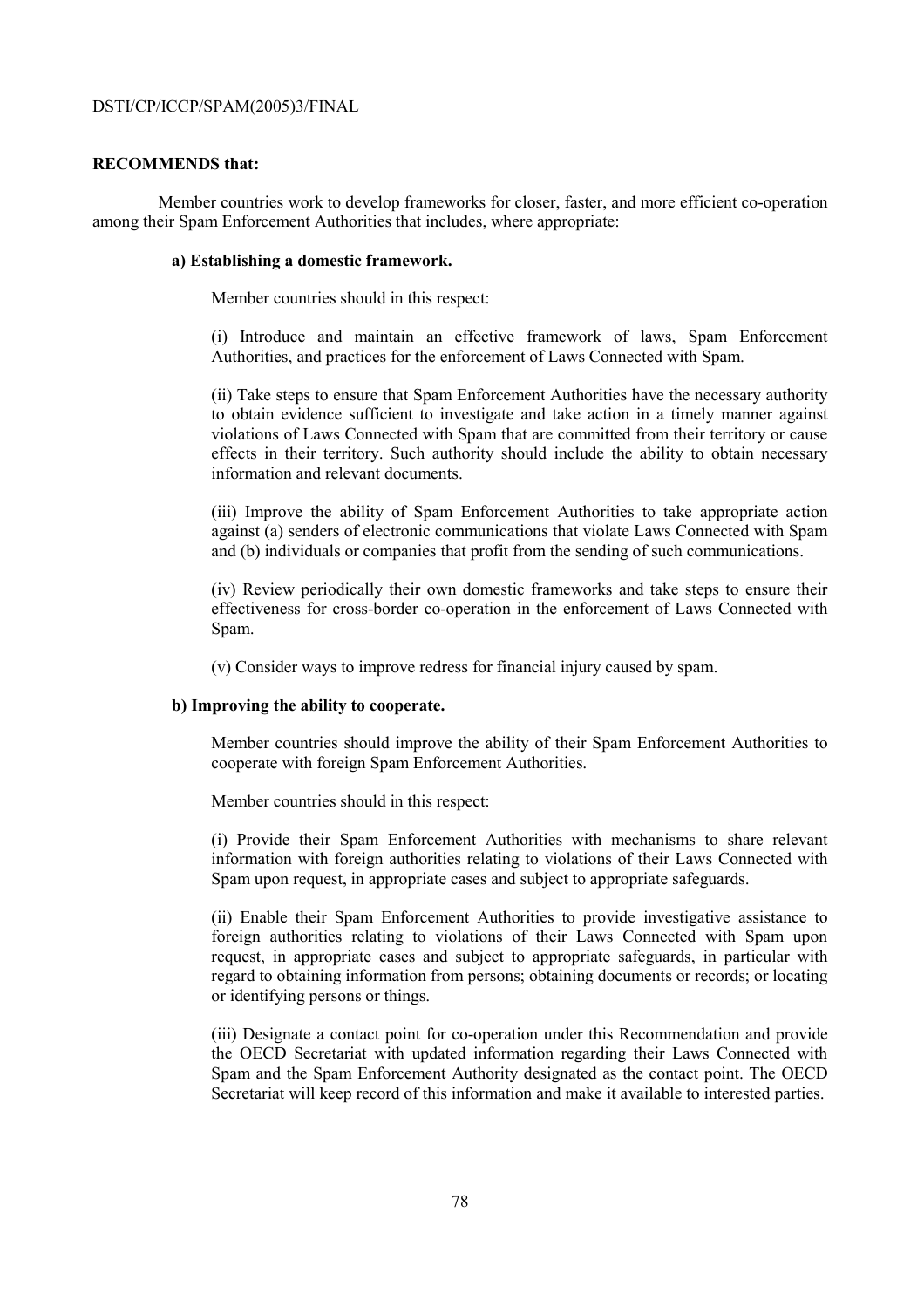#### **c) Improving procedures for co-operation.**

Before making requests for assistance as foreseen in the previous paragraphs, Spam Enforcement Authorities should:

(i) Proceed to some preliminary investigative work to determine whether a request for assistance is warranted, and is consistent with the scope and priorities set forth by this Recommendation.

(ii) Attempt to prioritise requests for assistance and, to the extent possible, make use of common resources such as the OECD Website on spam, informal channels, existing international networks and existing law enforcement co-operation instruments to implement this Recommendation.

#### **d) Cooperating with relevant private sector entities.**

Spam Enforcement Authorities, businesses, industry groups, and consumer groups should cooperate in pursuing violations of Laws Connected with Spam. In particular, Spam Enforcement Authorities should cooperate with these groups on user education, promote their referral of relevant complaint data, and encourage them to share with Spam Enforcement Authorities investigation tools and techniques, analysis, data and trend information.

Member countries should encourage co-operation between Spam Enforcement Authorities and the private sector to facilitate the location and identification of spammers.

Member countries should also encourage participation by private sector and non-member economies in international enforcement co-operation efforts; efforts to reduce the incidence of inaccurate information about holders of domain names; and efforts to make the Internet more secure.

Where appropriate, Spam Enforcement Authorities and the private sector should continue to explore new ways to reduce spam.

**INVITES** non-member economies to take due account of this Recommendation and collaborate with Member countries in its implementation.

**INSTRUCTS** the Committee for Information, Computer and Communications Policy and the Committee on Consumer Policy to monitor the progress in cross-border enforcement co-operation in the context of this Recommendation within three years of its adoption and thereafter as appropriate.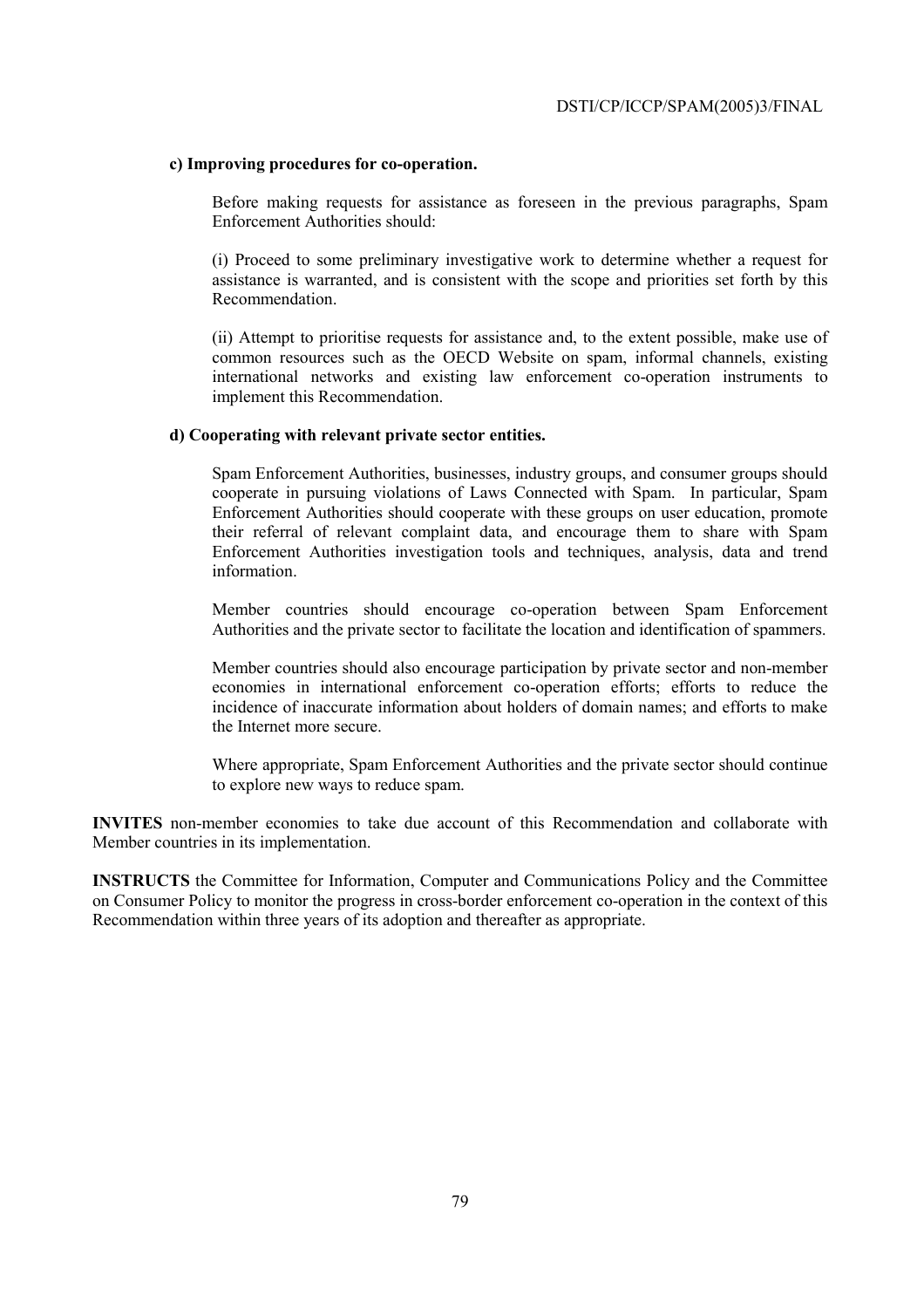## **ANNEX II: BIAC AND MAAWG BEST PRACTICES FOR INTERNET SERVICE PROVIDERS AND NETWORK OPERATORS<sup>1</sup>**

### **Background**

ISPs and network operators have an important role in the fight against spam.

Given this important role, ISPs, network operators, technical groups and alliances continue to share best practices for preventing/diminishing spam sent from or across their networks.

Although best practices will not, in and of themselves, constitute a comprehensive solution to spam, they are part of a multi-prong strategy for addressing the problem of spam. The larger the number of entities endorsing and applying common practices, the more effective they will be.

In the event that these voluntary Best Practices are taken up by ISPs and Network Operators, their positive impact will be increased if end-users also take necessary steps to protect the security of their computers, software and networks, including the protection of their personal identity on-line.

#### **Intent**

BIAC's Best Practices for ISPs and Network Operators are a set of voluntary principles developed by business aimed at enhancing the security of network infrastructures in the fight against Spam. Industry will continue to collaborate on additional technical and procedural measures to further implement these principles.

BIAC proposes the following Best Practices for ISPs and Network Operators as an important tool in combating Spam. These Best Practices and any additional measures are **voluntary,** and in all cases precedence is given to applicable legal and regulatory frameworks.

Implementation of these Best Practices and any additional measures will vary, depending on the technical configurations of particular providers'/operators' networks, and their specific business needs and challenges. We note that flexibility in the implementation of these Best Practices and any additional measures is the key to achieving their broad and meaningful adoption by service providers of all sizes.

<sup>1</sup> BIAC was created in March 1962 as an independent organisation recognised by the OECD as the official representative of the OECD business community (http://www.biac.org). BIAC's members are the major industrial and employers' organisations in the 30 OECD member countries, representing over 8 million companies. Via its 31 standing committees and policy groups, BIAC mirrors all economic policy issues the OECD covers and examines their potential impacts on business in both member and an increasing number of non-member countries like Russia, China and India.

The Messaging Anti-Abuse Working Group (http://www.MAAWG.org) is a global organization focusing on preserving electronic messaging from online exploits and abuse with the goal of enhancing user trust and confidence, while ensuring the deliverability of legitimate messages. With a broad base of Internet Service Providers (ISPs) and network operators representing over 600 million mailboxes, key technology providers and senders, MAAWG works to address messaging abuse by focusing on technology, industry collaboration and public policy initiatives.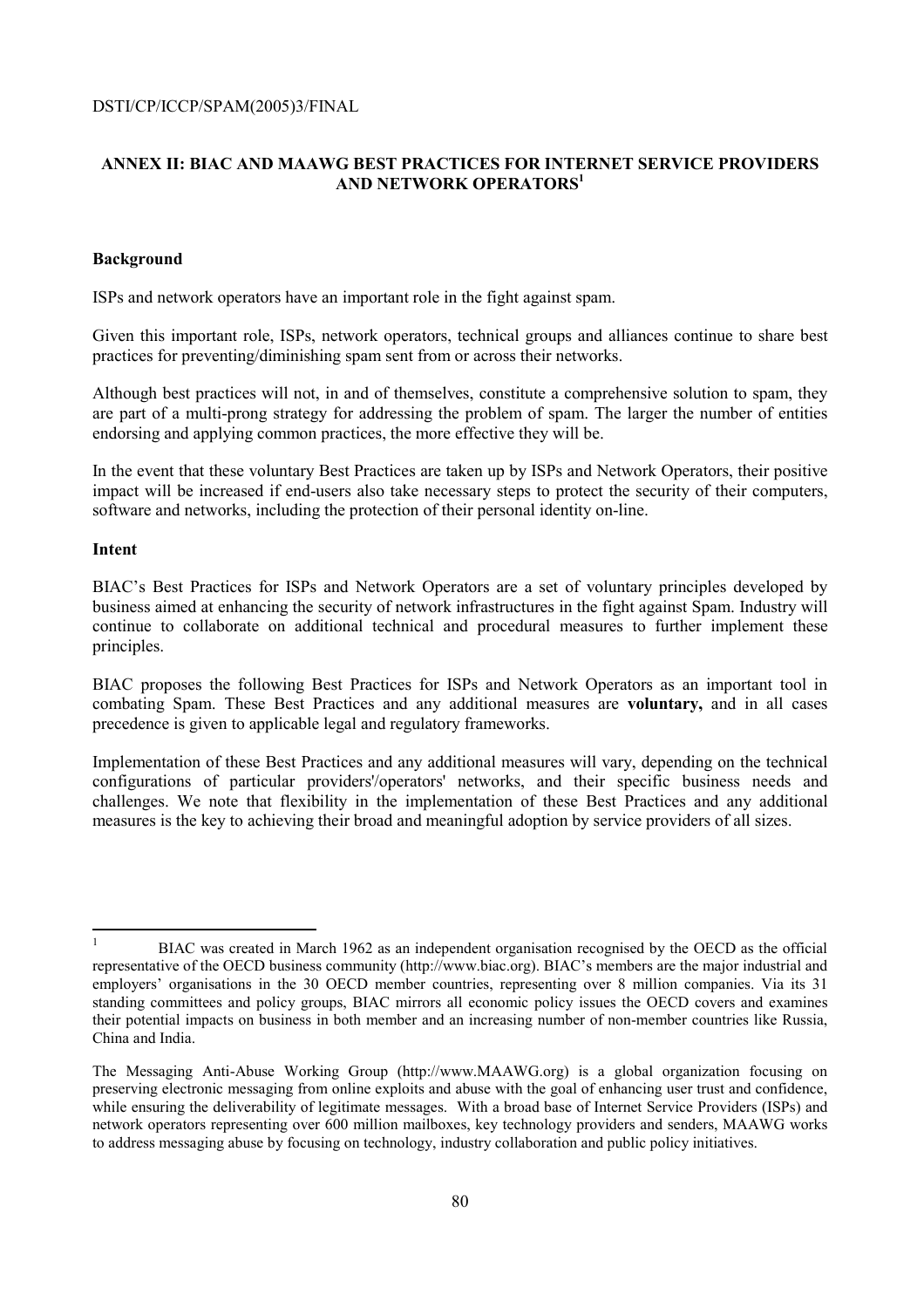Given the rapid pace of technological change, the Best Practices will be periodically reviewed and updated. $^{2}$ 

#### **Best practices**

#### *Context/Definitions*

In any given national jurisdiction, each of the Best Practices is understood to be recommended only if it is not in contradiction with existing national legislation.

In the context of these Best Practices "ISPs and network operators" include any entity operating a SMTP server connected to the Internet.

#### *BIAC recommends to ISPs and Network Operators that:*

- 1. Within the boundaries of the appropriate legal framework, ISPs and network operators address the problem of compromised end-user equipment by establishing timely processes to allow such enduser equipment and network elements to be managed and eliminated as sources of Spam;
- 2. ISPs and network operators utilize industry standard technology to authenticate their email and/or their sources;
- 3. ISPs and network operators block potentially infecting email file attachments. In the case of filtering email or email file attachments based on content properties, in the context of any required legislation prior agreement is to be obtained from the customer;
- 4. ISPs and network operators actively monitor the volume of inbound and outbound email traffic to determine unusual network activity and the source of such activity, and respond appropriately;
- 5. ISPs and network operators establish appropriate inter-company processes for reacting to other network operators' incident reports, also accepting end user complaints.
- 6. ISPs, network operators and enterprise email providers communicate their security policies and procedures to their subscribers;
- 7. ISPs and network operators attempt to send non-delivery notices (NDNs) only for messages originated by their own account holders;
- 8. ISPs and network operators take measures to ensure that only their account holders use their email submit servers;
- 9. ISPs and network operators ensure that all domain names, Domain Name System (DNS) records and applicable Internet protocol (IP) address registration records (e.g. WHOIS, Shared WHOIS Project [SWIP] or referral WHOIS [RWHOIS]) are responsibly maintained with correct, complete and current information, and that this information includes points of contact for roles responsible for resolving abuse issues including, but not limited to, postal address, phone number and email address;

 $\frac{1}{2}$ 

The Best Practices will be maintained by BIAC and MAAWG. Updated/improved versions will be available online on the MAAWG or BIAC Web sites. More information is available at www.oecdantispam.org.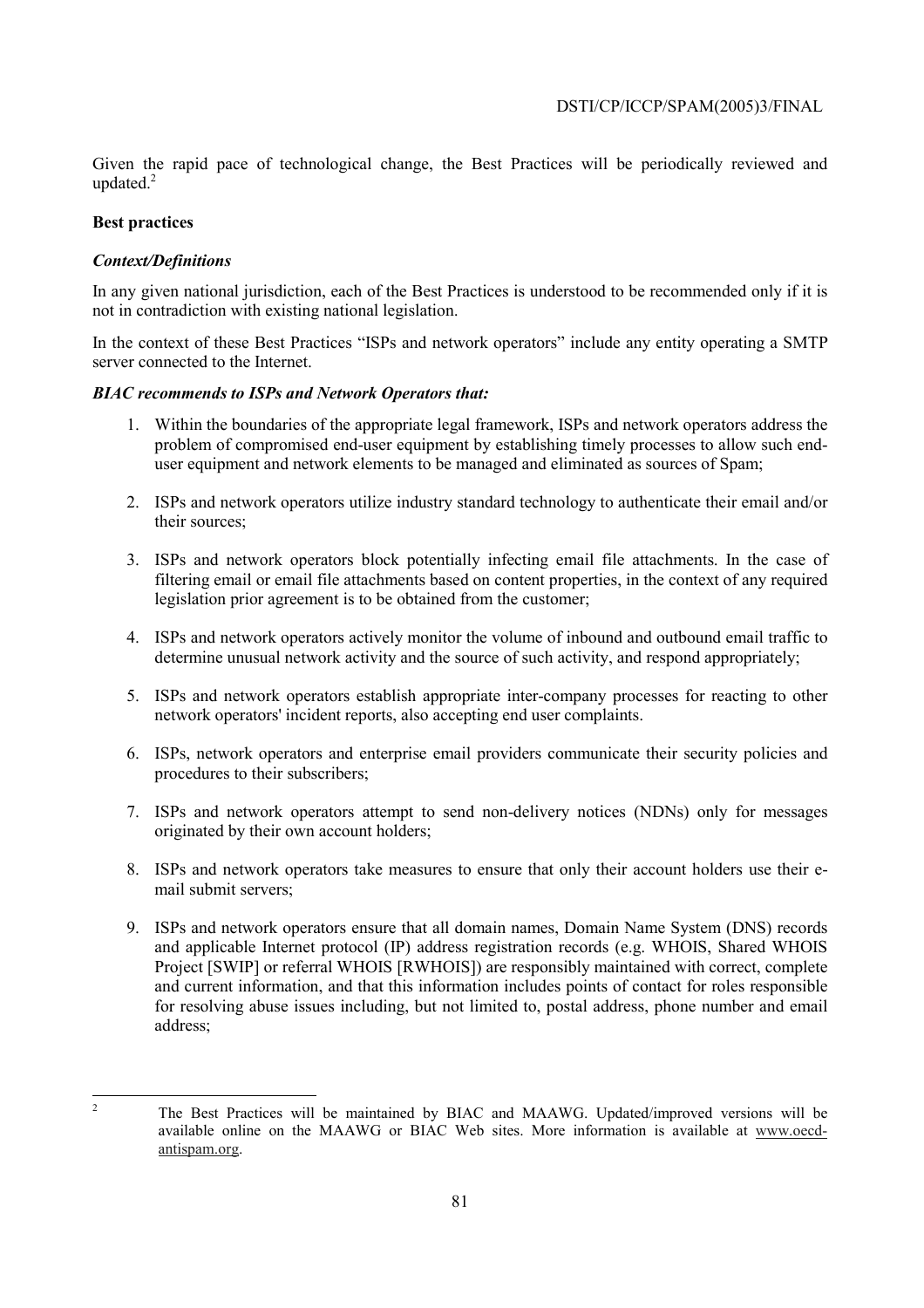10. ISPs and network operators ensure that all their publicly routable and Internet-visible IP addresses have appropriate and up-to-date forward and reverse DNS records and WHOIS and SWIP entries; that all local area network (LAN) operators are compliant with Request for Comments (RFCs) 1918 – "Address Allocation for Private Internets," and that in particular, LANs do not use IP space globally registered to someone else, or IP space not registered to anyone, as private IP space.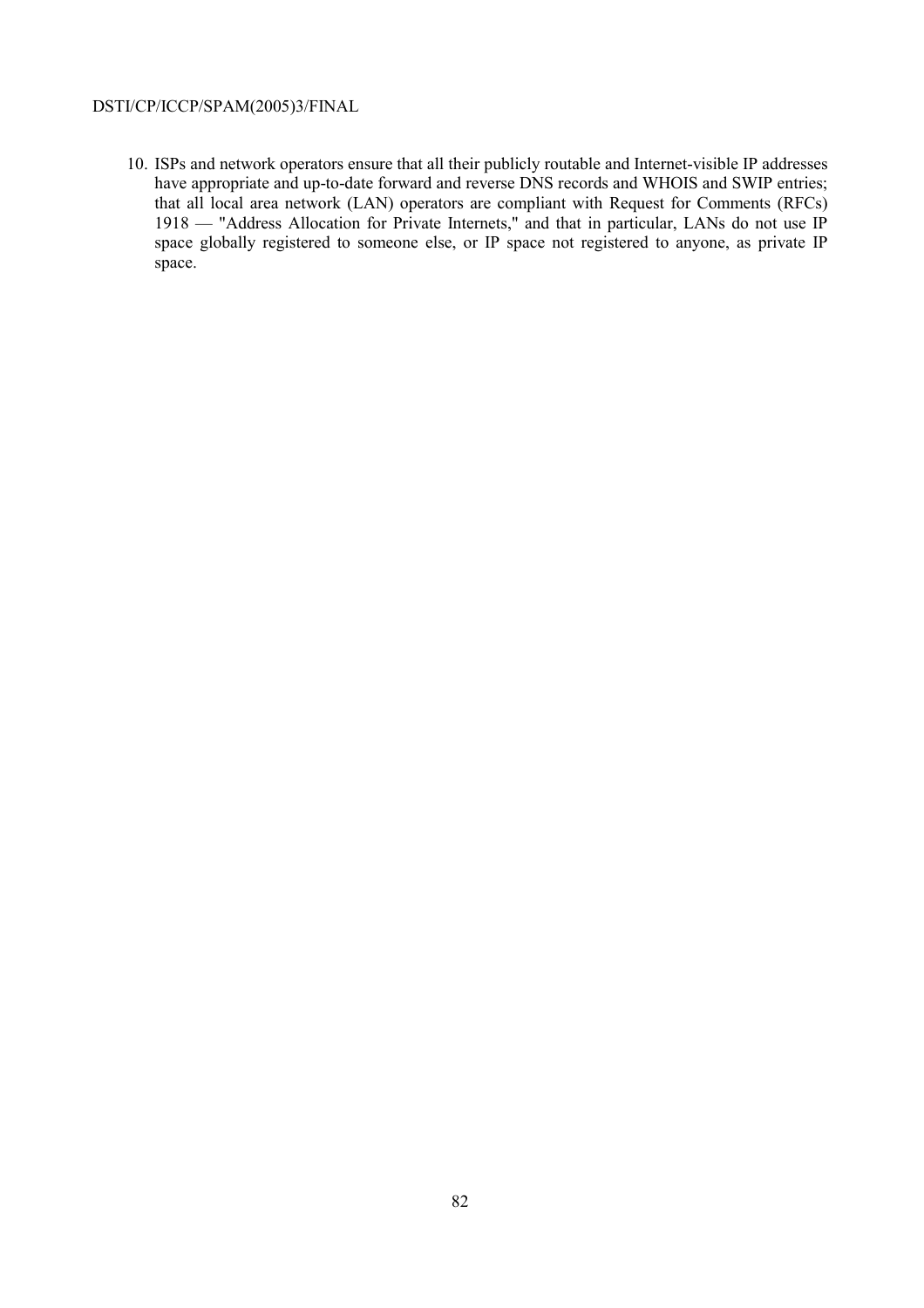## **ANNEX III: BIAC3 BEST PRACTICES FOR EMAIL MARKETING4**

### **Background**

This elaboration of a set of voluntary best practices for email marketing is designed to provide guidance to online marketers so that they may adopt communication techniques which are at the same time spam-free and more effective. Such rules should make clear that spam has no role to play in legitimate marketing.

Most responsible organizations already follow industry codes or have adopted best practices. This document brings together a set of voluntary best practices drawing upon existing codes in order to provide all with a basis for using email for commercial or marketing purposes.

Increasingly, Internet service providers (ISPs) and email service providers (ESPs) are looking for ways to stop spam by using filtering, black and white lists. As a result, they are inadvertently blocking legitimate email messages before they reach their intended recipients. The BIAC voluntary Best Practices for E-Mail marketing have been developed to aid business in ensuring that their own legitimate commercial email messages reach their intended recipients.

## **Intent**

BIAC's Best Practices for Email Marketing are a set of voluntary recommendations developed by business aimed at enhancing the legitimate commercial communications on the Internet in the fight against Spam.

BIAC proposes the following Best Practices Email Marketing as an important tool in combating Spam. As these Best Practices are voluntary, in all cases precedence is given to applicable legal and regulatory frameworks. As such, they are intended to complement existing laws that govern spam, privacy, e-mail marketing and marketing to children.

As suggestions of responsible business practices related to marketing, these Best Practices are meant to represent a global business view of responsible marketing practices that protect consumer interests while enabling needed business flexibility to service customer needs and explore new types of business opportunities. BIAC is cognizant of the fact that some national/regional legal frameworks or individual business practices may be more restrictive that those suggested. BIAC in no way suggests that these recommendations should be used where they may be less stringent than legally mandated requirements.

Given the rapid pace of technological change, they will be reviewed on a periodic basis to ensure that they remain relevant to the use of the Internet as a viable communication channel for legitimate e-mail marketers.

 3 BIAC was created in March 1962 as an independent organisation recognised by the OECD as the official representative of the OECD business community. BIAC's members are the major industrial and employers' organisations in the 30 OECD member countries, representing over 8 million companies. Via its 31 standing committees and policy groups, BIAC mirrors all economic policy issues the OECD covers and examines their potential impacts on business in both member and an increasing number of nonmember countries like Russia, China and India.

<sup>4 .</sup> Following the Task Force discussion BIAC is proposing to modify the wording of these best practices.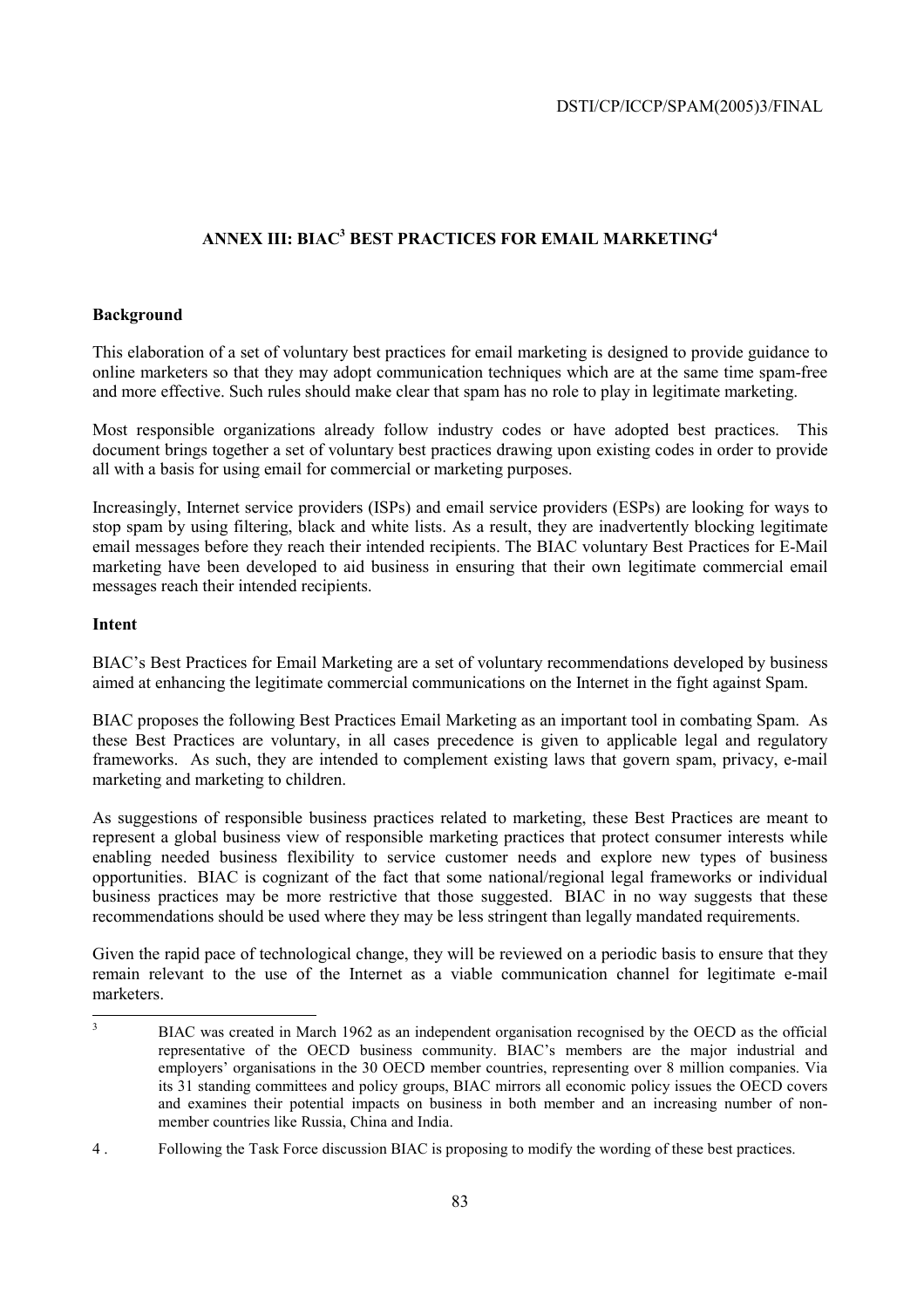## **Recommended Best Practices**

- **1. The sending of electronic commercial messages should respect the consent requirements set by the national legislation in force in the country from which the marketer is operating, unless the marketer is knowingly and intentionally targeting consumers residing in another country.**
- **2. Organizations should keep records of opt-in/opt-out requests so that email lists can be cleaned prior to campaign broadcasts.**

Organizations should ensure that they have the means to honour opt-in/opt-out requests on a timely basis and to clean their lists accordingly.

An internal process should be in place that records proof of consent, when necessary, including the date and time. Additional records with respect to the consent might include originating Internet protocol (IP) address and location (including URL), where the address collection occurred and whether consent was obtained via another medium (e.g. business card, contest form, telephone, verbal communication or credit card [e.g. through a paying subscription to a list]). Organizations should be able to provide this information to a recipient upon request provided a reasonable amount of time has passed to permit database input.

### **3. In all marketing email (excluding transactional mail), recipients should be provided**  with an obvious, clear and efficient email or web-based means to opt out of receiving **any further business and/or marketing email messages from the organization.**

In all email messages to current or perspective customers, organizations should include an opportunity for the recipient to opt out. This opportunity should not be buried in the email message and should, at minimum, be website- and/or email-enabled. The language used should be as simple as: "If you no longer wish to receive marketing offers from this organization, please **click here** or email **info@ABCcompany.com**."

The process for opting out should be simple and straightforward, and organizations should confirm by email or by website notice that the opt-out request has been or will be followed through without requiring further action by the consumer.

## **4. Every email marketing communication should clearly identify the sender of the email. The subject line and body text in the communication should accurately reflect the content, origin and purpose of the communication.**

The identification of the sender and source of the email should be clearly and obviously specified and, whenever possible, placed above the fold (that part of the email that is visible without scrolling).

#### **Example A: Direct from organization to subscriber**

Date: Tue, 5 Oct 2004 07:32:02 -0400; From: Bell Canada - Electronic bill bill.presentment@bell.ca TO: JOE CONSUMER " joe@consumer.com Subject: Your Bell e-bill is ready / Votre facture électronique est prête

#### **Example B: Third-party email service provider to subscriber on behalf of an organization**

From: "peteMOSS PUBLICATIONS <br/>bounces@peteMOSS.com>" v2user-13990-IXoyuP..CahrNet\_0bkttg@mailer.whitehat.com Subject: SpamNEWS 07/21/04 To: joe@consumer.com Date: Sat, 24 Jul 2004 18:50:17 -0700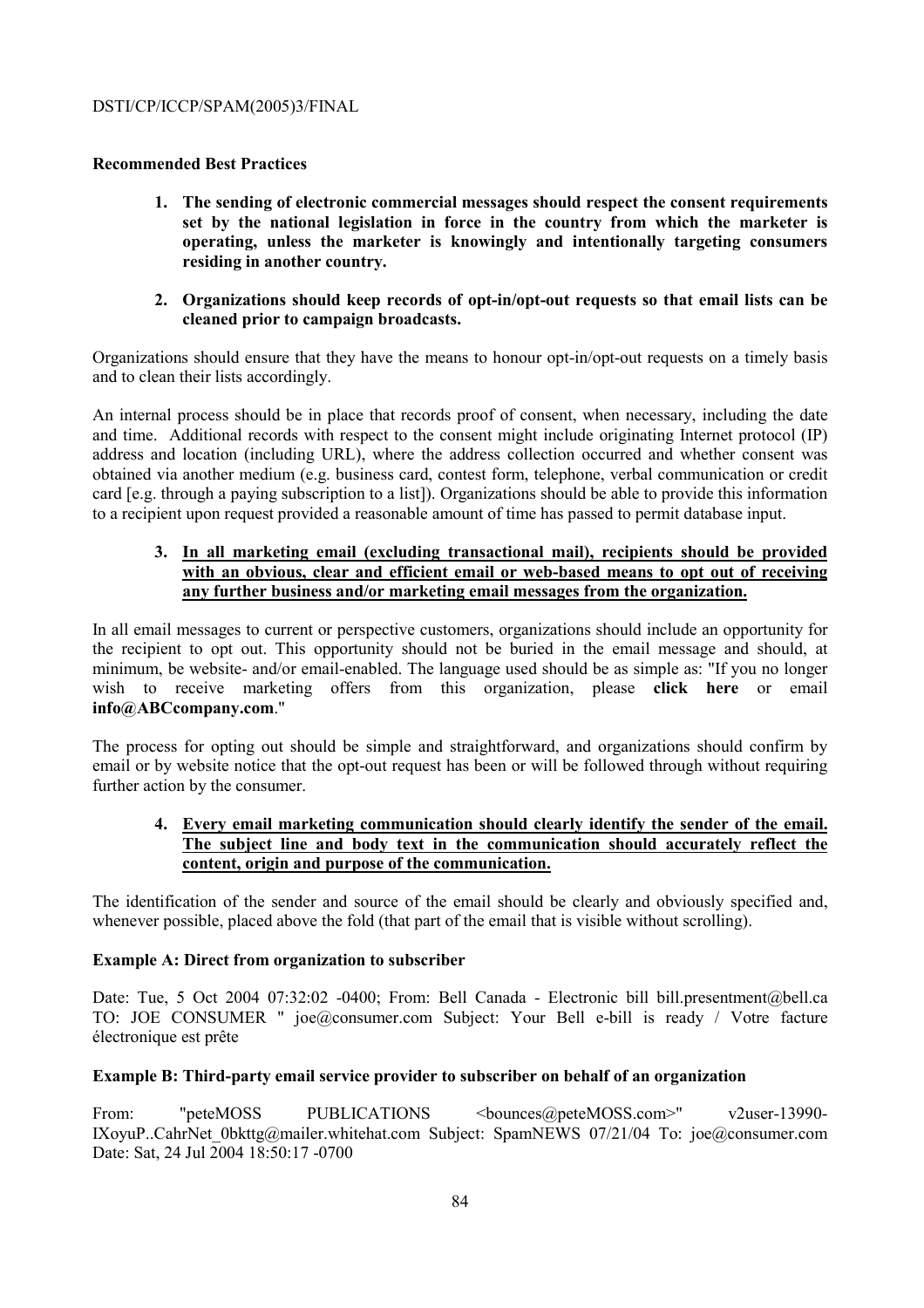Even in cases where the content is accurately related to the subject line, organizations are cautioned against using subject lines that refer to "free offers" or "winning prizes." This is, in part, due to the fact that some spam filters use keywords such as these to signal that the message is spam.

Email messages should include the sender's main postal address. All organizations are strongly encouraged to become familiar with the provisions in their national legislation of relevant countries that address this issue.

## **5. Every email should provide a link to the senderís privacy policy.**

Organizations should make the information on their online information gathering processes readily available in one comprehensive privacy policy on their websites. The privacy policy could also include information or a link to opt-out of receiving future commercial communications.

## **6. Marketers, list brokers and list owners should take steps to ensure that the addresses on their email lists were obtained legally.**

Some examples of reasonable steps that an organization can take to ensure clean lists include:

- Reviewing the privacy policy of the broker/owner of the list;
- Reviewing the procedures, if any, used to obtain the email addresses.

Obtaining assurance that the e-mail addresses were collected in a manner consistent with applicable laws. Having the broker or owner sign a contract warranting that they have complied with the requirements of privacy legislation.

## **7. Marketers should use a high degree of discretion in sending email marketing to children and young people in order to be sensitive to the knowledge, sophistication and maturity of this audience.**

The ways in which those under the age of majority perceive and react to email marketing communications are influenced by their age and experience, and the context in which the message is framed. For example, email marketing communications that are acceptable for teenagers will not necessarily be acceptable for younger children. The same applies for e-mail marketing of adult content, which includes material of a sexually explicit nature and material related to gaming and gambling, tobacco, alcohol, firearms and other weapons

For example, all email containing sexually explicit content should include the prefacing tag "SEXUALLY EXPLICIT", or such other language in the subject line.

While there is no way to guarantee the age of any person who signs up to an email subscriber list, when the content of an email is adult in nature, prior to sending the communication, efforts should be made to verify that the recipient is of age to legally receive and view such content, Organizations should, therefore, use discretion and sensitivity when marketing to those under the age of majority, and should seek to engage parental permission in such communications. If a marketer is knowingly targeting a particular country, companies should consult any domestic laws or requirements related to parental permission and ensure compliance with them.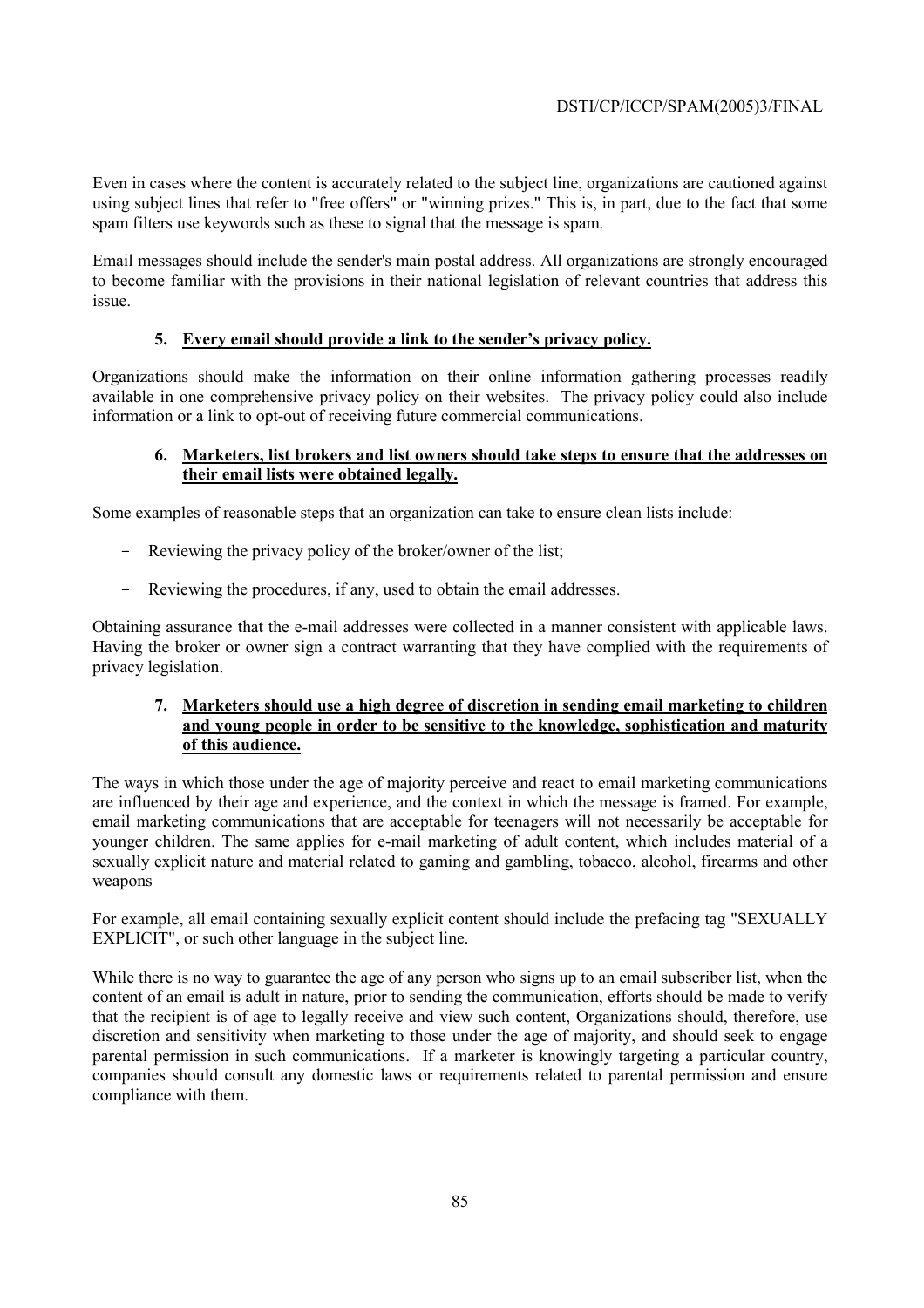## **8. Organizations should have in place a complaint-handling system that is fair, effective, confidential and easy to use.**

Any complaints from individuals regarding the use of their email address should be dealt with courteously and within a reasonable time frame.

### **9. Organizations may disclose the email addresses of existing consumers to third-party affiliates or within a family of companies if:**

- i. they are using the addresses for purposes consistent with their collection (i.e. for marketing related to the original purchase or to provide services related to that purchase);
- ii. there is an easy-to-use way to opt out of receiving further email communications.
- iii. or, if they have consent to do so;

When sharing email databases within an organization or corporate family, companies should keep in mind that consumers may not understand that different brands may be owned by one company or that different companies may be related and share e-mail addresses, and thus it should be transparent to consumers why they are receiving additional, related marketing offers (e.g. under a company brand).

## **Technical Tips for Electronic Marketers**

- **1. The following standard technical specifications are recommended to be adopted by sending parties:** 
	- All servers (e.g. inbound, outbound, websites) should have reverse Domain Name System pointer (rDNS PTR) entries in DNS records, the forward and reverse DNS lookups for the host should match, and the sending machines should HELO/EHLO with this name.
	- Sender Policy Framework (SPF) or Domain-key (e.g. http://spf.pobox.com, and http://antispam.yahoo.com/domainkeys) records should be published by the senders and third-party sites associated with a mailing (e.g. websites, ESPs, etc.) and kept current at all times. Adoption of technologies that are similar in nature should be considered as they develop and become standardized.
	- IP addresses that are distinct from other site servers should be assigned to outbound mail servers.
	- WHOIS database records for all sender domains should be kept accurate and complete.
	- Role accounts (e.g. postmaster  $(a)$  and abuse  $(a)$ ) should be functional and actively monitored for all sender domains, including websites, referenced in email content.

### **2. Senders should attend to bounce messages as follows:**

They should promptly suppress "hard" ( $5xx - No$  such user / Mailbox unavailable, etc.) bounced addresses from all lists under their control when the total number of refusals surpasses three or more in fourteen days. If a 5xx bounce indicates spam blocking, the address may be reactivated if the spam block is removed.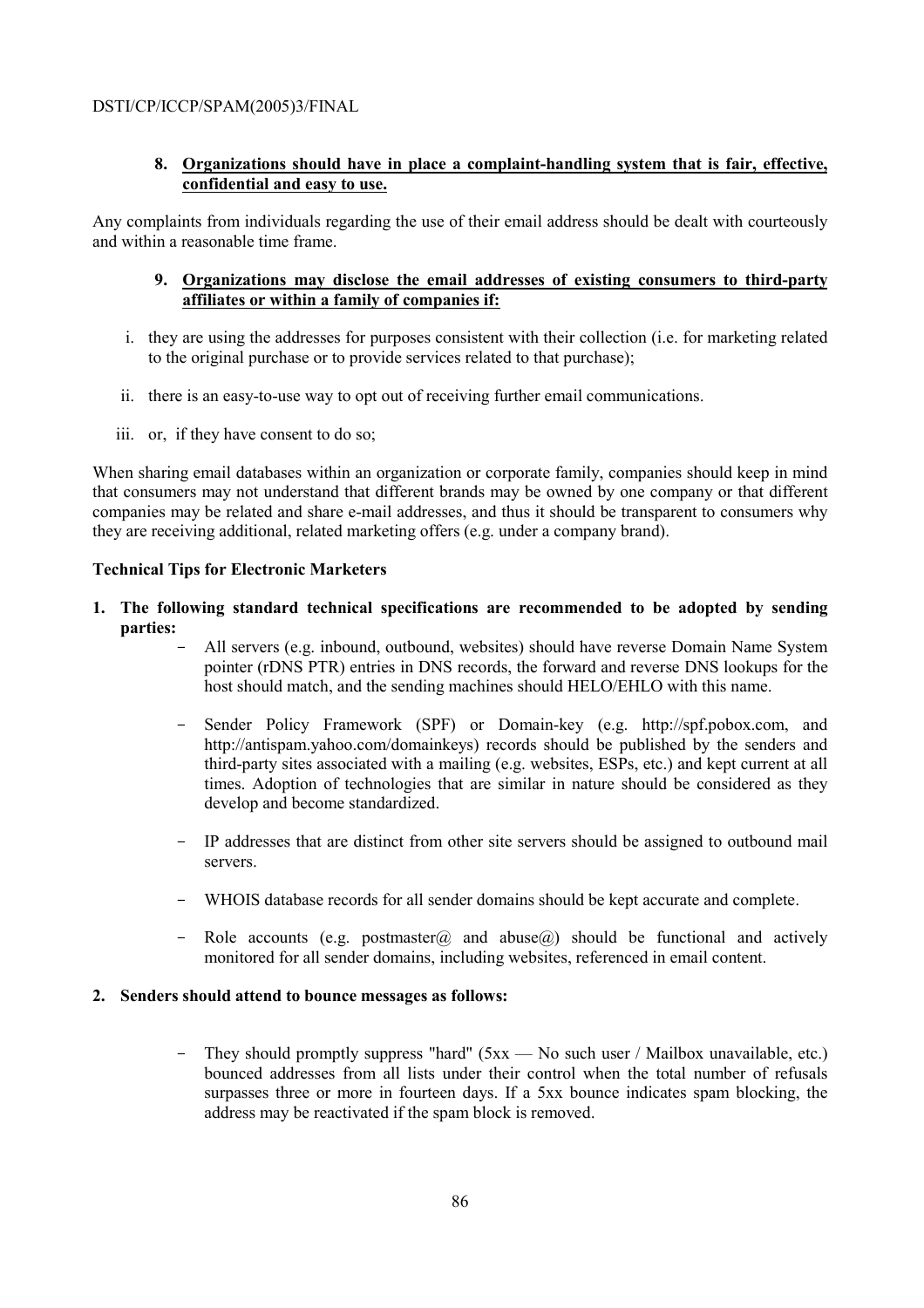- They should remove "soft"  $(4xx -$  Transient failures) bounced addresses when the total number of refusals surpasses five in consecutive campaigns from a single list, or five in aggregate from several lists within ten days.

Bounce-handling policies are explained in depth at the following sites:

- http://help.yahoo.com/help/us/mail/defer
- www.isipp.com/standards.php
- http://postmaster.info.aol.com/guidelines/bestprac.html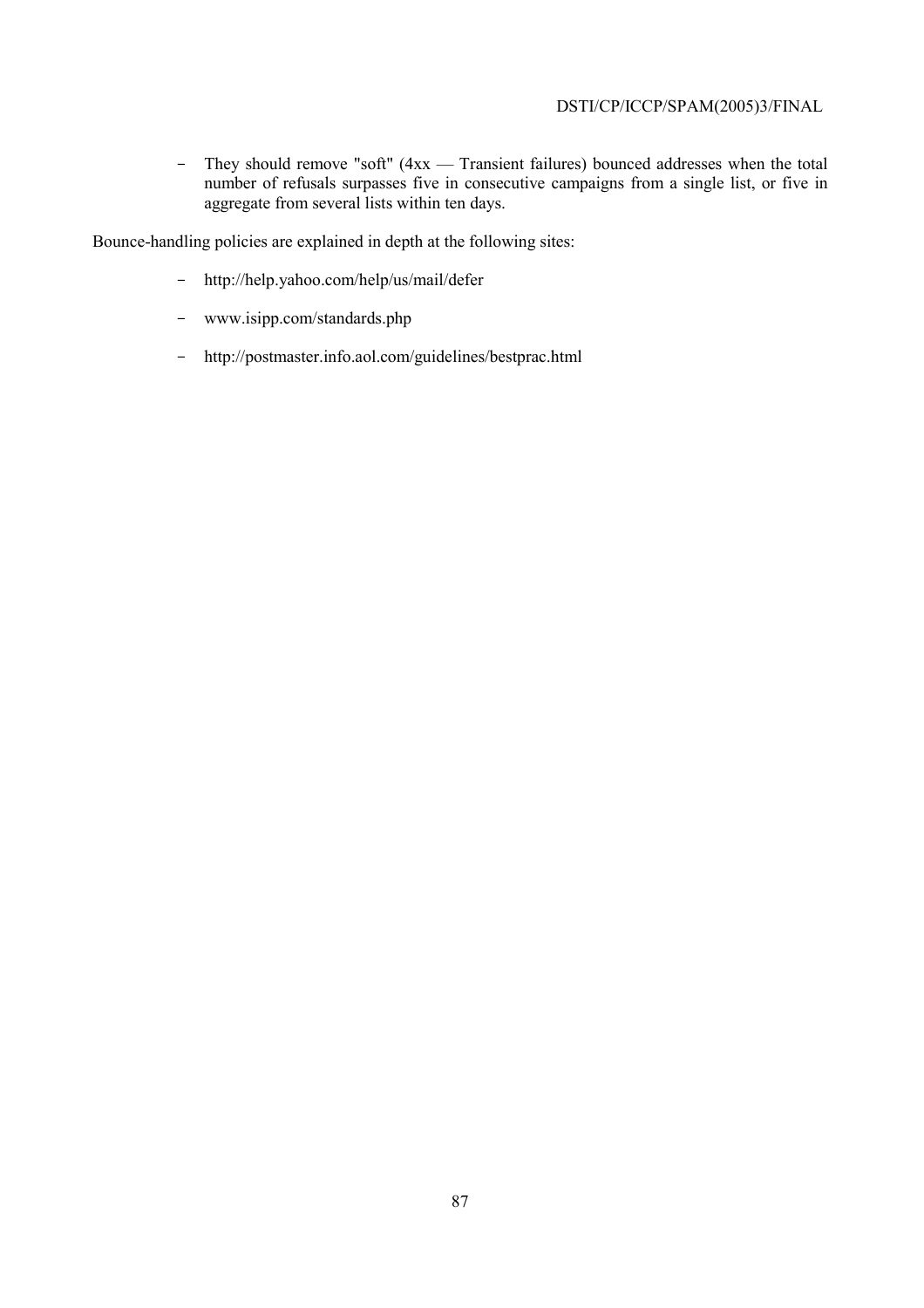### **ANNEX IV: GSM ASSOCIATION MOBILE SPAM CODE OF PRACTICE5**

#### **Version 1.0 February 2006**

#### **1. Executive Summary**

#### *1.1 About this document*

The Mobile Spam Code of Practice ('the Code') is a voluntary non-legally binding document reflecting a commitment by operators and the GSMA to act against mobile spam and minimise the impact it has on customers.

Some of the principles and commitments within the Code are already contained in the laws of various countries. However, against a background of disparity in national legal environments, the mobile industry has identified the need to work together to adopt consistent approaches to dealing with spam and share best practice.

#### *1.1.1 Scope*

The Code applies to unsolicited communications sent via SMS and MMS and includes: commercial messages sent to customers without consent, commercial messages sent to customers encouraging them directly or indirectly to call or send a message to a premium rate number, and bulk fraudulent messages sent to customers (*e.g.* faking, spoofing or scam messages).

#### *1.1.2 Purpose*

 $\overline{a}$ 

Under the Code, the mobile operators that are signatories commit to:

- Include anti-spam conditions in all new contracts with third party suppliers.
- Provide a mechanism that ensures appropriate customer consent and effective customer control with respect to mobile operators' own marketing communications.
- Work co-operatively with other mobile operators to address spam issues.
- Provide customers with information and resources to help them minimise the levels and impact of mobile spam.
- Undertake other anti-spam activities to minimise the level and impact of mobile spam.
- Encourage governments and regulators to support industry.

<sup>5.</sup> Any update of this version will be available on the GSMA Web site at: www.gsmworld.com.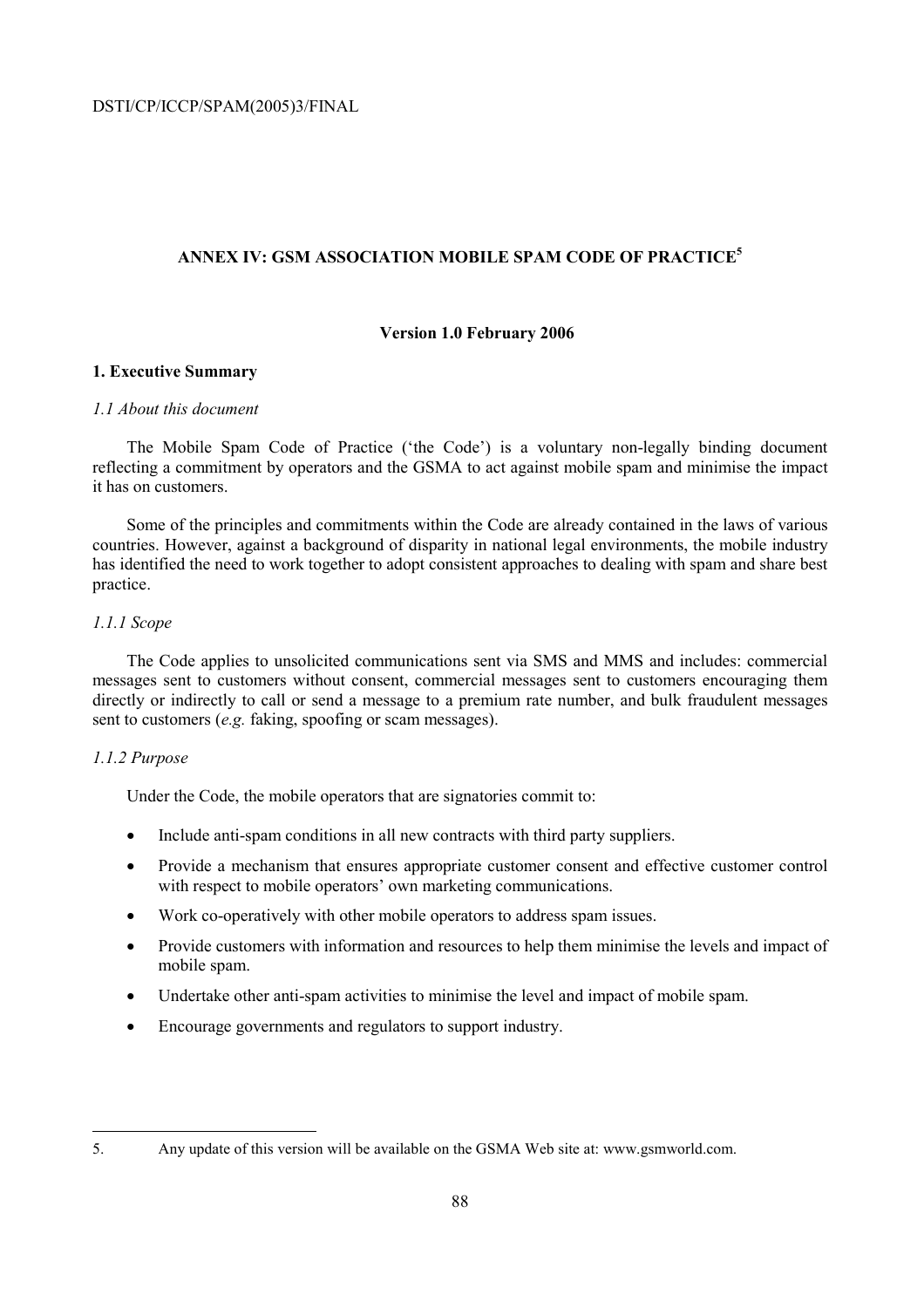The signatories will work in good faith to implement the commitments highlighted above and the GSMA will monitor the adoption and implementation of the Code. The GSMA and signatories to this Code of Practice will continue to examine issues associated with other types of spam and unsolicited communications and will update the Code as appropriate.

#### **2. The code of practice**

 $\overline{a}$ 

This Code of Practice demonstrates mobile operators' commitment to fight proactively mobile spam and minimise the impact that it has on customers.

This Code of Practice applies to unsolicited communications sent via SMS and MMS (referred to as 'mobile spam') and specifically includes $<sup>6</sup>$ </sup>

*i)* Commercial short messages or multimedia messages sent to customers without consent as required by national law (e.g. marketing messages).

*ii*) Commercial short messages or multimedia messages sent to customers encouraging them directly or indirectly to call or send a short message or other electronic communication to a premium rate number.

*iii*) Short messages or multimedia messages sent to customers in bulk and which are fraudulent (*e.g.* faking, spoofing or scam messages).

For the purpose of this Code of Practice, "commercial short messages or multimedia messages"<sup>7</sup> means SMS or MMS messages designed to promote, directly or indirectly, the goods, services or image of any person pursuing a commercial activity or exercising a regulated profession.

*The mobile operators that are signatories to this Code of Practice commit to:* 

- 1. Include anti-spam conditions in all new contracts with third party suppliers. In these third party supplier contracts, conditions should include:
- A commitment to not send or initiate mobile spam.
- A commitment to respect the consent requirements set by relevant national legislation or selfregulatory mechanisms in force.
- A commitment to provide customers with obvious, clear and efficient means to opt-out of receiving further SMS or MMS marketing communications.
- Potential penalties for breaching the anti-spam commitments, including possible suspension and/or termination of contracts.

<sup>6 .</sup> The following terms reflect standard terminology used by the GSMA in official and general documents including the AA.19 and AA.40 Addendums to the International GSM Roaming Agreement: SMS & MMS Interworking Agreements and include WAP Push messages. Faking and spoofing are described in detail in the GSMA's official document IR.70 SMS SS7 Fraud.

<sup>7.</sup> As distinguished from service related messages provided by mobile operators. For example, messages relating to roaming,voicemail or customer services.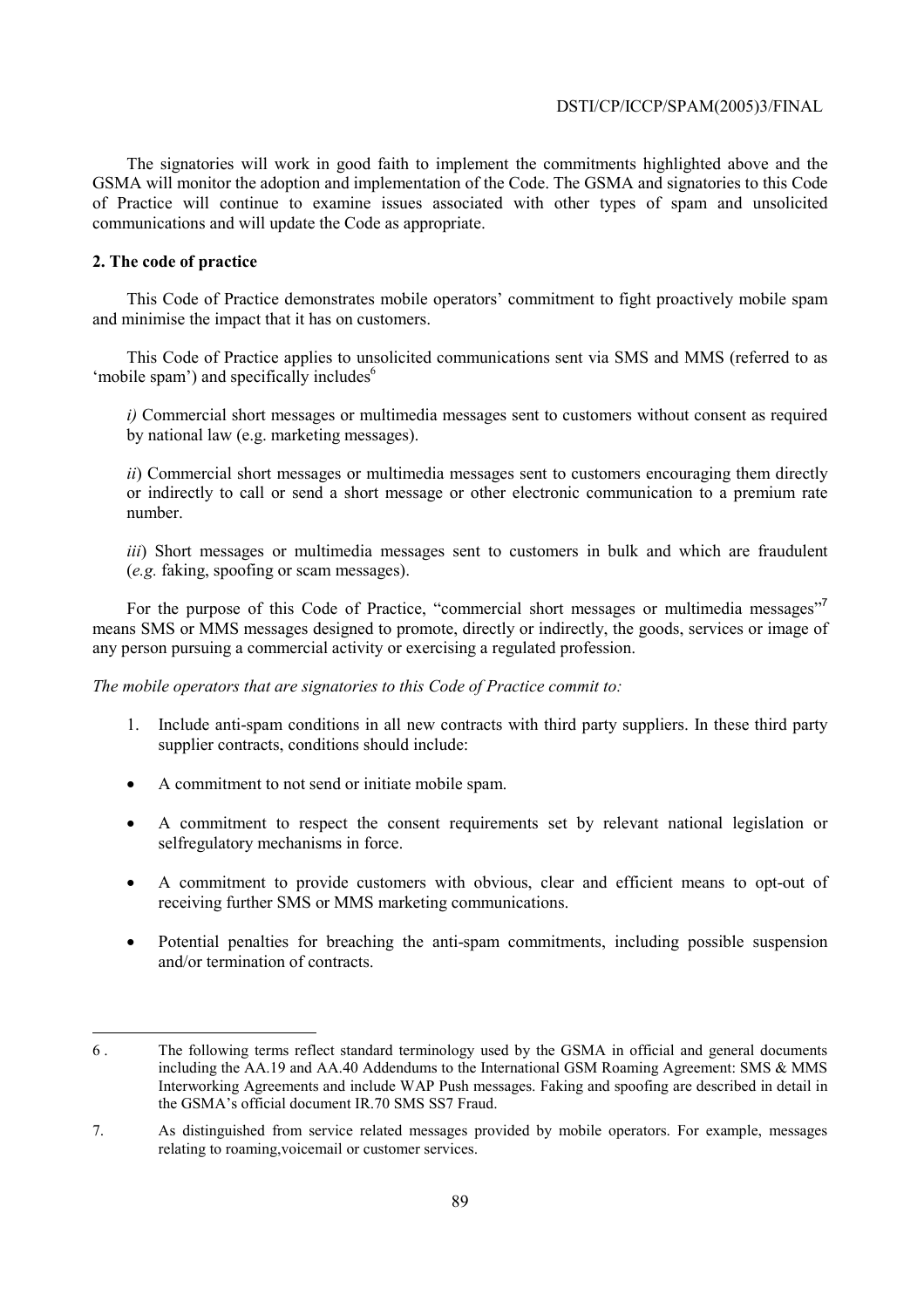11. Provide a mechanism that ensures effective customer control with respect to mobile operatorsí own marketing communications via SMS or MMS, in line with consent requirements set out in national legislation.

The means of enabling consent could include providing customers with prior 'opt-in' consent mechanisms (where customers opt-in to receive communications) and/or 'optout' mechanisms (where customers are given the opportunity to opt-out of any future communications).

Operators also commit to:

- Ensure that the processes they use to obtain consent are clear and transparent and that records are kept of the type of consent obtained from customers, including how and when consent was received.
- Provide customers with obvious, clear and efficient means to opt-out of receiving further operator mobile marketing communications sent via SMS or MMS.
- 12. Work co-operatively with other mobile operators to investigate cases of mobile spam transmitted across networks and take action where appropriate.
- 13. Provide customers with information and resources to help them minimise the level and impact of mobile spam. These should include:
- Provision of information on operators' anti-spam policies, relevant legislation and local codes of practice.
- Advice on how to handle incidents of suspected spam, through their customer services contacts, in print and/or on their websites.
- Provision of mobile spam reporting facilities. For example, through their customer services contacts, website and/or via a 'shortcode' for customers to forward suspected mobile spam to.
- 14. Undertake activities designed to minimise the level and impact of mobile spam, including:
- Ensure that they have an anti-spam policy that prohibits the use of the mobile network for initiating or sending mobile spam.
- Review customer contracts, Terms & Conditions and/or Acceptable Use Policies, to ensure that up-to-date and relevant anti-spam conditions are included. For example, conditions indicating that complaints may be investigated (including co-operation with relevant public authorities as appropriate) and that the operator may terminate its service to a customer who originates mobile spam.
- Prioritise and investigate customer complaints regarding mobile spam, as appropriate, take action and report cases to the relevant public authorities, where appropriate.
- Monitor networks for signs of mobile spam and take proactive action to eliminate mobile spam, subject to the requirements of national legislation.
- Share information on best practice and co-operate with other mobile operators, nationally and internationally, to minimise mobile spam sent across networks. This should include considering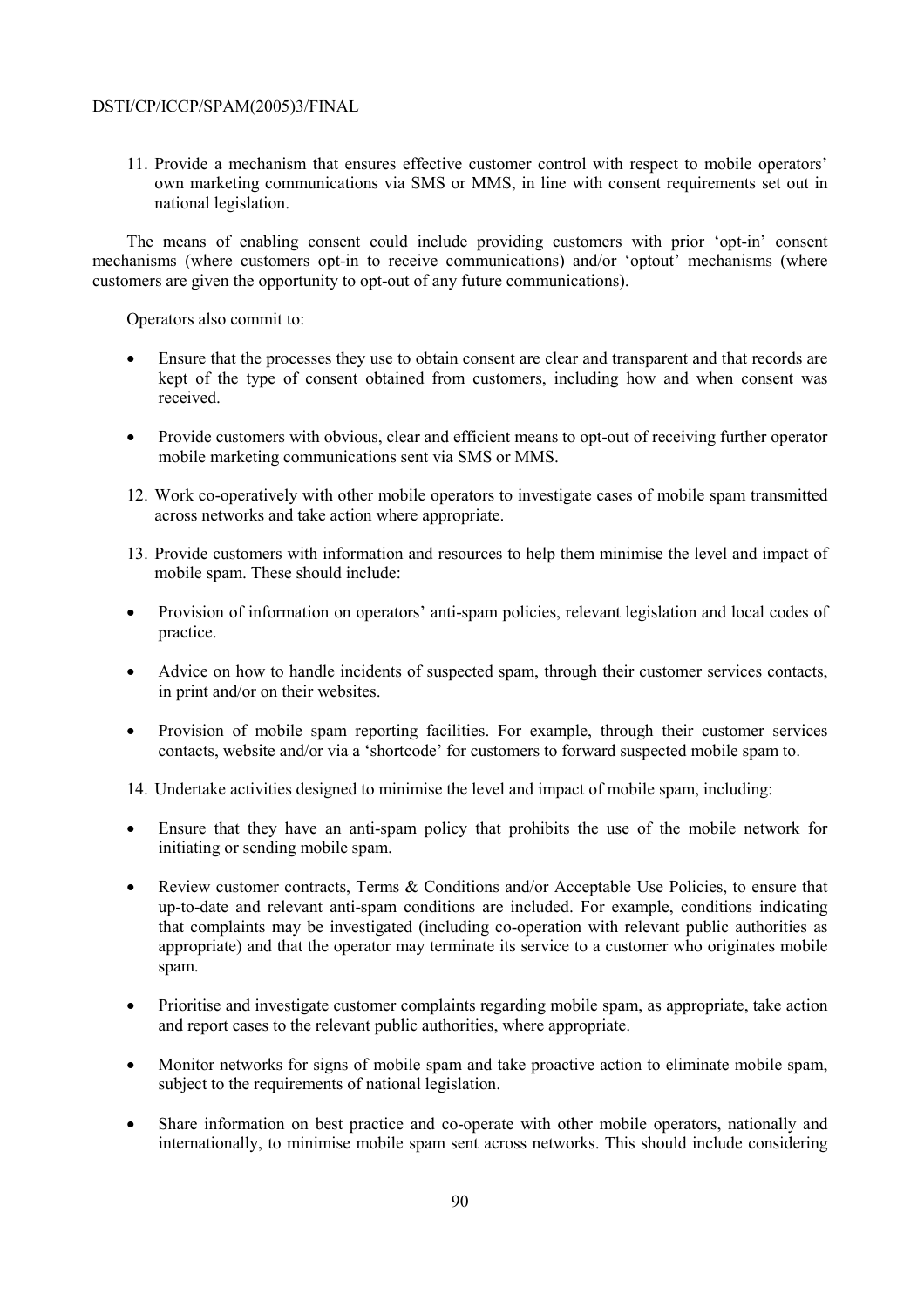the adoption of GSMA recommended techniques for detecting and dealing with the international transmission of fraudulent mobile spam and/or unsolicited SMS and MMS, which encourage a premium rate response and taking measures to ensure that the operators originating SMS and MMS are correctly identified *i.e.* to prevent "spoofing" of the sender's identification.

- 15. Encourage governments and regulators to:
- Support industry self-regulatory mechanisms.
- Support the development of responsible mobile marketing and premium rate industries. For example, through support for codes of practice that promote effective consent principles, transparency and clear pricing.
- Support investigation of spam abuses and fraud. For example, by addressing any data protection / privacy law issues or premium rate payment issues that may hamper mobile operators' ability to investigate mobile spam abuses.
- Support mobile operators in their efforts to combat mobile spam at the network level. For example, by permitting the use of network level filtering to identify and prevent mobile spam reaching customers.
- Create/support an environment that penalises those that send unsolicited SMS or MMS messages that encourage a premium rate response. For example, allow mobile operators to withhold payments to suspected mobile spam destinations, pending investigation of their spam activities by the relevant public authorities.

#### **3. Implementation and review**

The signatories to this Code of Practice will work in good faith to implement the commitments and measures listed above. Implementation timescales may vary for the different commitments and measures, depending on their technical complexity and the duration of existing contracts. The Code of Practice constitutes the intention of the GSMA and signatories to implement the measures as soon as practical in order to serve their customers interests.

The GSMA commits to:

- Monitor the adoption and implementation of the Code of Practice and the need for any further action.
- Invite signatories periodically to provide more detailed information on the effectiveness and proportionality of the measures taken.
- Assist operators in resolving inter-network mobile spam issues and in dealing with cases of persistent illegal or fraudulent activity, related to mobile spam.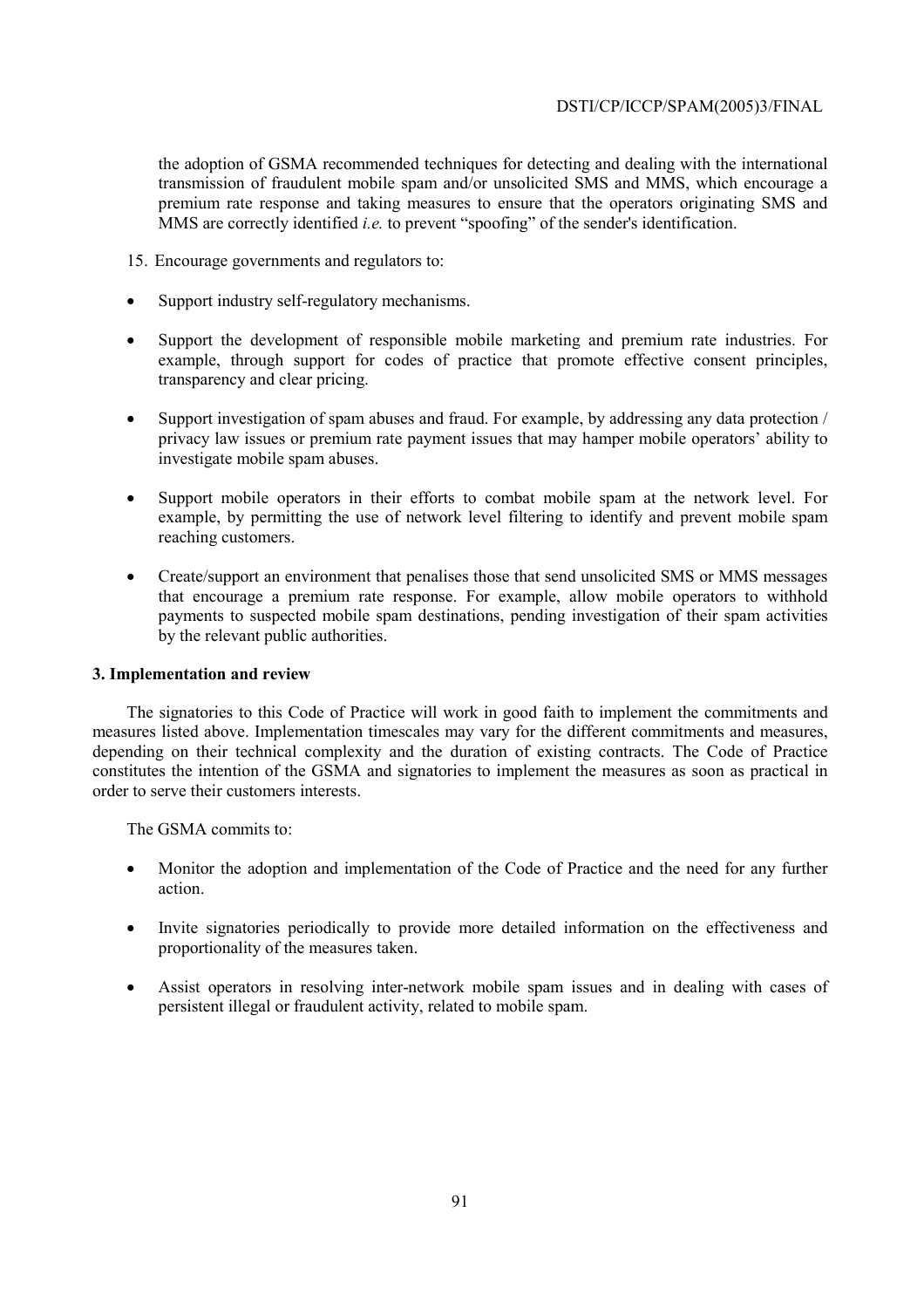## **ANNEX V: LONDON ACTION PLAN/CONTACT NETWORK OF SPAM AUTHORITIES PRO FORMA FOR THE REFERRAL OF SPAM INVESTIGATIONS AND ACCOMPANYING GUIDANCE (WORKING DOCUMENT)**

The "Spam Complaint Referral" *pro forma* and accompanying guidance, have been created by the London Action Plan (LAP) and the EU Contact Network of Spam Authorities (CNSA).

The *pro forma* and guidance are flexible working documents to be used by spam enforcement agencies. They were created to *i)* serve as a checklist for agencies investigating and bringing cases, *ii*) ensure that the investigating agency provides adequate information in a referral/request for the receiving agency to evaluate whether pursuing action would have merit; and *iii)* establish guidelines to help members limit referrals to those that are most likely to result in successful enforcement actions.

### **London Action Plan/Contact Network of Spam Authorities Pro Forma for the Referral of Spam Investigations (Working Document)**

*\*Please see accompanying guidance prior to providing the information* 

#### **1. Contact Details**

| From:      | Referring Authority, Country |  |
|------------|------------------------------|--|
|            | Contact Person, Title        |  |
|            | Telephone                    |  |
|            | <b>Email Address</b>         |  |
| <u>To:</u> | Receiving Authority, Country |  |
|            | Contact Person, Title        |  |
|            | Telephone                    |  |
|            | <b>Email Address</b>         |  |

#### **2. Status of investigation/ background to request**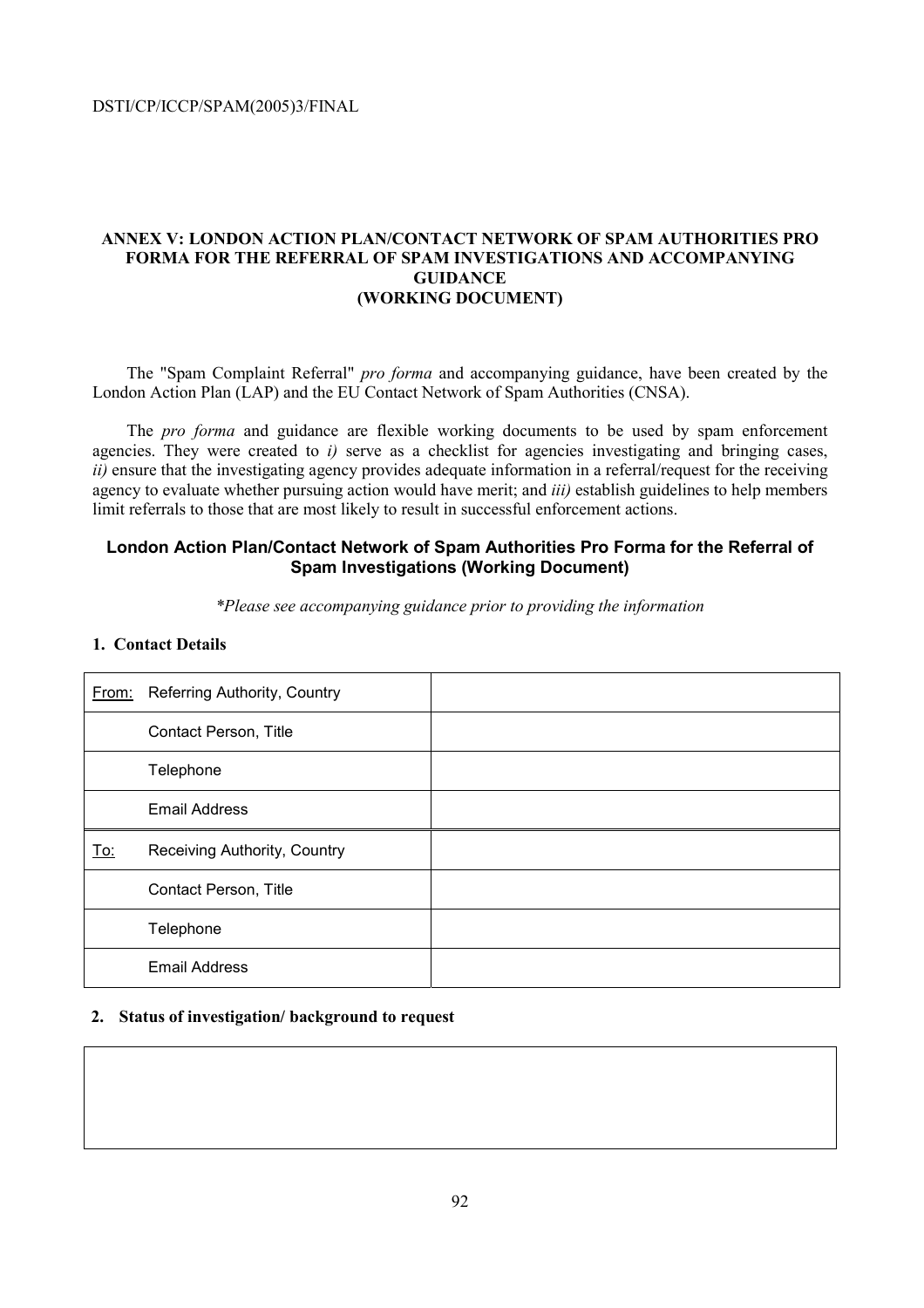## **3. Confidentiality Requirements**

 $\Box$  The Receiving Authority has agreed to maintain this referral as required by the Referring Authority, and any necessary documents regarding confidentiality have been completed prior to transmission of this referral.

## **4. Other Authorities Involved**

## **5. Consequences of Spamming Activity**

## **6. Known history (***e.g.* **search engine references of the alleged spammers)?**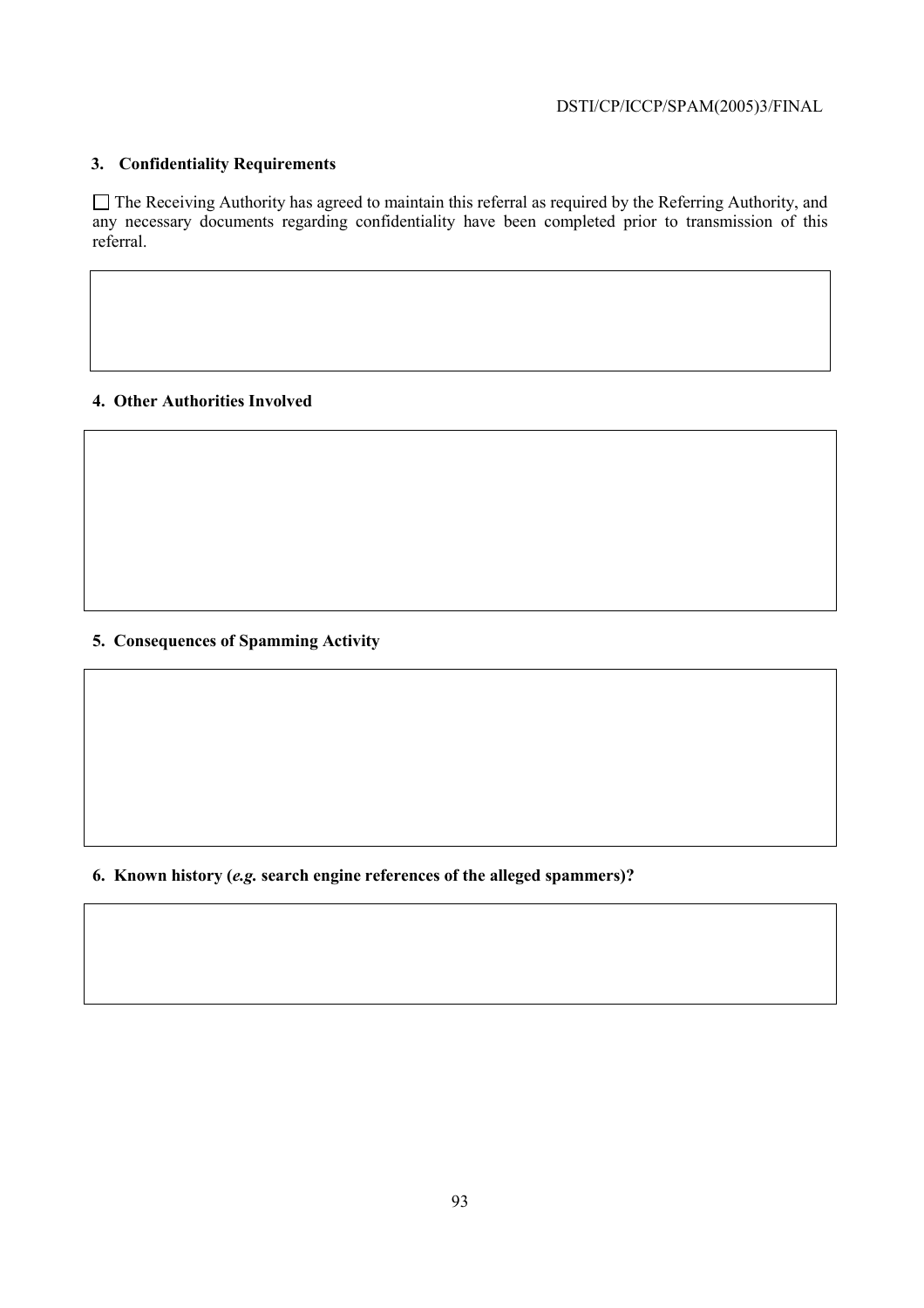## **7. Description of Spam**

## *Category of Spam*

 $\Box$  Phishing (forged emails from banks or other institutions asking for personal information)

□ "So called" Nigerian Scam (appears to come from person in foreign country, offers to share hidden funds)

□ Lottery and Other Prizes

 $\Box$  Pharmaceutical (vitamins, alternative health, pain killers, arthritis)

 $\Box$  Pharmaceutical – adult (Viagra etc)

 $\Box$  Body Enhancing (diet, weight loss, bodybuilding)

□ Miracle Cures (AIDS, arthritis, cancer, etc.)

 $\Box$  Merchandise (Jewellery, watches)

Computer software, hardware

Mortgages, Ioans, financial services

Business opportunities, work-at-home, job offers

Pornographic content

Online Gambling

 $\Box$  Dating services

Educational, degrees, grants

 $\Box$  Charity (disaster appeals, etc)

Other \_\_\_\_\_\_\_\_\_\_\_\_\_\_\_\_\_\_\_\_\_\_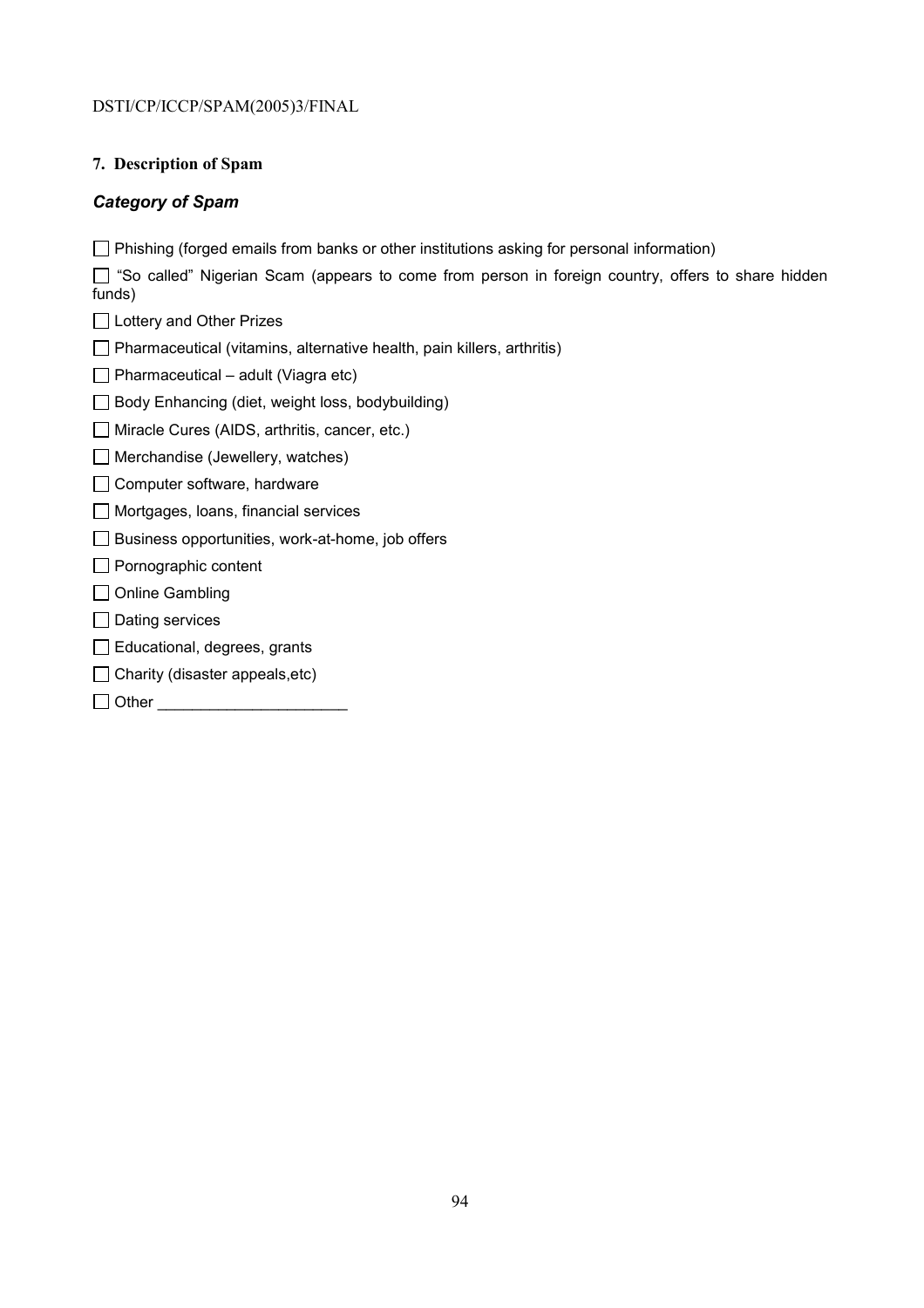## *Spam Details*

| Approximate<br>Volume<br>οf<br>Spam Sent           |  |
|----------------------------------------------------|--|
| Time Frame in<br>Which Spam<br>Was Sent            |  |
| <b>Breaches</b><br>of<br>Legislation<br>(if known) |  |

## **8. Spam Transmission Information**

Attach 10 sample spam messages, if possible. Be sure to include the message's extended headers and **complete message body, including any images.** 

## **Number of messages attached: \_\_\_\_\_\_\_\_\_\_\_\_\_\_**

| Spam<br>Att. #          | Originating IP<br>Address | ISP (or entity that IP<br>address assigned to) | Contacted? Information Obtained? |
|-------------------------|---------------------------|------------------------------------------------|----------------------------------|
| 1                       |                           |                                                |                                  |
| $\overline{2}$          |                           |                                                |                                  |
| 3                       |                           |                                                |                                  |
| $\overline{\mathbf{4}}$ |                           |                                                |                                  |
| 5                       |                           |                                                |                                  |
| 6                       |                           |                                                |                                  |
| $\overline{7}$          |                           |                                                |                                  |
| 8                       |                           |                                                |                                  |
| $\boldsymbol{9}$        |                           |                                                |                                  |
| 10                      |                           |                                                |                                  |

## **Provide any impediments to obtaining IP user information.**

Indicate whether based on available data, spam appears to be sent from any of the following: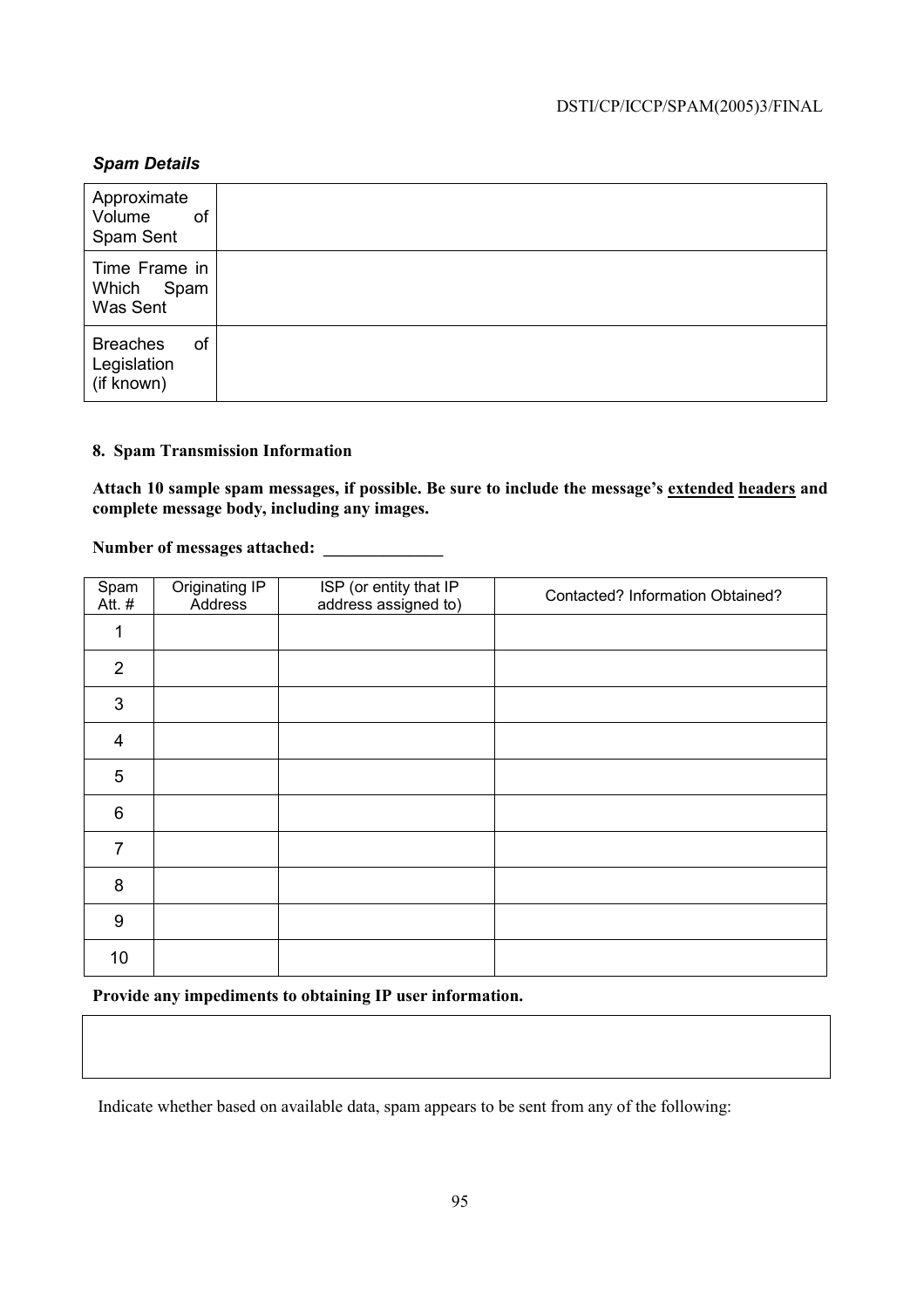1) open relay/proxy  $\Box$  2) zombie drones/botnets  $\Box$  3) headers appear to be forged  $\Box$ 

## **Explanation/Basis**

## **9. Parties Identified**

| Sender(s)                                                                                                        | Sender 1                                         |
|------------------------------------------------------------------------------------------------------------------|--------------------------------------------------|
| The Sender is the                                                                                                |                                                  |
| that<br>entity<br>pays<br>"Initiator" to spam on<br>its behalf.                                                  | Sender <sub>2</sub>                              |
| Include individual or<br>company<br>name,<br>physical<br>address,<br>country,<br>website,<br>telephone,<br>email | Sender 3                                         |
| address, etc.                                                                                                    | Sender 4                                         |
| additional<br><b>Note</b><br>if<br>senders have been                                                             |                                                  |
| identified, but are not<br>listed here.                                                                          | Other Senders identified but not listed here?    |
| Initiator(s)                                                                                                     | Initiator 1                                      |
|                                                                                                                  |                                                  |
| The Initiator is the<br>spammer.                                                                                 | Initiator 2                                      |
| Include<br>individual<br>physical<br>names,                                                                      |                                                  |
| address,<br>country,<br>website,<br>telephone,<br>email address, online<br>usernames,<br>aliases,                | Initiator 3                                      |
| etc.                                                                                                             | Initiator 4                                      |
| additional<br><b>Note</b><br>if<br>initiators have been                                                          |                                                  |
| identified, but are not<br>listed here.                                                                          | Other Initiators identified but not listed here? |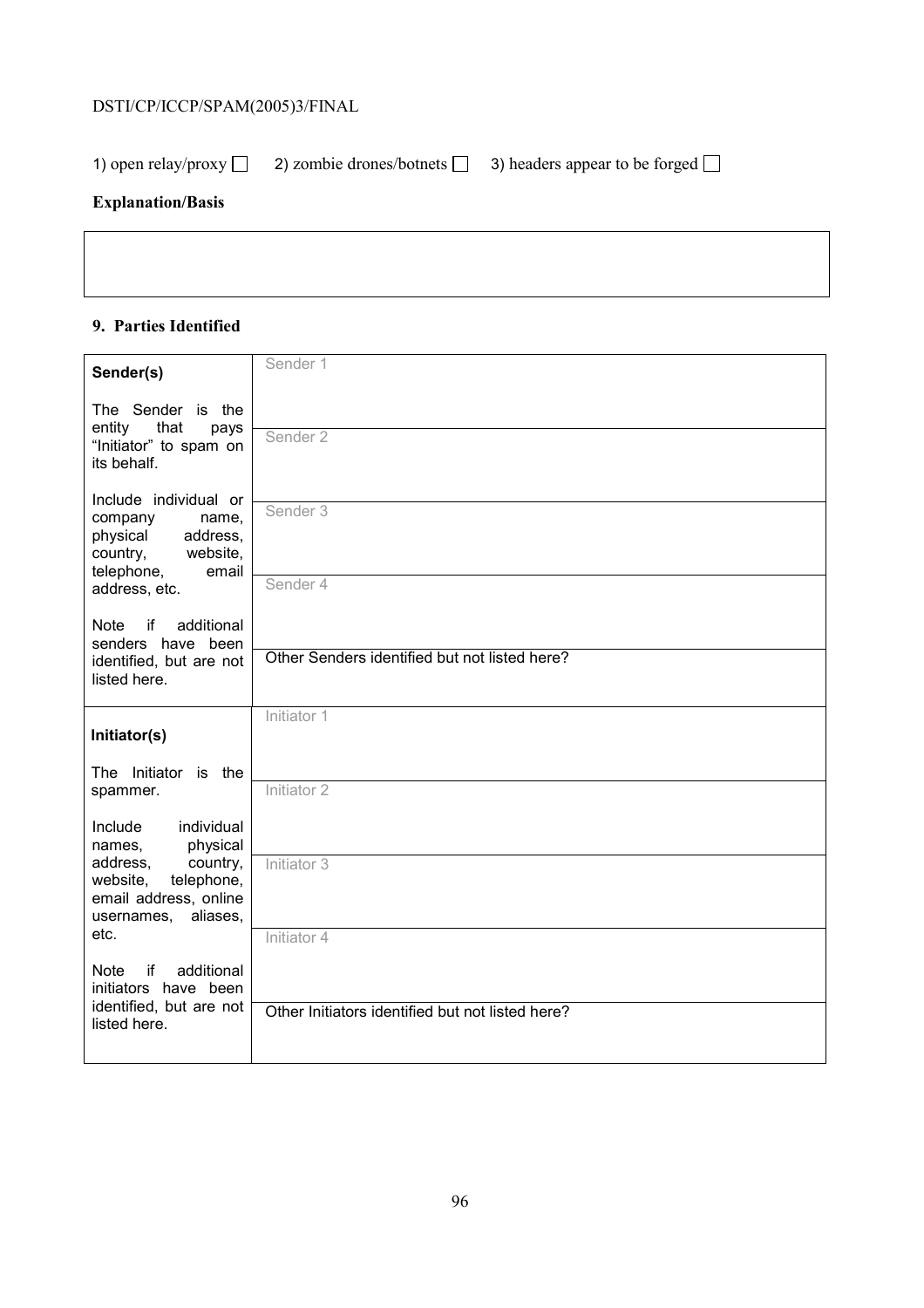| <b>Physical</b><br>postal<br>address provided in<br>the spam (if any)  |  |
|------------------------------------------------------------------------|--|
| Websites, company<br>names, or products<br>being advertised by<br>spam |  |

## **10. Spamvertized URLs, Purchase Page URLs, and related Whois information**

## *Spamvertised URLS*

|                | Spamvertised URL | Whois Information (provide<br>payment info. if known) | Whois<br>Source | Registrar and Country Where<br>Domain Name Registrar<br>Located (Contacted?) |
|----------------|------------------|-------------------------------------------------------|-----------------|------------------------------------------------------------------------------|
| S <sub>1</sub> |                  |                                                       |                 |                                                                              |
| S <sub>2</sub> |                  |                                                       |                 |                                                                              |
| S <sub>3</sub> |                  |                                                       |                 |                                                                              |
| S <sub>4</sub> |                  |                                                       |                 |                                                                              |
| S <sub>5</sub> |                  |                                                       |                 |                                                                              |
| S <sub>6</sub> |                  |                                                       |                 |                                                                              |

(If applicable) Provide the reason why Domain Name Registrar was not contacted. Should Receiving Agency attempt to contact Domain Name Registrar? Is there other relevant information regarding Whois information?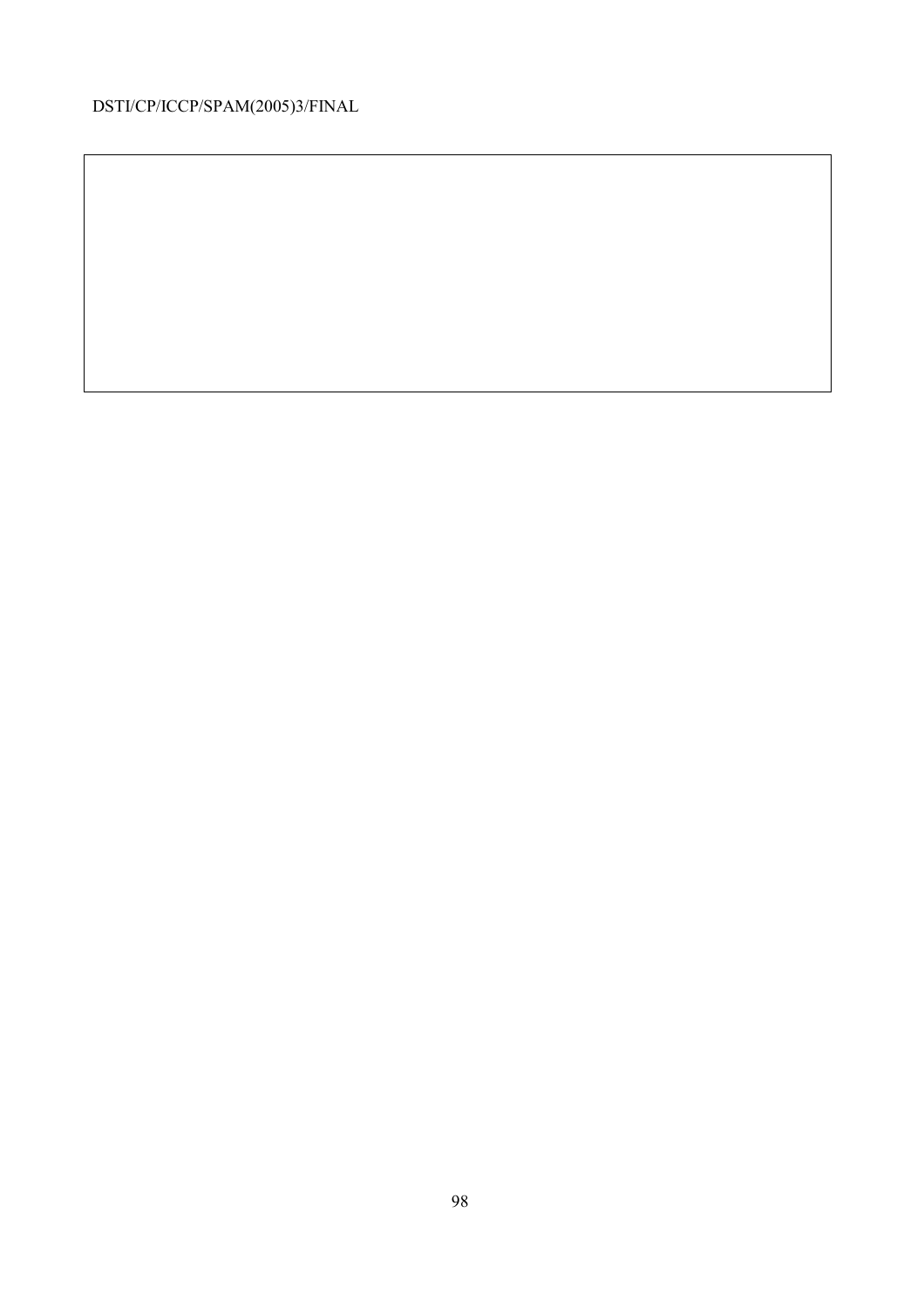## *Purchase Page URLS*

|                | Purchase Page URL | Whois Information (provide<br>payment info. if known) | <b>Whois</b><br>Source | Registrar and Country Where<br>Domain Name Registrar<br>Located (Contacted?) |
|----------------|-------------------|-------------------------------------------------------|------------------------|------------------------------------------------------------------------------|
| P <sub>1</sub> |                   |                                                       |                        |                                                                              |
| P <sub>2</sub> |                   |                                                       |                        |                                                                              |
| P3             |                   |                                                       |                        |                                                                              |
| P4             |                   |                                                       |                        |                                                                              |
| P <sub>5</sub> |                   |                                                       |                        |                                                                              |
| P6             |                   |                                                       |                        |                                                                              |

(If applicable) Provide the reason why Domain Name Registrar was not contacted. Should the Receiving Authority attempt to contact Domain Name Registrar? Is there other relevant information regarding Whois information?

## **11. Additional Sources of Information**

#### **12. Other information related to URLs used**

| URL#<br>from<br>previous<br>pages | Hosting<br>provider/<br>Location of<br>host | Information obtained<br>(if any) | DNS provider | Information obtained (if any) |
|-----------------------------------|---------------------------------------------|----------------------------------|--------------|-------------------------------|
| S <sub>1</sub>                    |                                             |                                  |              |                               |
| S <sub>2</sub>                    |                                             |                                  |              |                               |
| S <sub>3</sub>                    |                                             |                                  |              |                               |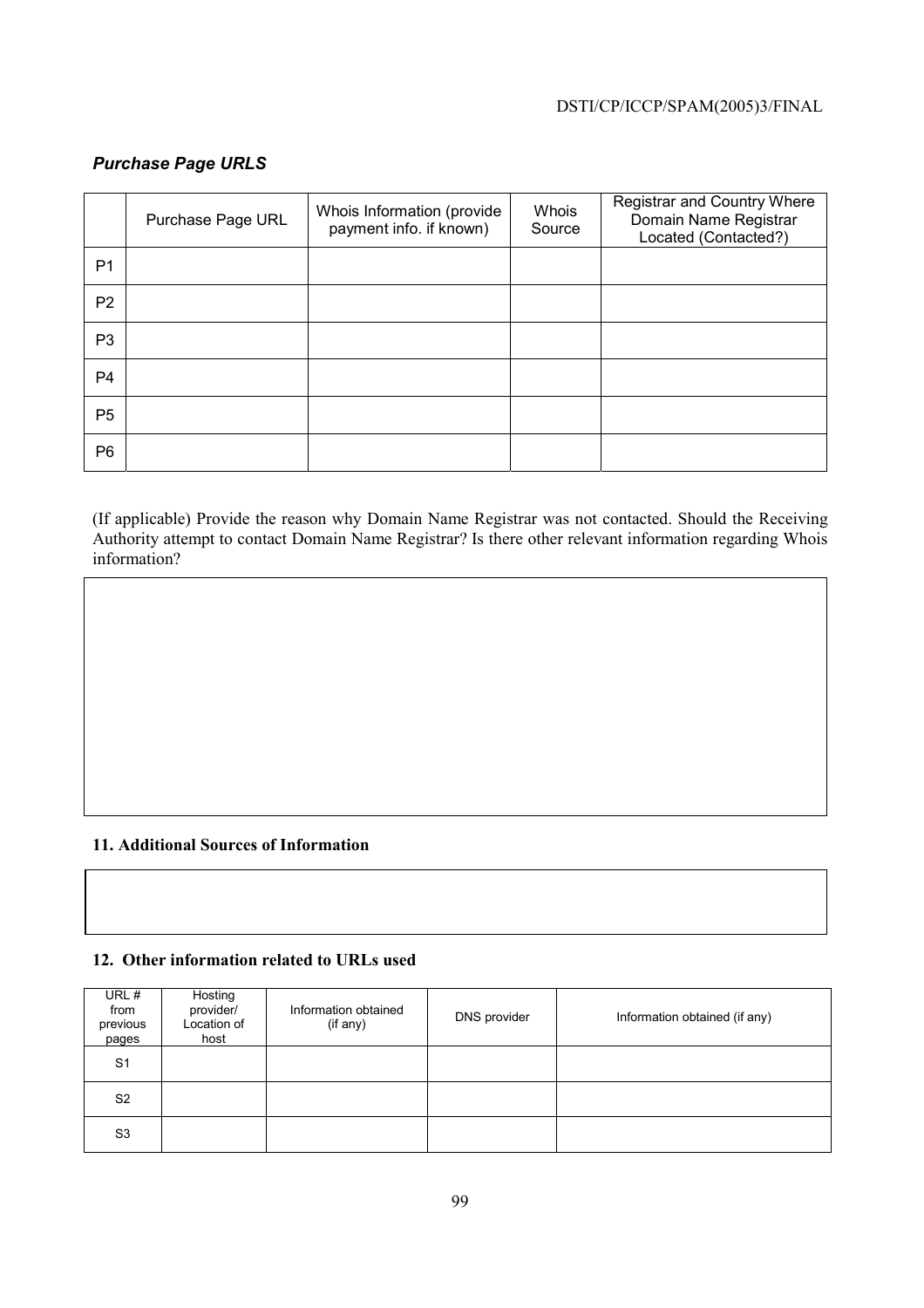| URL $#$<br>from<br>previous<br>pages | Hosting<br>provider/<br>Location of<br>host | Information obtained<br>(if any) | DNS provider | Information obtained (if any) |
|--------------------------------------|---------------------------------------------|----------------------------------|--------------|-------------------------------|
| S <sub>4</sub>                       |                                             |                                  |              |                               |
| S <sub>5</sub>                       |                                             |                                  |              |                               |
| S <sub>6</sub>                       |                                             |                                  |              |                               |
| P <sub>1</sub>                       |                                             |                                  |              |                               |
| P <sub>2</sub>                       |                                             |                                  |              |                               |
| P <sub>3</sub>                       |                                             |                                  |              |                               |
| P <sub>4</sub>                       |                                             |                                  |              |                               |
| P <sub>5</sub>                       |                                             |                                  |              |                               |
| P <sub>6</sub>                       |                                             |                                  |              |                               |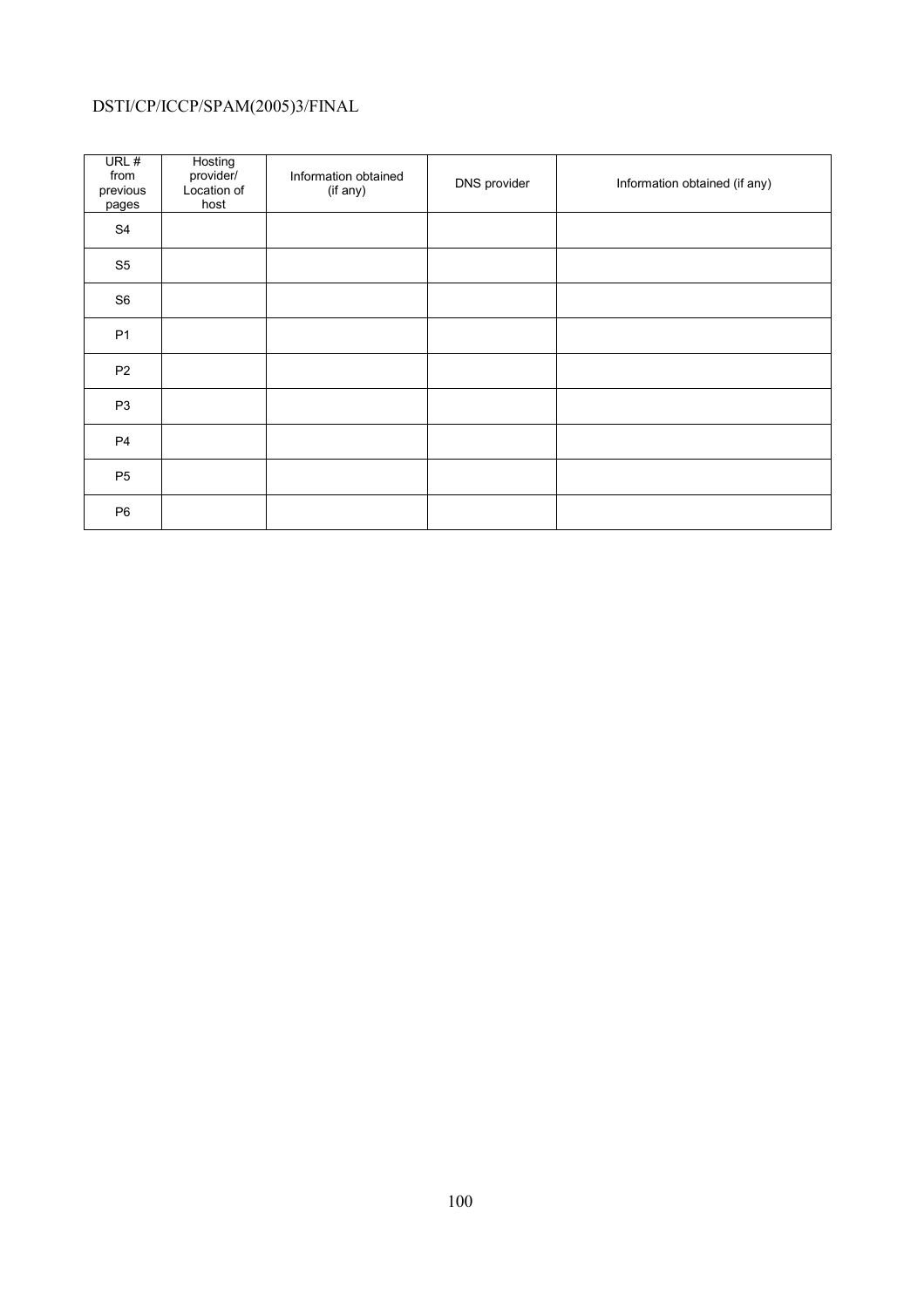## **13. Email addresses used by target**

|                  | Email address | Source | ESP (Email<br>Service<br>Provider)<br>contacted? | Result (information obtained,<br>incomplete or appears fake) |
|------------------|---------------|--------|--------------------------------------------------|--------------------------------------------------------------|
| $\mathbf 1$      |               |        |                                                  |                                                              |
| $\mathbf 2$      |               |        |                                                  |                                                              |
| 3                |               |        |                                                  |                                                              |
| 4                |               |        |                                                  |                                                              |
| $\overline{5}$   |               |        |                                                  |                                                              |
| $\,6$            |               |        |                                                  |                                                              |
| $\overline{7}$   |               |        |                                                  |                                                              |
| 8                |               |        |                                                  |                                                              |
| $\boldsymbol{9}$ |               |        |                                                  |                                                              |
| 10               |               |        |                                                  |                                                              |
| 11               |               |        |                                                  |                                                              |
| 12               |               |        |                                                  |                                                              |
| 13               |               |        |                                                  |                                                              |
| 14               |               |        |                                                  |                                                              |
| 15               |               |        |                                                  |                                                              |

## **14. Forensic software used in the investigation**

# **15. Financial data found during the investigation or deemed necessary**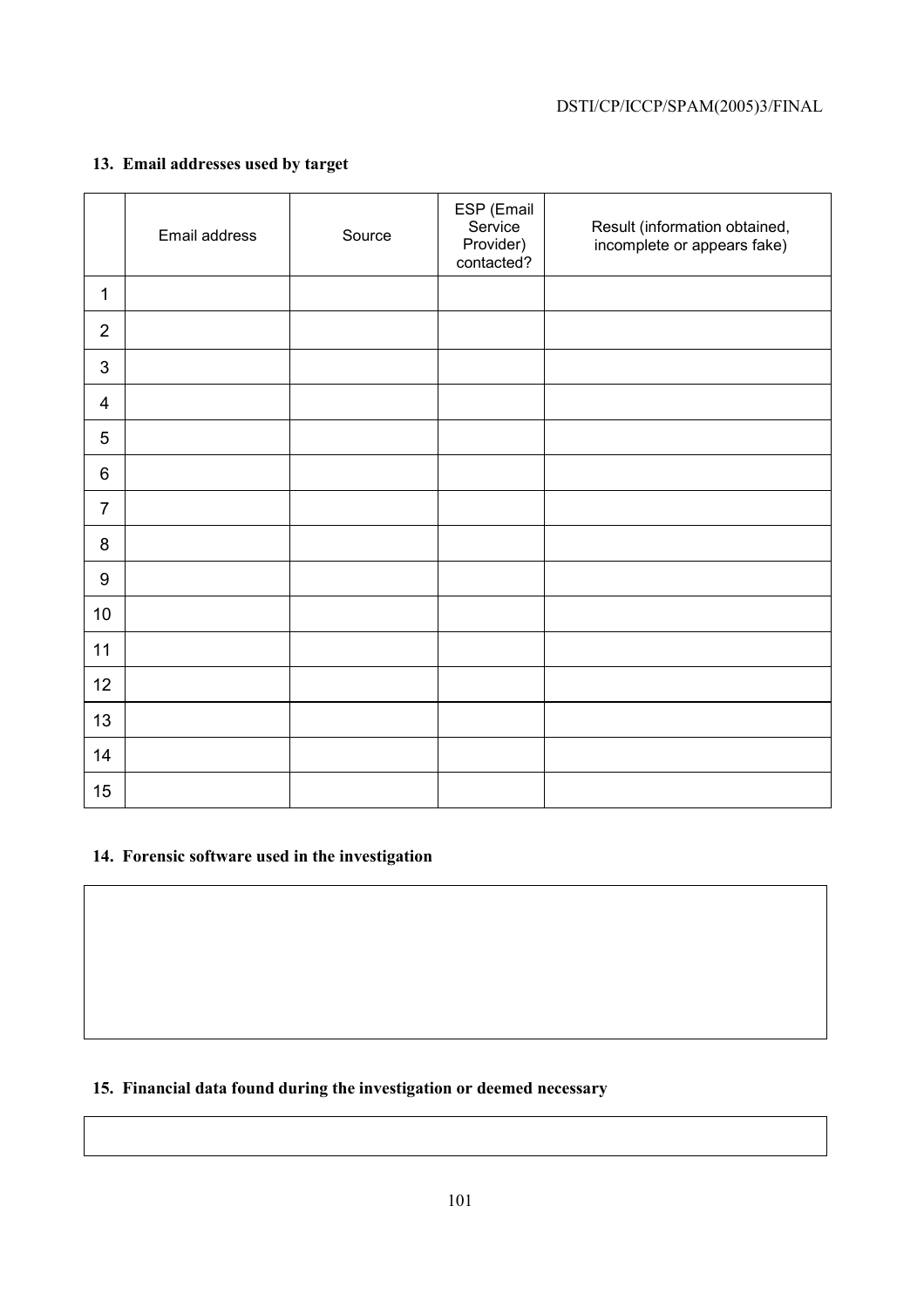## **16. Summary of contacts made and available evidence**

Using the check list below, please indicate which third-party entities have been contacted as well as whether information from such entities is either available or attached to pro forma. Please use the space provided to include the name and contact details of the organisation or person.

| Entity                | Entity contacted? Evidence available? Evidence attached? |              |        |              |                |        |  |
|-----------------------|----------------------------------------------------------|--------------|--------|--------------|----------------|--------|--|
| Bank/Financial        | $\Box$                                                   |              | $\Box$ |              |                | $\Box$ |  |
|                       |                                                          |              |        |              |                |        |  |
| Domain Registrar(s)   |                                                          | $\Box$       |        |              |                |        |  |
|                       |                                                          |              |        |              |                |        |  |
| ISP/ESP               | П                                                        | $\mathsf{L}$ |        | $\mathsf{L}$ |                |        |  |
|                       |                                                          |              |        |              |                |        |  |
| Telephone company     |                                                          | $\Box$       |        |              |                |        |  |
|                       |                                                          |              |        |              |                |        |  |
| Postal authority      | $\Box$                                                   |              | П      |              |                | $\Box$ |  |
|                       |                                                          |              |        |              |                |        |  |
| Consumers             | $\mathsf{L}$                                             |              |        |              | $\blacksquare$ |        |  |
|                       |                                                          |              |        |              |                |        |  |
| Other: ______________ |                                                          |              |        |              |                |        |  |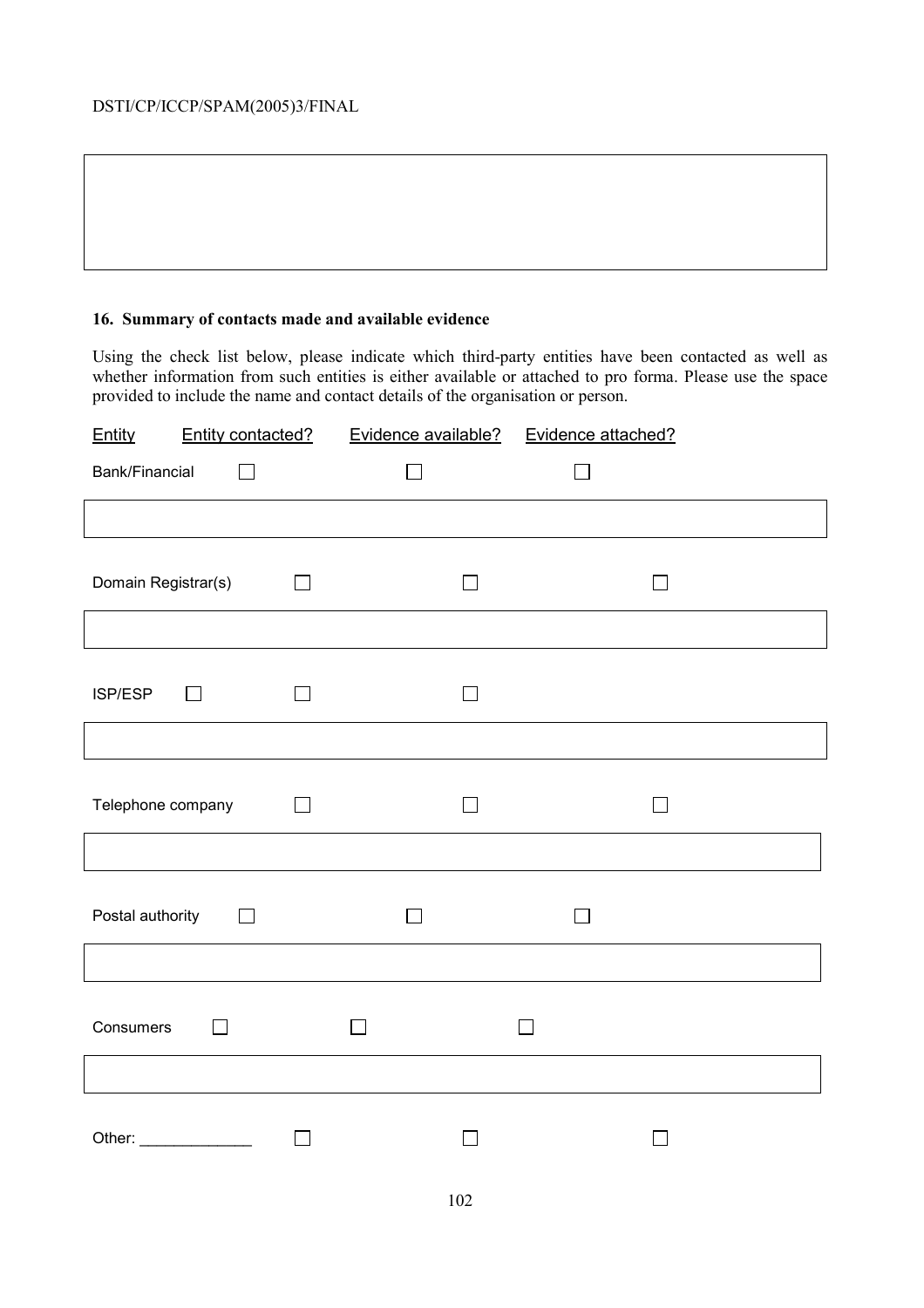| Other:<br><u>and the second property</u> | L |  |
|------------------------------------------|---|--|
|                                          |   |  |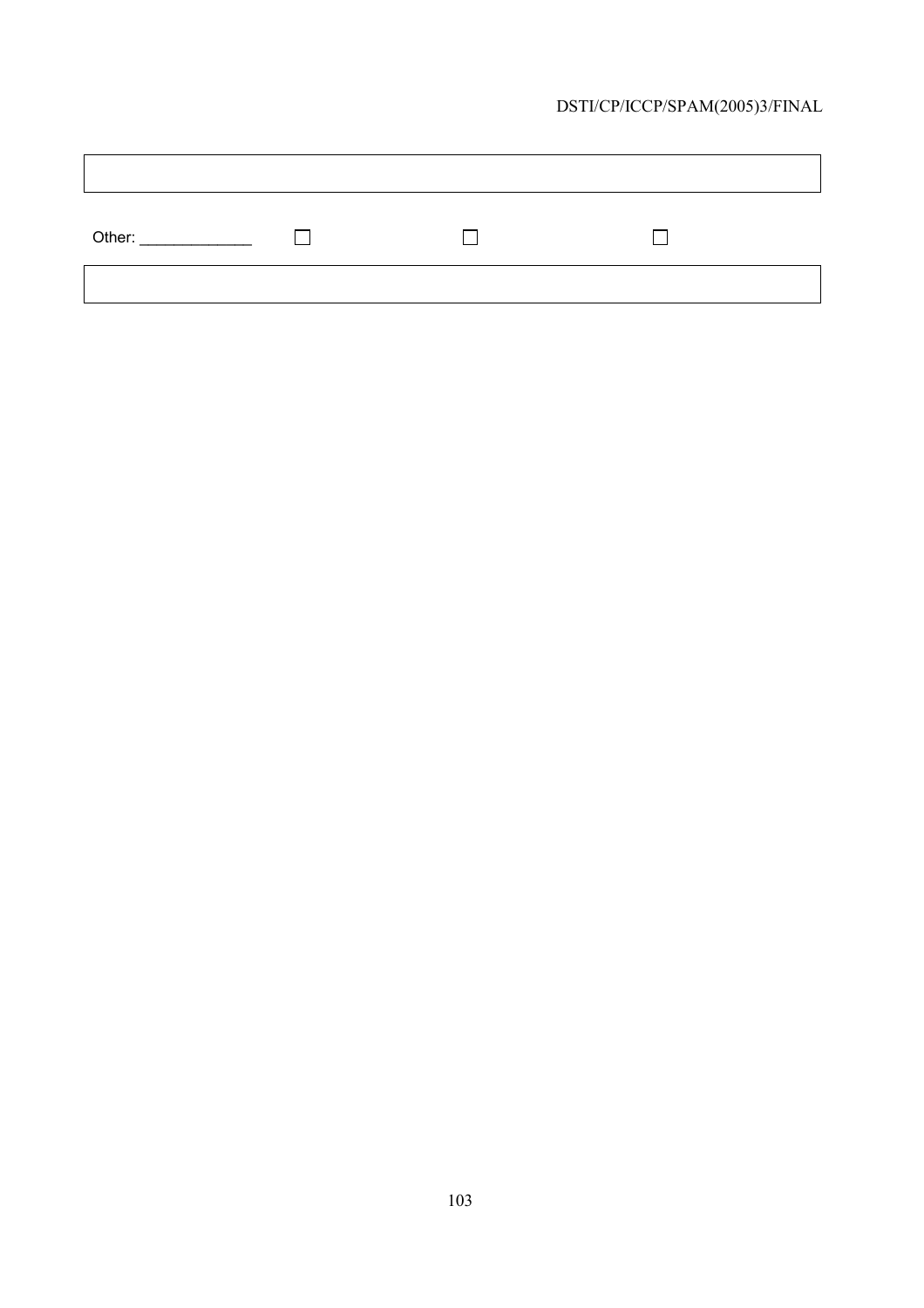## **London Action Plan/Contact Network of Spam Authorities Protocol for the Referral of Spam Investigations and accompanying guidance (Working Document)**

## **Contents**

## **Introduction**

## **Instructions for Completing Template**

- 1. Contact details
- 2. Status of investigation/ background to request
- 3. Confidentiality requirements
- 4. Other authorities involved
- 5. Consequences of spamming activity
- 6. Known history
- 7. Description of spam
- 8. Sample spam messages and sending information
- 9. Parties identified
- 10. Spamvertised URLs, purchase page URLs, and related Whois information
- 11. Additional sources of information
- 12. Other information related to URLs used
- 13. Email addresses used by target
- 14. Forensic software used
- 15. Financial data found during the investigation
- 16. Summary of contacts made and available evidence
- 17. Certification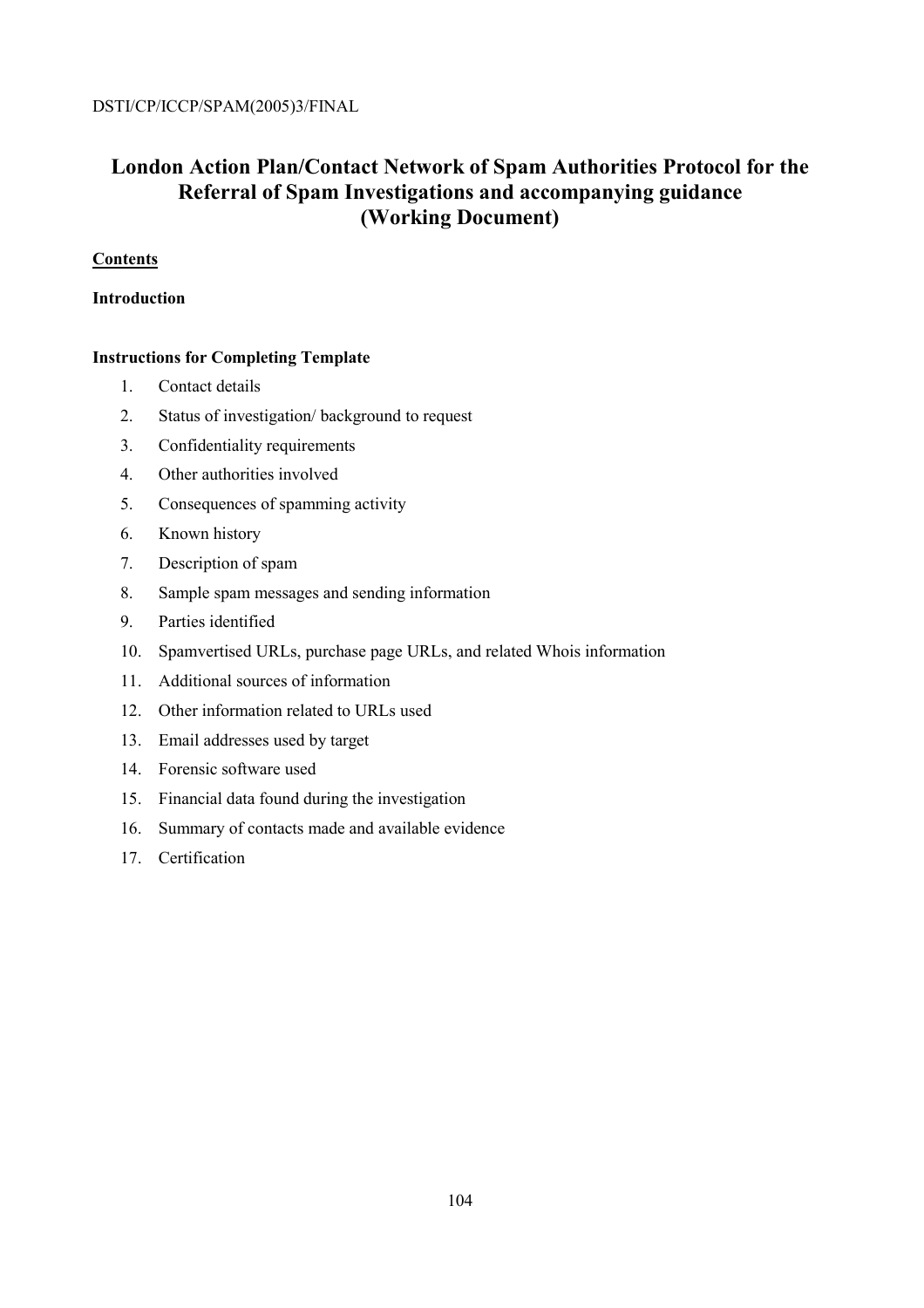#### **Introduction**

This protocol is designed to assist with the completion of the accompanying LAP/CNSA Spam Referral Template. It outlines some procedures that could greatly facilitate the referral of a spam investigation to another LAP/CNSA participating authority [or member].

Given the highly technical nature of spam investigations, a uniform referral method can greatly facilitate the referral of spam investigations to the appropriate authority. This referral method is the accompanying Spam Referral Template. The template should be completed to the fullest extent possible by the Referring Authority before referring any spam investigation to another LAP/CNSA participating authority. The main advantage of the template is that it will allow spam investigations to reach the correct authority in a uniform manner. According to its national law, the Receiving Authority can then process the information and consider pursuing the action in a timely fashion without having to do a great deal of additional investigation.

This protocol will assist you in completing the template.

#### **Instructions for completing the template**

1. Contact details

Include the contact details for your authority, the Referring Authority, and the authority to which the investigation is being referred, the Receiving Authority. See *Annex A* to this template for contact information for LAP/CNSA participating authorities.

Where there is more than one authority in any particular country, one authority will act as the main point of referral for that country.

2. Status of investigation/ background to request

Provide a brief summary of the investigation, including why the matter is being referred to the Receiving Authority. Please make it clear if the Referring Authority is taking any further action, and if co-ordinated action is required. Please mention if caution is needed in continuing the investigation due to offensive content of the spam or related internet pages (*e.g.* pornographic content).

3. Confidentiality requirements

Provide any procedural or evidentiary requirements impacting how the information contained in the template should be used. Additionally, indicate whether the referral or any part of the referral should be treated as confidential or used only for a specified purpose.

Prior to sending the referral, the Referring Authority should contact the Receiving Authority to determine whether the Receiving Authority will maintain the confidentiality from documents to be completed and signed by the Receiving Authority, this should be completed before the referral is made. Please check box in this section of the template to verify that any confidentiality requirements of the Referring Authority have been met.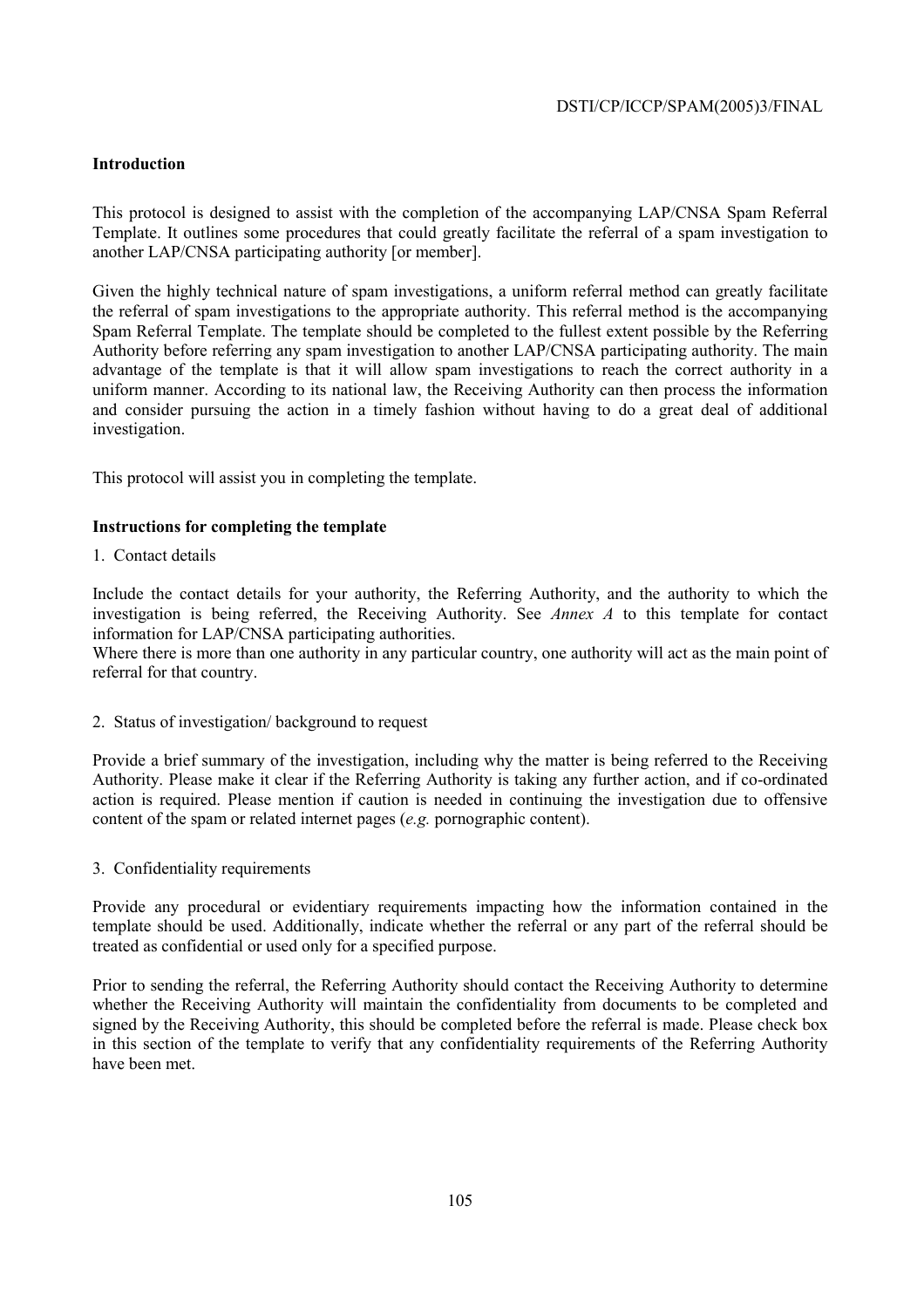4. Other authorities involved

Please include any other authorities that have provided assistance with the investigation.

## 5. Consequences of spamming activity

If known, outline the consequences or anticipated consequences of the spamming activity. This could include the number of complaints received by your agency about the spam, the number of consumers impacted, any loss of productivity caused by the spam, and the total monetary loss.

## 6. Known history

Please include a summary of any known history about the alleged spammers (*e.g.* search engine references, Rokso, blacklists, etc).

## 7. Description of spam

In this section, please summarize key aspects of the spam that is the subject of the referral:

- $\triangleright$  Category of the spam. Using the checkboxes, select the category or categories of spam to which the spam applies.
- $\triangleright$  Indicate the volume of spam sent.
- $\triangleright$  Indicate the time period in which the spam was sent.
- $\triangleright$  Provide the legislation that the spam appears to violate.
- 8. Spam transmission information

Attach to this form 10 sample spam messages, including the message's extended headers and message body. The sample spam messages may be attached on paper or in electronic format. Give each spam message an Attachment Number, and provide information about each sample spam message as requested on the template. Spam messages in addition to the 10 samples that are requested can be provided in electronic format as an attachment to the template.

### **The lack of copies of complete spam messages can significantly hamper the ability of a Receiving Authority to act upon a referral. The Receiving Authority can investigate and determine the identities of the sender and the initiator more easily if it has a wide sampling of messages to review.**

This section solicits detailed transmission information about the spam you are attaching.

- $\triangleright$  Using the attachment numbers, for each spam message you have attached, list the IP address where the spam appears to originate. Using an IP Whois service (such as www.DNSstuff.com, Cygwin, etc) indicate the ISP (or other entity) that the IP address has been assigned to. Finally, indicate whether the ISP was contacted and if so, whether that contact resulted in additional information.
- $\triangleright$  Explain any impediments to obtaining information about the sending IP addresses, for example, if the ISP is located in another country; the ISP would not keep the request confidential; or whether the headers appeared to be forged.
- $\triangleright$  If applicable, indicate whether spam appears to be sent through an open relay or open proxy, via a zombie drone or botnet, or whether the headers appear to have been forged, and provide the basis for that determination.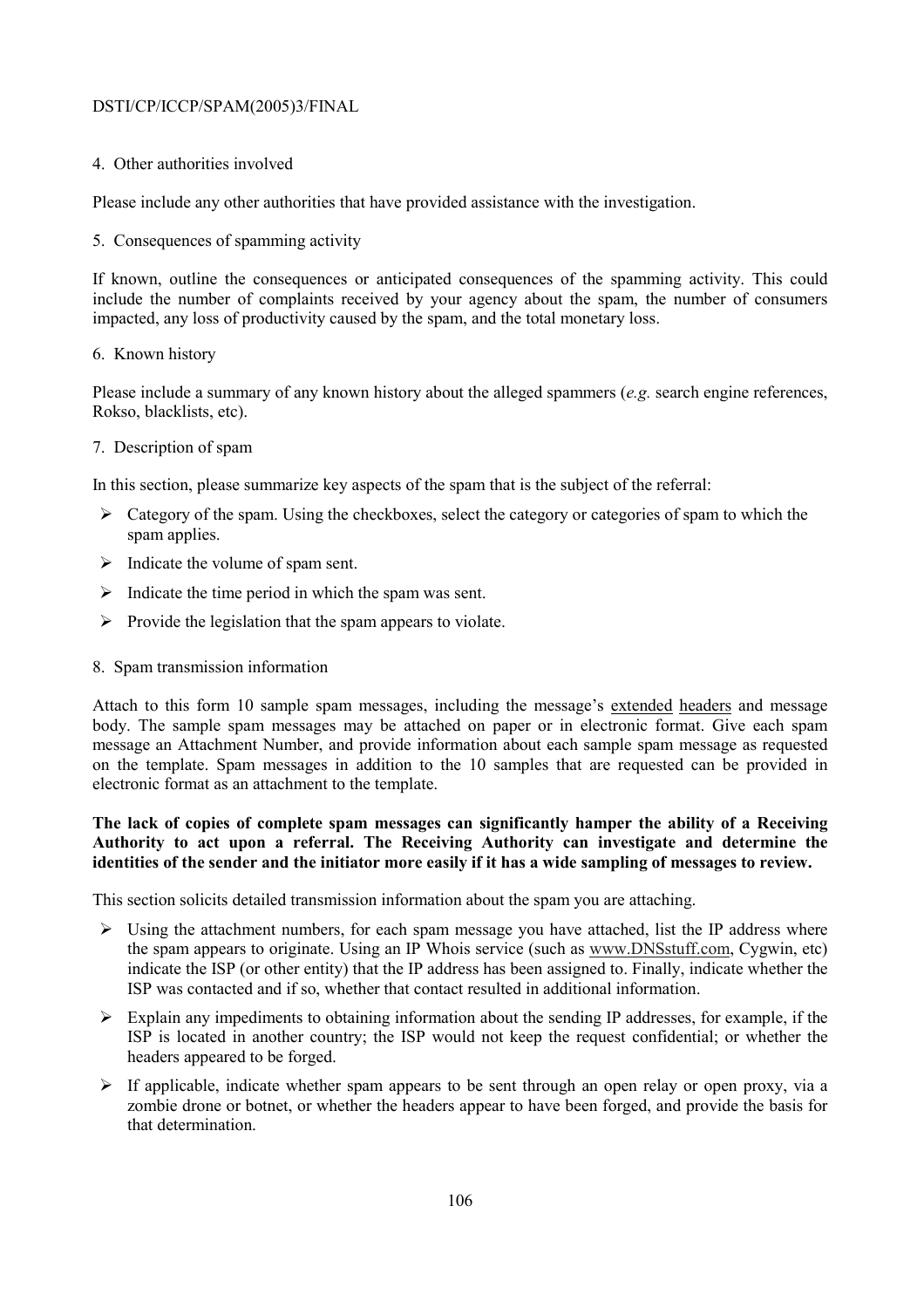#### 9. Parties identified

Identify the parties involved in the spamming activity. For the purposes of this template, the "Sender" is the company that pays the spammer(s) to send email on its behalf, and is typically the company whose product or service is being advertised by the spam. The "Initiator" is the actual spammer who sends the spam.

- $\triangleright$  Sender(s) list any identifying information known about the "sender," including company name, physical address, website, etc. Be sure to include the country where the sender is located. Multiple senders can be listed.
- $\triangleright$  Initiator(s) list any identifying information known about the "sender," including name, physical address, email address, online usernames or other identities or aliases. Be sure to include the country where the initiator is located. Multiple initiators can be listed.
- $\triangleright$  Physical postal address provide postal addresses, if any, listed in the spam.
- $\triangleright$  Company names and/or products being advertised by spam.
- 10. Spamvertised URLs, purchase pages, and related Whois information

The **"Spamvertised URL"** (the URL that is advertised by the spam) is the hyperlink that consumers would click if they wanted to purchase the offer being advertised by the spam. These URLs can change frequently. Many times, these URLs may redirect the consumer to a different URL where the offer or product can be purchased. The website where the offer or product can be purchased will be referred to as the "Purchase Page URL." The "Spamvertised URL" is usually a domain name registered by the "initiator" and the "Purchase Page URL" is usually a domain name registered to the "sender."

- $\triangleright$  In the tables, list the "Spamvertised" and "Purchase Page" URLs. In each table, codes will accompany each URL listed, where "S" will represent a Spamvertised URL and "P" will represent the Purchase Page URL. These codes will help to easily reference a particular URL throughout the template.
- $\triangleright$  List the URLs' Whois Information and any information about who paid for the domain name's registration, if that information is obtained (can require a judicial order or subpoena).
- $\triangleright$  In the "Whois Source" field, include whether the Whois information being provided was obtained from either an online Whois database (such as from www.betterwhois.com or www.whois.sc) or whether the Whois information was obtained from the Domain Name Registrar directly (such as from a subpoena).
- $\triangleright$  Provide the name and country of the Domain Name Registrar, and whether Registrar was contacted for information.
- $\triangleright$  If there are many different URLs used, provide only those with a unique domain names. Additional information related to these URLs may be attached to the Pro Forma.
- $\triangleright$  For the Spamvertised and the Purchase Page URLs, if the domain name registrar was not or could not be contacted for any reason, indicate the reason why in the text boxes provided (*i.e.* Registrar is located in another country, Registrar would not keep the request confidential, etc.). This text box can also be used for any notes about the Whois information, such as whether it appears to fake, or any other relevant information.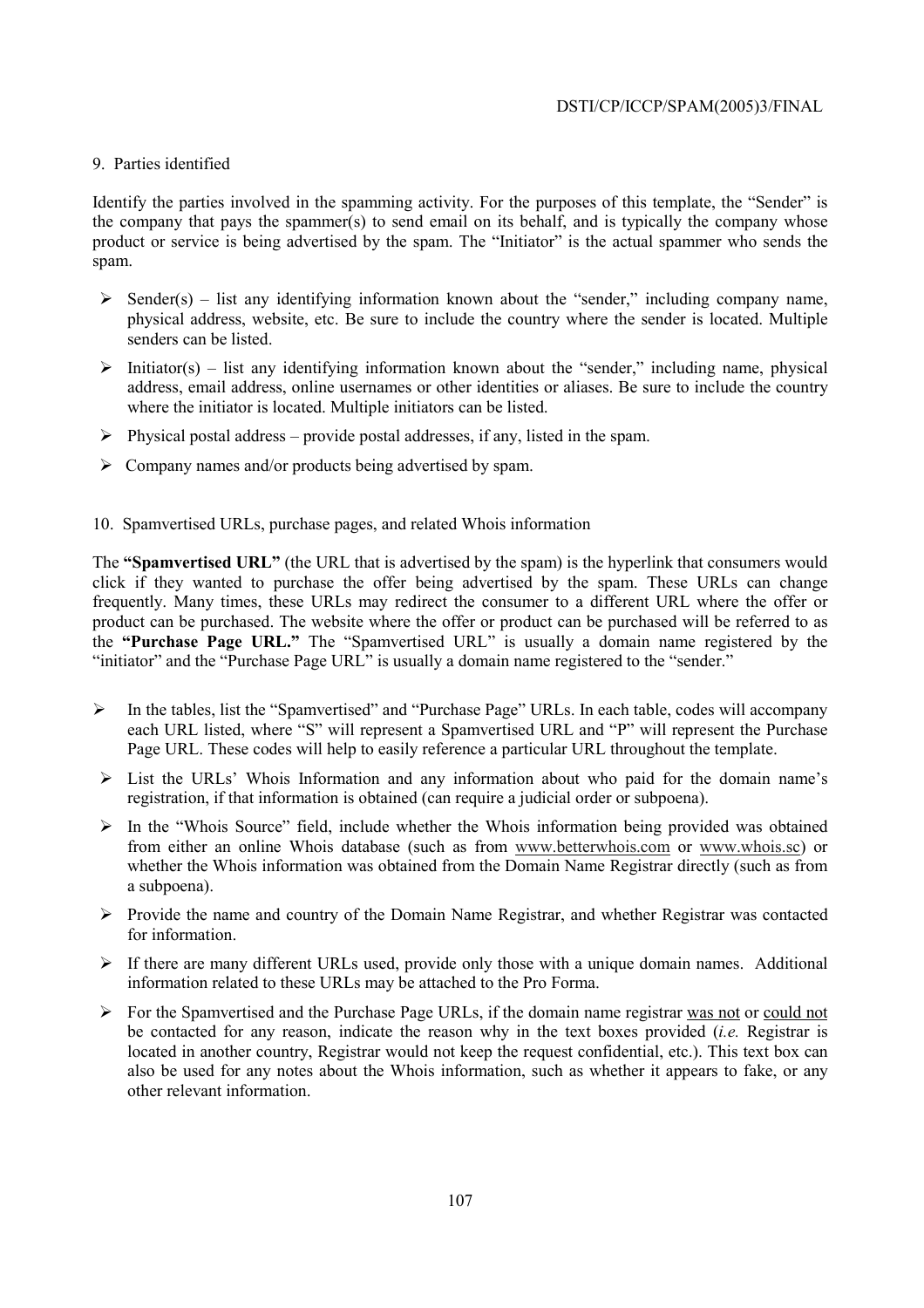11. Additional Sources of Information

Provide details of any additional sources of information, which may assist with this investigation (*e.g.* websites, news links etc).

## 12. Other relevant information related to URLs used

Using the codes from the previous tables, list other information related to each URL. This would include information related to Hosting provider, where Host is located, or who provides DNS services.

## 13. Email addresses used by target

List the email addresses related to the spamming activity. During the course of an investigation, email addresses may be identified in places other than in the actual headers of spam messages. For example, an email address may be listed on a website or on that website's Whois information. Identification of the owners of these email addresses can help to identify the individuals behind the spam activity.

- $\triangleright$  For the "source" of the email address, identify where the email address was located (in spam, on a website (which one?), or in whois information (for which domain?).
- $\triangleright$  List whether the Email Service Provider (the "ESP") was contacted and what, if any, information was obtained from the ESP. If the email address is spammer@yahoo.com, the ESP would be Yahoo! Inc. The ESP can be contacted for additional information related to an email address. Note that free email services such as Yahoo or Hotmail may not have complete or accurate information. They do, however, record and keep for a short period of time the IP address of the computer that was used most recently to log into the email account. Using this IP address, the ISP that owns the IP address can be contacted to obtain additional information about which computer was used to log into the email account.

#### 14. Forensic software used

Please provide a list of any forensic software that was used in the investigation (*e.g*. dd-copies, encase, etc).

15. Financial data found during the investigation

Please provide brief details of any financial data that has been gathered during the investigation or that will be needed.

16. Summary of contacts made and available evidence

Using the check list provided, indicate which third-party entities have been contacted for further information. Please provide the name of the organisation or individual, and contact details in the appropriate box. For those that were contacted, indicate whether evidence from those entities is available and whether that evidence has been attached with the template.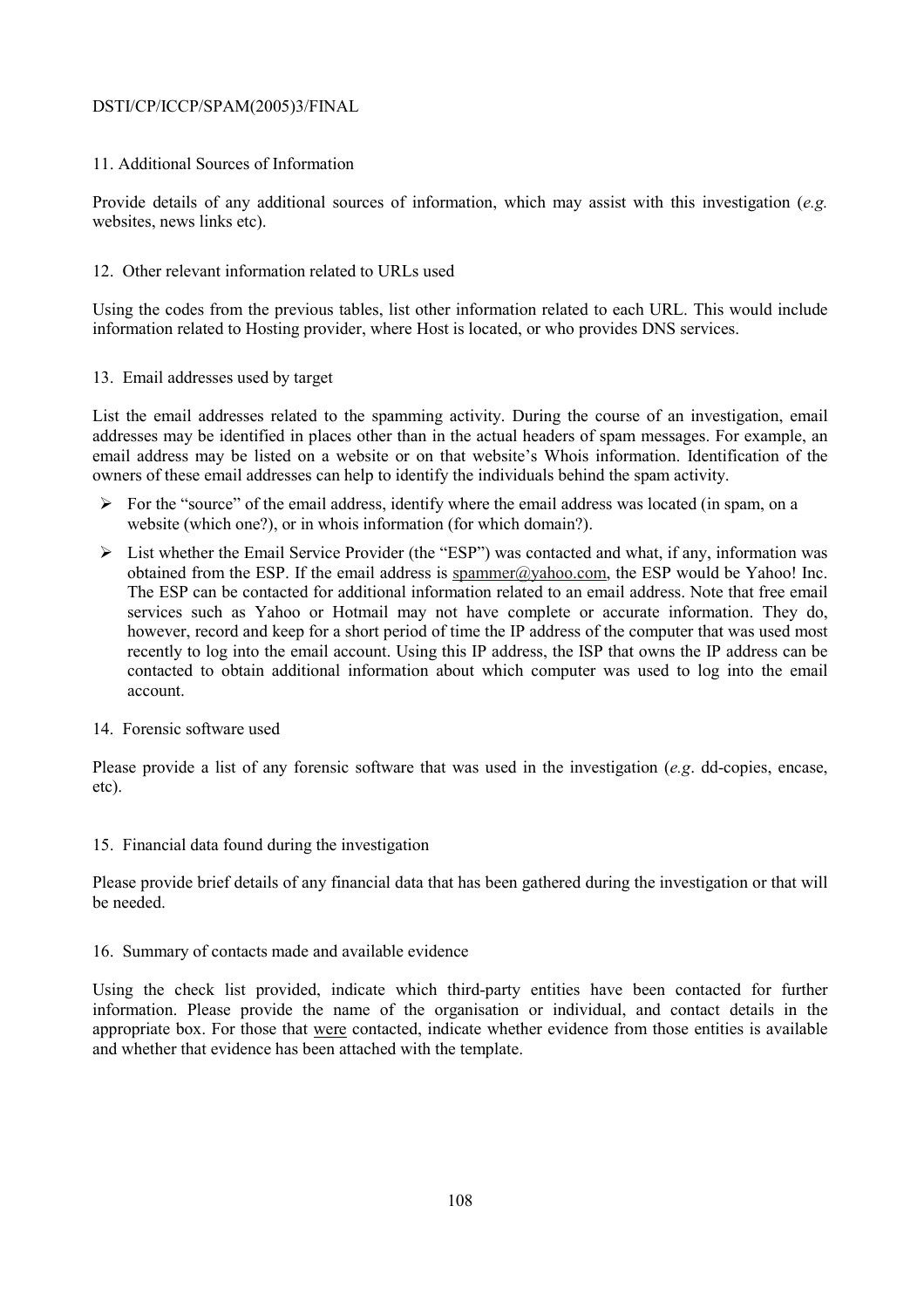# **NOTES**

- 1 See also in Annex V the LAP/EU CNSA Spam Complaint Referral pro forma (working document) aiming to facilitate assistance requests and the referral of a spam investigation to another participating authority.
- 2 OECD Workshop on Spam, Brussels, Belgium, 2-3 February 2004. Background paper on line at:http://www.oecd.org/document/47/0,2340,en\_2649\_22555297\_26514927\_1\_1\_1\_1,00.html.
- 3 See Council document C(2004)102/REV1, of 22 June 2004.

4 Background reports and materials were prepared by Task Force members and by the OECD Secretariat: "Anti-Spam Regulation Report", A. Maurer, DCITA, Australia (2005); "Report on spam cross-border enforcement", J. Radish, OECD/ICCP (2004); "Anti-SPAM Initiatives: Alliances and Self Regulation", BIAC (2005); "Anti-Spam Techniques for Incoming Mail", French *Département de Développement des Média*, US Federal Trade Commission, BIAC; "Report on Education and Awareness initiatives", Mina Park, OECD (2005); "Spam Issues in Developing Countries", S. Ramasubramanian. The documents are currently available on line at: www.oecd-antispam,org.

- 5 ìWorld Telecommunication Indicators 2004/2005î, ITU.
- 6 OECD Broadband Statistics 2005, on line at: www.oecd.org/sti/telecom.
- 7 OECD Guidelines for the Security of Information Systems and Networks: Towards a Culture of Security http://www.oecd.org/dataoecd/16/22/15582260.pdf
- 8 For a definition of "phishing" see paragraphs below.
- <sup>9</sup> The SMTP envelope information is defined in: J. Klensin, "Simple Mail Transfer Protocol", IETF Network Working Group, Standards Track April 2001, http://www.ietf.org/rfc/rfc2821.txt, <accessed July 2004>. Other envelope information, the header, message body, and MIME attachments to the body are defined in: Pete Resnick, "Internet Message Format", IETF Network Working Group, Standards Track April 2001, http://www.ietf.org/rfc/rfc2822.txt <accessed July 2004>.
- <sup>10</sup> Information in this section was extracted from the Anti-Spam Research Group Discussion Archive Date Index, http://www1.ietf.org/mail-archive/web/asrg/current/maillist.html, <accessed January 2005>.
- <sup>11</sup> Information about GSM Association is available at: http://www.gsmworld.com/index.shtml.
- <sup>12</sup> See for example "Scientists warn Skype ideal for hackers", 26 January 2006, on line at: http://today.reuters.co.uk/news/newsArticle.aspx?type=internetNews&storyID=2006-01- 26T193207Z\_01\_L2671747\_RTRIDST\_0\_OUKIN-UK-SECURITY-INTERNET.XML.
- <sup>13</sup> Session Initiation Protocol (SIP) is a protocol developed by the IETF (and accepted by the 3GPP in 2000 as an element of IMS architecture), which proposes a standard for initiating, modifying, and terminating an interactive user session that involves multimedia elements such as video, voice, instant messaging, online games, and virtual reality. It is one of the leading signalling protocols for Voice over IP, along with H.323. See http://en.wikipedia.org/wiki/Session\_Initiation\_Protocol.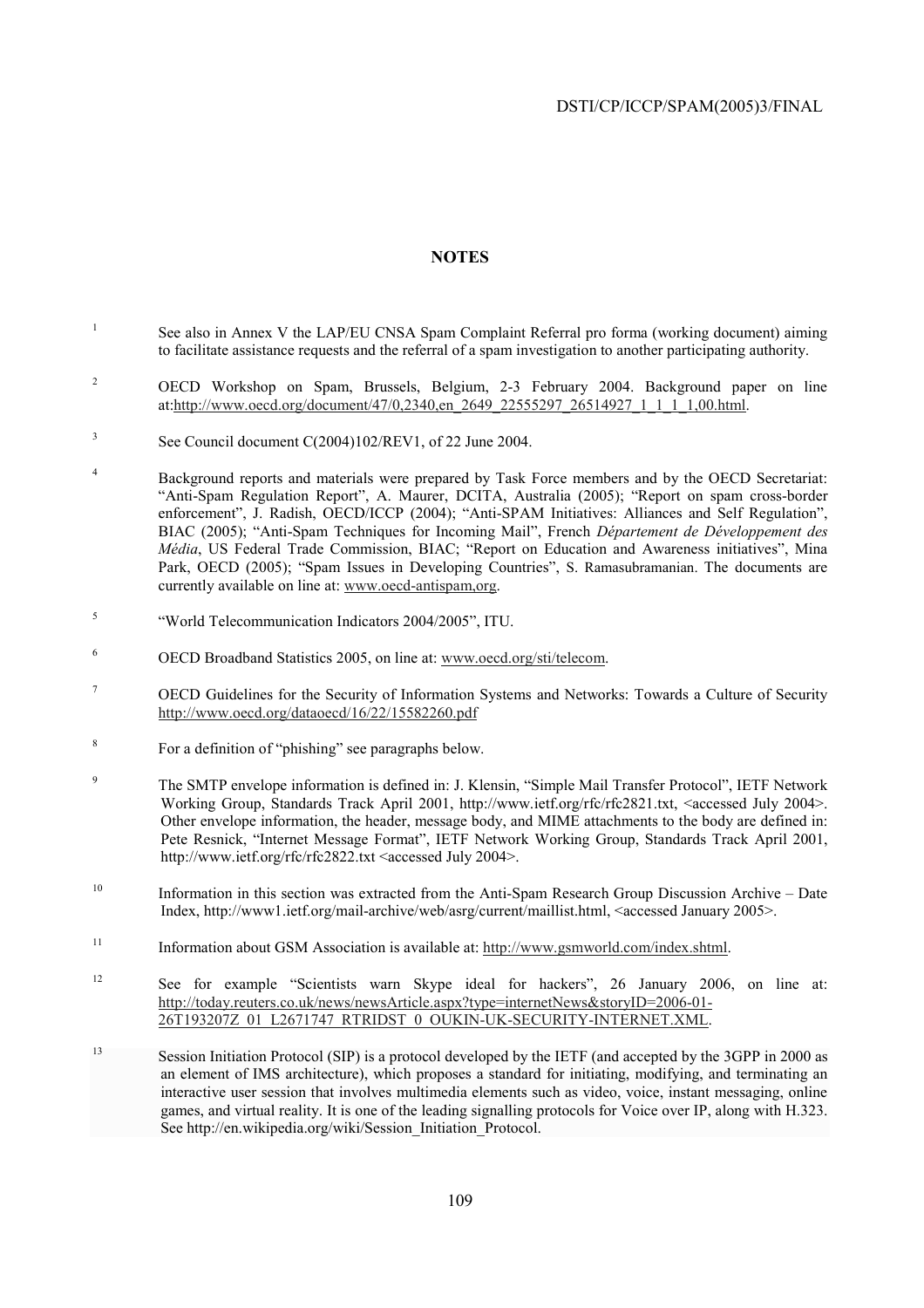- <sup>14</sup> IP Multimedia Subsystem (IMS) is a standardised Next Generation Networking (NGN) architecture for telecom operators that want to provide mobile and fixed multimedia services. See www.wikipedia.org.
- <sup>15</sup> Netcraft "October 2005 Survey", on line at: http://news.netcraft.com/
- <sup>16</sup> For more information, see the paper "Recent Developments in domain names and Internet search systems", DSTI/ICCP/TISP(2005)9.
- 17 For more information about blogs, see the *OECD Information Technology Outlook 2006* (forthcoming).
- <sup>18</sup> Definition of phishing by the United States Dept. of Justice, in "Special Report on Phishing" 2004, available at:http://www.usdoj.gov/criminal/fraud/Phishing.pdf (last visited Oct. 19, 2004). See also Wikipedia definition at: http://en.wikipedia.org/wiki/Phishing.
- <sup>19</sup> See Netcraft "Phishing attacks evolved steadily through 2005", on line at:http://news.netcraft.com/archives/2005/12/29/phishing\_attacks\_evolved\_steadily\_throughout\_2005.html
- <sup>20</sup> This practice is called pharming, *i.e.* "the exploitation of a vulnerability in the DNS server software that allows a cracker to acquire the Domain name for a site, and to redirect, for instance, that website's traffic to another web site". Wikipedia http://en.wikipedia.org/wiki/Pharming.
- <sup>21</sup> The Anti-Phishing Working Group estimates that the average life span of a phish website is 5.3 days.
- <sup>22</sup> See MessageLabs "2005 Annual Security Report", online at: http://www.messagelabs.com/. See also ìOnline Scammers go Spear-phishiníî, *New York Times*, 04 December 2005. Pew Internet Report on Spam and Phishing, online at http://www.pewinternet.org/PPF/r/155/report\_display.asp.
- <sup>23</sup> See OECD Anti-spam Task Force background paper "Spam issues in developing countries", on line at: www.oecd.org/sti/spam/toolkit.
- 24 Available on line (in HTML or Pdf formats) at: http://www.oecd-antispam.org/article.php3?id\_article=1.
- $25$  A more detailed analysis of the different elements included in anti-spam legislation in OECD countries, their importance, and likely impact is provided in the Anti-Spam Regulation Report. The report, as well as this section of the Toolkit, aims to aid the development and review of anti-spam regulation strategies and arrangements.
- <sup>26</sup> The European Union Directive  $2002/58/EC$ , covers in particular "automated calling machines, telefaxes, and electronic mails, including SMS messages", but explicitly excludes person-to-person voice telephony calls, leaving the decision on how  $-$  and if  $-$  to regulate these to individual member countries. The Australian anti-spam Act is similar, though it excludes faxes, and a similar decision will probably be taken in the forthcoming New Zealand law. Japan and Korea are giving even higher attention to mobile spam, considering the large adoption of Internet-enabled mobile phones, which are used also to connect to the Internet, receive e-mails, and chat through instant messenger (IM).
- <sup>27</sup> A "Wiki" is a Web application that allows users to add content, as on an Internet forum, but also allows anyone to edit the content. See http://en.wikipedia.org/wiki/Wiki.
- <sup>28</sup> In European countries and Australia, for example, opt-in (expressed consent) is generally applied, but inferred consent is sufficient when there is an existing business relationship. In addition, many European countries adopted the opt-in approach for physical persons, but apply opt-out for messages sent to legal persons (companies, etc). This approach has been criticised as it leaves open the possibility to send unsolicited commercial messages to companyís addresses, as companies argue that their e-mail addresses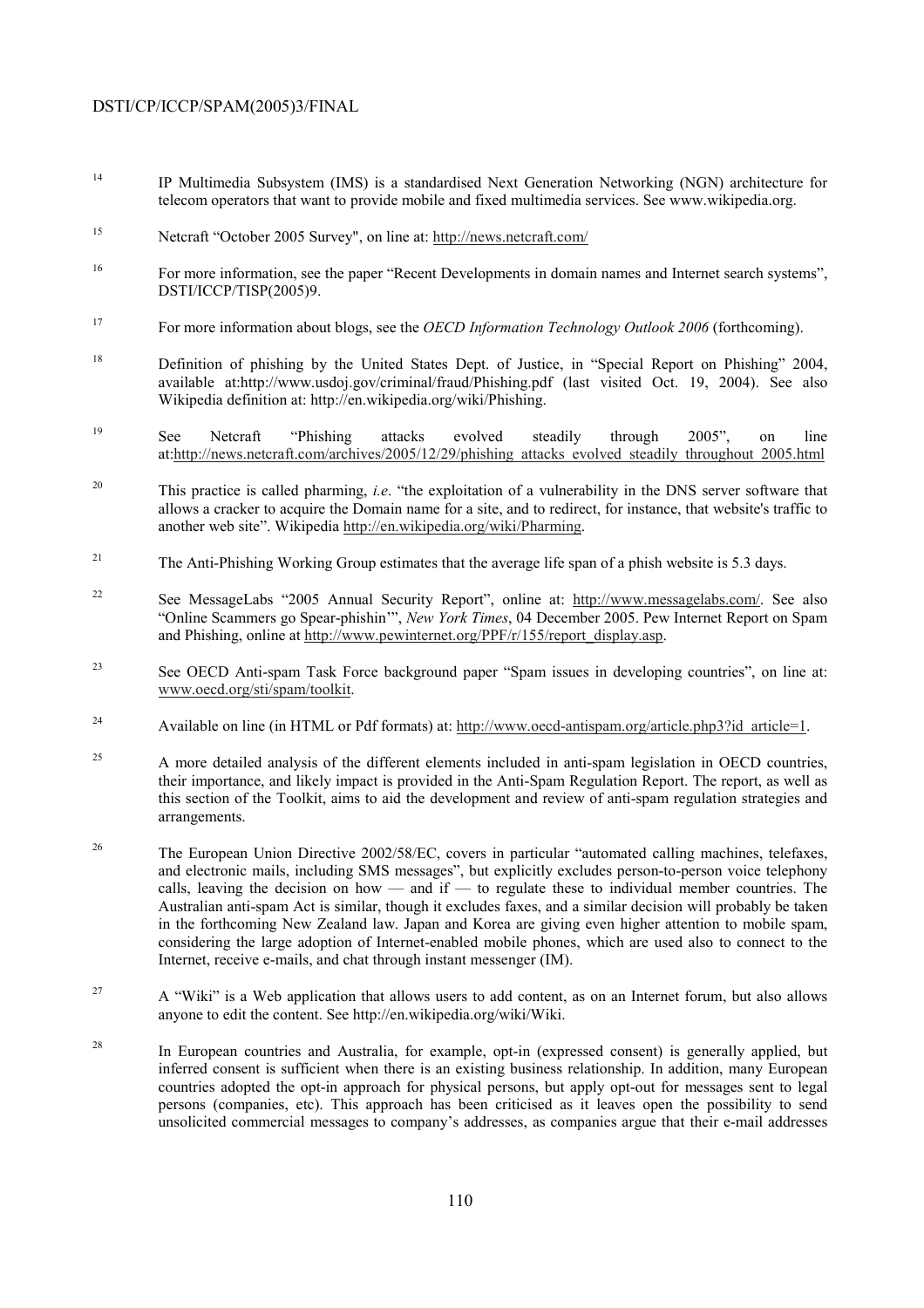are easier targets for spammers. At the same time it leaves the door open for legitimate online marketers to conduct their traditional B2B activities unhindered.

- $29$  See US National Do Not Email Registry Report, page 9, on line at: http://www.ftc.gov/reports/dneregistry/report.pdf.
- <sup>30</sup> See the FTC Report "Do Not Spam Registry", and the paper "Effectiveness and enforcement of the CAN-SPAM Act", FTC, December 2005.
- <sup>31</sup> In the context of computer software, a Trojan horse is a malicious program that is disguised as legitimate software. See http://en.wikipedia.org/.
- <sup>32</sup> The Italian criminal code, for example, sanctions behaviour such as the unauthorised access to protected computer systems, the diffusion of viruses, the damaging of computer systems and networks, etc. The US CAN-SPAM act prohibits the transmission of commercial e-mails from protected computers that have been accessed without authorization. The Act also forbids the utilisation of protected computers to relay or retransmit these e-mails, with the intent to deceive or mislead recipients – or any Internet access  $s$ ervice  $\sim$  as to the origin of such messages.
- <sup>33</sup> The French legislation provides a good example of a comprehensive approach to spam and all related problems, such as cybersecurity and consumer protection. The "Loi 2004-575 pour la confiance dans l'économie numérique" includes provisions which modify at the same time the Consumer protection law, telecommunication regulation, and the criminal code, inserting specific wording to deal with spam, deceptive or illegal content, cybercrime, cryptography, etc. With the "*Loi pour la Confiance dans l'Economie Numérique*," the French government streamlined, linked and updated existing instruments in a coherent and inclusive manner to face new challenges and unexpected technological evolutions.
- <sup>34</sup> The convention entered into force in July 2004. For the moment only 10 countries ratified the text, which has otherwise been signed by 32 countries, including non-European countries such as Canada, South Africa, United States and Japan. See also the 2005 EU Framework Decision on attacks against information systems: 2005/222/JHA, OJ No L 69, 16 March 2005.
- <sup>35</sup> The US CAN-SPAM act refers to "multiple" messages when considering aggravated violations such as emails sent through a protected computer without authorisation. CAN-SPAM Act of 2003, Section 4.
- <sup>36</sup> The Australian Spam Act of 2003, for example, establishes that the legislation is applicable to all messages having an "*Australian link*", *i.e.* originating from Australia, or from individuals or organisations physically present in Australia or from an organisation whose central management and control is in Australia, etc (Section 7, Spam Act 2003). Similar provisions are included in European anti-spam legislation, such as the Dutch Telecommunication Act, which gives OPTA (the telecommunication regulator) the possibility to take actions against spammers based in the Netherlands, or operating from the country, or if the products advertised are sold from a Netherlands-based company, etc.
- <sup>37</sup> Collective action can be particularly useful in cases where large numbers of consumers have each suffered small losses. It offers an avenue for redress to consumers who, due to the low value of the claim, would not be willing to undertake the burden and cost of legal action individually. See OECD Workshop on Consumer Dispute Resolution and Redress in the Global Marketplace, Background Report, April 2005. On line at: www.oecd.org/sti/consumer-policy.
- <sup>38</sup> For example in Australia these industry codes can be registered by the national communication Authority (the ACA). Registration enables the ACA to require an industry participant to comply with the code, enforcing its provisions in case the industry association fails to do so.
- 39 See Australian Telecommunication Act 1997 (amended), sections 112 and 113.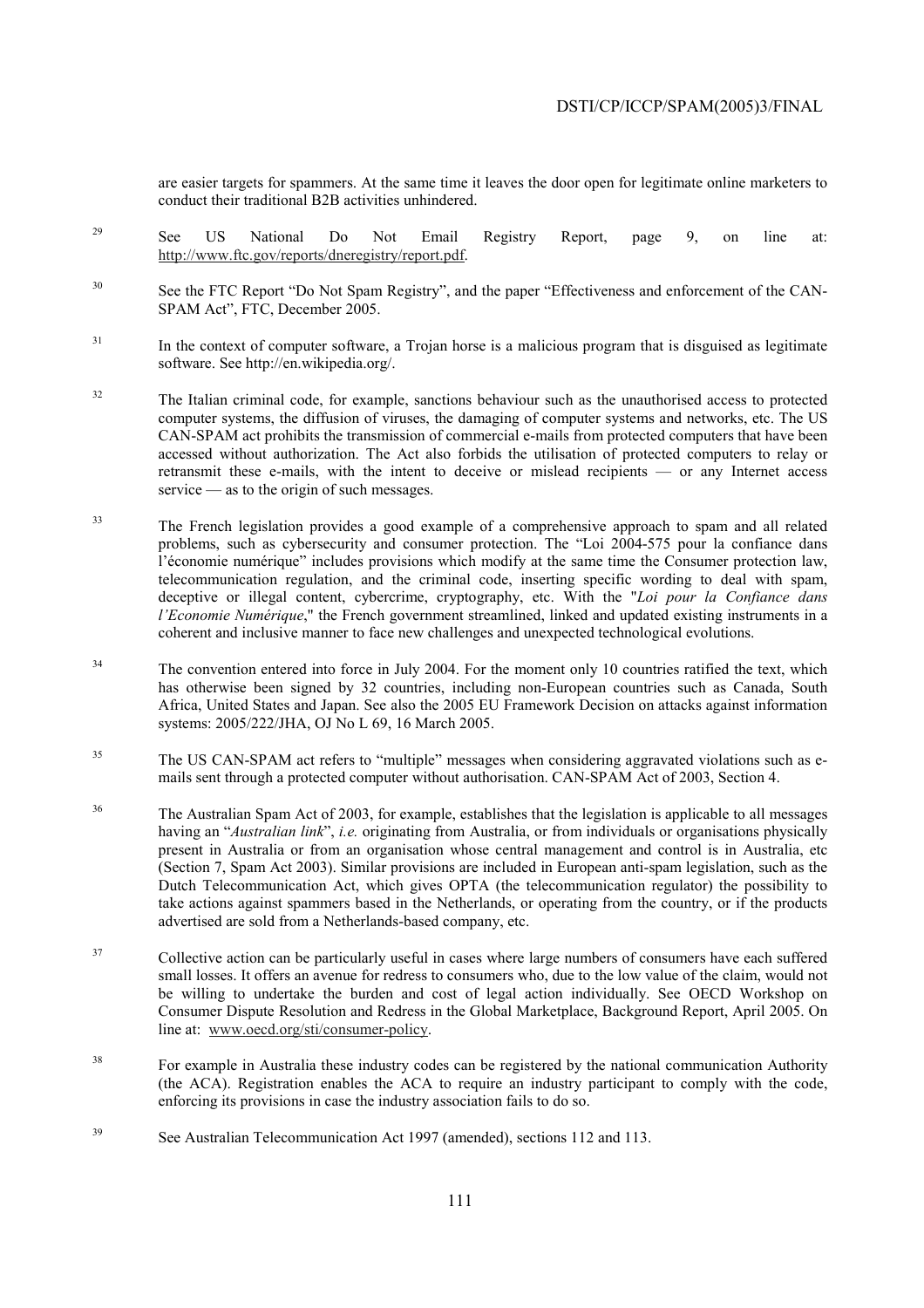- 40 See the Report on Anti-Spam Law Enforcement (www.oecd-antispam.org) which provides an analysis of the current situation and a series of recommendations to improve cross-border enforcement activities.
- 41 About the status of implementation of the directive, see the EC communication on line at: http://europa.eu.int/information\_society/topics/ecomm/doc/all\_about/implementation\_enforcement/annualr eports/10threport/sec20041535VOL1en.pdf.
- 42 Spam Act 2003, on line at: http://scaleplus.law.gov.au/html/pasteact/3/3628/top.htm
- <sup>43</sup> United States: "Controlling the Assault of Non-Solicited Pornography and Marketing Act"- 117 Stat. 2699 Public Law 108- 187- Dec. 16, 2003, on line at: http://frwebgate.access.gpo.gov/cgibin/useftp.cgi?IPaddress=162.140.64.88&filename=publ187.108&directory=/diskb/wais/data/108\_cong\_p\_ ublic\_laws. Korea: "Act on Promotion of Information and Communication and Communications Network Utilization and Information Protectionî (2001) and revised act of 2002, on line at:http://www.spamcop.or.kr/eng/m\_2.html
- <sup>44</sup> See M. Geist "Untouchable?: A Canadian perspective on the anti-spam battle", on line at:http://www.michaelgeist.ca/geistspam.pdf
- <sup>45</sup> Discussion paper "Legislating against spam", IT & Telecommunications Policy Group, Ministry of Economic Development, New Zealand. On line at:http://www.politechbot.com/docs/new.zealand.spam.051804.pdf
- <sup>46</sup> The government's proposed law was announced on 24 February 2004. Online information: http://www.med.govt.nz/pbt/infotech/spam/index.html
- <sup>47</sup> See OECD Table of Cases, annex B, OECD Report on Anti-Spam Law Enforcement, on line at: www.oecd-antispam.org.
- <sup>48</sup> The Australian Spam Act establishes that in determining the peculiar penalty, the court must have regard to all relevant matters, including: the nature and extent of the contravention and of any loss or damage suffered as a result of the contravention, as well as the circumstances in which the contravention took place; whether the person has previously been found by the Court in proceedings under this Act to have engaged in any similar conduct. See Spam Act 2003, Sec. 24, at http://scaleplus.law.gov.au/html/pasteact/3/3628/top.htm
- <sup>49</sup> However caution should be exercised in imposing a regime where a penalty is imposed for each and every breach as a single spammer may send millions of messages in a single day, thereby resulting in unfeasibly large penalties.
- <sup>50</sup> *Conférence administrative des postes et télécommunications des pays d'expression française (CAPTEF), RÈseau francophone de la rÈgulation des tÈlÈcommunications (FRATEL) and Institut francophone des nouvelles technologies de l'information et de la formation (INTIF)*.
- 51 European Commission Resources on spam: http://europa.eu.int/information\_society/policy/ecomm/todays\_framework/privacy\_protection/spam/index\_ en.htm.
- $52$  The guidance and pro forma were adopted by the LAP as a referral tool in February 2006.
- <sup>53</sup> The text of the Recommendation is available in Annex I: "OECD Recommendation of the Council on cross-border co-operation in the enforcement of laws against spamî.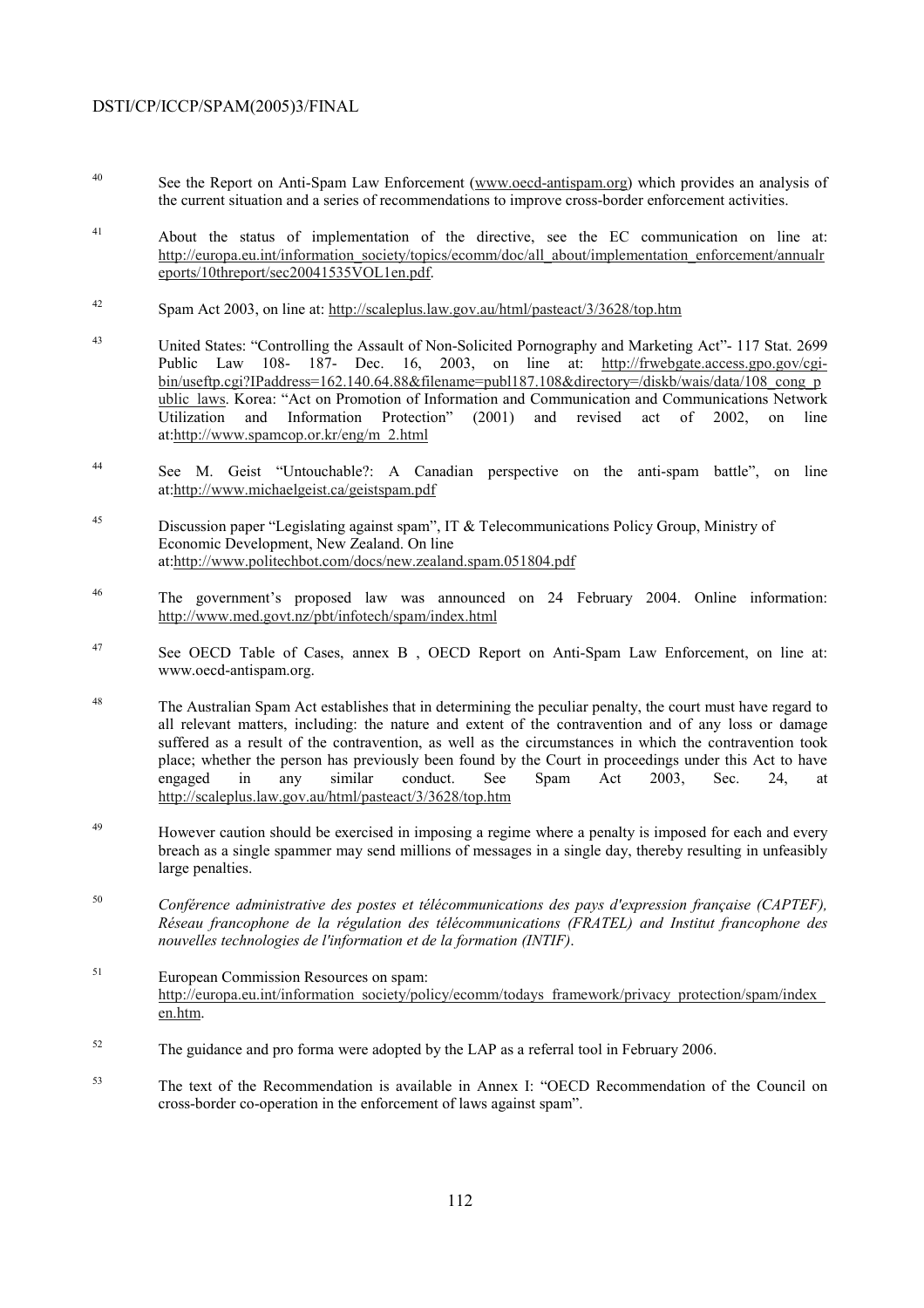- 54 To facilitate co-operation the OECD set up a contact list of enforcement agencies, which is currently being extended to cover also non-OECD member economies.
- <sup>55</sup> A "pink contract" is a contract whereby the spammer agrees to pay a fixed fee for the junk e-mail they send through the ISPs mail servers and the ISP agrees to allow the sending. It seems it gets the name pink contract from the colour of the famous tinned meat that junk e-mail is named after.
- 56 Email Submission between independent networks, on line at: http://www.ietf.org/internet-drafts/drafthutzler-spamops-04.txt.
- 57 Anti-Spam Technical Alliance Technology and Policy Proposal, on line at: http://www.google.com/url?sa=U&start=3&q=http://docs.yahoo.com/docs/pr/pdf/asta\_soi.pdf&e=9797 or http://postmaster.info.aol.com/asta/ or http://www.microsoft.com/presspass/press/2004/jun04/06- 22ASTAPR.asp.
- 58 Botnet is a jargon term for a collection of software robots, or bots, which run autonomously. A botnet's originator can control the group remotely, usually through a means such as IRC, and usually for nefarious purposes. A botnet can comprise a collection of cracked machines running programs (usually referred to as worms, Trojan horses, or backdoors) under a common command and control infrastructure. Botnets are often used by spammers to send their e-mails.
- 59 See also *OECD Guidelines for the Security of Information Systems and Networks: Towards a Culture of Security*, OECD 2002, on line at:http://www.oecd.org/document/42/0,2340,en\_2649\_34255\_15582250\_1\_1\_1\_1,00.html "Three ways phishers are hooking you", 24 May 2005, online at http://searchsecurity.techtarget.com/originalContent/0,289142,sid14\_gci1090307,00.html. This is also the view expressed by S. Ramabrasubramanian in the OECD Report on Spam Issues in Developing Countries.
- 60 See, for example, Microsoft Anti-Spam policy at: http://privacy.msn.com/anti-spam/, Yahoo Terms of Service http://docs.yahoo.com/info/terms/, Tiscali (in Italian) http://abbonati.tiscali.it/pop-up/internetgratis/condizioni contrattuali.html, French ISPs association (in French) – *Association française des fournisseurs d'accès à Internet et de services en ligne* (AFA): http://www.afa-france.com/deontologie.html.
- 61 MAAWG Code of Conduct: http://www.maawg.org/about/CodeofConduct.pdf.
- 62 See http://www.spamdailynews.com/publish/index.asp.
- 63 FTC Operation Spam Zombies: http://www.ftc.gov/bcp/conline/edcams/spam/zombie/
- <sup>64</sup> <sup>64</sup> ``Stopping Spam: Creating a Stronger, Safer Internet<sup>\*</sup>, report of the Canadian task force on spam. Available at: http://e-com.ic.gc.ca/epic/internet/inecic-ceac.nsf/en/h\_gv00317e.html.
- 65 http://www.maawg.org/port25.
- <sup>66</sup> See also "Best Practices for Businesses to Avoid Being Phished", Developed by the Anti-Phishing Working Group, the Mail Anti-Abuse Working Group, and the US Homeland Security Identity Theft Technology Consortium, November 2005. On line at:https://antiphishing.kavi.com/events/2005\_11\_fallconferencenotes/20051108\_BestPracticesWorkingDoc .pdf. See also R. Rasmussen " Phishing Prevention: Making Yourself a Hard Target", and "Online Identity Theft: Phishing Technology, Chokepoints and Countermeasures" at: www.antiphishing.org/Phishing-dhsreport.pdf.
- 67 See EuroISPA Web site at http://www.euroispa.org/.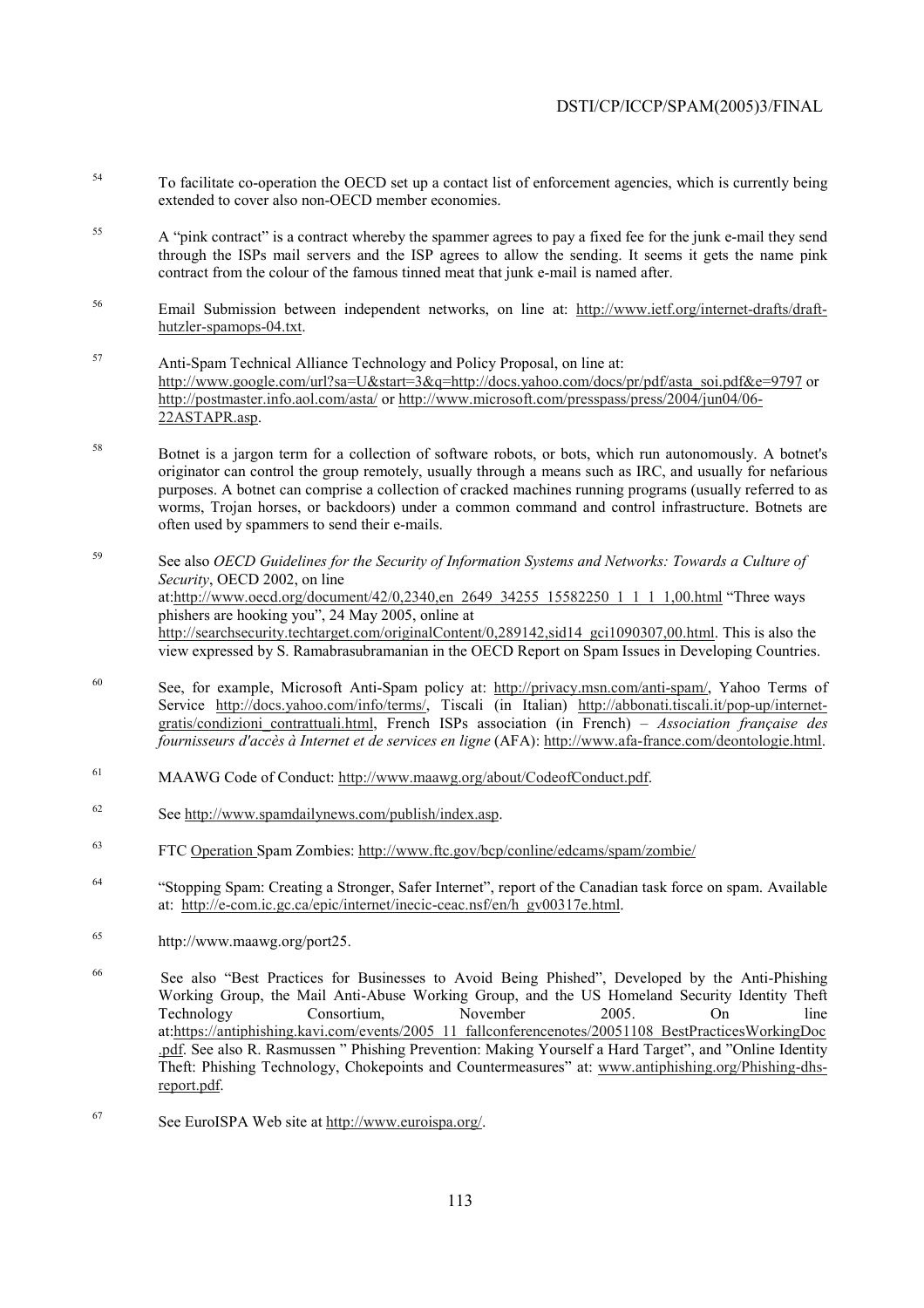- 68 See M. Rotert presentation at the OECD Task Force meeting, on line at:http://www.oecd.org/dataoecd/52/5/34594094.pdf
- 69 On line at: http://www.antiphishing.org
- 70 Direct Marketing Association Web site: http://www.the-dma.org/
- $71$  See press release "Vodafone K.K. adopts anti-spam measure for SMS", on line at:http://www.vodafone.com/assets/files/en/E-NoticeAnti-spamSMS.pdf
- <sup>72</sup> MMA Code for responsible mobile marketing: A code of conduct and guidelines to best practice. Online at http://www.mmaglobal.co.uk/imgs/MMA-Code-of-Conduct\_Dec03.pdf
- 73 More information about MMA is available at: www.mmaglobal.com
- 74 GSM Association, http://www.gsmworld.com/using/public\_policy/mobile\_content.shtml; UK code of practice for the self-regulation of new forms of content on mobile, on line at: www.imcb.org.uk/assets/documents/10000109Codeofpractice.pdf and "Insights into Mobile Spam", on line at: http://www.mobilespam.org/. See also Vodafone spam policy:http://www.vodafone.com/section\_article/0,3035,CATEGORY\_ID%253D30407%2526LANGUAG E\_ID%253D0%2526CONTENT\_ID%253D265596,00.html
- 75 This section is the result of a preliminary study carried out by the French anti-spam contact group. It was developed by different actors, including Internet experts and civil society representatives. The study was then enhanced thanks to the contributions of BIAC and of the US before being contributed to the OECD Task Force.
- <sup>76</sup> This section presents a variety of technologies by type or category and at times may highlight a specific application in a category; this is not by way of endorsement but merely to illustrate the example. In addition, considering the rapid development of technologies, this section should be taken for an overview of technical measures available at the time of its preparation (second quarter 2005).
- 77 An e-mail which pretends to come from someone that has never actually been involved.
- <sup>78</sup> This section is based on the background paper on "Education and Awareness initiatives". Mina Park, OECD (2005).
- <sup>79</sup> The marginal cost for spammers to send an e-mail is so small, a return rate of only  $0.025\%$  or less is sufficient enough for a spammer to make a return on investment.
- <sup>80</sup> A survey conducted by The Pew Internet & American Life Project in March 2004 reports that 9% of e-mailers said they had responded to an e-mail that they later discovered was fraudulent, 3% had provided personal information in response to an unsolicited e-mail, and 5% of users had ordered a product or service in response to unsolicited e-mail. The IPSOS Trend Report Canada for May-June 2004 reported that more than one third of online Canadians open their spam e-mails, out of curiosity.
- 81 On line at: http://stopspamhere.ca/
- 82 On line at: http://www.iia.net.au/spamvt.html
- 83 Safer Internet Programme on line at: www.saferinternet.org.